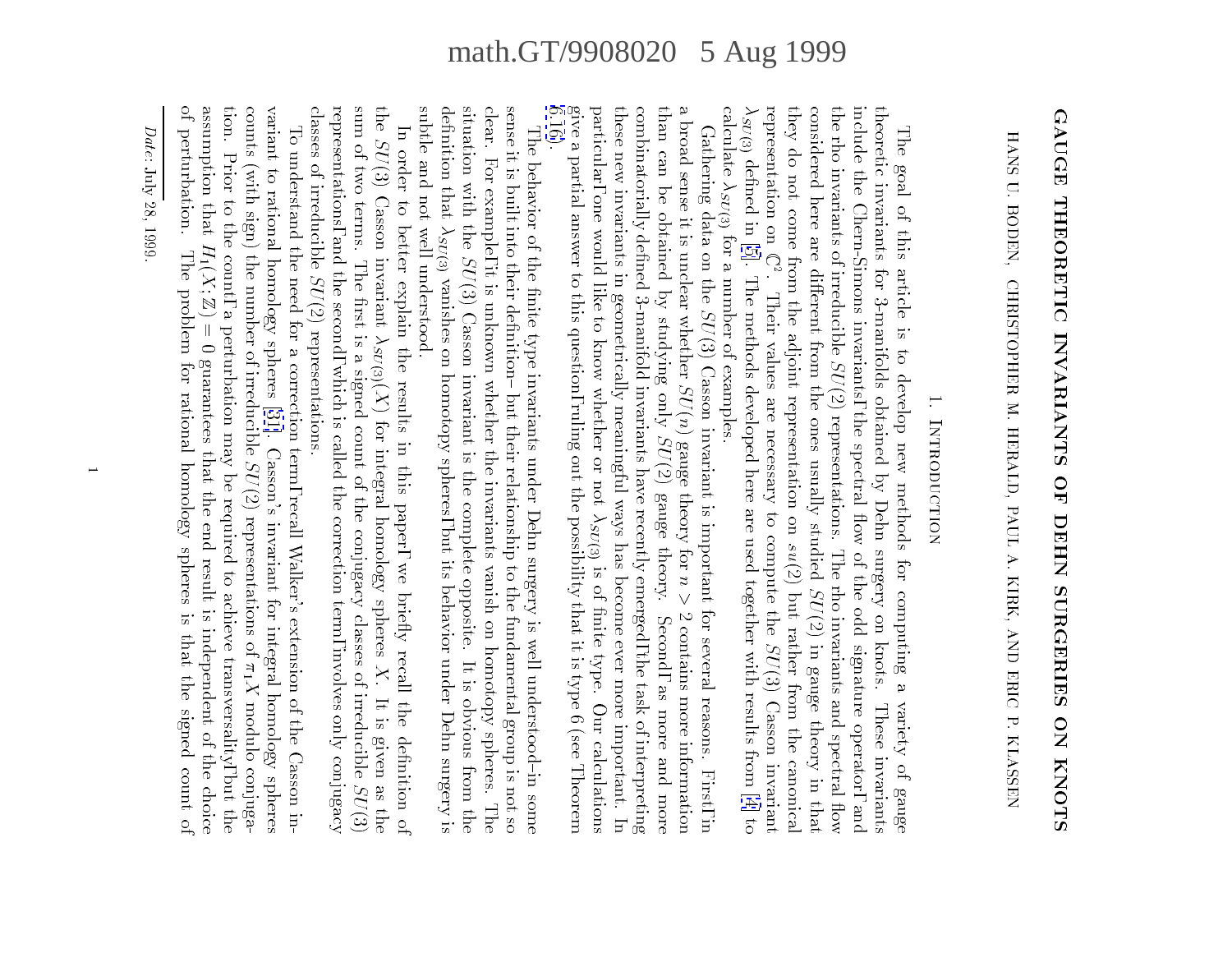irreducible  $SU(2)$  representations depends in a subtle way on the perturbation. To compensate, Walker defined a correction term using integral symplectic invariants of the reducible (i.e. abelian) representations. This correction term can alternatively be viewed as a sum of differencesbetween the Maslov index and a nonintegral term  $[8]$  $[8]$  or as a sum of  $U(1)$  rho invariants[[27](#page-62-0)].

In[[5](#page-61-0)], the objects of study are  $\mathbb Z$ -homology spheres, but the representations are taken in  $SU(3)$ . As in the  $SU(2)$  case there are no nontrivial abelian representations, but inside the  $SU(3)$  representation variety there are those that reduce to  $SU(2)$ . This means that simply counting (with sign) the irreducible  $SU(3)$  representations will not in general yield a well-definedinvariant, and in [[5\]](#page-61-0) is a definition for the appropriate correction term involving a difference of the spectral flow and Chern-Simons invariants of the reducible flat connections. In the simplest case, when the  $SU(2)$  moduli space is regular as a subspace of the  $SU(3)$ moduli space, this quantity can be interpreted in terms of the rho invariants of Atiyah, Patodi and Singer [\[3](#page-61-0)] for flat  $SU(2)$  connections (see Theorem [6.7,](#page-48-0) for instance).

Neither the spectral flow nor the Chern-Simons invariants are gauge invariant, and as a result they are typically only computed up to some indeterminacy. Our goal of calculating  $\lambda_{SU(3)}$  prevents us from working modulo gauge, and this technical point complicates the present work. In overcoming this obstacle, we establish a Dehn surgery type formula for the rho invariants in  $\mathbb R$  (as opposed to the much simpler  $\mathbb R/\mathbb Z$ -valued invariants, see Theorem [5.7](#page-39-0)).

The main results of this article are formulas which express the  $\mathbb{C}^2$  spectral flow (Theorem [5.4](#page-33-0)), the Chern-Simons invariants (Theorem [5.5](#page-34-0)), and the rho invariants (Theorem [5.7\)](#page-39-0) for 3-manifolds  $X$  obtained by Dehn surgery on a knot in terms of simple invariants of the curves in  $\mathbb{R}^2$  parameterizing the  $SU(2)$  representation variety of the knot complement. The primary tools include a splitting theorem for the  $\mathbb{C}^2$  spectral flow adapted for our purposes (Theorem [3.9](#page-19-0)) and a detailed analysis of the spectral flow on a solid torus (Section [5](#page-31-0)). These results are then applied to Dehn surgeries on torus knots, culminating in the formulas of Theorem [6.14](#page-57-0), Theorem [6.15,](#page-58-0) and Table [6.4](#page-58-0) giving the  $\mathbb{C}^2$  spectral flow, the Chern-Simons invariants, the rho invariants, and the  $SU(3)$  Casson invariants for homology spheres obtained by surgery on a  $(2,q)$  torus knot.

Theorem [5.7](#page-39-0) can also be viewed as a small step in the program of extending the results of [[15](#page-61-0)]. There, the rho invariant is shown to be a homotopy invariant up to path components of the representation space. More precisely, the difference in rho invariants of homotopy equivalent closed manifolds is a locally constant function on the representation space of their fundamental group. Our method of computing rho invariants differs from others in the literature in that it is a cut and paste technique rather than one which relies on flat bordisms or factoring representations through finite groups.

Previous surgery formulas for computing spectral flow require that the dimension of the co-homologyof the boundary manifold be constant along the path of connections (see, e.g. [[20](#page-61-0)]). This restriction had to be eliminated in the present work since we need to compute the spectral flow starting at the trivial connection, where this assumption fails to hold. Our success in treating this issue promises to have other important applications to cut-and-paste methods for computing spectral flow.

The methods used in this article are delicate and draw on a number of areas. The tools we use include the seminal work of Atiyah-Patodi-Singer on the eta invariant and the index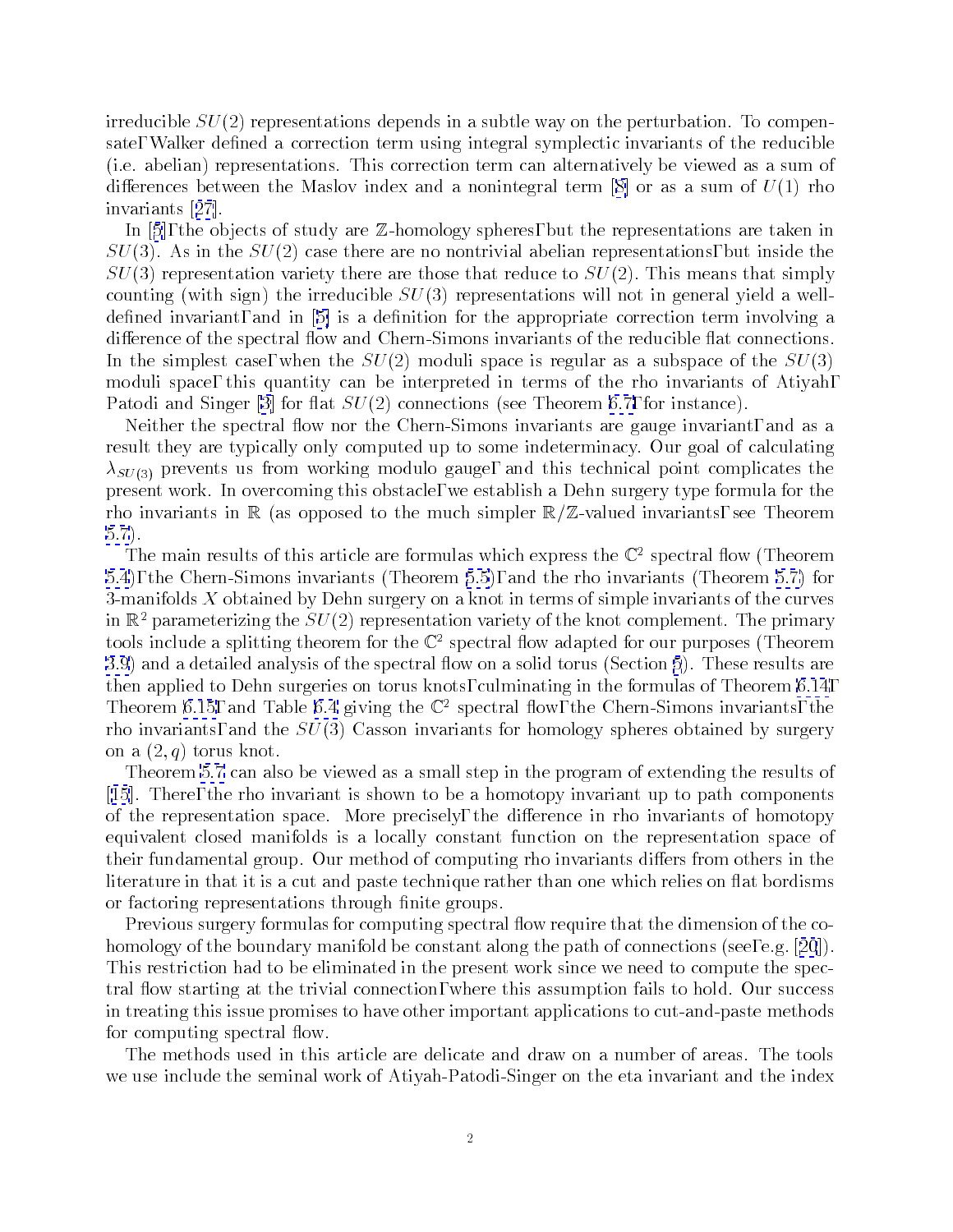theoremfor manifolds with boundary [[3\]](#page-61-0), analysis of  $SU(2)$  representation spaces of knot groupsfollowing  $[25]$  $[25]$  $[25]$ , the infinite dimensional symplectic analysis of spectral flow from  $[28]$ , and the analysis of the moduli of stable parabolic bundles over Riemann surfaces from [\[4\]](#page-61-0). We have attempted to give an exposition which presents the material in bite-sized pieces, with the goal of computing the gauge theoretic invariants in terms of a few easily computed numerical invariants associated to  $SU(2)$  representation spaces of knot groups.

# **CONTENTS**

| 1.<br>Introduction                                                         | $\mathbf{1}$   |  |  |  |  |
|----------------------------------------------------------------------------|----------------|--|--|--|--|
| Preliminaries<br>2.                                                        | 4              |  |  |  |  |
| 2.1.<br>Symplectic linear algebra                                          | $\overline{4}$ |  |  |  |  |
| 2.2.<br>The signature operator on a 3-manifold with boundary               | $\rm 5$        |  |  |  |  |
| The spaces $P^+$ and $P^-$<br>2.3.                                         | $\overline{7}$ |  |  |  |  |
| Limiting values of extended $L^2$ solutions and Cauchy data spaces<br>2.4. | 9              |  |  |  |  |
| $2.5.$<br>Spectral flow and Maslov index conventions                       | 12             |  |  |  |  |
| 2.6.<br>Nicolaescu's decomposition theorem for spectral flow               | 13             |  |  |  |  |
| 3.<br>Splitting the spectral flow up to $\Theta$ for Dehn surgeries        | 14             |  |  |  |  |
| 3.1.<br>Decomposing X along a torus                                        | 14             |  |  |  |  |
| 3.2.<br>Connections in normal form and the moduli space of T               | 15             |  |  |  |  |
| Extending connections in normal form on T over Y<br>3.3.                   | 17             |  |  |  |  |
| Paths of connections on X and adiabatic limits at $\Theta$<br>3.4.         | 17             |  |  |  |  |
| 3.5.<br>Harmonic limits of positive and negative eigenvectors              | 18             |  |  |  |  |
| 3.6.<br>Splitting the spectral flow                                        | 20             |  |  |  |  |
| Proof of Theorem 3.9<br>3.7.                                               | 21             |  |  |  |  |
| Spectral flow on the solid torus<br>4.                                     |                |  |  |  |  |
| An $SU(2)$ gauge group for connections on Y in normal form along T<br>4.1. | 25             |  |  |  |  |
| The $\mathbb{C}^2$ spectral flow on Y<br>4.2.                              | $28\,$         |  |  |  |  |
| Dehn surgery techniques for computing gauge theoretic invariants<br>5.     | 32             |  |  |  |  |
| Extending paths of connections to X<br>5.1.                                | $32\,$         |  |  |  |  |
| 5.2.<br>Computation of the spectral flow                                   | 34             |  |  |  |  |
| 5.3.<br>The Chern-Simons invariants                                        | 35             |  |  |  |  |
| 5.4.<br>Example: $\pm$ 1 Dehn surgery on the trefoil                       | 37             |  |  |  |  |
| 5.5.<br>The rho invariants                                                 | 40             |  |  |  |  |
| 5.6.<br>The $SU(3)$ Casson invariant                                       | 41             |  |  |  |  |
| Computations for torus knots<br>6.                                         | 43             |  |  |  |  |
| 6.1.<br>Twisted cohomology of torus knot complements                       | 44             |  |  |  |  |
| 6.2.<br>Jumping points and $SU(2)$ bifurcation points                      | 46             |  |  |  |  |
| 6.3.<br>Dehn surgeries on the trefoil                                      | 52             |  |  |  |  |
| 6.4.<br>Dehn surgeries on $(2,q)$ torus knots                              | 55             |  |  |  |  |
| 6.5.<br>Concluding remarks and open problems                               | 61             |  |  |  |  |
| References                                                                 | 62             |  |  |  |  |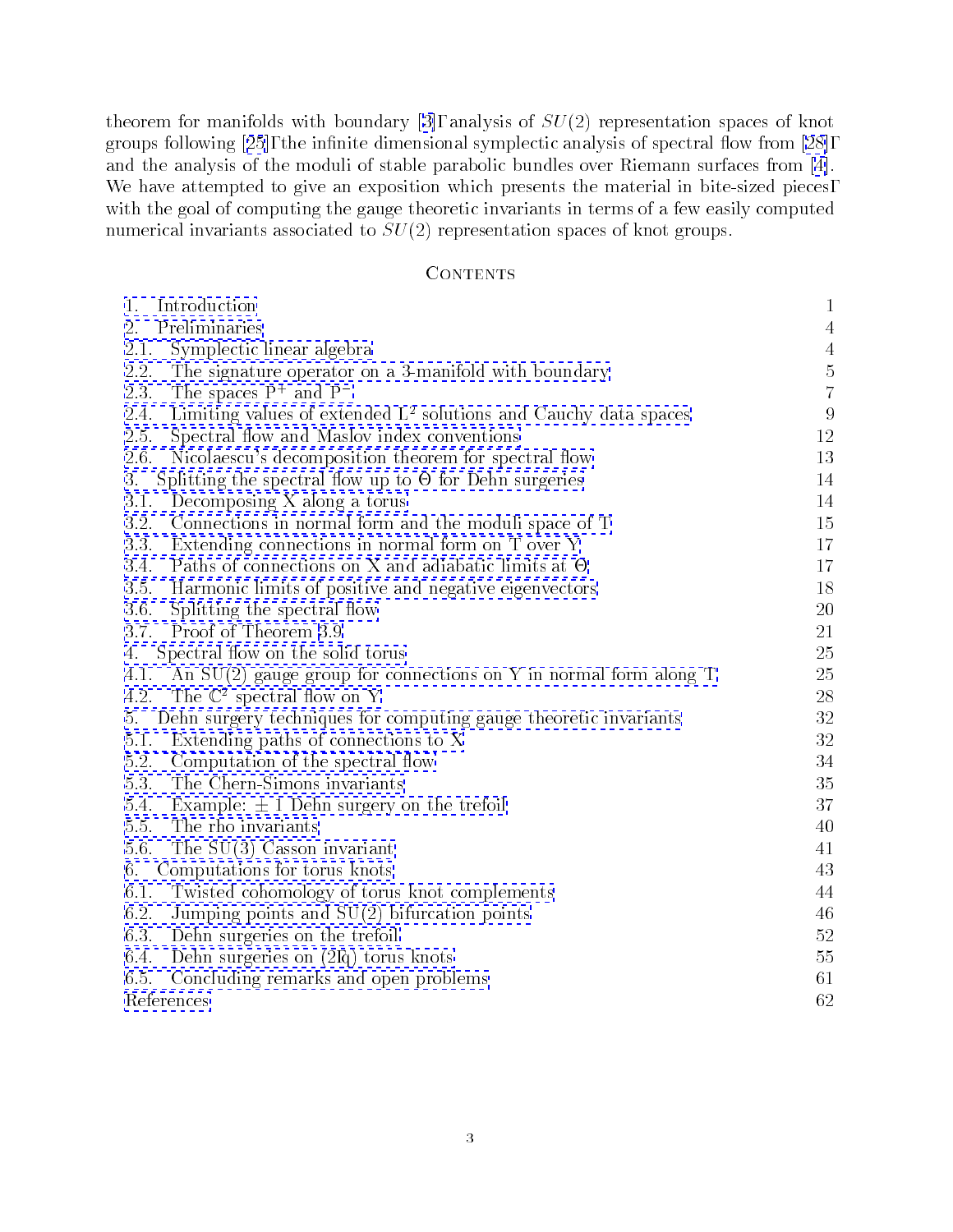# 2. Preliminaries

<span id="page-3-0"></span>2.1. Symplectic linear algebra. We define symplectic vector spaces and lagrangian subspaces in the complex setting.

**Definition 2.1.** Suppose  $(V, \langle , \rangle)$  is a finite-dimensional complex vector space with positive definite hermitian inner product.

- (i) as symplectic structure is a skew-symmetric nondegenerate form  $\mathcal{A}$   $\mathcal{A}$   $\mathcal{A}$   $\mathcal{A}$  .  $\mathcal{A}$   $\mathcal{A}$   $\mathcal{A}$   $\mathcal{A}$   $\mathcal{A}$   $\mathcal{A}$   $\mathcal{A}$   $\mathcal{A}$   $\mathcal{A}$   $\mathcal{A}$  that the signature of iw is zero. I.e.,  $\omega(x, y) = \bigoplus \overline{\omega(y, x)}$  for all  $x, y \in V$  and  $0 =$  $\omega(x, \cdot) \in V^* \Leftrightarrow x = 0.$
- (ii) An almost complex structure is an isometry  $J: V \to V$  with  $J^2 = \Leftrightarrow$  Id so that the signature of  $iJ$  is zero.
- (iii) J and  $\omega$  are compatible if  $\omega(x, y) = \langle x, Jy \rangle$  and  $\omega(Jx, Jy) = \omega(x, y)$ .
- (iv) A subspace  $L \subset V$  is *iagrangian* if  $\omega(x, y) = 0$  for all  $x, y \in L$  and dim  $L = \frac{1}{2}$  dim V.

We shall refer to  $(V, \langle , \rangle, J, \omega)$  as a hermitian symplectic space with compatible almost complex

We will use the same language for the complex Hilbert spaces  $L^2(\Omega_\Sigma^{1+\frac{1}{2}-\infty}\mathbb{C}^-)$  of differential forms on a Kiemannian surface  $\vartriangle$  with values in  $\mathbb{C}^+$  . The definitions in the infinitedimensional setting are given below.

A hermitian symplectic space can be obtained by complexifying a real symplectic space and extending the real inner product to a hermitian inner product. The symplectic spaces we consider will essentially be of this form, except that we will usually tensor with  $\mathbb{C}^+$  instead  $$ of  $\mathbb{C}$ .

In our main application (calculating  $\mathbb{C}$ -spectral now), the hermitian symplectic spaces we consider are of the form  $U\otimes_\mathbb{R} \mathbb{C}^\ast$  for a real symplectic vector space  $U$ . In most cases  $U = H^{0+1+2}(\Sigma;\mathbb{R})$  with the symplectic structure given by the cup product. Furthermore, many of the lagrangians we will encounter are of a special form; they are "induced" from certain lagrangians in U RC . For the rest of this subsection we investigate certain algebraic properties of this special situation.

Suppose, then, that  $(U, , \cdot), J, \omega)$  is a real symplectic vector space with compatible almost complex structure. Construct the complex symplectic vector space

$$
V=U\otimes_{\mathbb R}{\mathbb C}
$$

with compatible almost complex structure as follows. Define  $\omega$  on V by setting

$$
\omega(u_1\otimes z_1,u_2\otimes z_2)=z_1\bar{z}_2\,\omega(u_1,u_2).
$$

Similarly, define a hermitian inner product  $\langle , \rangle$  and a compatible almost complex structure  $J$  by setting

$$
\langle u_1 \otimes z_1, u_2 \otimes z_2 \rangle = z_1 \overline{z}_2(u_1, u_2) \text{ and } J(u \otimes z) = (Ju) \otimes z.
$$

It is a simple matter to verify that the conditions of Definition 2.1 hold and from this it follows that  $(V, \langle , \rangle, J, \omega)$  is a hermitian symplectic space with compatible almost complex structure. Furthermore, V admits and involution V . Given by conjugation: u U . U . William

Now consider

$$
W=U\otimes_{\mathbb R}{\mathbb C}^2=V\otimes_{\mathbb C}{\mathbb C}^2.
$$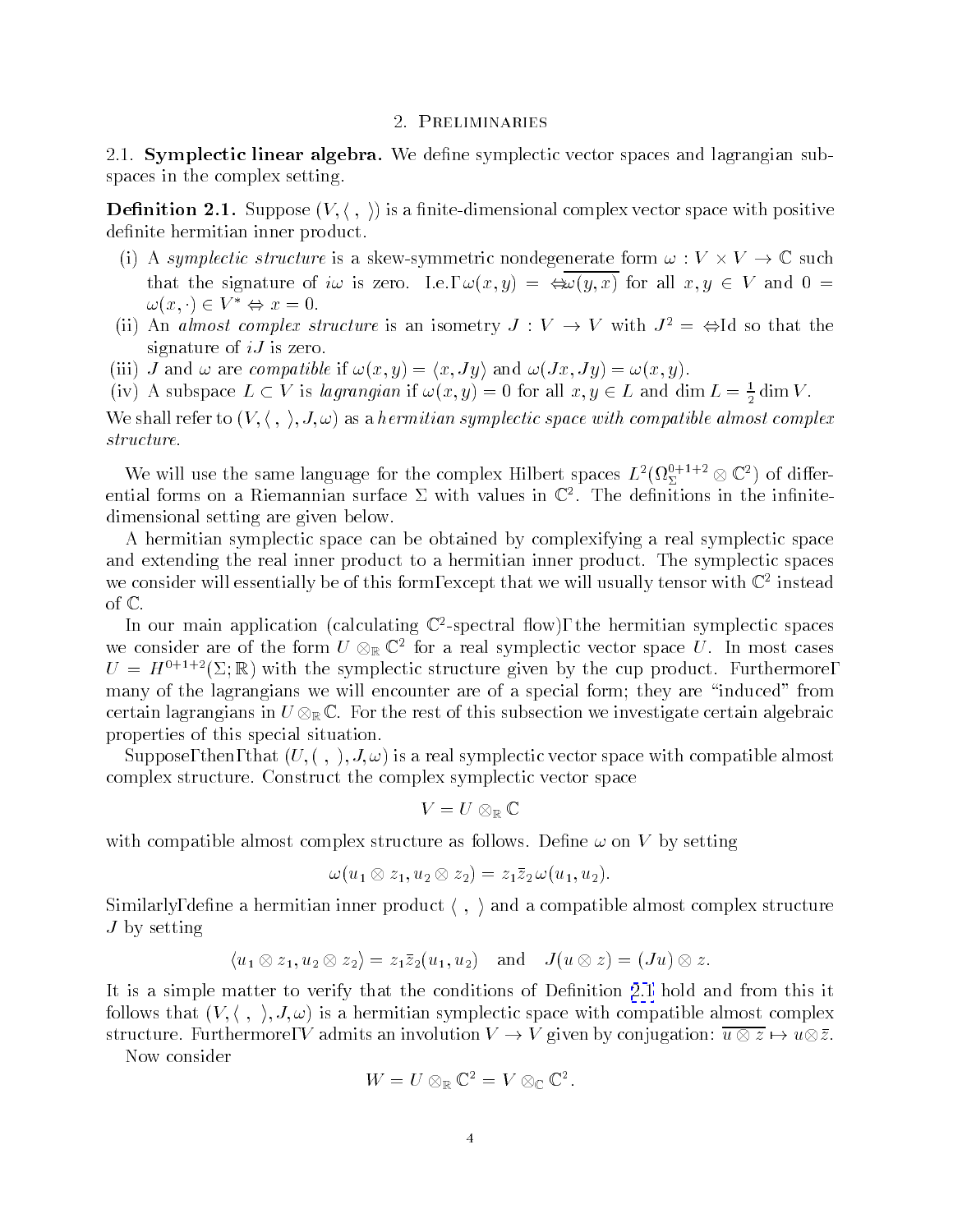<span id="page-4-0"></span>Extending  $\omega, J$  and  $\langle , \rangle$  to W in the natural way, it follows that W is also a hermitian symplectic space with compatible almost complex structure. If  $\{u_1,\ldots,u_n\}$  is a linearly independent subset of U; then function  $\mu$  end function  $u$  is a linearly independent of  $\mu$ subset of  $W$ , where  $e_1, e_2$  denote the standard basis for  $\mathbb{C}^+$ . In later sections, it will be convenient to adopt the following notation:

$$
(2.1) \qquad \qquad \operatorname{span}_{\mathbb{C}^2}\{u_1,\ldots,u_n\}:=\operatorname{span}\{u_1\otimes e_1,u_1\otimes e_2,\ldots,u_n\otimes e_1,u_n\otimes e_2\}.
$$

2.2. The signature operator on a 3-manifold with boundary. Next we introduce the two first order differential operators which will be used throughout this paper. These depend on Riemannian metrics and orientation. We adopt the sign conventions for the Hodge star operator and the formal adjoint of the de Rham differential for a  $p$ -form on an oriented Riemannian n-manifold whereby

$$
*^2 = (\Leftrightarrow 1)^{p(n-p)}, \quad d^* = (\Leftrightarrow 1)^{n(p+1)+1} * d *.
$$

The Hodge star operator is defined by the formula  $a \wedge *b = (a, b) \, dvol$ , where  $( , )$  denotes the inner product on forms induced by the Riemannian metric and *dvol* denotes the volume form, which depends on a choice of orientation. To distinguish the star operator on the 3-manifold from the one on the 2-manifold, we denote the former by  $\star$  and the latter by  $\ast$ .

Every principal  $SU(2)$  bundle over a 2 or 3-dimensional manifold is trivial. For that reason we with trivial bundles  $\mathcal{L}$  and thereby identify connections with the supersymmetric with  $\mathcal{L}$  $su(2)$ -valued 1-forms in the usual way. Given a 3-manifold Y with nonempty boundary  $\Sigma$ , we choose compatible trivializations of the principal  $SU(2)$  bundle over Y and its restriction to  $\Sigma$ . We will generally use upper case letters such as A for connections on the 3-manifold and lower case letters such as a for connections on the boundary surface .

Given an  $SU(2)$  connection  $A \in M_X^{\times} \otimes su(2)$  and an  $SU(2)$  representation V, we associate to A the covariant derivative

$$
d_A: \Omega^p_X \otimes V \to \Omega^{p+1}_X \otimes V, \ d_A = d + A.
$$

The two representations that arise in this paper are the canonical representation of  $SU(2)$ on  $\mathbb{C}^2$  and the adjoint representation of  $SU(2)$  on its Lie algebra  $su(2)$ .

The first operator we consider is the *twisted de Rham operator*  $S_a$  on the closed oriented Riemannian 2-manifold  $\Sigma$ .

**Definition 2.2.** For an  $SU(2)$  connection  $a \in M_{\Sigma} \otimes su(2)$ , define the twisted de Rham operator  $S_a$  to be the elliptic first order differential operator

$$
S_a: \Omega^{0+1+2}_{\Sigma} \otimes \mathbb{C}^2 \Leftrightarrow \Omega^{0+1+2}_{\Sigma} \otimes \mathbb{C}^2
$$
  

$$
S_a(\alpha, \beta, \gamma) = (*d_a\beta, \Leftrightarrow *d_a\alpha \Leftrightarrow d_a * \gamma, d_a * \beta).
$$

This operator is self-adjoint with respect to the L<sup>2</sup> inner product on  $\Omega_{\Sigma}^{1+\gamma-1}\otimes\mathbb{C}^2$  given by the formula

$$
\langle (\alpha_1, \beta_1, \gamma_1), (\alpha_2, \beta_2, \gamma_2) \rangle = \int_{\Sigma} (\alpha_1 \wedge * \alpha_2 + \beta_1 \wedge * \beta_2 + \gamma_1 \wedge * \gamma_2),
$$

where the notation for the hermitian inner product in the fiber  $\mathbb{C}^2$  has been suppressed.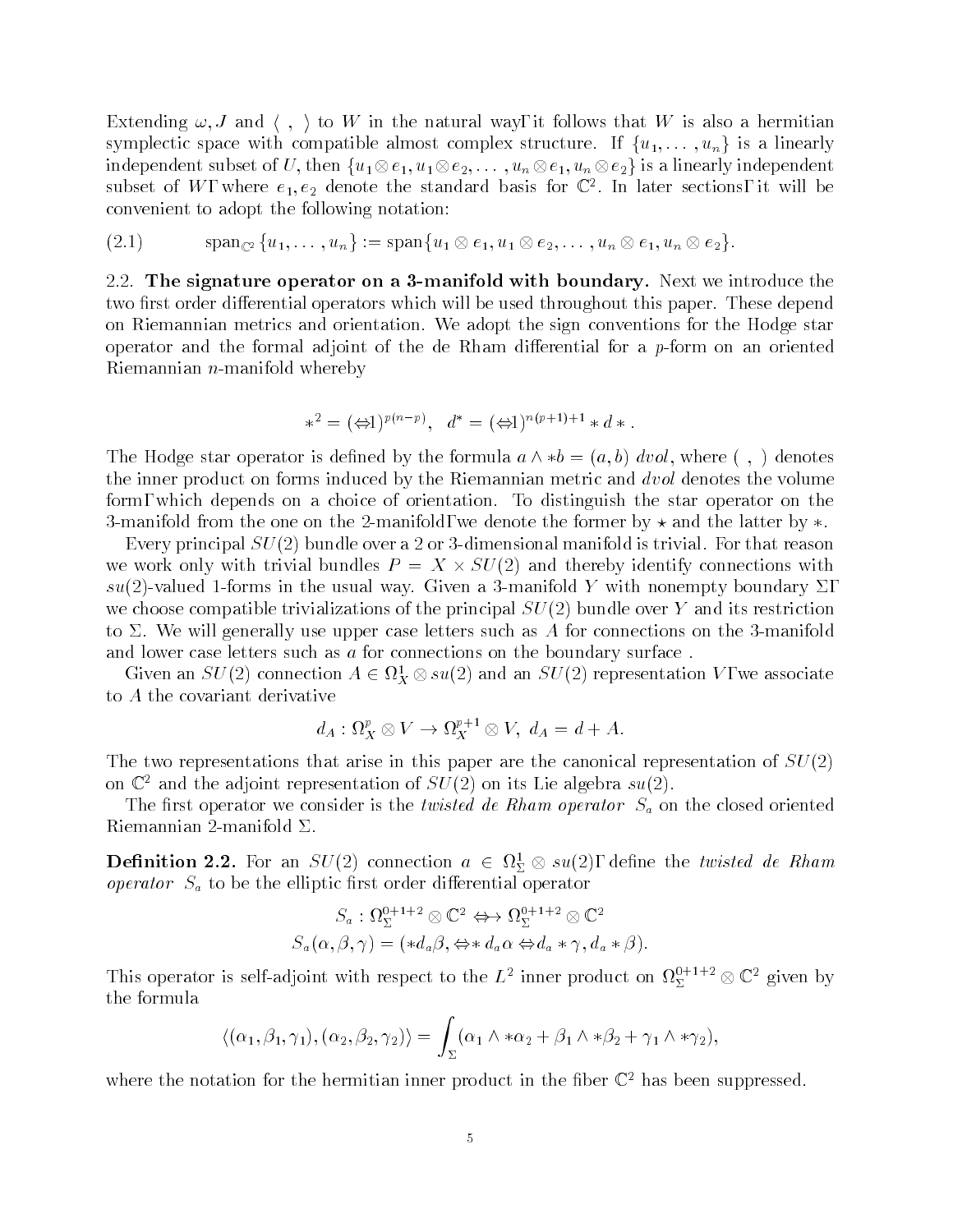It is convenient to introduce the almost complex structure

$$
J:\Omega^{0+1+2}_\Sigma\otimes {\mathbb C}^2 \Leftrightarrow \Omega^{0+1+2}_\Sigma\otimes {\mathbb C}^2
$$

defined by

$$
J(\alpha, \beta, \gamma) = (\Leftrightarrow \gamma, \ast \beta, \ast \alpha).
$$

Clearly  $J^* = \Leftrightarrow$  Id and  $J$  is an isometry of  $L^*(M_\Sigma^{++} \otimes \mathbb{C}^*)$ . To avoid confusion later, we point out that changing the orientation of  $\varDelta$  does not allect the  $L$  -inner product but does change the sign of  $\mathcal{L}$  . The sign of  $\mathcal{L}$  is a sign of  $\mathcal{L}$ 

With this almost complex structure, the Hilbert space  $L^2(M_\Sigma^{12} \cap \mathbb{C} \mathbb{C}^2)$  becomes an infinitedimensional hermitian symplectic space, with symplectic space, with symplectic form density  $\mathbf{X}^T$ Recall(see, e.g., [\[28,](#page-62-0) [21](#page-61-0)]) that a closed subspace  $\Lambda \subset L^2(M_\Sigma^{1+\gamma-1}\otimes \mathbb{C}^2)$  is called a *lagrangian* if A is orthogonal to JA and  $\Lambda + J\Lambda = L^2(M_\Sigma^{e^+e^+e^-}\otimes \mathbb{C}^*)$ . More generally a closed subspace V is called *isotropic* if V is orthogonal to  $JV$ .

The other operator we consider is the *odd signature operator*  $D_A$  on a compact, oriented, Riemannian 3-manifold  $Y$ , with or without boundary.

**Definition 2.3.** For an  $SU(2)$  connection  $A \in \Omega_Y^1 \otimes SU(2)$ , define the *odd signature operator*  $D_A$  on Y twisted by A to be the formally self-adjoint first order differential operator

$$
D_A: \Omega_Y^{0+1} \otimes \mathbb{C}^2 \Leftrightarrow \Omega_Y^{0+1} \otimes \mathbb{C}^2
$$
  

$$
D_A(\sigma, \tau) = (d_A^* \tau, d_A \sigma + \star d_A \tau).
$$

We wish to relate the operators  $D_A$  and  $S_a$  in the case when Y has boundary  $\Sigma$  and  $a = A|_{\Sigma}$ . The easiest way to avoid confusion arising from orientation conventions is to rst work on the cylinder [1; 1] - . So assume that is an oriented closed surface with Riemannian metric and that  $\mathcal{I}_{1}$  ,  $\mathcal{I}_{2}$  -  $\mathcal{I}_{3}$  -  $\mathcal{I}_{4}$  , and the product metric product metric and the product metric metric and the product metric metric metric metric metric metric metric metr orientation Office Of Og. Thus and Office Of Orientation Office Of Og. Thus And Office Office Office Office Of outward normal first convention.

Assume further that  $a \in \Omega_{\Sigma} \otimes su(2)$  and  $A = \pi \ a \in \Omega_{[-1,1] \times \Sigma} \otimes su(2)$ , the pullback of  $a$ by the projection

$$
\pi : [\Leftrightarrow 1, 1] \times \Sigma \to \Sigma.
$$

In other words,

$$
d_A = d_a + du \wedge \frac{\partial}{\partial u},
$$

where u denotes the  $\left[\rightleftharpoons 1, 1\right]$  coordinate.

Denote by  $\mathfrak{U}^{\left[-1,1\right] \times \Sigma}_{[-1,1] \times \Sigma}$  the space of forms on the cylinder with no du component and define

$$
\Phi: \Omega^{0+1}_{[-1,1] \times \Sigma} \otimes \mathbb{C}^2 \Leftrightarrow \widetilde{\Omega}^{0+1+2}_{[-1,1] \times \Sigma} \otimes \mathbb{C}^2
$$
  

$$
\Phi(\sigma, \tau) = (i_u^*(\sigma), i_u^*(\tau), *i_u^*(\tau \Box \frac{\partial}{\partial u})),
$$

where in the interpretation at the inclusion at understanding at  $\alpha$  and  $\alpha$  and  $\alpha$  and  $\alpha$ lemma is well known and follows from a straightforward computation.

**Lemma 2.4.**  $\Psi \circ D_A = J \circ (\delta_a + \frac{1}{\partial u}) \circ \Psi$ .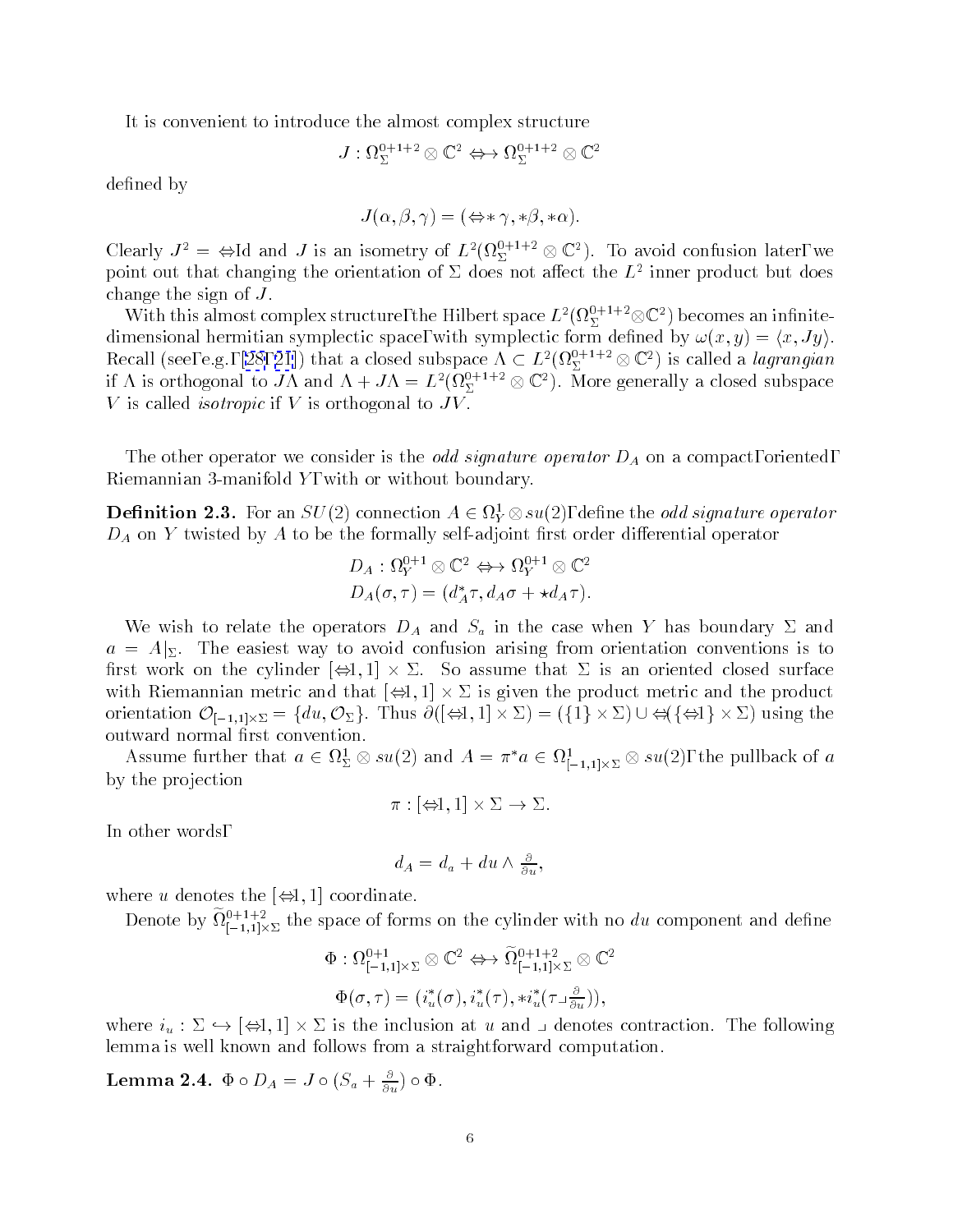<span id="page-6-0"></span>The analysis on the cylinder carries over to a general 3-manifold with boundary  $\Sigma$  given an identification of the collar of the boundary with  $I\times \Sigma$ . In the terminology of Nicolaescu's article [\[28](#page-62-0)], the generalized Dirac operator  $D_A$  is neck compatible and cylindrical near the boundary provided the connection is in cylindrical form in a collar.

We are interested in decompositions of closed, oriented 3-manifolds  $X$  into two pieces  $Y \cup_{\Sigma} Z$ . Eventually  $\Sigma$  will be a torus and Y will be a solid torus, but for the time being Y and  $Z$  can be any 3-manifolds with boundary  $\Sigma$ . Fix an orientation preserving identification  $\alpha$  to the model of the interior of  $\alpha$  in the interior  $\alpha$  in the interior of  $\alpha$ and f1g - lies in the interior of Z. We identify with f0g - . As oriented boundaries,  $\Sigma = \partial Y = \bigoplus Z$  using the outward normal first convention.



FIGURE 1. The split 3-manifold  $\Lambda$ 

To stretch the collar of  $\Sigma$ , we introduce the notation

$$
\begin{array}{lcl} Y^R & = & Y \cup ([0,R] \times \Sigma) \\ Z^R & = & Z \cup ([\Leftrightarrow R,0] \times \Sigma) \end{array}
$$

for all  $R \geq 1$ . We also define Y and Z with infinite collars attached:

$$
Y^{\infty} = Y \cup ([0, \infty) \times \Sigma)
$$
  

$$
Z^{\infty} = Z \cup ((\Leftrightarrow \infty, 0] \times \Sigma).
$$

Notice that since  $\Psi \circ D_A = J \circ (S_a + \frac{\partial}{\partial u}) \circ \Psi$ , the operator  $D_A$  has natural extensions to  $Y^{\top}, Z^{\top}, Y^{\top}$ , and  $Z^{\top}$ .

2.5. The spaces  $P+$  and  $P+$ . In this section we identify certain subspaces of the  $L^2$  forms on  $\Sigma$  associated to the operators  $S_a$  and  $D_A$ . We first consider  $L^2$  solutions to  $D_A(\sigma, \tau) = 0$ on  $Y$  1 and  $Z$  1. Since  $S_a$  is emptic on the closed surface  $Z$ , its spectrum is discrete and each eigenspace is a nite-dimensional space of smooth forms.

Suppose $(\sigma, \tau) \in M_{Y^{\infty}} \otimes \mathbb{C}$  is a solution to  $D_A(\sigma, \tau) = 0$  on  $Y^{\infty}$ . Following [[3\]](#page-61-0), write  $\Phi(\sigma, \tau) = \sum c_{\lambda}(u)\phi_{\lambda}$  along  $[0, \infty) \times \Sigma$ , where  $\phi_{\lambda} \in \Omega_{\Sigma}^{0+1+2} \otimes \mathbb{C}^{2}$  is an eigenvector of  $S_a$  with eigenvalue  $\lambda$ . Since  $\Psi \circ D_A = J \circ (S_a + \frac{\partial}{\partial u}) \circ \Psi$ , it follows by hypothesis that

(2.2) 
$$
0 = (S_a + \frac{\sigma}{\partial u})(\Phi(\sigma, \tau))
$$

$$
= \sum_{\lambda} (\lambda c_{\lambda} + \frac{\partial c_{\lambda}}{\partial u}) \phi_{\lambda}
$$

hence

$$
c_\lambda(u)=e^{-\lambda u}b_\lambda
$$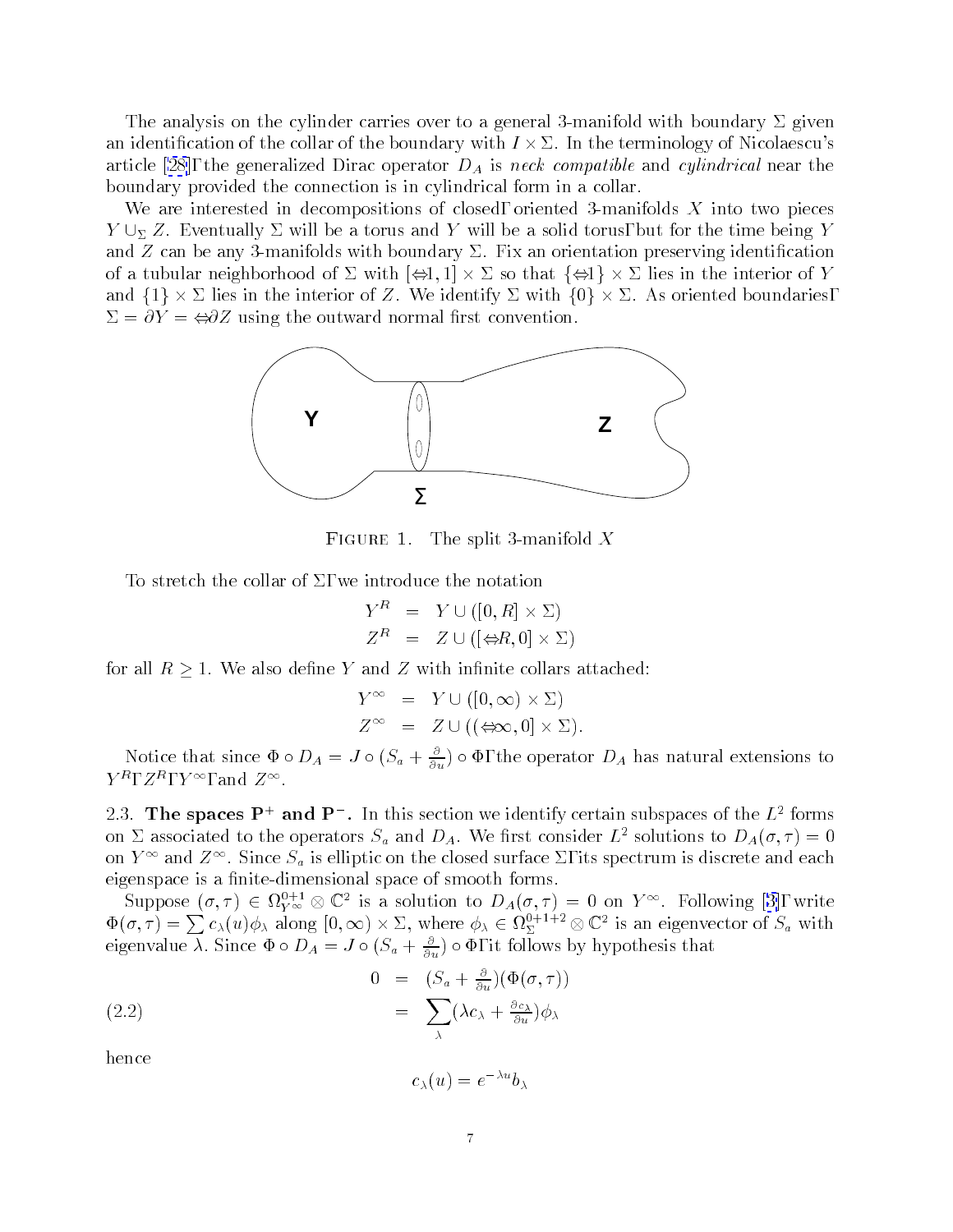<span id="page-7-0"></span>for some constants  $b_\lambda$ . Thus  $(\sigma, \tau) \in L^2(V_{Y^\infty} \otimes \mathbb C^*)$  if and only if  $c_\lambda(u) = 0$  for all  $\lambda \leq 0$ .

I his implies that there is a one-to-one correspondence, given by restricting from Y<sup>11</sup> to r, between the L<sup>2</sup> solutions to  $D_A(\sigma, \tau) = 0$  on r<sup>22</sup> and the solutions to  $D_A(\sigma, \tau) = 0$  on r whose restriction to the boundary  $\vartriangle$  lie in the *positive eigenspace*  $P_a^+ \subset L^2(M_{\Sigma}^{*+1+1}\otimes \mathbb{C}^2)$  of  $S_a$ , defined by

$$
P_a^+ = \operatorname{span}_{L^2}\{\phi_\lambda \mid \lambda > 0\}.
$$

Recalling that  $\Sigma = \partial Y = \Leftrightarrow \partial Z$ , we obtain a similar one-to-one correspondence between the space of L<sup>2</sup> solutions to  $D_A(\sigma, \tau) = 0$  on  $\mathbb{Z}^+$  and the space of solutions to  $D_A(\sigma, \tau)$  on  $Z$  whose restriction to the boundary  $\Sigma$  lie in the negative eigenspace  $P_a^-\subset L^2(\Omega_\Sigma^{1+\gamma-}\otimes\mathbb{C}^2)$ of  $S_a$  defined by

$$
P_a^- = \operatorname{span}_{L^2}\{\phi_\lambda \mid \lambda < 0\}.
$$

The spectrum of  $S_a$  is symmetric and J preserves the kernel of  $S_a$  since  $S_a J = \Leftrightarrow JS_a$ . In fact, J restricts to an isometry  $J : F_a^+ \iff F_a^-$ . The eigenspace decomposition of  $S_a^$ determines the orthogonal decomposition into closed subspaces

(2.3) 
$$
L^2(\Omega^{0+1+2}_\Sigma \otimes \mathbb{C}^2) = P_a^+ \oplus \ker S_a \oplus P_a^-.
$$

The spaces  $F_a^+$  are isotropic subspaces and are lagrangian if and only if  $\ker S_a = 0$ . Since  $\Sigma$  bounds the 3-manifold Y and the operator  $D_A$  is defined on Y, it is not hard to see that the signature of the restriction of iJ to ker  $S_a$  is zero. Hence ker  $S_a$  is a finite-dimensional sub-symplectic space of  $L^2(M_\Sigma^{n^2+1-\otimes i}\mathbb C^2).$  The restrictions of the complex structure  $J$  and the inner product to ker  $S_a$  depend on the Riemannian metric, whereas the symplectic structure  $\omega(x, y) = \langle x, Jy \rangle$  is depends on the orientation but not on the metric.

An important observation is that if  $L \subset \ker S_a$  is any lagrangian subspace, then  $P_a^+ \oplus L^$ and  $P_a^-\oplus L$  are infinite-dimensional lagrangian subspaces of  $L^2({\Omega_\Sigma^{*}}^{*-+1}\otimes\mathbb{C}^*)$ .

If  $a \in \Omega_{\Sigma} \otimes su(2)$  is a *juit connection*, that is, if the curvature 2-form  $r_a = aa + a \wedge a$ is everywhere zero, then the kernel of  $S_a$  consists of harmonic forms, i.e.  $S_a(\alpha, \beta, \gamma) = 0$ if and only if  $d_a \alpha = d_a \beta = d_a^* \beta = d_a^* \gamma = 0$ . The Hodge and de Rham theorems identify ker  $S_a$  with the cohomology group  $H^{0+1+2}(\Sigma; \mathbb{C}_a^2)$ , where  $\mathbb{C}_a^2$  denotes the local coefficient system determined by the holonomy representation of the flat connection  $a$ . Under this identification, the induced symplectic structure on  $H^{0+1+2}(\Sigma; \mathbb{C}_a^2)$  agrees with the direct sum of the symplectic structures on  $H^{0+2}(\Sigma; \mathbb{C}_a^2)$  and  $H^1(\Sigma, \mathbb{C}_a^2)$  given by the negative of the cup product. This is because the wedge products of differential forms induces the cup product on de Rham cohomology, and because of the formula

$$
\omega(x,y) = \langle x, Jy \rangle = \Leftrightarrow \int_{\Sigma} x \wedge y = \Leftrightarrow (x \cup y)[\Sigma],
$$

where the forms x and y are either both are 1-forms or 0- and 2-forms, respectively. In this formula, we have suppressed the notation for the complex inner product on  $\mathbb{C}^\ast$  for the forms as well as in the cup product. Notice that  $H^0(\Sigma; \mathbb{C}^2_a)$  and  $H^2(\Sigma; \mathbb{C}^2_a)$  are lagrangian subspaces of  $H^{0+2}(\Sigma; \mathbb{C}_a^2)$ .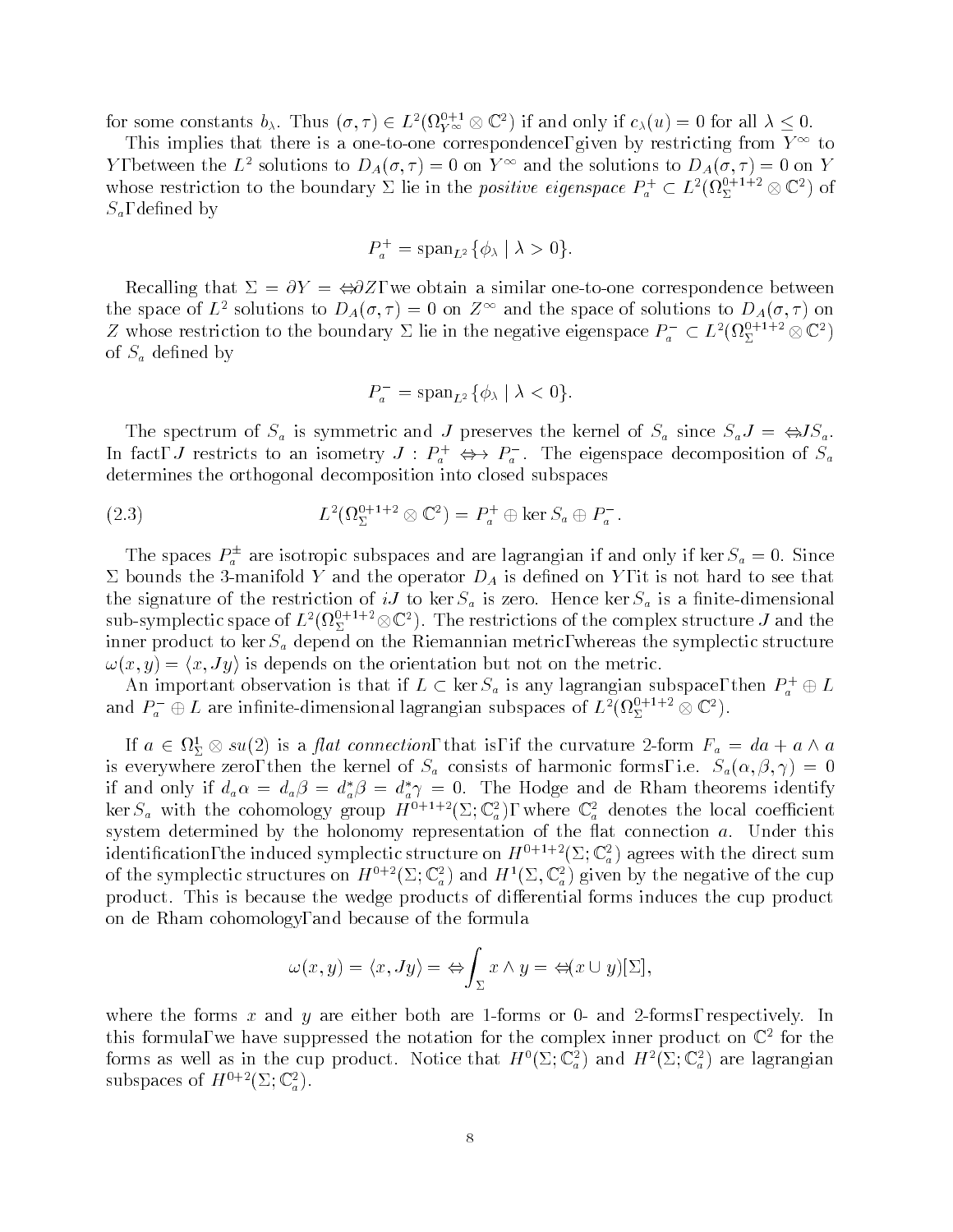<span id="page-8-0"></span>2.4. Limiting values of extended  $L^2$  solutions and Cauchy data spaces. Our next task is to identify the lagrangian of limiting values of extended  $L<sup>2</sup>$  solutions, and its infinitedimensional generalization, the Cauchy data spaces, in the case when  $A$  is a flat connection in cylindrical form on a 3-manifold Y with boundary  $\Sigma$ .

Atiyah, Patodi and Singer define the space of limiting values of extended  $L^2$  solutions to  $D_A \phi = 0$  to be a certain finite-dimensional lagrangian subspace

$$
L_{Y,A}\subset \ker S_a,
$$

where  $a$  denotes the restriction of  $A$  to the boundary. We give a brief description of this subspace and referto[[3, 20](#page-61-0)] for further details.

First we define the Cauchy data spaces; these will be crucial in our later analysis. We follow [\[28](#page-62-0)] closely; our terminology is derived from that article.In[[6](#page-61-0)] it is shown that there is a well-defined, injective restriction map

$$
(2.4) \t r: \ker \left( D_A: L^2_{\frac{1}{2}}(\Omega_Y^{0+1} \otimes \mathbb{C}^2) \to L^2_{-\frac{1}{2}}(\Omega_Y^{0+1} \otimes \mathbb{C}^2) \right) \Leftrightarrow L^2(\Omega_\Sigma^{0+1+2} \otimes \mathbb{C}^2).
$$

Unique continuation for the operator  $D_A$  (which holds for any generalized Dirac operator) implies that  $r$  is injective.

**Definition 2.5.** The image of  $r$  is a closed, infinite-dimensional lagrangian subspace of  $L^2(M_\Sigma^{N-1})^2\otimes\mathbb{C}^2$ ). It is called the Cauchy data space of the operator  $D_A$  on Y and is denoted

 $\Lambda_{YA}$ 

Thus the Cauchy data space is the space of restrictions to the boundary of solutions to  $D_A(\sigma, \tau) = 0$  $D_A(\sigma, \tau) = 0$  $D_A(\sigma, \tau) = 0$ . It is shown in [\[28\]](#page-62-0) that  $\Lambda_{YA}$  varies continuously with the connection A.

**Definition 2.6.** The *limiting values of extended*  $L^2$  solutions is defined as the symplectic reduction of  $\Lambda_{Y,A}$  with respect to the isotropic subspace  $P_a^+$ , the positive eigenspace of  $S_a$ . Precisely,

$$
L_{Y,A} = \text{proj}_{\ker S_a} \left( \Lambda_{Y,A} \cap (P_a^+ \oplus \ker S_a) \right) = \frac{\Lambda_{Y,A} \cap (P_a^+ \oplus \ker S_a)}{\Lambda_{Y,A} \cap P_a^+} \subset \ker S_a.
$$

Thisterminology comes from [[3\]](#page-61-0), where the restriction r is used to identify the space of  $L^2$ solutions of  $D_A(\sigma, \tau) = 0$  on  $Y$  1 with the subspace  $\Lambda_{Y,A} \cap P_{a}^*$ , and the space of extended  $L^*$ solutions with  $\Lambda_{Y,A} \sqcup (F_a^+ \oplus \ker S_a)$ . Thus  $L_{Y,A}$  is the symplectic reduction of the extended  $L^2$  solutions:

(2.5) 
$$
L_{Y,A} = \frac{\Lambda_{Y,A} \cap (P_a^+ \oplus \ker S_a)}{\Lambda_{Y,A} \cap P_a^+} \cong \frac{\text{Extended } L^2 \text{ solutions}}{L^2 \text{ solutions}}
$$

We now recall a result of Nicolaescu on the "adiabatic limit" of the Cauchy data spaces  $[28]$ . To avoid some technical issues, we make the assumption  $\Lambda_{Y,A} \cap P^+ = 0$ ; in the terminology of [\[28\]](#page-62-0), this means that  $\theta$  is a non-resonance level for  $D_A$  acting on Y. This assumption does not hold in general, but it does hold in all the cases considered here.

To set this up, replace Y by Y and extend  $D_A$  to Y  $\ldots$  This determines a continuous family $\Lambda_{Y,A}^{\varphi}=\Lambda_{Y^R,A}$  of lagrangian subspaces of  $L^2(M_\Sigma^{e^{e-1}}\otimes \mathbb{C}^e)$  by Lemma 3.2 of [[14](#page-61-0)]. The corresponding subspace  $L_{Y,A}^\vee$  of limiting values of extended  $L^\ast$  solutions is independent of  $\kappa.$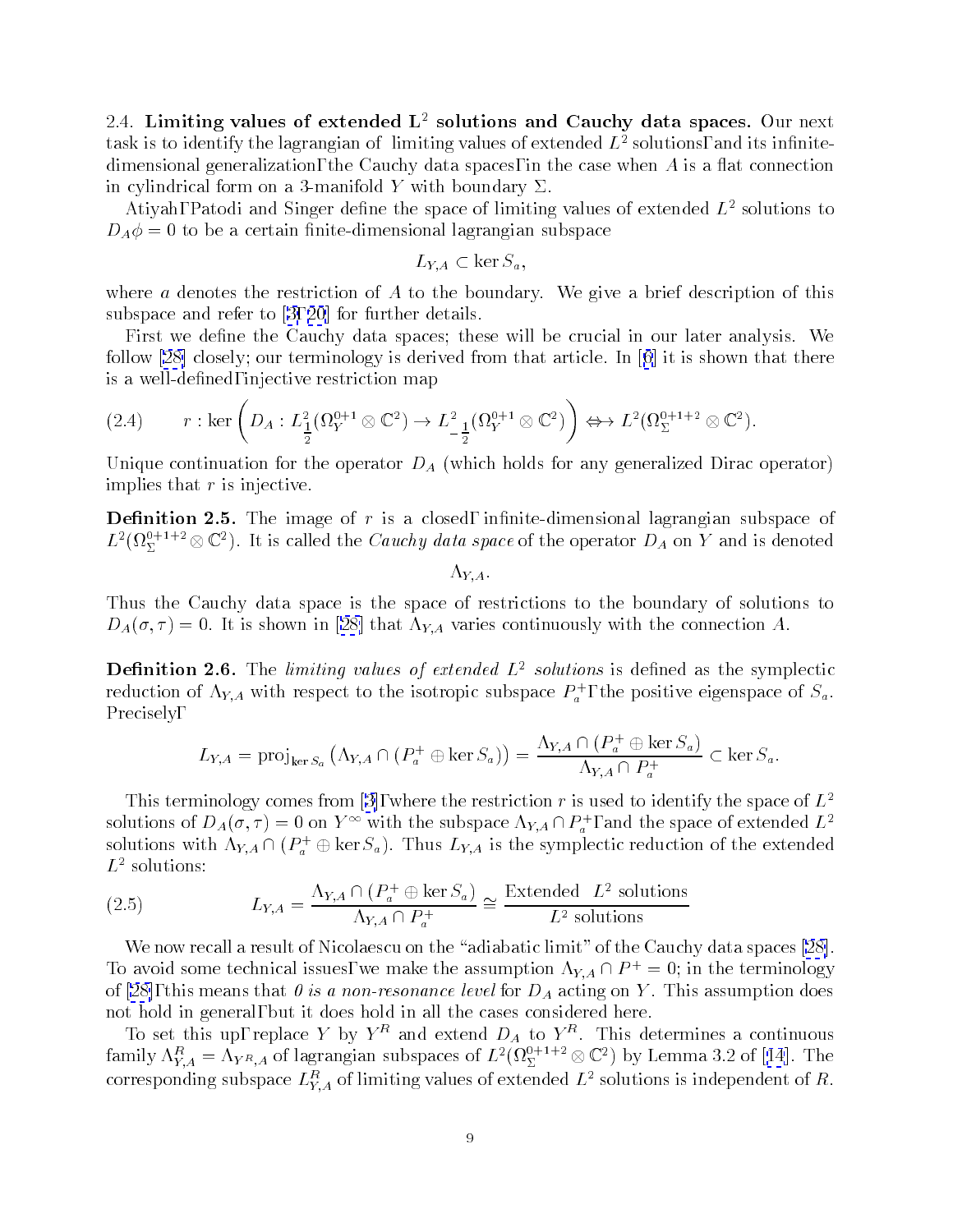<span id="page-9-0"></span>Nicolaescu's theorem asserts that  $\Lambda_{Y\!,A}^R$  limits to a certain lagrangian as  $R\,\rightarrow\,\infty.$  Our assumption that 0 is a non-resonance level ensures that its limit is  $L_{Y,A} \oplus P_a^-$ . Recall from  $a$  . Recall from  $a$  . Recall from  $a$ equation [\(2.3](#page-7-0)) that  $L^2(\Omega_\Sigma^{s+1+\infty}\otimes\mathbb C^*)$  is decomposed into the orthogonal sum of  $P_a^+,P_a^-,$  and .Notice also that the definition of  $\mathcal{L}_{A,A}$  in equation ([2.5\)](#page-8-0) shows that it is independent. of the collar length, i.e. that

$$
\text{proj}_{\ker S_a} \left( \Lambda_{Y,A}^R \cap (P^+_a \oplus \ker S_a) \right)
$$

is independent of R. This follows easily from the eigenspace decomposition of  $S_a$  in equation ([2.2\)](#page-6-0).

We now state Nicolaescu's adiabatic limit theorem[[28](#page-62-0)], as sharpenedin[[14](#page-61-0)].

**Theorem 2.7** (Nicolaescu). Assume that  $N_{A} \cap P_a = 0$  (equivalently assume that there are no L<sup>2</sup> solutions to  $D_A(\sigma, \tau) = 0$  on  $Y^{\pm}$ ). Let  $L_{Y,A} \subset \ker S_a$  denote the limiting values of  $extended L<sup>2</sup> solutions. Then$ 

$$
\lim_{R\to\infty}\Lambda_{Y,A}^R=L_{Y,A}\oplus P_a^-,
$$

with convergence in the gap topology on closed subspaces, and moreover the path of lagrangians

$$
t \mapsto \begin{cases} \Lambda_{Y,A}^{1/(1-t)} & t < 1\\ L_{Y,A} \oplus P_a^- & t = 1 \end{cases}
$$

is continuous for  $t \in [0, 1]$  in the gap topology on closed subspaces.

Next we introduce some notation for the extended  $L^2$  solutions. Although we use the terminology of extended  $L^2$  solutions and limiting values from [\[3\]](#page-61-0), it is more convenient for us to use the characterization of these solutions in terms of forms on Y with  $P_a^+ \oplus \ker S_a^$ boundary conditions.

**Definition 2.8.** Denote by  $V_A$  the space of extended L<sup>-</sup> solutions to  $D_A(\sigma, \tau) = 0$ . This is defined by

$$
\widetilde{V}_A = \{ (\sigma, \tau) \in \Omega_Y^{0+1} \otimes \mathbb{C}^2 \mid D_A(\sigma, \tau) = 0 \text{ and } r(\sigma, \tau) \in P_a^+ \oplus \ker S_a \}.
$$

Define the *uniting value map p :*  $v_A \leftrightarrow$  ker  $\omega_a$  setting  $p(o, \tau) = \text{proj}_{\text{ker }S_a}(\tau(o, \tau))$  for  $(v, \ell) \in V_A$  $(v, \ell) \in V_A$  $(v, \ell) \in V_A$ , where  $\ell$  is the restriction map of equation ([2.4](#page-8-0)). Notice that  $p(V_A) = D_{Y,A}$ . The choice of terminology is explained by equation([2.5\)](#page-8-0).

Let  $\Theta$  be the trivial connection on Y and  $\theta$  the trivial connection on  $\Sigma = \partial Y$ . Let  $\Lambda_Y = \Lambda_{Y,\Theta}$ be the trivial connection on  $Y$  and  $Y$  and  $Y$  =  $Y$  ; Let  $Y$  =  $Y$  ; Let  $Y$  =  $Y$  ; Let  $Y$  =  $Y$  ; Let  $Y$  =  $Y$  ; Let  $Y$  =  $Y$  =  $Y$  =  $Y$  =  $Y$  =  $Y$  =  $Y$  =  $Y$  =  $Y$  =  $Y$  =  $Y$  =  $Y$  =  $Y$  =  $Y$  =  $Y$  =  $Y$  = and  $L_Y \, = \, L_{Y,\Theta}.$  The following theorem identifies  $L_Y,$  the limiting values of extended  $L^$ solutions to D-1 on  $\mathcal{S}$  . Since  $\mathcal{S}$  is the trivial connection on  $\mathcal{S}$  can be trivial connection on  $\mathcal{S}$  can be trivial connection on , we define a set of  $\mathcal{S}$ identified with the (untwisted) cohomology  $H^{0+1+2}(\Sigma; \mathbb{C}^2)$ .

**Theorem 2.9.** Suppose Y is a compact, oriented, connected 3-manifold with boundary  $\Sigma$ .  $L$ et - be the trivial connection on  $I$  and  $I$  and  $I$  and  $I$  and  $I$  and  $I$  with  $I$  and  $I$  with  $I$  $H^{++++}( \Sigma; \mathbb{C}^+)$  using the Hoage theorem. Then the space of the limiting values of extended  $L^2$  solutions decomposes as

$$
L_Y = H^0(\Sigma; \mathbb{C}^2) \oplus \mathrm{Im} (H^1(Y; \mathbb{C}^2) \to H^1(\Sigma; \mathbb{C}^2)).
$$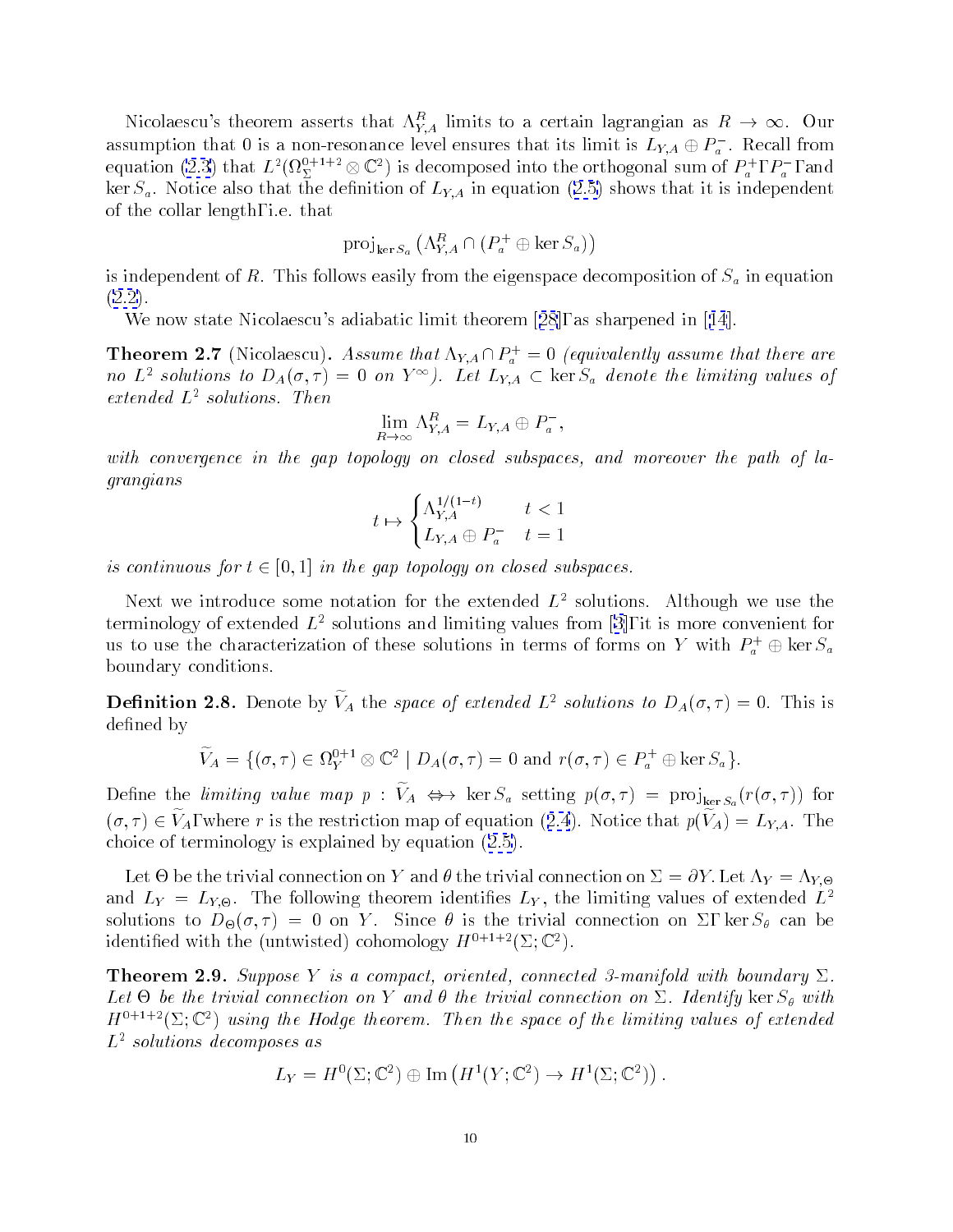<span id="page-10-0"></span>Proof. Proposition 4.2of[[20](#page-61-0)] says that if D-(; ) = 0 and (; ) has boundary conditions in  $P_{\theta}^+ \oplus \text{ker } S_{\theta}$  (i.e. if  $(\sigma, \tau) \in V$ ), then  $d_{\Theta} \sigma = 0$ ,  $d_{\Theta} \tau = 0$  and  $d_{\Theta} \tau = 0$ . Regularity of solutions to this elliptic boundary problem ensures that  $\sigma$  and  $\tau$  are smooth forms.

If  $r(\sigma, \tau) = (\alpha, \beta, \gamma),$  then  $\alpha \in \Omega_{\Sigma} \otimes \mathbb{C}^\ast$  is a closed form whose cohomology class equals the restriction of the cohomology class on Y represented by  $\sigma$ . Similarly  $\rho \in \Omega_{\Sigma} \otimes \mathbb{C}$  represents the restriction of the cohomology class of  $\tau$  to  $\Sigma$ . Since projection to harmonic forms does not change the cohomology class of a closed form,

$$
p(\tilde{V}) \quad \subset \quad \text{Im}(H^{0+1}(Y; \mathbb{C}^2) \to H^{0+1}(\Sigma; \mathbb{C}^2)) \oplus H^2(\Sigma, \mathbb{C}^2)
$$
\n
$$
= H^0(\Sigma; \mathbb{C}^2) \oplus \text{Im}(H^1(Y; \mathbb{C}^2) \to H^1(\Sigma; \mathbb{C}^2)) \oplus H^2(\Sigma; \mathbb{C}^2).
$$

All of  $H^*(\vartriangle; \mathbb{C}^*)$  is contained in  $p(V)$ , since constant 0-forms on  $\vartriangle$  extend over  $Y$  , and if  $\sigma$  is a constant 0 form on Y then  $(\sigma, 0) \in \tilde{V}$  because its restriction to the boundary lies in Ker  $S_\theta$ . This implies that  $p(V) \subset H^1(\Sigma; \mathbb{C}^*) \oplus \text{Im}(H^1(Y; \mathbb{C}^*) \to H^1(\Sigma; \mathbb{C}^*))$ .

The fact that  $p(y)$  is lagrangian implies that its dimension is half the dimension of  $H^{0+1+2}(\Sigma, \mathbb{C}^2)$ . Poincare duality and the long exact sequence of the pair  $(Y, T)$  show that  $\Box$  $H^-(\Sigma;\mathbb{C}^+) \oplus \text{Im}(H^-(Y;\mathbb{C}^+) \to H^-(\Sigma;\mathbb{C}^+)$  has the same dimension, so they are equal.

Given a nat connection A on Y with restriction  $a = A|\Sigma$ , set  $\Lambda_A = \text{ker}(\gamma \cdot \gamma_A \leftrightarrow \text{ker} \omega_a)$ , the kernel of the limiting value map. By definition  $K_A$  is the kernel of  $D_A$  on Y with  $P^+$ boundary conditions, but it can be characterized in several other useful ways. The eigenvalue expansion of equation [\(2.2](#page-6-0)) implies that every form in  $K_A$  extends to an exponentially decaying L solution to  $D_A(\sigma, \tau) = 0$  on Y i. Moreover, the restriction map r of equation ([2.4\)](#page-8-0) sends  $K_A$  injectively to  $P_a^+$  by unique continuation, and  $r(K_A) = N_{Y,A} \sqcup P_a^+$  . For more details, see the fundamental articles of Atiyah, Patodi, and Singer[[3\]](#page-61-0) and the book [\[6\]](#page-61-0).

Supposethat  $(\sigma, \tau) \in \ker K_A$ . Then Proposition 4.2 of [[20](#page-61-0)] implies that  $d_A \sigma = 0$ ,  $d_A \tau = 0$ and  $d_A^* \tau = 0$ . Since A is an  $SU(2)$  connection, we have that

$$
d\langle \sigma,\sigma\rangle=\langle d_A\sigma,\sigma\rangle+\langle \sigma,d_A\sigma\rangle=0
$$

pointwise. Thus the pointwise norm of  $\sigma$  is constant. Since  $\sigma$  extends to an  $L^+$  form on  $Y^{\top}$ , $\sigma = 0$ . Also  $\tau$  is an  $L^{\tau}$  narmonic 1-form on  $Y^{\top}$ . In [\[3](#page-61-0)] it is snown that if A is a flat connection then the space of  $L^+$  harmonic 1-forms on  $Y$  is isomorphic to

$$
\operatorname{Im} (H^1(Y, \Sigma; \mathbb{C}_A^2) \to H^1(Y; \mathbb{C}_A^2)),
$$

the image of the relative cohomology in the absolute. Hence there is a short exact sequence

$$
0 \to \text{Im}\left(H^1(Y,\Sigma;{\mathbb C}^2_A) \to H^1(Y;{\mathbb C}^2_A)\right) \Leftrightarrow \widetilde{V}_A \Leftrightarrow L_{Y,A} \to 0.
$$

More generally, for any subspace  $Q \subset \ker S_a$ , restricting p to  $V_A \cap (P_a^+ \oplus Q)$ , one obtains the following very useful proposition.

**Proposition 2.10.** Suppose that A is a flat connection on a 3-manifold Y with boundary  $\Sigma$ . Let a be the restriction of A to  $\Sigma$ . If  $Q \subset \text{ker } S_a$  is any subspace (not necessarily lagrangian), then there is a short exact sequence

$$
0 \to \text{Im}\left(H^1(Y,\Sigma;{\mathbb C}^2_A) \to H^1(Y;{\mathbb C}^2_A)\right) \Leftrightarrow \ker D_A(P^+_a \oplus Q) \Heftrightarrow^p L_{Y,A} \cap Q \to 0,
$$

where  $\ker D_A(F_a^+\oplus Q)$  consists of solutions to  $D_A(\sigma,\tau)=0$  whose restrictions to the boundary  $\mu$ e in  $P_a + \oplus Q$ .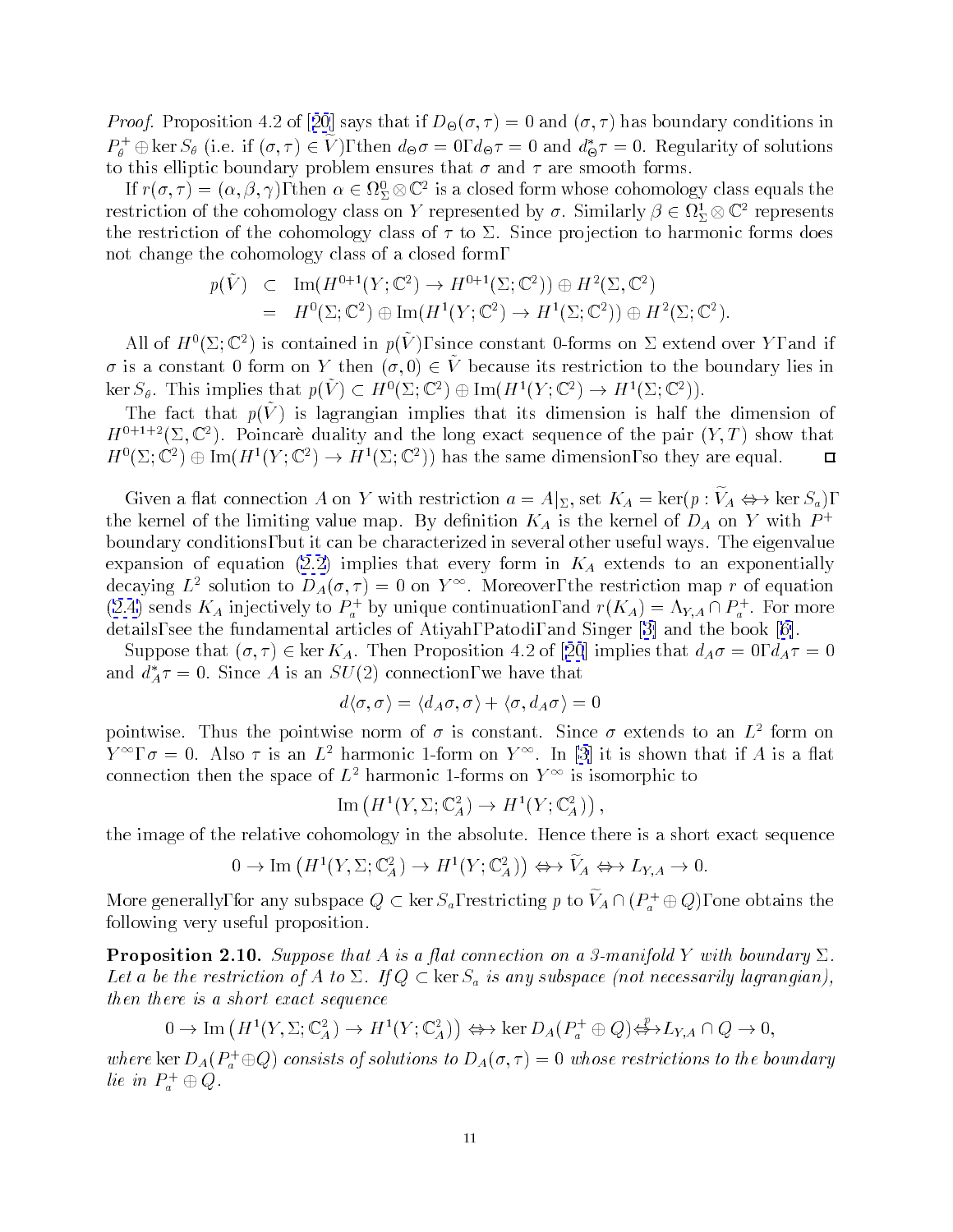<span id="page-11-0"></span>If  $Q = 0$ , then this gives the isomorphisms

$$
\Lambda_{Y,A} \cap P_a^+ \cong K_A \cong \text{Im}\left(H^1(Y,\Sigma;\mathbb{C}_A^2) \to H^1(Y;\mathbb{C}_A^2)\right).
$$

2.5. Spectral flow and Maslov index conventions. If  $D_t$ ,  $t \in [0,1]$  is a 1-parameter family of self-adjoint operators with compact resolvents and with  $D_0$  and  $D_1$  invertible, the spectral flow  $SF(D_t)$  is the algebraic number of eigenvalues crossing from negative to positive alongthe path. For precise definitions, see [\[3\]](#page-61-0) and [[10](#page-61-0)]. In case  $D_0$  or  $D_1$  is not invertible, we adopt the  $(\Leftrightarrow \Leftrightarrow)$  convention to handle zero eigenvalues at the endpoints.

**Definition 2.11.** Given a continuous 1-parameter family of self-adjoint operators with compact resolvents  $D_t$ ,  $t \in [0, 1]$ , choose  $\varepsilon > 0$  smaller than the modulus of the largest negative eigenvalue of  $D_0$  and  $D_1$ . Then the *spectral flow SF(D<sub>t</sub>)* is defined to be the algebraic intersection number in [0; 1] - <sup>R</sup> of the track of the spectrum

$$
\{(t,\lambda) \mid t \in [0,1], \lambda \in \text{Spec}(D_t)\}
$$

and the line segment from  $(0, \Leftrightarrow)$  to  $(1, \Leftrightarrow)$ . The orientations are chosen so that if  $D_t$  has spectrum  $\{n + t \mid n \in \mathbb{Z}\}\$  then  $SF(D_t) = 1$ .

The proof of the following proposition is clear.

**Proposition 2.12.** With the convention set above, the spectral flow is additive with respect to composition of paths of operators. It is an invariant of homotopy rel endpoints of paths of self-adjoint operators. If dim ker  $D_t$  is constant, then  $SF(D_t)=0$ .

We will apply this definition to families of odd signature operators obtained from paths  $A_t$ of  $SU(2)$  connections. Suppose  $A_t$  is a path of  $SU(2)$  connections on the closed 3-manifold X for  $0 \le t \le 1$ . We denote by  $SF(A_t; X)$  the spectral flow of the family of operators of odd signature operators  $D_{A_t}$  on  $\iota_{X_t}$   $\otimes$   $\mathbb{C}$  . Since the space of all connections is contractible, the spectral flow  $SF(A_t; X)$  depends only on the endpoints  $A_0$  and  $A_1$  and we shall occasionally adopt the notation  $SF(A_0, A_1; X)$  to emphasize this point.

Wenext introduce a compatible convention for the Maslov index [[12](#page-61-0)]. A good reference for theseideas is Nicolaescu's article [[28](#page-62-0)]. Let  $H$  be a symplectic Hilbert space with compatible almost complex structure J. A pair of lagrangians  $(L, M)$  in H is called Fredholm if  $L+M$  is closed and both  $\dim(L \cap M)$  and  $\operatorname{codim}(L + M)$  are finite. We will say that two lagrangians are transverse if they intersect trivially.

Consider a continuous path  $(L_t, M_t)$  of Fredholm pairs of lagrangians in H. Here, continuity is measured in the gap topology on closed subspaces. If  $L_i$  is transverse to  $M_i$  for  $i = 0, 1$ , then the Maslov index  $\text{Mas}(L_t, M_t)$  is the number of times the two lagrangians intersect, counted with sign and multiplicity. We choose the sign so that if  $(L, M)$  is a fixed Fredholm pair of lagrangians such that  $e_{-}$   $L$  and  $M$  are transverse for all  $0 \neq s_{-} \in (\bigoplus \varepsilon,\varepsilon)$ , then $\text{mass}(e^{-(\gamma-\gamma)}L, M) = \text{dim}(L)/M$ . A precise definition is given in [[28](#page-62-0)] and more general properties of the Maslov index are detailedin [\[9](#page-61-0)].

Extending the Maslov index to paths where the pairs at the endpoints are not transverse requires more care. We use  $e^{-\epsilon}$ , the 1-parameter group of symplectic transformations associated to J, to make them transverse. If  $L$  and  $M$  are any two lagrangians, then  $e^{+}$   $L$  and Mare transverse for all small nonzero s. By [\[18\]](#page-61-0), the set of Fredholm pairs is open in the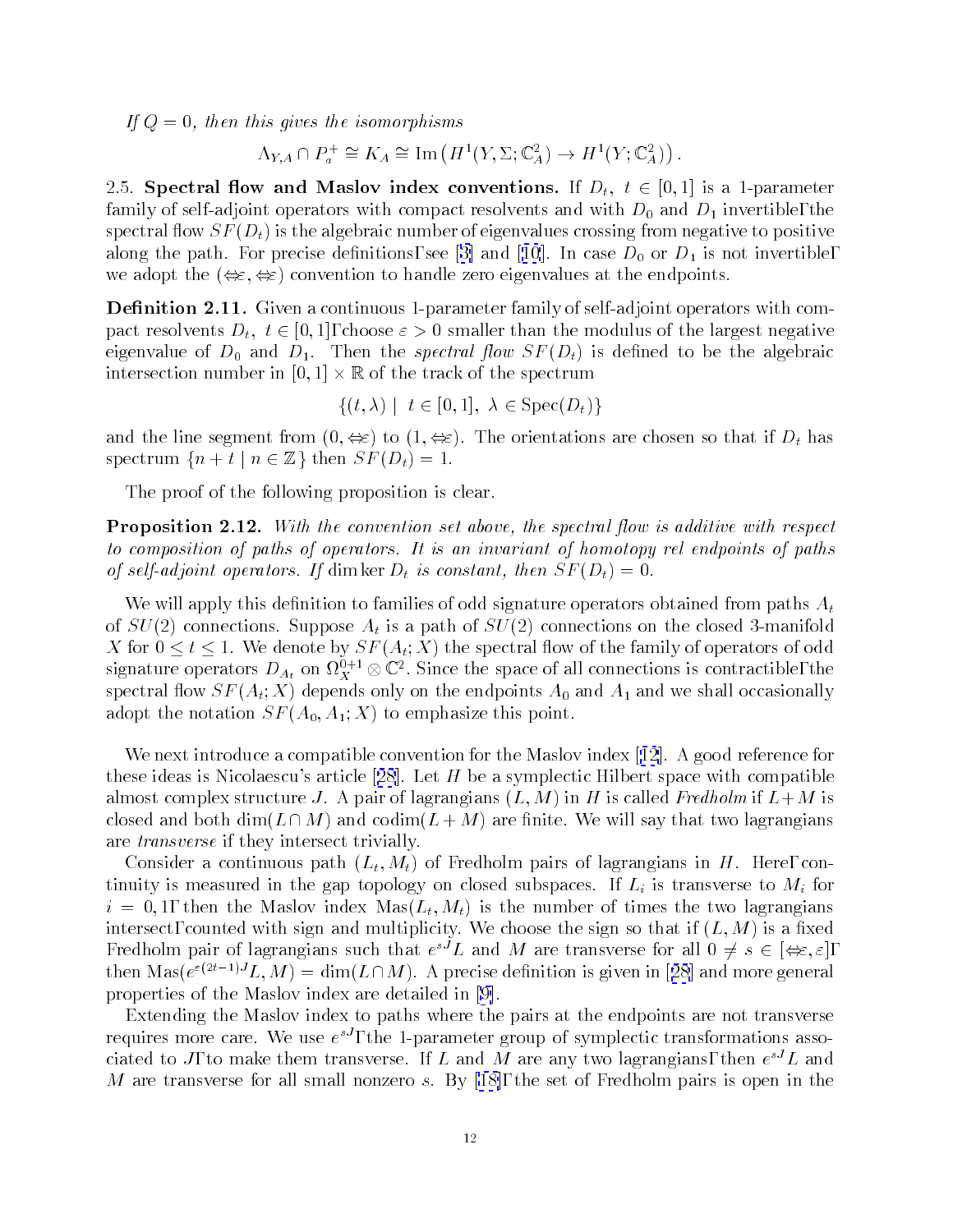<span id="page-12-0"></span>space of all pairs of lagrangians. Hence, if  $(L, M)$  is a Fredholm pair, then so is  $(e^{\pm} L, M)$ for all s small.

**Definition 2.13.** Given a continuous 1-parameter family of Fredholm pairs of lagrangians  $(L_t, M_t), t \in [0, 1],$  choose  $\varepsilon > 0$  small enough that

(1) e  $L_i$  is transverse to  $M_i$  for  $i = 0, 1$  and  $0 \le s \le \varepsilon$ , and

(ii) (e  $L_t, M_t$ ) is a Fredholm pair for all  $t \in [0, 1]$  and all  $0 \le s \le \varepsilon$ .

Then define the Maslov moex of the pair  $(L_t, M_t)$  to be the Maslov moex of  $(e^{\epsilon t} L_t, M_t)$ .

The proof of the following proposition is easy.

**Proposition 2.14.** With the conventions set above, the Maslov index is additive with respect to composition of paths. It is an invariant of homotopy rel endpoints of paths of Fredholm pairs of lagrangians. Moreover, if  $\dim(L_t \cap M_t)$  is constant, then  $\text{Mas}(L_t, M_t)=0$ .

The next proposition is also a straightforward consequence of our convention, and provides a useful computational tool.

**Proposition 2.15.** If  $(L_t, M_t)$  is a path of Fredholm pairs of lagrangians such that  $\dim(L_t \cap$  $M_t$ )  $=$  0 for 0  $<$  t  $<$  1, then for all small enough positive s-satisfying e  $L_t$  (1  $M_t$  is zero for all but finitely many t,

$$
\operatorname{Mas}(L_t \cap M_t) = \Leftrightarrow \sum_{0 < t < 1/2} \dim(e^{sJ}L_t \cap M_t) + \sum_{1/2 < t < 1} \dim(e^{sJ}L_t \cap M_t).
$$

2.6. Nicolaescu's decomposition theorem for spectral flow. The spectral flow and Maslov index are related by the following result of Nicolaescu, which holds in the more general context of neck compatible generalized Dirac operators. The following is the main theoremof [[28](#page-62-0)], as extended in [\[12](#page-61-0)], stated in the context of the odd signature operator  $D_A$ on a 3-manifold.

**Theorem 2.16.** Suppose X is a 3-manifold decomposed along a surface  $\Sigma$  into two pieces Y and Z, with  $\Sigma$  oriented so that  $\Sigma = \partial Y = \Leftrightarrow \partial Z$ . Suppose  $A_t$  is a continuous path of  $SU(2)$  connections on X in cylindrical form in a collar of  $\Sigma$ . Let  $\Lambda_Y(t)=\Lambda_{Y, A_t}$  and  $\Lambda_Z(t)=\Lambda_{Z,A_t}$  be the Cauchy data spaces associated to the restrictions of  $D_{A_t}$  to Y and Z. Then  $(\Lambda_Y(t), \Lambda_Z(t))$  is a Fredholm pair of lagrangians and

$$
SF(A_t; X) = \text{Mas}(\Lambda_Y(t), \Lambda_Z(t)).
$$

There is also a theorem for manifolds with boundary,see[[29](#page-62-0), [13](#page-61-0)]. This requires the introduction of admissible Atiyah-Patodi-Singer boundary conditions.

**Definition 2.17.** Let  $D_A$  be the odd signature operator twisted by a connection A on a 3-manifold Y with non-empty boundary 2. A subspace  $P\, \subset\, L^{\ast}(M_{\Sigma}^{n})^{n+\varepsilon}\otimes \mathbb{C}^{\ast}$  ) is called a self-adjoint Atiyah-Patodi-Singer (APS) boundary condition for  $D_A$  if  $\tilde{P}$  is a lagrangian subspace and ii, in addition, Petronialis an the eigenvectors of the tangential operator  $\mathcal{D}_a$ which have sufficiently large positive eigenvalue as a finite codimensional subspace. In other words, there exists a positive number  $q$  so that

$$
\{\phi_{\lambda} \mid S_a(\phi_{\lambda}) = \lambda \phi_{\lambda} \text{ and } \lambda > q\} \subset P
$$

with finite codimension.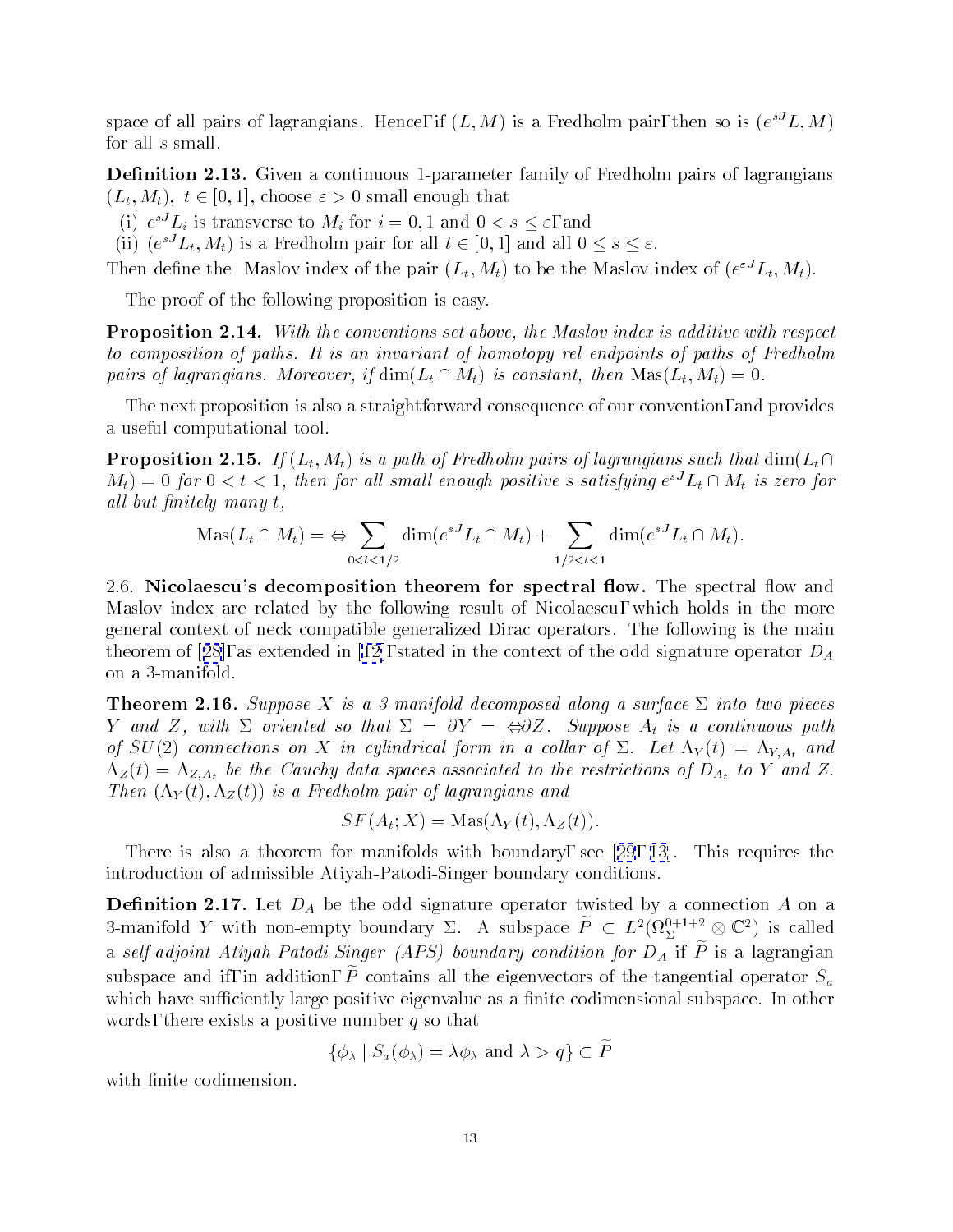<span id="page-13-0"></span>Itfollows from the results of [[3](#page-61-0)] that  $(\Lambda_Y, \tilde{P})$  is a Fredholm pair and that the restriction of  $D_A$  to  $(\sigma, \tau) \in r^{-1}(P) \subset M_Y^{\mathbb{N}^+}$   $\otimes \mathbb{C}^*$  is a self-adjoint elliptic operator. Moreover, unique continuation for solutions to  $D_A(\sigma, \tau) = 0$  shows that the kernel of  $D_A$  on Y with APS boundary conditions P is mapped isomorphically by the restriction map r to  $\Lambda_{Y,A} \cap P$ .

A generalization of Theorem [2.16,](#page-12-0) which is also due to Nicolaescu(see[[29\]](#page-62-0)and [\[12\]](#page-61-0)), states the following.

**Theorem 2.18** (Nicolaescu). Suppose Y is a 3-manifold with boundary  $\Sigma$ . If  $A_t$  is a path  $\sigma$ f connections on  $I$  in equivalitation form near  $\vartriangle$  and  $I$  f is a continuous family of self-adjoint Ar 5 boundary conditions, then the spectral flow  $ST$  (At,  $T$ ,  $T_t$ ) is well defined and

$$
SF(A_t; Y; P_t) = \text{Mas}(\Lambda_Y(t), P_t).
$$

## 3. Splitting the spectral flow up to 0 for Dehn surgeries

In this paper, the spectral flow theorems described in the previous section will be applied to homology 3-spheres X obtained by Dehn surgery on a knot, so X is decomposed as  $\Lambda = I \cup_{\Sigma} Z$  where  $I = D^* \times S^*$  and  $\Delta = OI$  is the 2-torus. In our examples, Z will be the complement of a knot in  $\beta^*$ , but the methods work just as well for knot complements in the complements of other homology spheres.

I his section is devoted to proving a splitting theorem for  $\mathbb{C}$ -spectral flow of the odd signature operator for paths of  $SU(2)$  connections with certain properties. In the end, the splitting theorem expresses the spectral flow as a sum of two terms, one involving  $Z$  and the other involving Y .

3.1. Decomposing  $X$  along a torus. We make the following assumptions, which will hold for the rest of this article.

1. The surface  $\Sigma$  is the torus

$$
T = S^1 \times S^1 = \{ (e^{ix}, e^{iy}) \},
$$

oriented so that the 1-forms dx and dy are ordered as  $\{dx, dy\}$  and with the product metric, where the unit circle  $S^1 \subset \mathbb{C}$  is given the standard metric. The torus T contains the two curves

$$
\mu = \{(e^{ix}, 1)\}\
$$
 and  $\lambda = \{(1, e^{iy}\},\)$ 

and  $\pi_1(T)$  is the free abelian group generated by these two loops.

2. The 3-manifold Y is the solid torus

$$
Y = D^2 \times S^1 = \{ (re^{ix}, e^{iy}) \mid 0 \le r \le 1 \},\
$$

oriented so that  $dr dx dy$  is a positive multiple of the volume form when  $r > 0$ . The fundamental group  $\pi_1(Y)$  is infinite cyclic generated by  $\lambda$  and the curve  $\mu$  is trivial in  $\pi_1$ r since it bounds the disc  $D^-\times\{1\}$ . There is a product metric on r such that a collar neighborhood of the boundary may be interesting in the boundary may be interesting in the  $\mathbb{1}, \mathbb{2}, \mathbb{1}, \mathbb{2}$ and  $\blacksquare$  . The form dy is a globally definition on  $\blacksquare$  , whereas the form on  $\blacksquare$ dx is well-defined off the core circle of Y (i.e. the set where  $r=0$ ).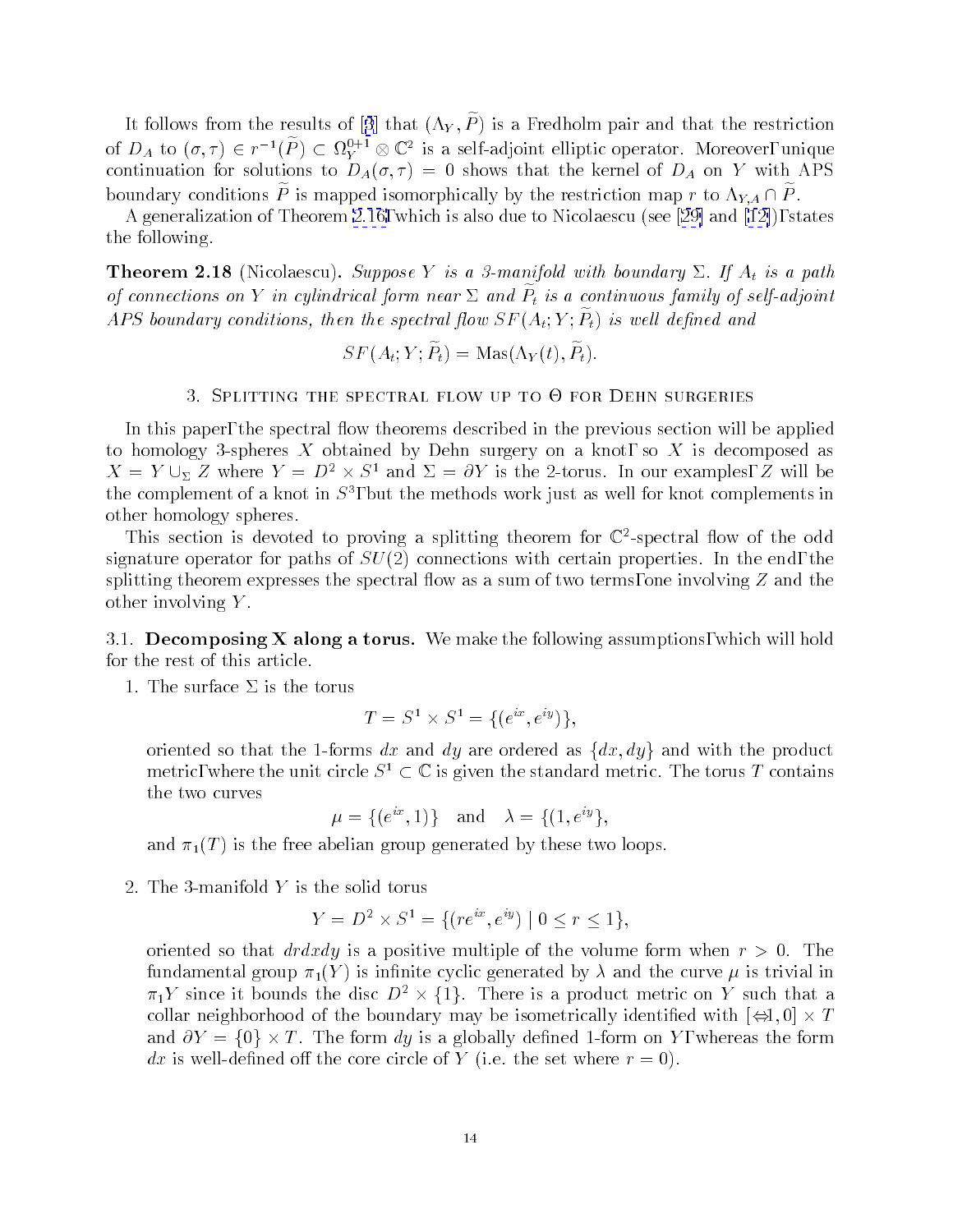<span id="page-14-0"></span>3. The 3-manifold Z is the complement of an open tubular neighborhood of a knot in a homology sphere. Moreover, we assume that the identification of T with  $\partial Z$  takes the loop  $\lambda$  to a null-homologous loop in Z.

There is a metric on  $Z$  such that a collar neighborhood of the boundary may be isometrically identified with [0; 1] - forms and manifolds, with  $\alpha$   $\alpha$  - forms and forms and forms and forms and dx on  $\partial Z$  extends to a closed 1-form on Z generating the first cohomology  $H^1(Z;\mathbb{R})$ which we continue to denote  $dx$ .

4. The closed 3-manifold  $X = Y \cup_T Z$  is a homology sphere. The metric on X is compatible with these one is in the set for the set for the set  $\alpha$  is in the set for the set for the set  $\alpha$ 

3.2. Connections in normal form and the moduli space of T. Flat connections on the torus play a central role here, and in this subsection we describe a 2-parameter family of 
at connections on the torus and discuss its relation to the 
at moduli space.

For notational convenience, we identify elements of  $SU(2)$  with unit quaternions via

$$
\begin{pmatrix} \alpha & \beta \\ \Leftrightarrow \bar{\beta} & \bar{\alpha} \end{pmatrix} \leftrightarrow \alpha + \beta j
$$

where  $\alpha, \beta \in \mathbb{C}$  satisfy  $|\alpha|^2 + |\beta|^2 = 1$ . The Lie algebra  $su(2)$  is then identified with the purely imaginary quaternions

$$
\begin{pmatrix} ix & y+iz \\ \Leftrightarrow y+iz & \Leftrightarrow x \end{pmatrix} \leftrightarrow xi + yj + zk
$$

for  $x, y, z \in \mathbb{R}$ .

With these notational conventions, the action of  $su(2)$  on  $\mathbb{C}^2$  can be written in the form

$$
(ix + jy + kz) \cdot (v_1e_1 + v_2e_2) = (ixv_1 + (y + iz)v_2)e_1 \Leftrightarrow ((y \Leftrightarrow iz)v_1 + ixv_2)e_2.
$$

In particular,

(3.1) xi (v1e1 <sup>+</sup> v2e2) = ixv1e1 ixv2e2:

This corresponds to the standard inclusion  $U(1) \subset SU(2)$ ,  $\alpha \mapsto \text{diag}(\alpha, \alpha^{-1})$ . On the level of Lie algebras, this is the inclusion  $u(1) \subset su(2), \quad ix \mapsto diag(ix, \Leftrightarrow ix).$ 

**Definition 3.1.** For  $(m,n) \in \mathbb{R}^7$ , let  $a_{m,n} = \Leftrightarrow max \Leftrightarrow n$  and define the *connections in* normal form on T to be the set

$$
\mathcal{A}_{\rm nf}(T) = \{a_{m,n} \mid (m,n) \in \mathbb{R}^2\}.
$$

An  $SU(2)$  connection A on Z or Y is said to be in normal form along the boundary if it is in cylindrical form on the collar neighborhood of  $T$  and its restriction to the boundary is in normal form.

Notice that if  $a = a_{m,n}$ , then  $\text{noi}_a(\mu) = e^{-i m a}$  and  $\text{noi}_a(\lambda) = e^{-i m a}$ . The relevance of connections in normal form is made clear by the following proposition, which follows from a standard gauge fixing argument. We will call a connection *diagonal* if its connection 1-form takes values in the diagonal Lie subalgebra  $u(1) \subset su(2)$ .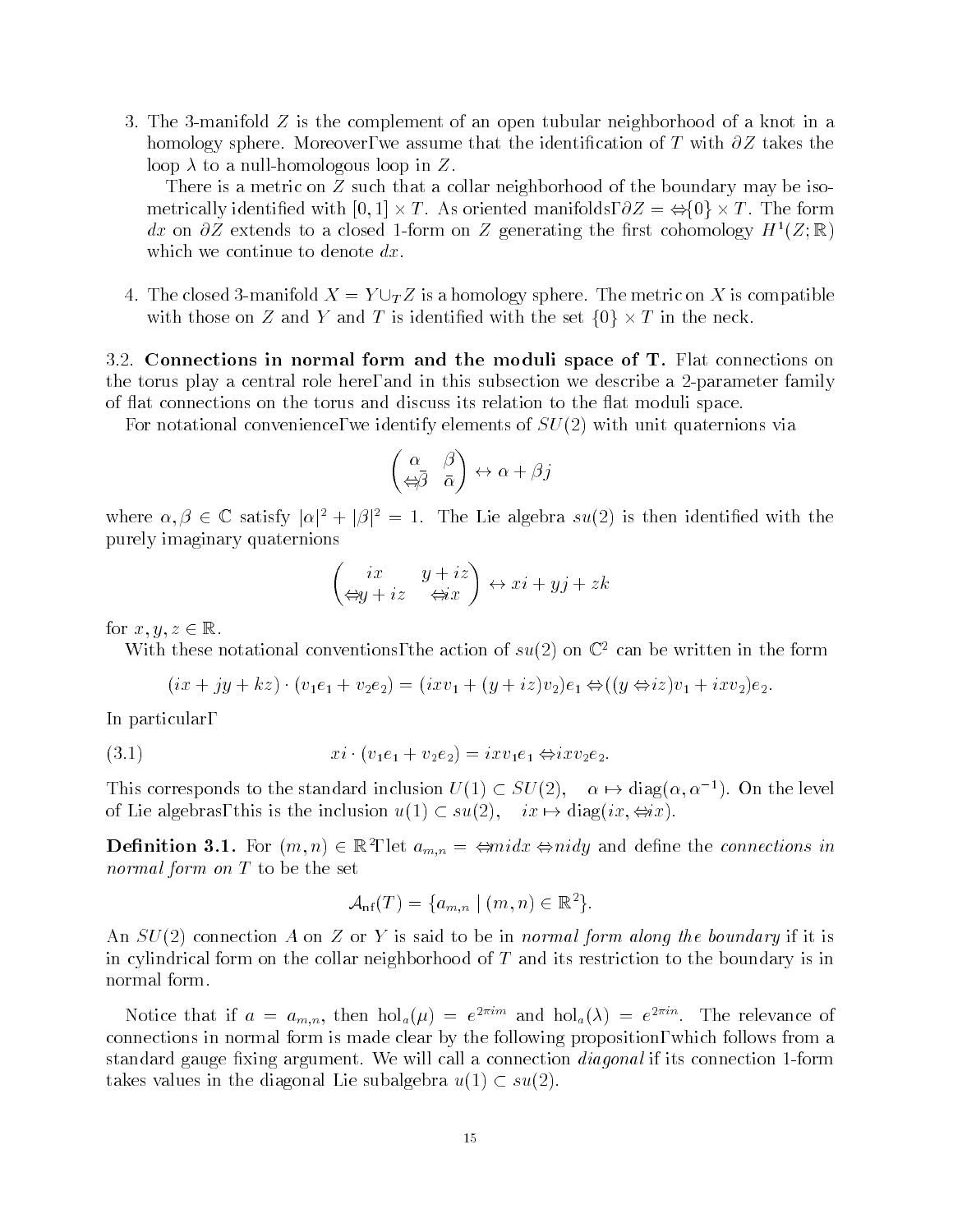<span id="page-15-0"></span>**Proposition 3.2.** Any flat  $SU(2)$  connection on T is gauge equivalent to a diagonal connection. Moreover, any flat diagonal  $SU(2)$  connection on  $T$  is gauge equivalent via a gauge transformation  $g: T \rightarrow U(1) \subset SU(2)$  to a connection in normal form, and the normal form connection is unique if g is required to be homotopic to the constant map  $id: T \to \{id\} \subset U(1).$ 

We will introduce a special gauge group for the set of connections in normal form in Section [4.1](#page-24-0), but for now note that any constant gauge transformation of the form  $\cos(s)j + \sin(s)k$ acts on  $\mathcal{A}_{\rm nf}(T)$  by sending  $a_{m,n}$  to  $a_{-m,-n}$ . Alternatively, one can view this as interchanging the complex conjugate eigenvalues of the  $SU(2)$  matrices in the holonomy representation.

For any manifold X and compact Lie group G, denote by  $\mathfrak{R}_G(X)$  the space of conjugacy classes of representations  $\rho : \pi_1 X \to G$ , i.e.,

$$
\mathfrak{R}_G(X) = \text{Hom}(\pi_1 X, G) / \text{conjugation},
$$

and denote by  $\mathfrak{M}_G(X)$  the space of flat connections on principal G-bundles over X modulo gauge transformations of those bundles. In all cases considered here,  $G = SU(n)$ ,  $n = 2, 3$ and dim  $X \leq 3$ , so all G-bundles over X are necessarily trivial. The association to each flat connection its holonomy representation provides a homeomorphism

$$
\mathrm{hol}: \mathfrak{M}_G(X) \stackrel{\cong}{\to} \mathfrak{R}_G(X),
$$

so we will use whichever interpretation is convenient.

By identifying  $A_{\rm nf}(T)$  with  $\mathbb{R}^2$ , the moduli space  $\mathcal{D}\iota_{SU(2)}(T)$  of hat connections (modulo the full gauge group) can be identified with the quotient of  $\mathbb{R}^2$  by the semidirect product of  $\mathbb{Z}/Z$  with  $\mathbb{Z}$  , where  $\mathbb{Z}/Z$  acts by reflections through the origin and  $\mathbb{Z}$  acts by translations. The quotient map is a branched covering. Indeed, setting  $f(m, n) = [\text{hol}_{a_{m,n}} : \pi_1 T \to SU(2)]$ for  $(m, n) \in \mathbb{R}^2$  defines the covering map

$$
(3.2) \t\t f: \mathbb{R}^2 \to \mathfrak{R}_{SU(2)}(T).
$$

Since the connection 1-form of any  $a \in \mathcal{A}_{\rm nf}(T)$  takes values in  $u(1) \subset su(2)$ , the twisted cohomology splits

$$
H^{0+1+2}(T; \mathbb{C}_a^2) = H^{0+1+2}(T; \mathbb{C}_a) \oplus H^{0+1+2}(T; \mathbb{C}_{-a}),
$$

where  $\pm \hat{a}$  are the u(1) connections given by the reduction of the bundle. Similarly, the de Rham operator splits as

$$
(3.3) \t\t S_a = S_{\hat{a}} \oplus S_{-\hat{a}},
$$

where  $S_{\pm\hat{a}} : \Omega_T^{r+1-\alpha} \otimes \mathbb{C} \to \Omega_T^{r+1-\alpha} \otimes \mathbb{C}$  are the de-Kham operators associated to the  $u(1)$ connections  $\pm \hat{a}$ .

We leave the following cohomology calculations to the reader. (See equation  $(2.1)$  for the definition of span<sub> $\infty$ </sub>.)

1. The flat connection  $a_{m,n} \in \mathcal{A}_{\rm nf}(T)$  is gauge equivalent to the trivial connection if and only if  $(m, n) \in \mathbb{Z}^-.$  Moreover,

(3.4) 
$$
H^{0+1+2}(T; \mathbb{C}_a^2) = \begin{cases} 0 & \text{if } (m, n) \notin \mathbb{Z}^2, \\ \text{span}_{\mathbb{C}^2} \{1, dx, dy, dx dy \} & \text{if } (m, n) = (0, 0). \end{cases}
$$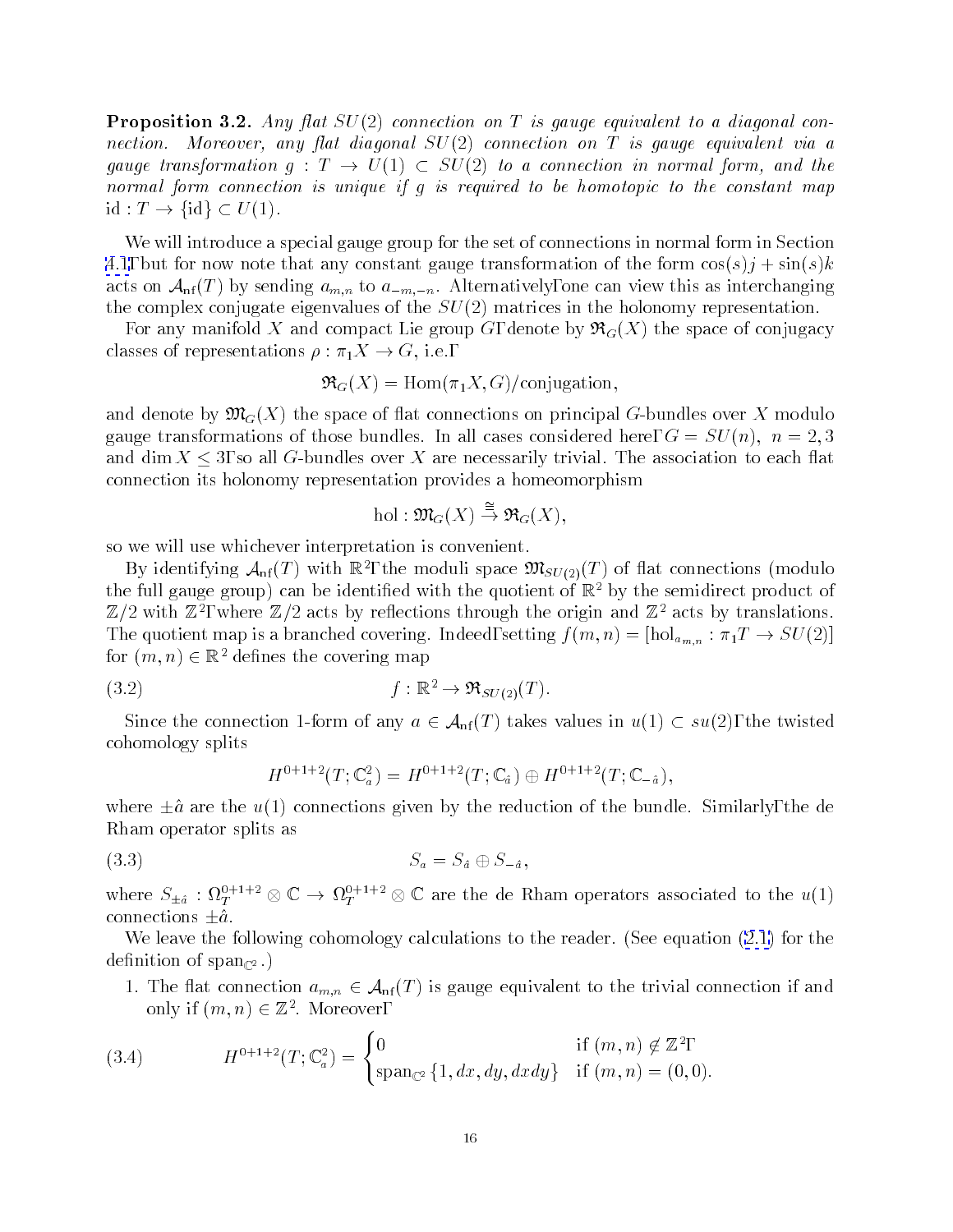<span id="page-16-0"></span>2. If A is a flat  $SU(2)$  connection on Y in normal form along the boundary (so  $A|_T =$  $a_{m,n} = \Leftrightarrow midx \Leftrightarrow nily$  with  $m \in \mathbb{Z}$ , then A is gauge equivalent to the trivial connection if and only if  $n \in \mathbb{Z}$ . Moreover,

(3.5) 
$$
H^{0+1}(Y; \mathbb{C}_A^2) = \begin{cases} 0 & \text{if } n \notin \mathbb{Z}, \\ \text{span}_{\mathbb{C}^2} \{1, dy\} & \text{if } n = 0 \end{cases}
$$

3. For the trivial connection  $\Theta$  on  $Z$ , the coefficients are untwisted and  $H^{++}(Z;\mathbb{C}^+)=0$  $span_{\mathbb{C}^2}{1, dx}.$ 

In terms of the limiting values of extended  $L^2$  solutions, these computations together with Theorem [2.9](#page-9-0) give the following result.

**Proposition 3.3.** The spaces L<sub>Y</sub> and L<sub>Z</sub> of limiting values of extended  $L^2$  solutions for the trivial connection on Y and Z, respectively, are  $L_Y = \text{span}_{\mathbb{C}^2} \{1, dy\}$  and  $L_Z = \text{span}_{\mathbb{C}^2} \{1, dx\}.$ 

3.3. Extending connections in normal form on  $T$  over  $Y$ . The main technical difficulty in the present work has at its core the special nature of the trivial connection. We  $\mathcal{L}$  and  $\mathcal{L}$  by specifying a 2-parameter for the constructions on Y near  $\mathcal{L}$  . We are the connections on normal form on  $T$ . We will use these connections to build paths of connections on  $X$  which start at the trivial connection and, at first, move away in a specified way that is independent of  $Z$  and  $Y$  except through the homological information in the identification of their boundaries (which determine our coordinates on  $T$ ).

Choose once and for all a smooth non-decreasing cutoff function  $q : [0, 1] \rightarrow [0, 1]$  with  $q(r) = 0$  for r near 0 and  $q(r) = 1$  for r near enough to 1 that  $(re^{ix}, e^{iy})$  lies in the collar neighborhood of T .

For each point  $(m,n)\in \mathbb{R}^+,$  let  $A_{m,n}$  be the connection in normal form on the solid torus Y whose value at the point  $(re^{ix}, e^{iy})$  is

(3.6) 
$$
A_{m,n}(re^{ix},e^{iy}) = \Leftrightarrow q(r)midx \Leftrightarrow nily.
$$

This can be thought of as a  $U(1)$  connection, or as an  $SU(2)$  connection using quaternionic notation. Notice that  $A_{m,n}$  is flat if and only if  $m = 0$ , and in general is flat away from an annular region in the interior of Y .

3.4. Paths of connections on X and adiabatic limits at -. Suppose X is a homology 3-sphere decomposed as  $X = Y \cup_T Z$ . For the rest of this section, we will suppose that  $A_t$ ,  $t \in [0, 1]$  is a continuous path of  $SU(2)$  connections on X satisfying the following properties:

- $1.1$  and  $1.1$  is a trivial connection on  $1.1$  is a trivial connection on  $1.1$
- 2. The restriction of  $A_t$  to the neck is a path of cylindrical normal form connections

$$
A_t|_{[-1,1]\times T} = a_{m_t,n_t}
$$

for some piecewise smooth path  $(m_t,n_t)$  in  $\mathbb{R}^+$  with  $(m_t,n_t) \notin \mathbb{Z}^+$  for  $0 \leq t \leq 1.$ 

- 3. There exists a small number  $\delta > 0$  such that, for  $0 < t < \delta$ ,
	- (a)  $(m_t, n_t) = (t, 0),$
	- (b)  $A_t|_{Z} = \Leftrightarrow \text{tid} x$  and  $A_t|_{Y} = \Leftrightarrow q(r) \text{tid} x$ , and
	- (c)  $\Delta z(e^{z-w}) \neq 0$ , where  $\Delta z$  denotes the Alexander polynomial of Z.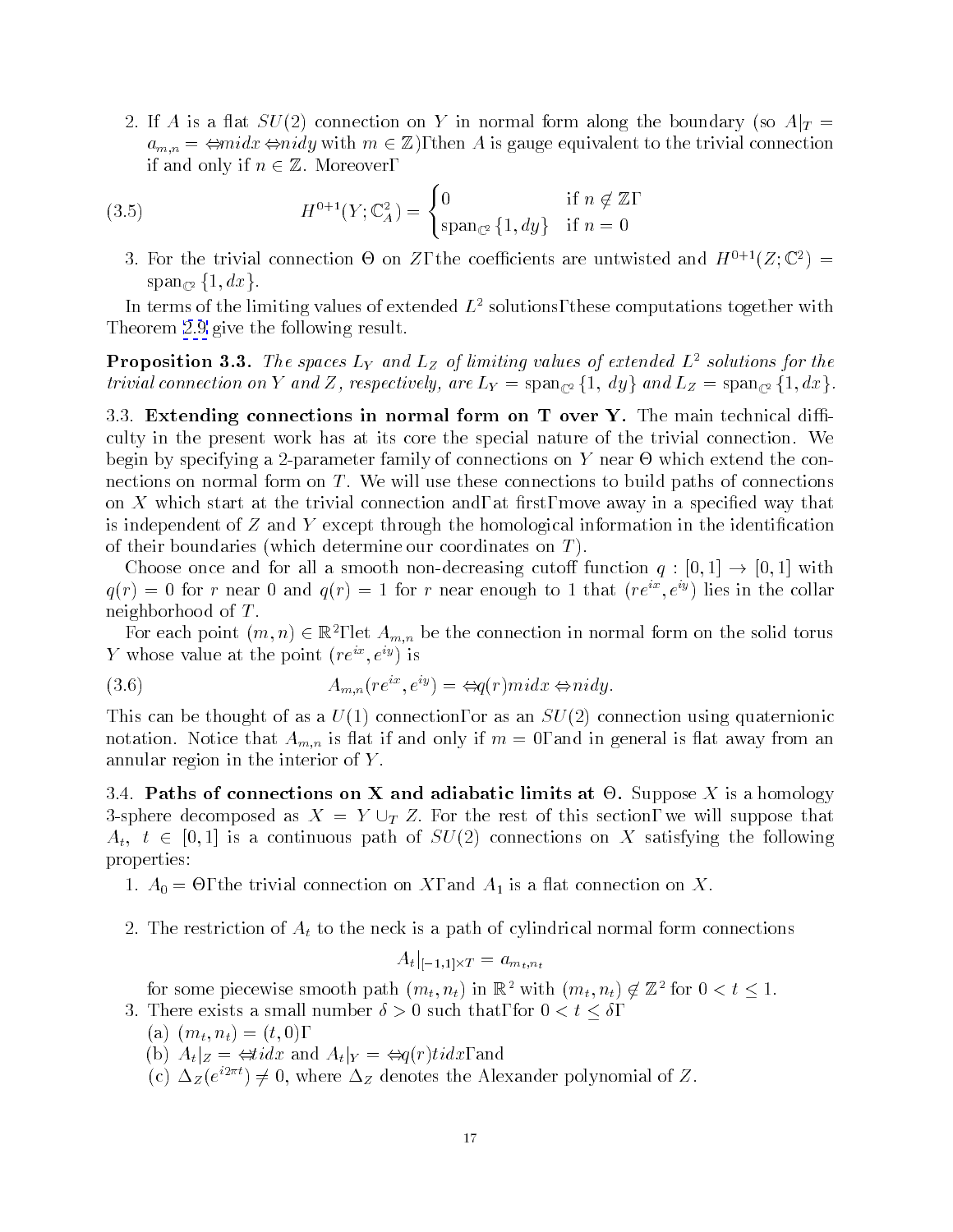<span id="page-17-0"></span>Most of the time we will assume that the restriction of  $A_t$  to Z is flat for all t, but this is not a necessary hypothesis in Theorem [3.9.](#page-19-0) This extra bit of generality can be useful in contexts when the space  $\Re_{SU(2)}(Z)$  is not connected.

The signicance of the condition involving the Alexander polynomial is made clear by the following lemma and corollary.

**Lemma 3.4.** If  $A_t$  is a path of connections satisfying conditions 1-3 above and if  $\delta > 0$  is the constant in condition 3, then  $H^-(Z, I; \mathbb{C}_{A_t}) = 0$  for  $0 \leq t \leq \delta$ .

raca or Proof. For A<sub>0</sub> = - 0, the trivial connection, this follows from the long exact sequence in cohomology of the pair  $(Z, T)$  for  $t = 0$ . Using the Fox calculus to identify the Alexander matrix with the differential on 1-cochains in the infinite cyclic cover of  $Z$  proves the lemma for $0 < t \leq \delta$ . A very similar computation is carried out in [[25](#page-61-0)].  $\Box$ 

**Corollary 3.5.** With the same hypotheses as above, the L<sup>-</sup> kernel of  $D_{A_t}$  on Z<sup>11</sup> is trivial for  $0 \le t \le \delta$ . Equivalently, letting  $\Lambda_Z(t)=\Lambda_{Z,A_t}$ , then for  $0 \le t \le \delta$ ,

$$
\Lambda_Z(t) \cap P_{a_t}^- = 0.
$$

Furthermore, letting  $\Lambda_Z^-(t) = \Lambda_{Z^R, A_t}$ ,

$$
\lim_{R \to \infty} \Lambda_Z^R(t) = \begin{cases} L_Z \oplus P_{\theta}^+ & \text{if } t = 0 \\ P_{a_t}^+ & \text{if } 0 < t \le \delta. \end{cases}
$$

*Proof.* The first claim follows immediately from Proposition [2.10](#page-10-0) applied to Z with  $K = 0$ . (The orientation conventions, as described in Section [2.3](#page-6-0) explain why  $P$  is used instead ofP  $\cdot$  ) in the terminology of [[28](#page-62-0)], this means that 0 is a non-resonance level for  $D_{A_t}$  for  $0 \le t \le \delta$ . Applying Theorem [2.7,](#page-9-0) Theorem [2.9,](#page-9-0) and equation [\(3.4](#page-15-0)) gives the second claim.  $\Box$ 

3.5. Harmonic limits of positive and negative eigenvectors. In this section, we investigate some limiting properties of the eigenvectors of  $S_a$  where a ranges over a neighborhood of the trivial connection  $\theta$  in the space of connections in normal form on T.

Let  $s \in \mathbb{R}$  be a fixed number. (Throughout this subsection, s is a fixed angle. In Theorem [3.8](#page-19-0), the value  $s = 0$  is used.) Consider the path of connections

$$
a_t = \Leftrightarrow t \cos(s) i dx \Leftrightarrow t \sin(s) i dy
$$

for  $0 \le t \le \delta$ . Notice that  $a_t$  is a path of connections in normal form approaching the trivial connection  $\theta$  and the angle of approach is s.

The path of operators  $S_{a_t}$  is an analytic (in t) path of elliptic self-adjoint operators. It follows from the results of analytic perturbation theory that  $S_{a_t}$  has a spectral decomposition with analytically varying eigenvectors and eigenvalues(see[[18](#page-61-0), [23](#page-61-0)]). By equation [\(3.4](#page-15-0)) we have

$$
\dim(\ker S_{a_t}) = \begin{cases} 8 & \text{if } t = 0\\ 0 & \text{if } 0 < t \le \delta \end{cases}
$$

and

$$
\ker S_{\theta} = \operatorname{span}_{\mathbb{C}^2} \{1, dx, dy, dx dy\}.
$$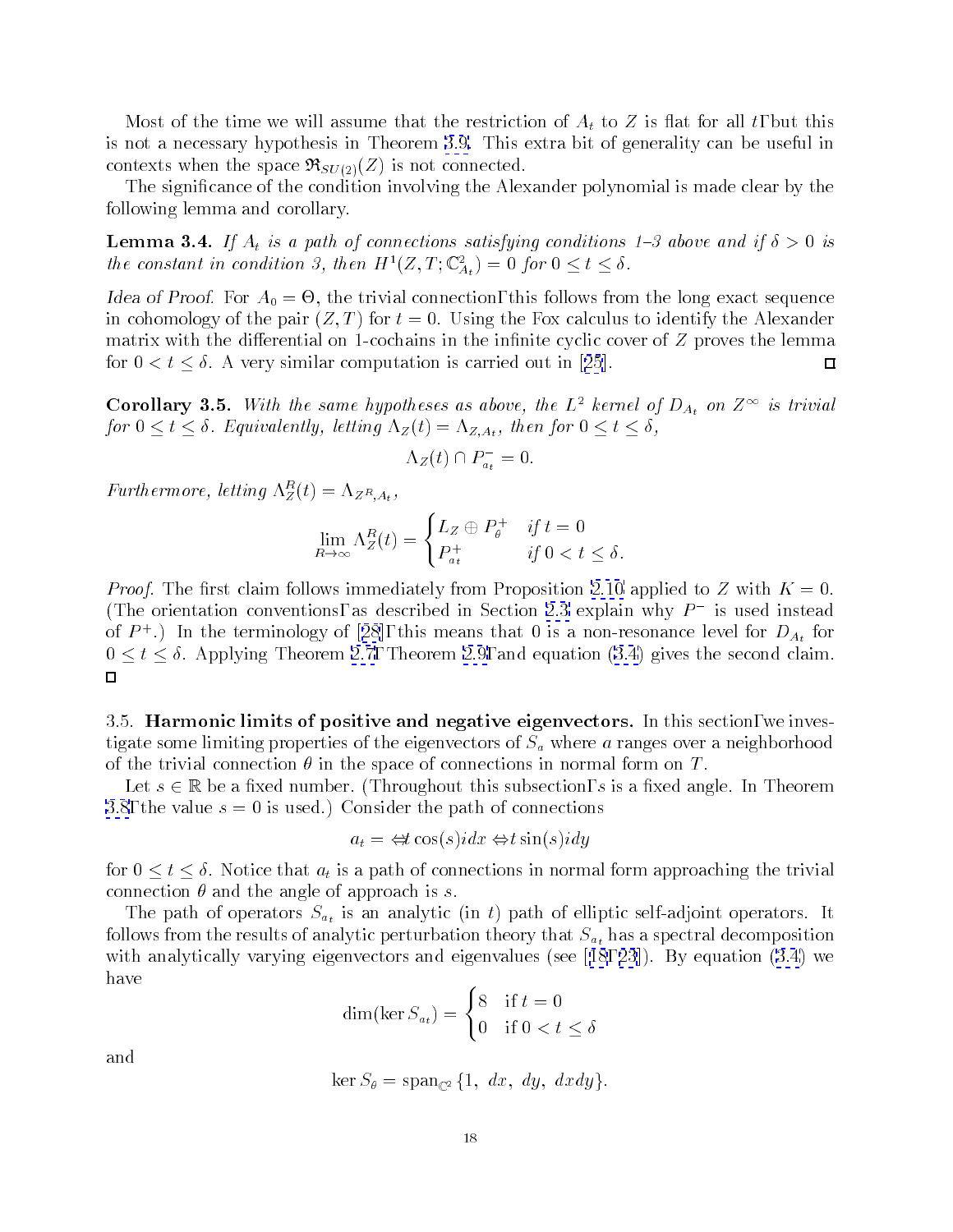<span id="page-18-0"></span>Since the spectrum of  $S_{a_t}$  is symmetric, it follows that for  $t > 0$  there are four linearly independent positive eigenvectors and four negative eigenvectors of  $S_{a_t}$  whose eigenvalues  $\lim$  to 0 as  $t \to 0^+$ , i.e., the eigenvectors limit to (untwisted)  $\mathbb{C}$  -valued harmonic forms. More precisely, there exist 4-dimensional subspaces  $K_s^+$  and  $K_s^-$  of ker  $S_\theta$  so that

$$
\lim_{t \to 0^+} P_{a_t}^+ = K_s^+ \oplus P_{\theta}^+ \quad \text{and} \quad \lim_{t \to 0^+} P_{a_t}^- = K_s^- \oplus P_{\theta}^-.
$$

In particular, the paths of lagrangians

$$
t \mapsto \begin{cases} K_s^+ \oplus P_\theta^+ & \text{if } t = 0\\ P_{a_t}^+ & \text{if } 0 < t \le 1 \end{cases} \quad \text{and} \quad t \mapsto \begin{cases} K_s^- \oplus P_\theta^- & \text{if } t = 0\\ P_{a_t}^- & \text{if } 0 < t \le 1 \end{cases}
$$

are continuous.

I he finite-dimensional lagrangian subspace  $K_s^+$  will be used to extend the boundary conditions  $F_a^+$  to a continuous family of boundary conditions up to  $v$ . Similarly,  $\Lambda_s^-$  will be used to extend the boundary conditions  $F_a$  . The next proposition gives a useful description of these spaces.

**Proposition 3.6.** Define the 1-form  $\xi_s = \Leftrightarrow \cos(s) i dx \Leftrightarrow \sin(s) i dy$ . Consider the family of connections on 1 given by  $a_t = \iota \zeta_s$  for  $\iota \in [0, o]$ . If  $K_s^+$  and  $K_s^-$  are defined as above, then

$$
K_s^+ = \text{span}\{(1 \Leftrightarrow * \xi_s) \otimes e_1, (\xi_s \Leftrightarrow dx dy) \otimes e_1, (1 + *\xi_s) \otimes e_2, (\Leftrightarrow \xi_s \Leftrightarrow dx dy) \otimes e_2\}
$$
  

$$
K_s^- = \text{span}\{(1 + *\xi_s) \otimes e_1, (\xi_s + dx dy) \otimes e_1, (1 \Leftrightarrow *\xi_s) \otimes e_2, (\Leftrightarrow \xi_s + dx dy) \otimes e_2\}.
$$

*Proof.* Recalling the way a diagonal connection acts on the two factors of  $\mathbb{C}^+$  from equation ([3.1\)](#page-14-0), we can decompose  $K_s^{\pm}$  into  $K_s^{\pm} = K_s^{\pm} \oplus K_{-s}^{\pm}$  where  $K_s^{\pm}$  is the space of harmonic limits of the operator  $S_{\hat{a}_t}$  in equation [\(3.3](#page-15-0)).

Now

$$
S_{\hat{a}_t}(\alpha,\beta,\gamma)=S_{\theta}(\alpha,\beta,\gamma)+t\Psi_s(\alpha,\beta,\gamma)
$$

where  $\Psi_s(\alpha, \beta, \gamma) = (*(\xi_s \beta), \Leftrightarrow * (\xi_s \alpha) \Leftrightarrow \xi_s(*\gamma), \xi_s(*\beta)).$ 

One computes directly that  $\Psi_s(1, \Leftrightarrow * \xi_s, 0) = (1, \Leftrightarrow * \xi_s, 0)$  and that  $\Psi_s(0, \xi_s, \Leftrightarrow dx dy) =$  $(0,\xi_s,\Leftrightarrow dx\,dy)$ . Since  $\Leftrightarrow \hat{a}_t = \Leftrightarrow \xi_s$ , it follows that

$$
\{(1 \Leftrightarrow * \xi_s) \otimes e_1, \ (\xi_s \Leftrightarrow dx dy) \otimes e_1, (1 + *\xi_s) \otimes e_2, \ (\Leftrightarrow \xi_s \Leftrightarrow dx dy) \otimes e_2\} \subset K_s^+.
$$

The first formula then follows since both sides are 4-dimensional subspaces of ker  $S_{\theta}$ .

The space  $\Lambda_s$  can be computed directly or obtained from  $\Lambda_s^+$  using the fact that  $S_aJ =$ П  $\Leftrightarrow$   $J \Delta_a$ , which implies that  $K_s = J K_s$ .

Comparing these formulas for  $K_s^+$  and  $K_s^-$  with that for  $L_Z$  from Proposition [3.3](#page-16-0) yields the following important corollary.

Corollary 3.7. For  $s = \frac{1}{2}$  or  $\frac{1}{2}$ , dim  $K_s^*$  | |  $L_Z = 2$  and for  $s = 0$  or  $\pi$ , dim  $K_s^*$  | |  $L_Y = 2$ . For values of s other than those specied, the intersections are trivial.

Next, we present an example which, though peripheral to the main thrust of this article, shows that extreme care must be taken when dealing with paths of adiabatic limits of Cauchy data spaces. For the sake of argument, suppose that we could replace the path of Cauchy data spaces with the path of the adiabatic limits of the Cauchy data spaces. This would reduce all the Maslov indices from the infinite dimensional setting to a finite dimensional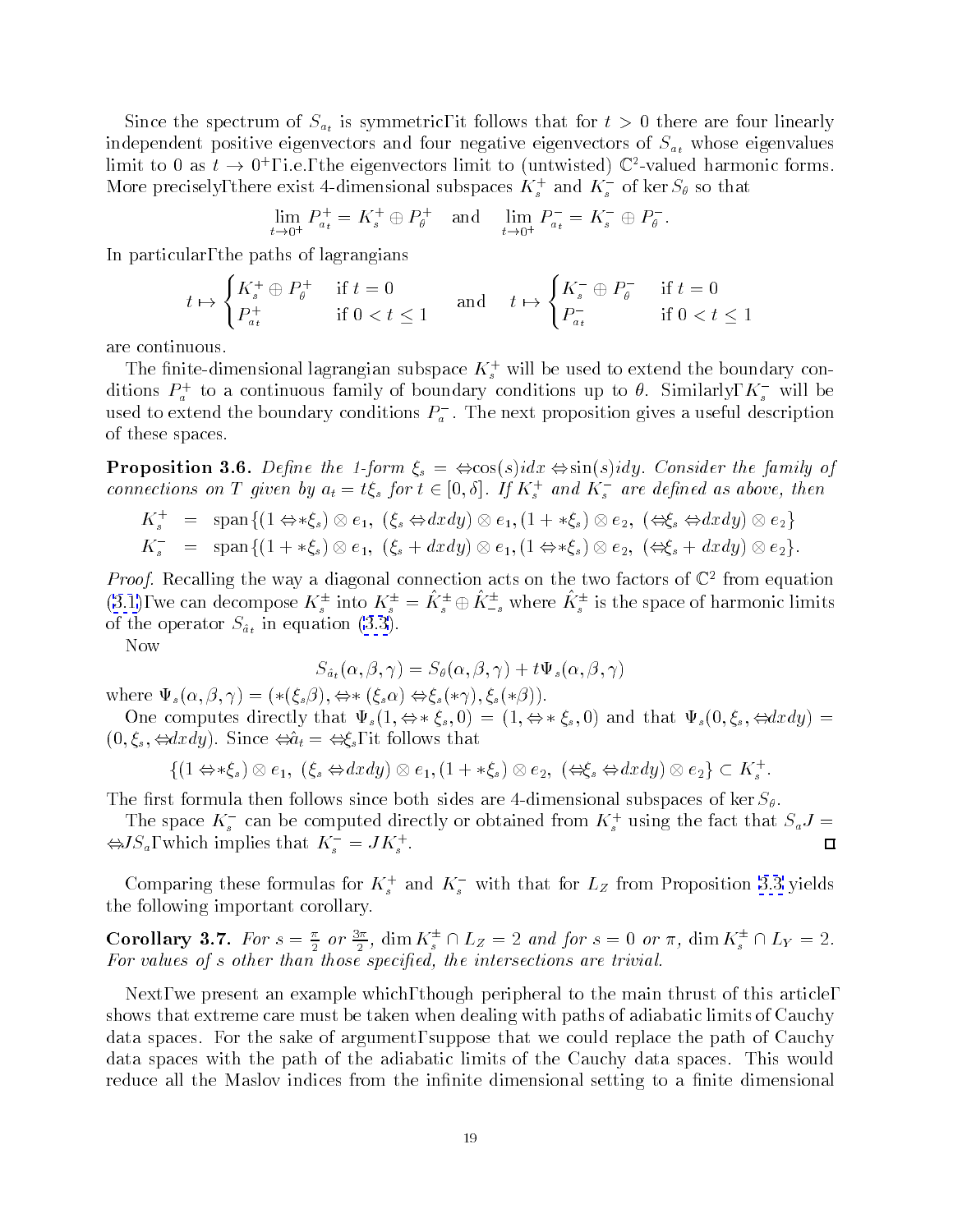<span id="page-19-0"></span>one. This would lead to a major simplification in computing the spectral flow; for example, one would be able to prove Theorem 3.9 by just stretching the neck of T and reducing to finite dimension.

The next theorem shows that this is not the case because, as suggested by Nicolaescu in [\[28](#page-62-0)], there may exist paths of Dirac operators on a manifold with boundary for which the corresponding paths of adiabatic limits of the Cauchy data spaces are not continuous. Corollary [3.5](#page-17-0) and Proposition [3.6](#page-18-0) provide a specific example of this phenomenon, confirming Nicolaescu's prediction.

**Theorem 3.8.** Let  $A_t$ ,  $0 \le t \le \delta$  be the path of connections on Z specified in Section [3.4.](#page-16-0) The path of operators  $D_{A_t}$ ,  $t \in [0, \delta]$  is a continuous (even analytic) path of formally selfadjoint operators for which the adiabatic limits of the Cauchy data spaces are not continuous in t at  $t = 0$ .

*Proof.* We use  $\Lambda_Z(t)$  to denote the lagrangian  $\Lambda_{ZR,At}$ . Corollary [3.5](#page-17-0) shows that the adiabatic limit of the Cauchy data spaces  $\Lambda_Z^>(t)$  is  $P_{a_t}^+$  when  $0 < t \leq \delta$  and  $L_Z \oplus P_{\theta}^+$  when  $t=0.$  Since  $K_0^+$  is transverse to  $L_Z$ , the adiabatic limits are not continuous in t at  $t=0,$  i.e.

$$
\lim_{t \to 0^+} \left( \lim_{R \to \infty} \Lambda_Z^R(t) \right) = \lim_{t \to 0^+} P_{a_t}^+ = K_0^+ \oplus P_{\theta}^+ \neq L_Z \oplus P_{\theta}^+ = \lim_{R \to \infty} \Lambda_Z^R.
$$

 $\Box$ 

3.6. **Splitting the spectral flow.** We now state the main result of this section, a splitting formula for the spectral flow  $SF(A_t; X)$  of the family  $D_{A_t}$  when X is decomposed as  $X =$  $Y \cup_T Z$  $Y \cup_T Z$  $Y \cup_T Z$ . We will use the machinery developed in [[14](#page-61-0)]. The technique of that article is perfectly suited to the calculation needed here. In particular, Theorem 3.9 expresses the spectral flow of the odd signature operator on X up to the trivial connection in terms of the spectral flow on Y and Z between *nontrivial* connections. This greatly reduces the complexity of the calculation of spectral flow on the pieces.

In order to keep the notation under control, we make the following definitions. Given a path  $A_t$  of connections on X satisfying conditions 1–3 of Subsection [3.4](#page-16-0), define the three paths  $\xi, \eta$ , and  $\sigma$  in  $\mathbb{R}^2$  with the property that  $\xi \cdot \eta = (m_t, n_t)$  (here  $\cdot$  denotes the composition of paths):

- 1.  $\xi$  is the straight line from  $(0,0)$  to  $(\delta,0)$ .
- 2.  $\eta$  is the remainder of  $(m_t, n_t)$ , i.e. it is the path from  $(\delta, 0)$  to  $(m_1, n_1)$  given by  $(m_t, n_t)$ for  $\delta \leq t \leq 1$ .
- 3.  $\sigma$  is the small quarter circle centered at the origin from  $(\delta, 0)$  to  $(0, \delta)$ . Thus  $\sigma_t =$  $(\theta \cos(\frac{\pi}{2}), \theta \sin(\frac{\pi}{2}))$ .

We have paths of connections  $A_{\xi}$  and  $A_{\eta}$  on X associated to  $\xi$  and  $\eta$ . Here,  $A_{\xi}$  is the path of connections on X given by  $A_t$  for  $0 \le t \le \delta$ , and  $A_\eta$  is the path of connections on X given by  $A_t$  for  $\delta \le t \le 1$ . In addition, using the construction of Subsection [3.3,](#page-16-0) we can associate to  $\sigma$  a path of connections  $A_{\sigma}$  on Y using the formula

$$
A_{\sigma}(t) = \Leftrightarrow q(r)\delta \cos(t) i dx \Leftrightarrow \delta \sin(t) i dy, \quad t \in [0, \frac{\pi}{2}].
$$

**Theorem 3.9.** Given a path  $A_t$  of connections satisfying conditions 1-3 of Subsection [3.4,](#page-16-0) consider the paths  $\xi, \eta$ , and  $\sigma$  defined above and the associated paths of connections  $A_{\xi}(t), A_{\eta}(t),$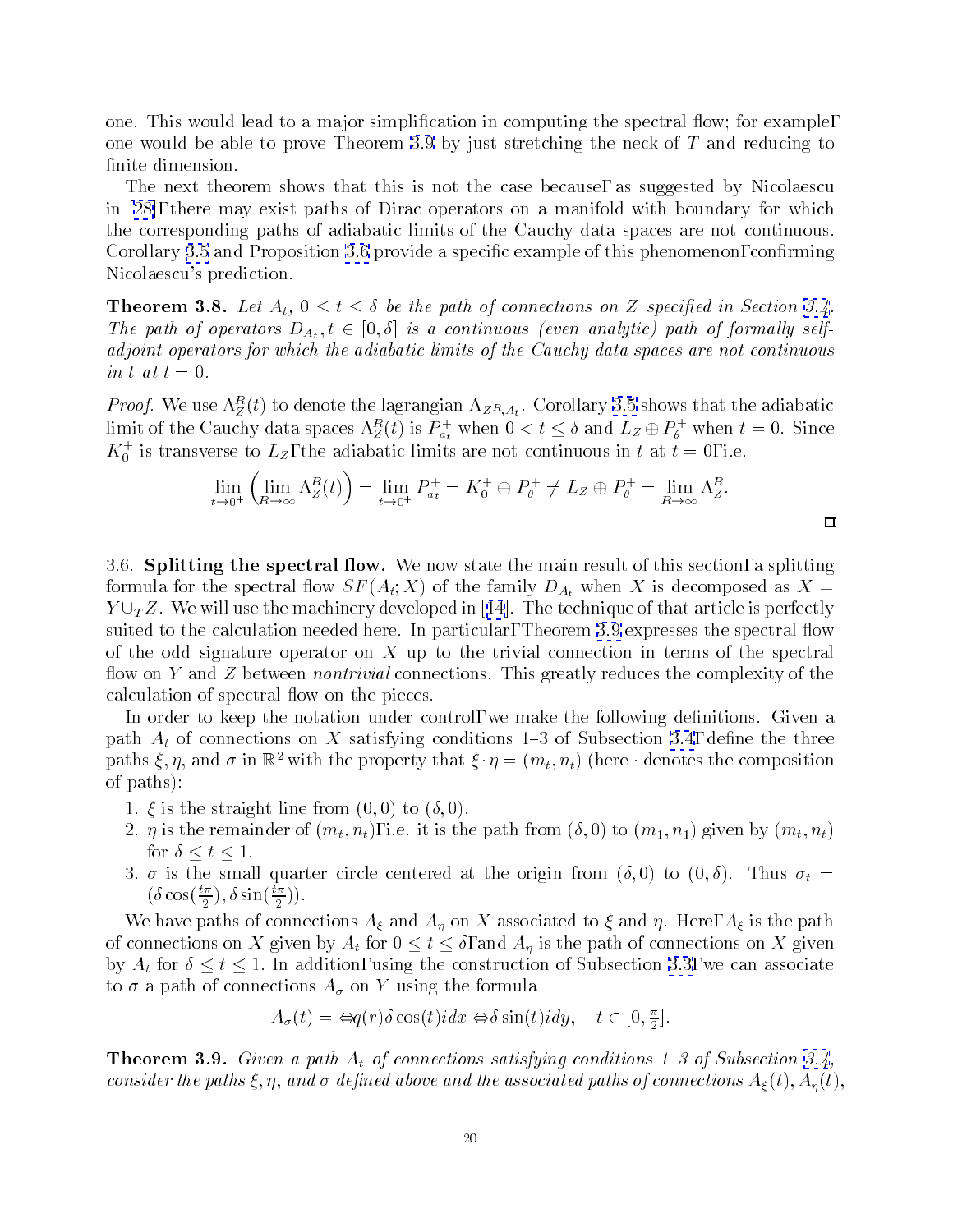<span id="page-20-0"></span>

 $r$  igure 2. The paths  $\zeta, \eta$ , and  $\sigma$ 

and  $A_{\sigma}(t)$ . Denote by  $\bar{\sigma} \cdot \eta$  the path from  $(0,\delta)$  to  $(m_1,n_1)$  which traces  $\sigma$  backwards and then follows  $\eta$ , and denote by  $A_{\bar{\sigma},\eta}$  the corresponding path of connections on Y. The spectral flow of  $D_{A_t}$  on X splits according to the decomposition  $X = Y \cup_T Z$  as

$$
(3.7) \qquad SF(A_t; X) = SF(A_{\bar{\sigma}\cdot\eta}(t); Y; P^+) + SF(A_{\eta}(t); Z; P^-) \Leftrightarrow 2.
$$

The proof of Theorem [3.9](#page-19-0) is somewhat difficult and has been relegated to the next subsection. The impatient reader is invited to skip ahead.

Section 4 contains a general computation of spectral flow on the solid torus. Regarding the other term, there are effective methods for computing the spectral flow on the knot complement when the restriction of  $A_t$  to Z is flat for all t (see [\[16, 20](#page-61-0), [21](#page-61-0), [22, 24](#page-61-0)]). For example,the main result of [\[16\]](#page-61-0) shows that after a homotopy of  $A_n(t)$  rel endpoints, one can assumethat the paths  $m_t$  and  $n_t$  are piecewise analytic. The results of [\[21\]](#page-61-0), combined with thoseof [[22](#page-61-0)], can then be used to determine  $5F(A_n(t); Z; P_-)$ . The essential point is that the spectral flow along a path of flat connections on  $Z$  is a homotopy invariant calculable in terms of Massey products on the twisted cohomology of Z.

3.7. Proof of Theorem [3.9.](#page-19-0) Applying Theorem [2.16](#page-12-0) shows that the spectral flow is given by the Maslov index, i.e., that

$$
SF(A_t; X) = \text{Mas}(\Lambda_Y(t), \Lambda_Z(t)).
$$

Since the Maslov index is additive with respect to composition of paths and is invariant under homotopy rel endpoints, we prove (3.7) by decomposing  $\Lambda_Y(t)$  and  $\Lambda_Z(t)$  into 14 paths. That is, we define paths  $M_i$  and  $N_i$  of lagrangians for  $i = 1, \ldots, 14$  so that  $\Lambda_Y(t)$  and  $\Lambda_Z(t)$  are homotopic to the composite paths  $M_1 \cdots M_{14}$  and  $N_1 \cdots N_{14}$ , respectively. We will then use the results of the previous section to identify  $\text{Mas}(M_i, N_i)$  for  $i = 1, \ldots, 14$ . The situation is not as difficult as it first appears, as most of the terms vanish. Nevertheless, introducing all the terms helps separate the contributions of Y and Z to the spectral flow.

Let  $a_{\xi}, a_{\eta}$  and  $a_{\sigma}$  denote the paths of connections on T obtained by restricting  $A_{\xi}, A_{\eta}$ and  $A_{\sigma}$ . In order to define  $M_i$  and  $N_i$ , we need to choose a path  $\mathcal{L}_t$  of finite-dimensional lagrangians in ker  $S_\theta$  with the property that  ${\cal L}_0\,=\,L_Z$  and  ${\cal L}_1\,=\,\Lambda_0^+$  . A specific path  ${\cal L}_t$ will be given later, but it should be emphasized that the end result is independent of that particular choice.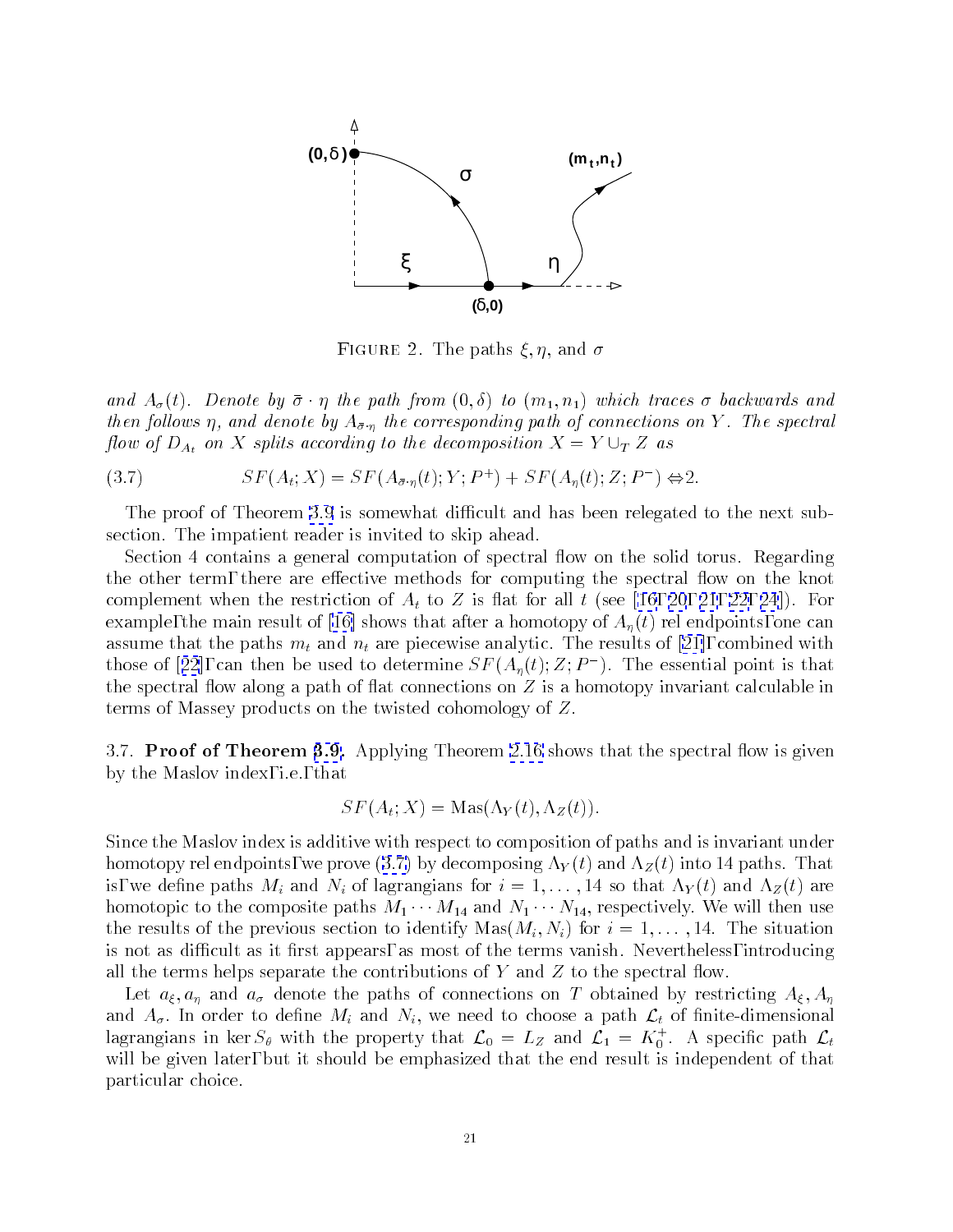<span id="page-21-0"></span>We are ready to define the 14 paths  $(M_i, N_i)$  of Fredholm pairs of infinite-dimensional lagrangians.

1. Let  $M_1$  be the constant path at the lagrangian  $\Lambda_Y$  and  $N_1$  be the path which stretches  $\Lambda_Z$  to its adiabatic limit. Thus, using Corollary 5.5, we have

$$
N_1(t) = \begin{cases} \Lambda_Z^{1/(1-t)} & \text{if } 0 \le t < 1, \\ L_Z \oplus P_\theta^+ & \text{if } t = 1. \end{cases}
$$

Continuityof  $N_1$  is proved in [\[14\]](#page-61-0).

Since  $\Lambda_Y \sqcup \Lambda_Z^{\perp} \equiv H^{\perp}(\Lambda; \mathbb{C}^{\perp})$  is independent of  $R$ , it follows that dim $(M_1(t) \sqcup$  $N_1(t)$  = 2 for  $0 \le t < 1$ . At  $t = 1$ , we have

$$
M_1(1) \cap N_1(1) = \Lambda_Y \cap (L_Z \oplus P_\theta^+) = L_Y \cap L_Z
$$

by Proposition [2.10](#page-10-0), since  $H^1(Y, T; \mathbb{C}^2) = 0$ . Since  $\dim(L_Y \cap L_Z) = 2$ , it follows by Proposition [2.14](#page-12-0) that  $\text{Mas}(M_1, N_1)=0.$ 

2. Let  $M_2$  be the constant path at the lagrangian  $\Lambda_Y$ . Let  $N_2(t) = \mathcal{L}_t \oplus P_4$ . We claim that  $\operatorname{Mas}(M_2,N_2) = \operatorname{Mas}(L_Y,{\mathcal L}_t).$ 

To see this, notice that  $M_2$  is homotopic rel endpoints to the composite of 3 paths, the first stretches  $\Lambda_Y$  to its adiabatic limit  $P_\theta^-\,\oplus\,L_Y^{}$ , the second is the constant path at  $\varGamma_\theta^-\oplus L_Y^{},$  and the third is the reverse of the first, starting at the adiabatic limit  $\mathit{P}_\theta\; \oplus\mathit{Ly}$  and returning to  $\Lambda_Y.$ 

The path  $N_2$  is homotopic rel endpoints to the composite of 3 paths, the first is constant at  ${\cal L}_0\oplus P_{\theta}$  , the second is  ${\cal L}_t\oplus P_{\theta}$  , and the third is constant at  ${\cal L}_1\oplus P_{\theta}$  .

 $U$ sing the distribution invariance and additivity of the Maslov index, Mass $M$  is the Mass (M2) is  $M$ equal to the sum of three terms. The first is zero since  $\Lambda_Y^{**} \sqcup (\mathcal{L}_0 \oplus F_\theta^*)$  has dimension equal to the dimension of  $L_Y \cap \mathcal{L}_0$  for all R by Proposition [2.10](#page-10-0), and this also equals the dimension of  $(\lim_{R\to\infty}\Lambda_Y^*)\cap (\mathcal{L}_0\oplus P_{\theta}^+)\ = (P_{\theta}^-\oplus L_Y)\cap (\mathcal{L}_0\oplus P_{\theta}^+)$ . Since the dimension of the intersections is constant, the Maslov index vanishes. Similarly the third term is zero. This leaves the second term, which equals

$$
\operatorname{Mas}(P_\theta^-\oplus L_Y,{\mathcal L}_t\oplus P_\theta^+)=\operatorname{Mas}(L_Y,{\mathcal L}_t).
$$

3. Let  $M_3$  be the path  $\Lambda_Y(t)$  for  $0 \le t \le \delta$  (this is the path of lagrangians associated to  $A_{\xi}$  on Y). Let

$$
N_3(t) = \begin{cases} K_0^+ \oplus P_\theta^+ & \text{if } t = 0\\ P_{a_\xi(t)}^+ & \text{if } 0 < t \le 1. \end{cases}
$$

That  $N_3$  is continuous in t was shown in the previous subsection.

4. Let  $M_4$  be the path  $\Lambda_{Y,A_\sigma(t)}$  and  $N_4$  the path  $P^+_{a_\sigma(t)}.$ 

**Lemma 3.10.** Mas( $M_3 \cdot M_4, N_3 \cdot N_4$ ) = Mas( $LY, K_{t\pi/2}$ ).

*Proof.* Let  $\zeta$  be the vertical line from  $(0,0)$  to  $(0,\delta)$  and observe that the path  $\xi \cdot \sigma$  is homotopic to  $\zeta$ . Denote by  $A_{\zeta}(t)$  the associated path of flat connections on Y with connection 1-form given by  $\iff \text{if } y$  (this is just the path  $A_{0,t\delta}$ ). Then  $M_3 \cdot M_4$  is homotopic rel endpoints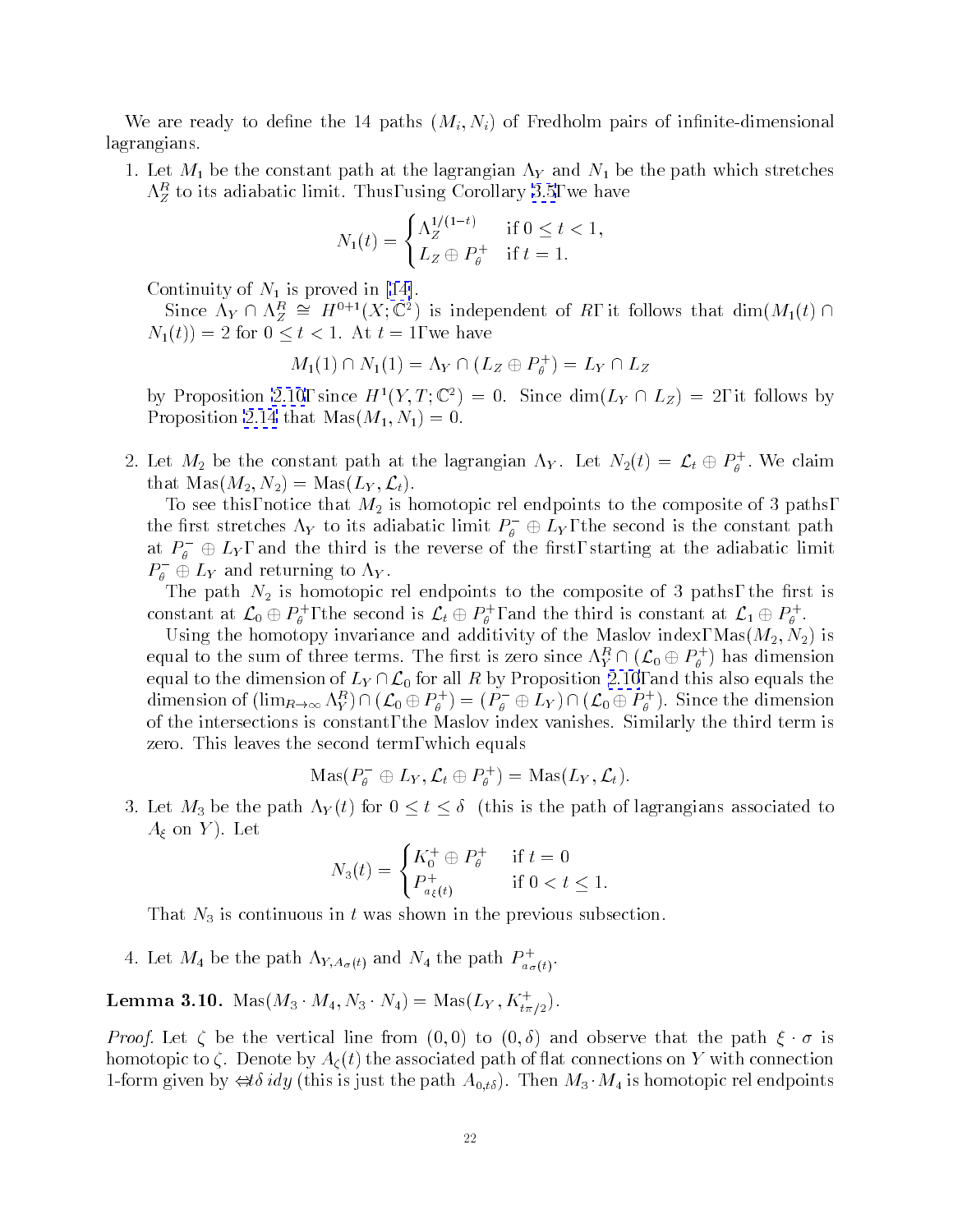<span id="page-22-0"></span>to  $M'_3 \cdot M'_4$ , where  $M'_3$  is the constant path  $\Lambda_Y(0)$  and  $M'_4(t)=\Lambda_{Y, A_\zeta(t)}$ . Similarly,  $N_3 \cdot N_4$  is homotopic to  $N_3' \cdot N_4'$ , where

$$
N_3'(t) = K_{t\pi/2}^+ \oplus P_\theta^+
$$

and

$$
N_4'(t) = \begin{cases} K_{\pi/2}^+ \oplus P_\theta^+ & \text{for } t = 0\\ P_{a_\zeta(t)}^+ & \text{for } 0 < t \le 1 \end{cases}
$$

where  $a_{\zeta}(t)$  denotes the restriction of  $A_{\zeta}(t)$  to T.

Decomposing  $M_3'$  and  $N_3'$  further into three paths just as in step 2 (the proof that  $\text{Mas}(M_2, N_2) = \text{Mas}(L_Y, \mathcal{L}_t)$ , we see that  $\text{Mas}(M_3, N_3) = \text{Mas}(L_Y, K_{t\pi/2}).$ 

Next, Proposition [2.10](#page-10-0) together with the cohomology computation of equation [\(3.5\)](#page-16-0) shows that  $M_4(0) \cap N_4(0)$  is isomorphic to  $L_Y \cap K_{\pi/2}^+$ , but Corollary [3.7](#page-18-0) shows that the latter intersection is zero. Another application of Proposition [2.10](#page-10-0) together with equation([3.5\)](#page-16-0) shows that  $M_4'(t) \cap N_4'(t) = 0$  for positive t. Hence  $M_4(t)$  and  $N_4(t)$  are transverse for all t so that  $\text{Mas}(M_4', N_4') = 0$ . The proof follows from additivity of the Maslov index under composition of paths.  $\Box$ 

5. Let  $(M_5, N_5)$  be  $(M_4, N_4)$  run backwards, so  $M_5(t) = \Lambda_{Y, A_{\bar{\sigma}}(t)}$  and  $N_5(t) = P_{a_{\bar{\sigma}}(t)}$ .

a (t)

6. Let  $M_6(t) = \Lambda_{Y, A_\eta(t)}$  and  $N_6(t) = P_{a_n(t)}^+$ .

Theorem [2.18](#page-13-0) shows that

(3.8) 
$$
Mas(M_5 \cdot M_6, N_5 \cdot N_6) = SF(A_{\bar{\sigma} \cdot \eta}(t); Y; P^+),
$$

the advantage being that now both endpoints of  $A_{\bar{\sigma}\cdot\eta}$  refer to *nontrivial* flat connections on Y . In the next section we will explicitly calculate this integer in terms of homotopy invariants of the path  $\bar{\sigma} \cdot \eta$ .

*t*. Let  $M_7$  be the path obtained by stretching  $\Lambda_Y(1)$  to its adiabatic limit. Since  $a_1$ , the restriction of  $A_1$  to  $I$ , is a nontrivial hat connection,  $\lim_{R\to\infty} \Lambda_Y^*(1) = F_{a_1}$ . This follows from Corollary [3.5](#page-17-0) applied to  $Y$ , or directly by combining Theorem [2.7,](#page-9-0) Proposition [2.10](#page-10-0) and equation [\(3.5](#page-16-0)).

Let  $N_7$  be the constant path  $P_{a_1}^+$ . An argument similar to the one used in step 1 shows that  $\text{Mas}(M_7, N_7)=0.$ 

- 8. Let  $M_8(t) = P_{a_n(1-t)}$  and  $N_8(t) = P_{a_n(1-t)}$  (this is just  $N_6$  run backwards). Observe that since  $M_8(t)$  and  $N_8(t)$  are transverse for all t,  $\text{Mas}(M_8, N_8)=0$ .
- 9. Let

$$
M_9(t) = \begin{cases} P^-_{a_\xi(1-t)} & \text{if } 0 \le t < 1\\ K_0^- \oplus P_\theta^- & \text{if } t = 1 \end{cases}
$$

and

$$
N_9(t) = \begin{cases} P_{a_{\xi}(1-t)}^+ & \text{for } t < 1\\ K_0^+ \oplus P_{\theta}^+ & \text{for } t = 1. \end{cases}
$$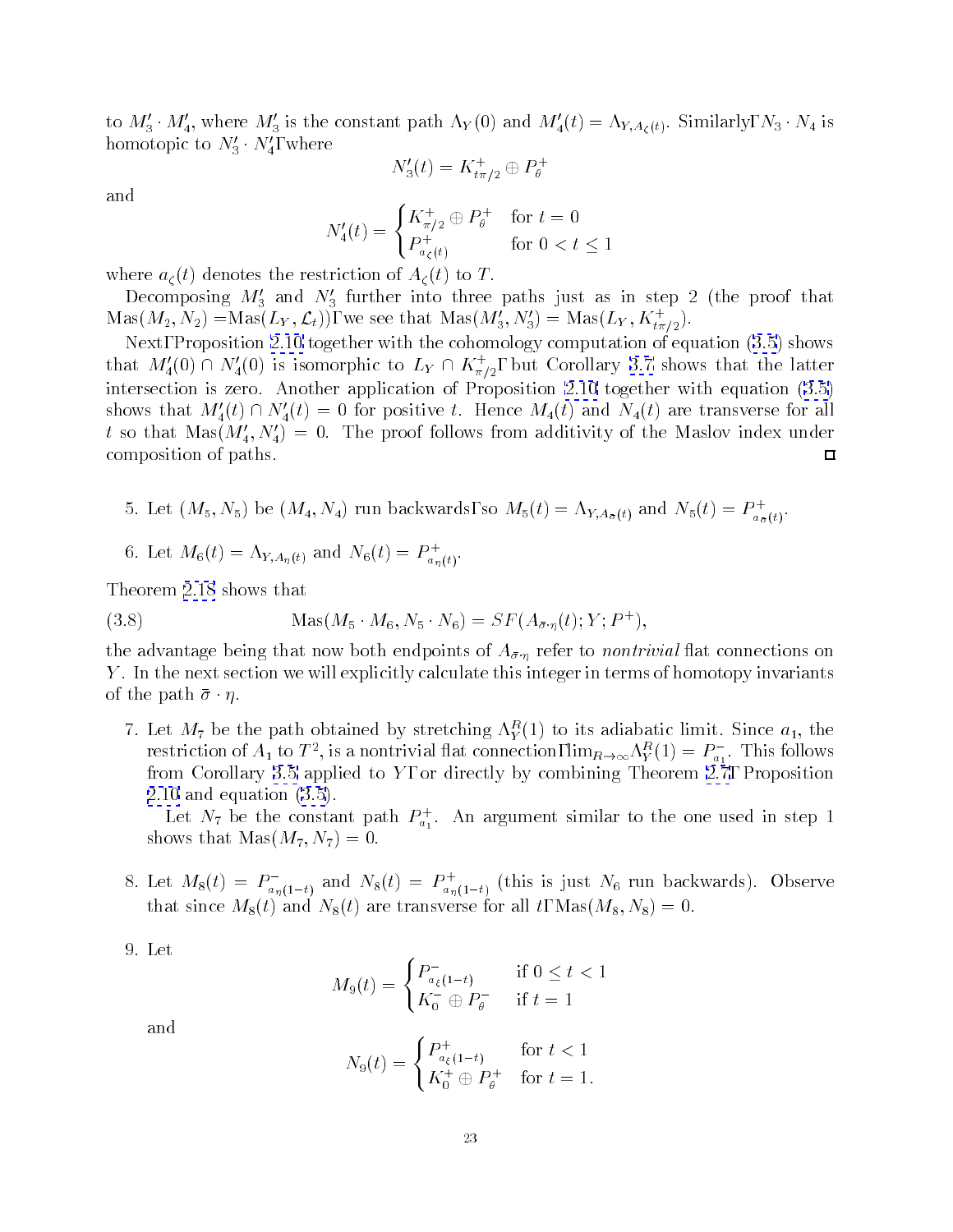Now  $N_9$  is just  $N_3$  run backwards, and it is not difficult to see that  $M_9(t)$  and  $N_9(t)$ are transverse for all t, hence  $Mas(N_9, M_9)=0.$ 

- 10. Let  $M_{10}$  be the constant path at  $\Lambda_0$   $\,\oplus\, P_\theta \,$  and let  $N_{10}$  be  $N_2$  run backwards, i.e.,  $N_2(t) = L_{1-t} \oplus P_{\theta}$ . I hus, Mas( $M_{10}, N_{10}$ ) = Mas( $R_{0}, L_{1-t}$ ).
- 11. Let  $M_{11}$  be the constant path at  $K_0 \oplus F_\theta$  and  $N_{11}$  be  $N_1$  run backwards, i.e.,

$$
N_{11}(t) = \begin{cases} L_Z \oplus P_{\theta}^+ & \text{if } t = 0\\ \Lambda_Z^{1/t} & \text{if } t > 0. \end{cases}
$$

Propositions [2.10](#page-10-0)and [3.6](#page-18-0) and Corollary [3.5](#page-17-0) show that  $M_{11}(t)$  is transverse to  $N_{11}(t)$ for all t, hence  $\text{Mas}(M_{11}, N_{11})=0.$ 

12. Let  $M_{12}$  be  $M_9$  run backwards, i.e.,

$$
M_{12}(t) = \begin{cases} K_0^- \oplus P_{\theta}^- & \text{if } t = 0\\ P_{a_{\xi}(t)}^- & \text{if } 0 < t \le 1. \end{cases}
$$

Let  $N_{12}(t) = \Lambda_{Z,A_{\xi}(t)}$ . Since the restriction of  $A_{\xi}(t)$  to Z is flat, Proposition [2.10](#page-10-0) shows that  $M_{12}(t)$  is transverse to  $N_{12}(t)$  for all t. Hence  $\text{Mas}(M_{12}, N_{12})=0$ .

13. Let  $M_{13}(t) = P_{a_n(t)}$  (i.e.,  $M_8$  run backwards) and let  $N_{13}(t) = \Lambda_{Z,A_n(t)}$ . Theorem [2.18](#page-13-0) then implies that

$$
Mas(M_{13}, N_{13}) = SF(A_{\eta}(t); Z; P^{-}),
$$

the spectral flow on  $Z$ .

14. Let  $M_1$  be  $M_1$  the constant path at  $\mu_i$   $\mu_j$  and  $\mu_j$ one in step 1 (but simpler since ker  $S_{a_1} = 0$ ) shows that  $M_{14}(t) \sqcup N_{14}(t) = H^{++}(X; \mathbb{C}^{\times}_{A_1})$ for all t. This implies that  $Mas(M_{14}, N_{14})=0.$ 

We leave it to the reader to verify that the terminal points of  $M_i$  and  $N_i$  agree with the initial points of  $M_{i+1}$  and  $N_{i+1}$  for  $i = 1, \ldots, 13$ , and that  $M_1 \cdots M_{14}$  and  $N_1 \cdots N_{14}$  are homotopic rel endpoints to  $\Lambda_Y(t)$  and  $\Lambda_Z(t)$ , respectively. Thus

$$
SF(A_t; M) = \text{Mas}(M_1 \cdots M_{14}, N_1 \cdots N_{14}) = \sum_{i=1}^{14} \text{Mas}(M_i, N_i).
$$

The arguments above show that  $\text{Mas}(M_i, N_i) = 0$  for  $i = 1, 7, 8, 9, 11, 12,$  and 14. Moreover, by equation [\(3.8\)](#page-22-0) and step 13, we see that

$$
Mas(M_5 \cdot M_6, N_5 \cdot N_6) = SF(A_{\bar{\sigma} \cdot \eta}(t); Y; P^+), and
$$
  

$$
Mas(M_{13}, N_{13}) = SF(A_{\eta}(t); Z; P^-).
$$

To finish the proof of Theorem [3.9](#page-19-0), it remains to show that the sum of the remaining terms

 $\n *Mas*( $M_2, N_2$ ) +  $Mas(M_3 \cdot M_4, N_3 \cdot N_4)$  +  $Mas(M_{10}, N_{10})$$ 

equals  $\Leftrightarrow 2$ . By Step 2, Lemma [3.10,](#page-21-0) and Step 10, these summands equal Mas $(L_Y, \mathcal{L}_t)$ ,  $\mathrm{Mas}(L_Y, \mathrm{\Lambda}_{t\pi/2})$  and  $\mathrm{Mas}(\mathrm{\Lambda}_0^-,\mathrm{\Lambda}_{1-t}),$  respectively.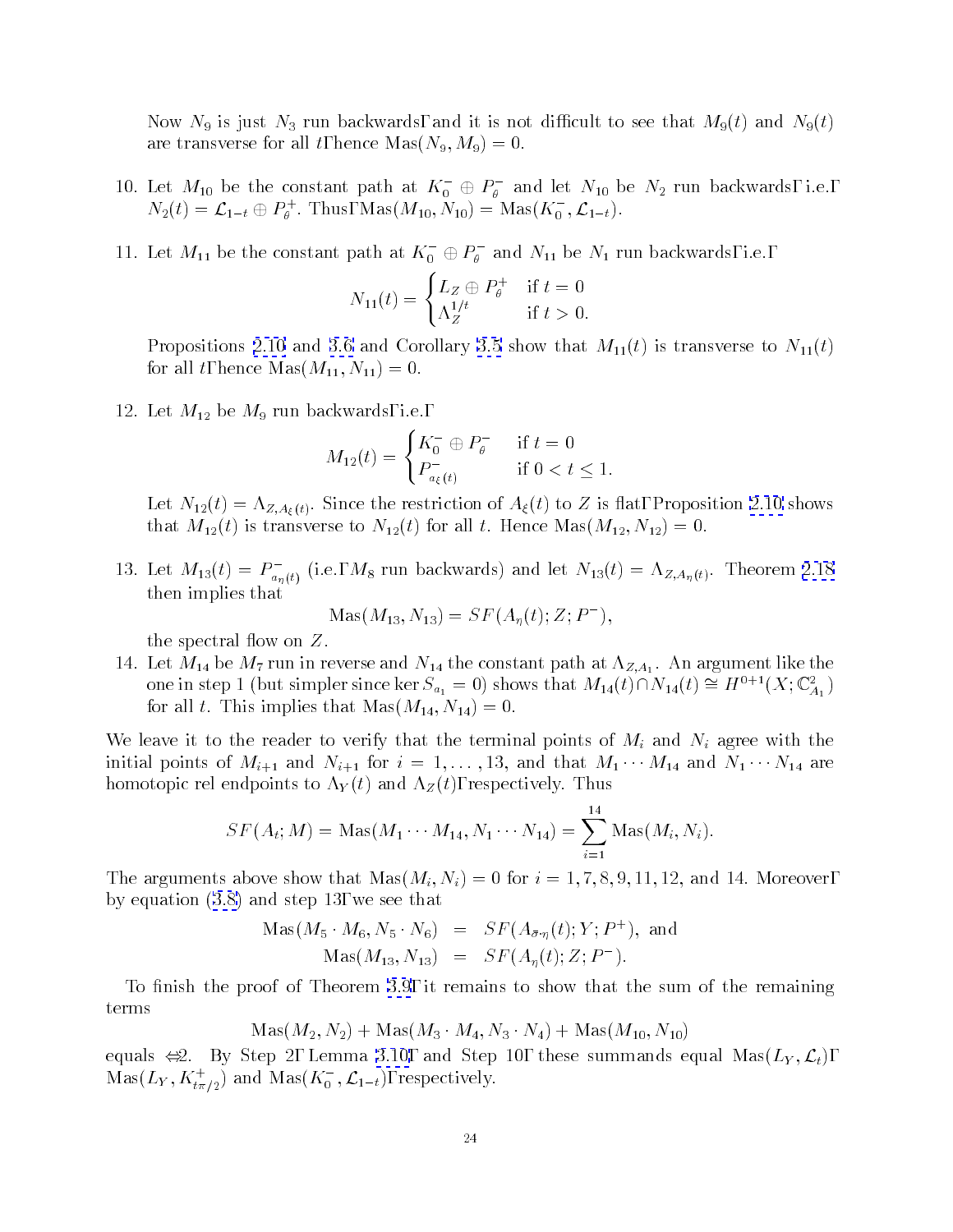<span id="page-24-0"></span>Define the path  $\mathcal{L}_t$  to be

(3.9) 
$$
\mathcal{L}_t = \text{span}\{(1, (1 \Leftrightarrow t)idx + tidy, 0) \otimes e_1, (1, (t \Leftrightarrow 1)idx \Leftrightarrow tidy, 0) \otimes e_2, (3.9) \qquad (1 \Leftrightarrow t, \Leftrightarrow idx, \Leftrightarrow tdxdy) \otimes e_1, (1 \Leftrightarrow t, idx, \Leftrightarrow tdxdy) \otimes e_2\}.
$$

**Lemma 3.11.** For the path  $\mathcal{L}_t$  in equation (3.9),

- (i)  $\text{Mas}(L_Y, \mathcal{L}_t)=0.$
- (ii) Mas( $L_Y, \Lambda_{t_{\pi/2}}$ ) =  $\Leftrightarrow$  2.
- (iii) Mas( $\Lambda_0$ ,  $\mathcal{L}_{1-t}$ ) = 0.

Proof. We begin with the last case. Using Proposition [3.6](#page-18-0) and equation (3.9), one can see that  $K_0$  and  $\mathcal{L}_t$  are transverse for  $0 \leq t \leq 1,$  hence  $\mathrm{Mas}(\mathcal{K}_0\, , \mathcal{L}_{1-t}) = 0.$  This proves case  $(iii)$ .

We next consider claim (ii). By Corollary [3.7](#page-18-0),  $\dim(L_Y \cap K_{t\pi/2}) = 0$  for  $0 \lt t \leq 1$ , so we apply Proposition [2.15](#page-12-0). An exercise in linear algebra shows that, for small  $s > 0$ ,  $\dim(e^{2\pi}L_Y \cap K_{t\pi/2}) = 0$  unless  $\tan(t\pi/2) = \tan(2s)$ , and for this t (which is positive and close to 0) the intersection has dimension 2. Therefore the Maslov index is  $\iff$ 2.

Finally, we consider the claim (i). It is easily verified that

$$
\dim(L_Y \cap \mathcal{L}_t) = \begin{cases} 2 & \text{if } t = 0, 1, \\ 0 & \text{if } 0 < t < 1, \end{cases}
$$

so again we use Proposition [2.15.](#page-12-0) A calculation shows that  $e^ L_Y$   $\sqcap$   $\mathcal{L}_t$   $\neq$  0 if and only if

$$
0 = (1 + \sin 2s)t^2 + (1 \Leftrightarrow \sin 2s)t + \sin 2s.
$$

The solutions are given by

$$
t = \frac{1}{2} \pm \frac{1}{2} \sqrt{\frac{1 + 3\sin 2s}{1 \Leftrightarrow \sin 2s}}.
$$

For s small, there are solutions  $t \in [0, 1]$  if and only if  $s < 0$  and Proposition [2.15](#page-12-0) proves claim (i).  $\Box$ 

# 4. Spectral flow on the solid torus

In this section, we carry out a detailed analysis of connections on the solid torus Y and show how to compute the spectral flow between two nontrivial flat connections on  $Y$ . We reduce the computation to an algebraic problem by explicitly constructing the Cayley graph associated to the gauge group using paths of connections.

4.1. An  $SU(2)$  gauge group for connections on Y in normal form along T. We begin by specifying certain groups of gauge transformations which leave invariant the spaces of connections on  $T$  and  $Y$  which are in normal form (on  $T$  or along the collar). We will identify  $SU(2)$  with the 3-sphere  $S<sup>3</sup>$  of unit quaternions, and we identify the diagonal subgroup with  $S^1 \subset S^3$ .

Define  $\tilde{\alpha}, \tilde{\beta}: T \to S^1$  by the formulas

$$
\tilde{\alpha}(e^{ix},e^{iy})=e^{ix},\;\;\tilde{\beta}(e^{ix},e^{iy})=e^{iy}.
$$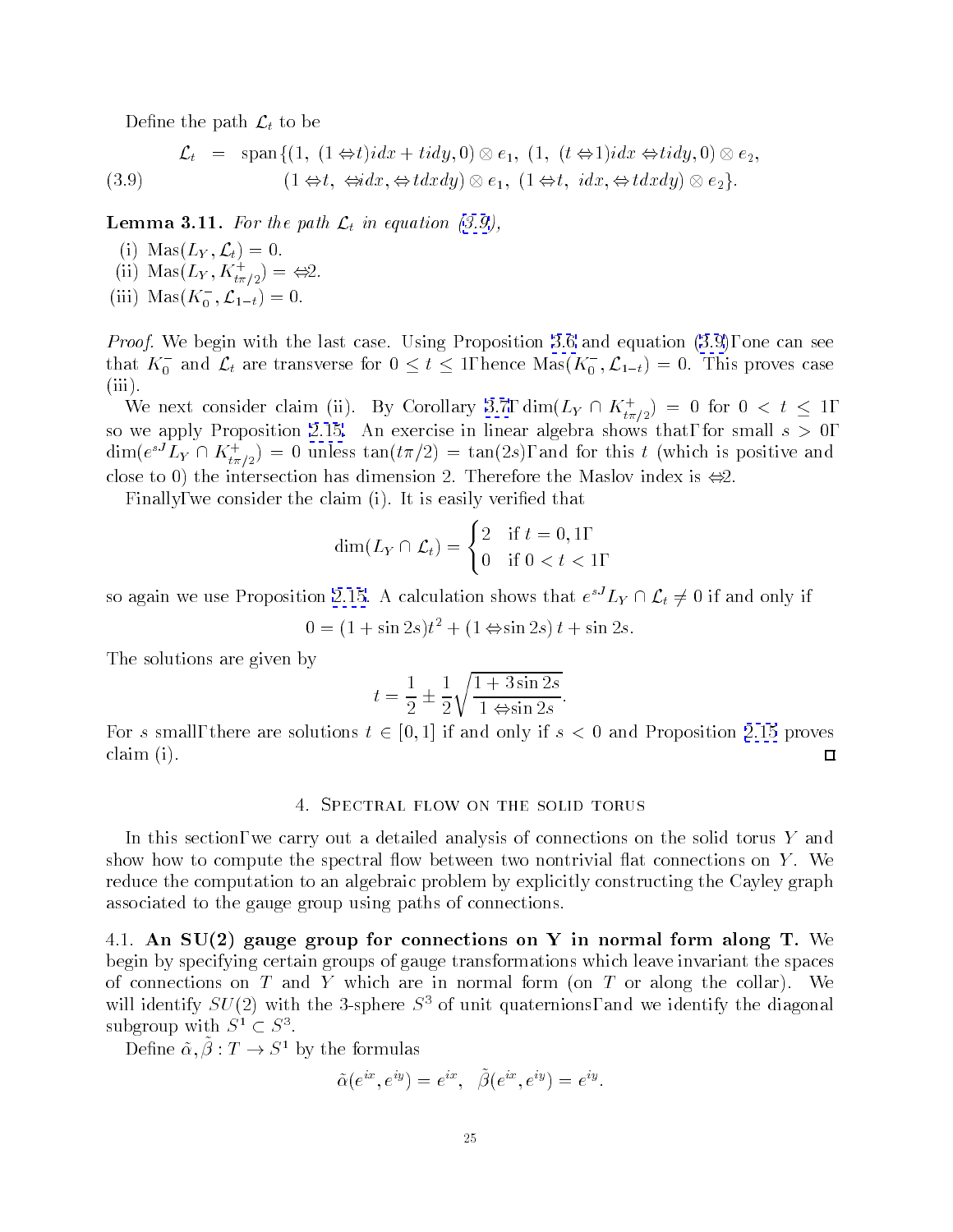<span id="page-25-0"></span>Let  $H$  be the abelian group generated by  $\alpha$  and  $\rho$ , which act on  $\mathcal{A}_{\rm nf}(T)$  by

$$
\tilde{\alpha} \cdot a_{m,n} = a_{m+1,n}, \quad \tilde{\beta} \cdot a_{m,n} = a_{m,n+1}.
$$

Let  $\mathcal{A}_{\rm nf}(Y)$  denote the space of connections on Y which are in normal form on the collar  $(cf. Definition 3.1),$  $(cf. Definition 3.1),$  $(cf. Definition 3.1),$ 

 ${\cal A}_{\rm nf}(Y) = \{ A \in \Omega^{\rm r}_Y \otimes su(2) \mid A|_{[-1,0] \times T} \text{ is cylindrical and in normal form} \}.$ 

Let  $r: \mathcal{A}_{\rm nf}(Y) \to \mathcal{A}_{\rm nf}(T)$  denote the restriction map. We define the gauge group

 $\mathcal{G}_{\text{nf}} = \{\text{smooth maps } g : Y \to S^{\top} | g|_{[-1,0] \times T} = \pi \text{ for some } h \in H \},\$ 

where it is proposed to the strip product that the form that  $\eta$  is  $\eta$  is clear that, we have the strip of the commutative diagram

$$
\mathcal{A}_{\rm nf}(Y) \iff \mathcal{A}_{\rm nf}(Y)
$$
\n
$$
\downarrow \qquad \qquad \downarrow r
$$
\n
$$
\mathcal{A}_{\rm nf}(T) \iff \mathcal{A}_{\rm nf}(T).
$$

To clarify certain arguments about homotopy classes of paths, it is convenient to replace the map  $r: \mathcal{A}_{\rm nf}(Y) \to \mathcal{A}_{\rm nf}(T)$  with the map  $Q: \mathcal{A}_{\rm nf}(Y) \to \mathbb{R}^2$  defined by

$$
Q(A) = (m, n) \text{ where } A|_{T} = a_{m,n}.
$$

The identity component  $\mathcal{G}_{\text{nf}} \subset \mathcal{G}_{\text{nf}}$  is a normal subgroup, and we denote the quotient by  $G = \mathcal{G}_{\rm nf} / \mathcal{G}_{\rm nf}^0$ . nf .

Recalling the orientation on Y from Section [3.1](#page-13-0) and using the orientation of  $S^1$  given by the basis  $\{i, j, \kappa\}$  for  $T_1S^2$ , we note that each  $g \in \mathcal{G}$  has a well-defined degree, since  $H_3(S^-, S^+; \mathbb{Z}) = \mathbb{Z}$ , and this degree remains well-defined on  $G$ .

**Lemma 4.1.** Let  $g, g \in G$ . Then  $g \sim g$  y and only y  $(g|_T) \equiv (g|_T)$  and  $\deg(g) \equiv \deg(h)$ .

*Proof.* This is a simple application of obstruction theory that we leave to the reader.

It follows from Lemma 4.1 that the restriction map descends to a map  $P: G \to H$  which is onto, since  $\pi_1(S^3) = \pi_2(S^3) = 0$ . Set  $K = \text{ker } P \cong \mathbb{Z}$ , where the last isomorphism is given by the degree.

**Lemma 4.2.** The kernel of  $P: G \to H$  is central.

*Proof.* Suppose  $k \in K$  and  $g \in G$ . After a homotopy, we may assume that there is a 3-ball  $B^3$  contained in the interior of Y such that  $k|_{Y-B^3} = 1$  and  $g|_{B^3} = 1$ . It follows directly from this that  $gk = kg$ .  $\Box$ 

Using the cutoff function  $q(r)$  from equation [\(3.6](#page-16-0)), we define  $\alpha, \beta, \gamma \in G$  as follows (we make the definitions in  $\mathcal{G}_{\rm nf}$  but they should be reduced mod  $\mathcal{G}_{\rm nf}$  ):

(i)  $\alpha(re^{ix}, w) = q(r)e^{ix} + \sqrt{1 \Leftrightarrow (q(r))^2}i.$ (ii)  $\beta(re^{ix}, w) = w$ , (iii)  $\gamma(z, w) =$  a generator of K with deg( $\gamma$ ) = 1.  $\Box$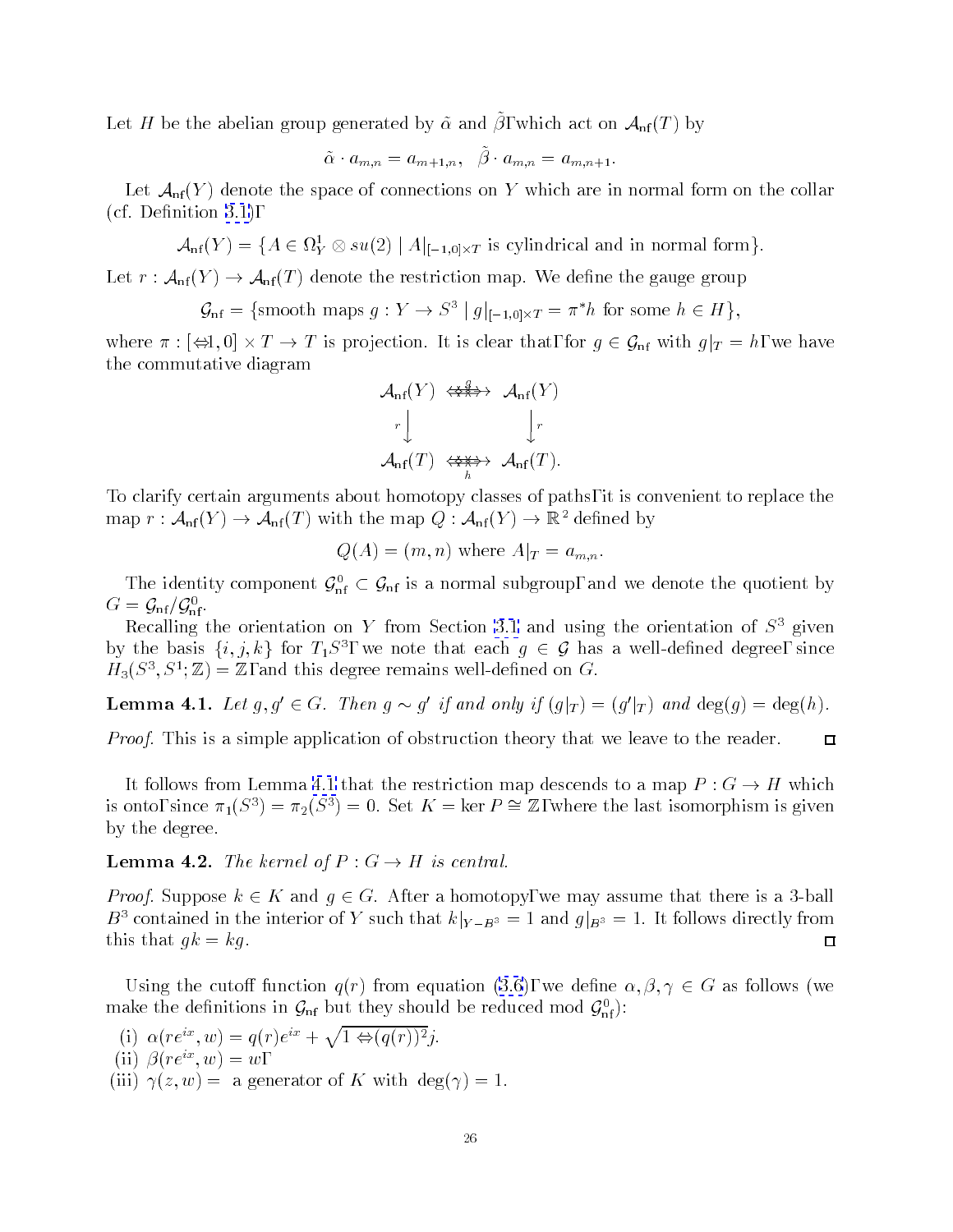<span id="page-26-0"></span>It will be useful to denote by  $\bar{\alpha}$  the map

$$
\bar{\alpha}(re^{ix}, w) = re^{ix} + \sqrt{1 \Leftrightarrow r^2}j,
$$

which is not in G but is homotopic rel boundary to  $\alpha$  and is simpler, and is therefore useful when computing degrees of maps involving  $\alpha$ . Observe that

$$
P(\alpha) = \tilde{\alpha} \text{ and } \deg(\alpha) = 0
$$
  
 
$$
P(\beta) = \tilde{\beta} \text{ and } \deg(\beta) = 0
$$
  
 
$$
P(\gamma) = 1 \text{ and } \deg(\gamma) = 1.
$$

Now  $[\alpha, \gamma] = [\beta, \gamma] = 1$ , hence G is a central extension of H by K:

$$
0 \Leftrightarrow K \Leftrightarrow G \Leftrightarrow H \Leftrightarrow 0.
$$

Such extensions are classified by elements of  $H^1(H;\mathbb{Z})$ , and to determine the cocycle corresponding to our extension, we just need to calculate which element of  $K$  is represented by the map  $[\alpha, \beta]$ . This amounts to calculating the degree of this map.

# Lemma 4.3.  $|\alpha, \beta| = \gamma$  .

*Proof.* Set  $h = [\alpha, \beta]$ . Clearly,  $h \in \text{ker}(P)$ , so we just need to calculate its degree. It is sufficient to compute the degree of  $\bar{h} = [\bar{\alpha}, \beta]$ , since it is homotopic to h rel boundary. Using the coordinates  $(re^{ix}, e^{iy})$  for Y and writing quaternions as  $A+jB$  for  $A, B \in \mathbb{C}$ , we compute that

$$
\bar{h}(re^{ix}, e^{iy}) = r^2 + (1 \Leftrightarrow r^2)e^{-2iy} + jr\sqrt{1 \Leftrightarrow r^2}e^{-ix}(1 \Leftrightarrow e^{-2iy}).
$$

To determine the degree of h, consider the value  $\kappa \in \mathcal{S}^+$  which we will prove is a regular value. Solving  $h(re^{iz},e^{iy}) = k$  yields the two solutions  $r = \frac{1}{\sqrt{2}}, x$  $\frac{1}{2}$ ,  $x = \frac{1}{2}$ ,  $y = \frac{1}{2}$  or  $\frac{1}{2}$ . Applying the differential *ah* to the oriented basis  $\{\frac{\partial}{\partial r}, \frac{\partial}{\partial x}, \frac{\partial}{\partial y}\}$  for the tangent space of Y and then translating back to  $T_1(S^3)$  by right multiplying by  $\iff$  gives the basis  $\{\Leftrightarrow 2\sqrt{2}k, i, i+j\}$ of  $S$ , which is negatively oriented compared to  $\{i,j,k\}$ . Since the computation gives this answer for both inverse images of k, it follows that  $deg(h) = \Leftrightarrow 2$ , which proves the claim.  $\Box$ 

We have now established the structure of G. Every element  $q \in G$  can be expressed uniquely as  $g = \alpha^a \beta^b \gamma^c$  where  $a, b, c \in \mathbb{Z}$ . Furthermore, with respect to this normal form, multiplication can be computed as follows:

$$
(\alpha^{a_1}\beta^{b_1}\gamma^{c_1})(\alpha^{a_2}\beta^{b_2}\gamma^{c_2}) = \alpha^{a_1+a_2}\beta^{b_1+b_2}\gamma^{2b_1a_2+c_1+c_2}
$$

The next result determines the degree of any element in normal form.

**Theorem 4.4.** deg( $\alpha^a \beta^b \gamma^c$ ) =  $c \Leftrightarrow ab$ .

*Proof.* We begin by computing the degree of  $\alpha \, \beta$ . Let  $f_a : D \times S \rightarrow S$  be the map

$$
f_a(re^{ix},e^{iy}) = \alpha(r^{|a|}e^{iax},e^{iby}) = r^{|a|}e^{iax} + \sqrt{1 \Leftrightarrow r^{2|a|}}j.
$$

Then  $f_a$  is homotopic rel boundary to  $\bar{\alpha}^a$  using Lemma [4.1](#page-25-0) since they agree on the boundary and both have degree 0 (they factor through the projection to  $D^2$ ).

The degree of  $\alpha \to \beta$  equals the degree of  $f_a + \beta$ , since  $\alpha$  is homotopic to  $f_a$ .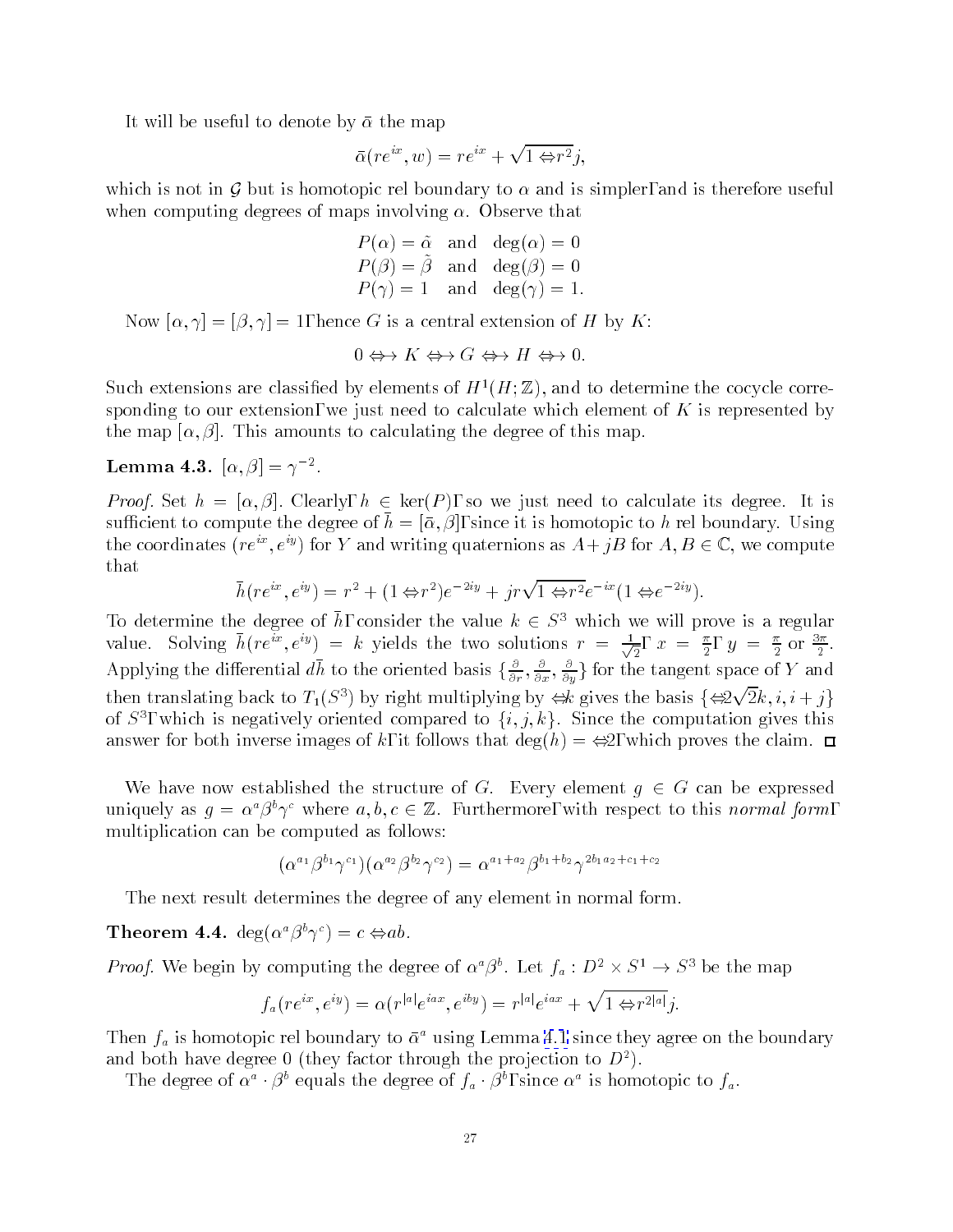<span id="page-27-0"></span>But  $f_a \cdot \beta$  factors as the composite of the map

$$
D^2 \times S^1 \Leftrightarrow D^2 \times S^1
$$

$$
(re^{ix}, e^{iy}) \mapsto (r^{|a|}e^{iax}, e^{iby})
$$

and the map

$$
D^2 \times S^1 \Leftrightarrow S^3
$$
  
 $(z, w) \mapsto \bar{\alpha}(z, w)\beta(z, w).$ 

The first map is a product of a branched cover of degree a and a cover of degree b and so has degree ab. The second restricts to a homeomorphism of the interior of the solid torus with  $S^3 \Leftrightarrow S^1$  which can easily be computed to have degree  $\Leftrightarrow 1$ . Thus  $\alpha^a \beta^b$  has degree  $\Leftrightarrow ab$ .

To finish proving the theorem, we need to calculate the effect of multiplying by  $\gamma$ . For any  $g \in \mathcal{G}$ , we can arrange by homotopy that  $\gamma$  is supported in a small 3-ball while g is constant in the same 3-ball. It is then clear that for all  $g \in G$ ,  $\deg(g\gamma) = \deg(g) + 1$ .  $\Box$ 

4.2. The  $\mathbb{C}^2$  spectral flow on Y. Suppose that  $A_t \in \mathcal{A}_{\rm nf}(Y)$  is a path between the flat connections  $A_0$  and  $A_1$  on Y . We will present a technique for computing  $S_F$  ( $A_t;Y;F^+$  ), the spectral flow of the odd signature operator

$$
D_{A_t} : \Omega_Y^{0+1} \otimes \mathbb{C}^2 \Leftrightarrow \Omega_Y^{0+1} \otimes \mathbb{C}^2
$$

on Y with P + boundary conditions. We assume that for all  $t$ ,  $Q(A_t) \in \mathbb{R}^+ \oplus \mathbb{Z}^+$ . This implies that  $P_{a_t}^+$  varies continuously in t, where  $a_t$  denotes the restriction of  $A_t$  to T [25]. Moreover the exact sequence in Proposition [2.10](#page-10-0) shows that the kernels of  $D_{A_0}$  and  $D_{A_1}$  with  $P^+$ boundary conditions are zero.

**Lemma 4.5.** Let  $Y_1$  and  $Y_2$  be solid tori, and let  $X = Y_1 \cup Y_2$  be the lens space obtained by gluing  $\partial Y_1$  to  $\partial Y_2$  using an orientation reversing isometry  $h : \partial Y_1 \to \partial Y_2$ . Let  $A_t$  be a path in  ${\cal A}_{\rm nf}(Y_1)$  and  $B_t$  a pain in  ${\cal A}_{\rm nf}(Y_2)$  so indi n  $(B_t|_{\partial Y_2} ) = A_t|_{\partial Y_1}$ . Assume indi $Q(A_t) \in \mathbb{R}^+ \Leftrightarrow \mathbb{Z}^+$ and that  $A_0, A_1, B_0, B_1$  are flat. Then

$$
SF(A_t \cup B_t; X) = SF(A_t; Y_1; P^+) + SF(B_t; Y_2; P^+).
$$

*Proof.*Write  $T = \partial Y_1$  and let  $a_t = A_t|_T$ . The cohomology computation ([3.4\)](#page-15-0) shows that  $H^{(1,2,1)}$  (T ;  $\mathbb{C}_{a_t}$  ) = 0 for all t. Hence ker  $S_{a_t}$  = 0 for all t. Also, the computation [\(3.5](#page-16-0)) shows that  $H^{-1}([Y_1;\mathbb{C}_{A_i})]=\ker D_{A_i}(P^+) = 0$  for  $i = 0,1$  and that  $H^{-1}([Y_1;\mathbb{C}_{B_i})]=\ker D_{B_i}(P^+) = 0$ 0 for  $i = 0, 1$ .

The lemma now follows from the splitting theorem for spectral flow of Bunke (Corollary 1.25of[[7\]](#page-61-0)). For a simple proof using the methods of this articlesee[[14](#page-61-0)].  $\Box$ 

**Lemma 4.6.** Suppose  $A_t$  and  $B_t$  are two paths in  $A_{nf}(Y)$  such that  $A_i$  and  $B_i$  are flat for  $i = 0, 1$ . Suppose further that the paths  $Q(A_t)$  and  $Q(B_t)$  miss the integer lattice  $\mathbb{Z}^2 \subset \mathbb{R}^2$ for all  $l \in [0,1]$ . If  $A_i = g_i \cdot D_i$  for  $i = 0,1$  where  $g_i \in \mathcal{G}_{\rm nf}$  and if the paths  $Q(A_t)$  and  $Q(D_t)$ are nomotopic ret enapoints in  $\mathbb{R}^+ \Leftrightarrow \mathbb{Z}^-,$  then  $SF(A_t;Y;P^+) = SF(D_t;Y;P^+).$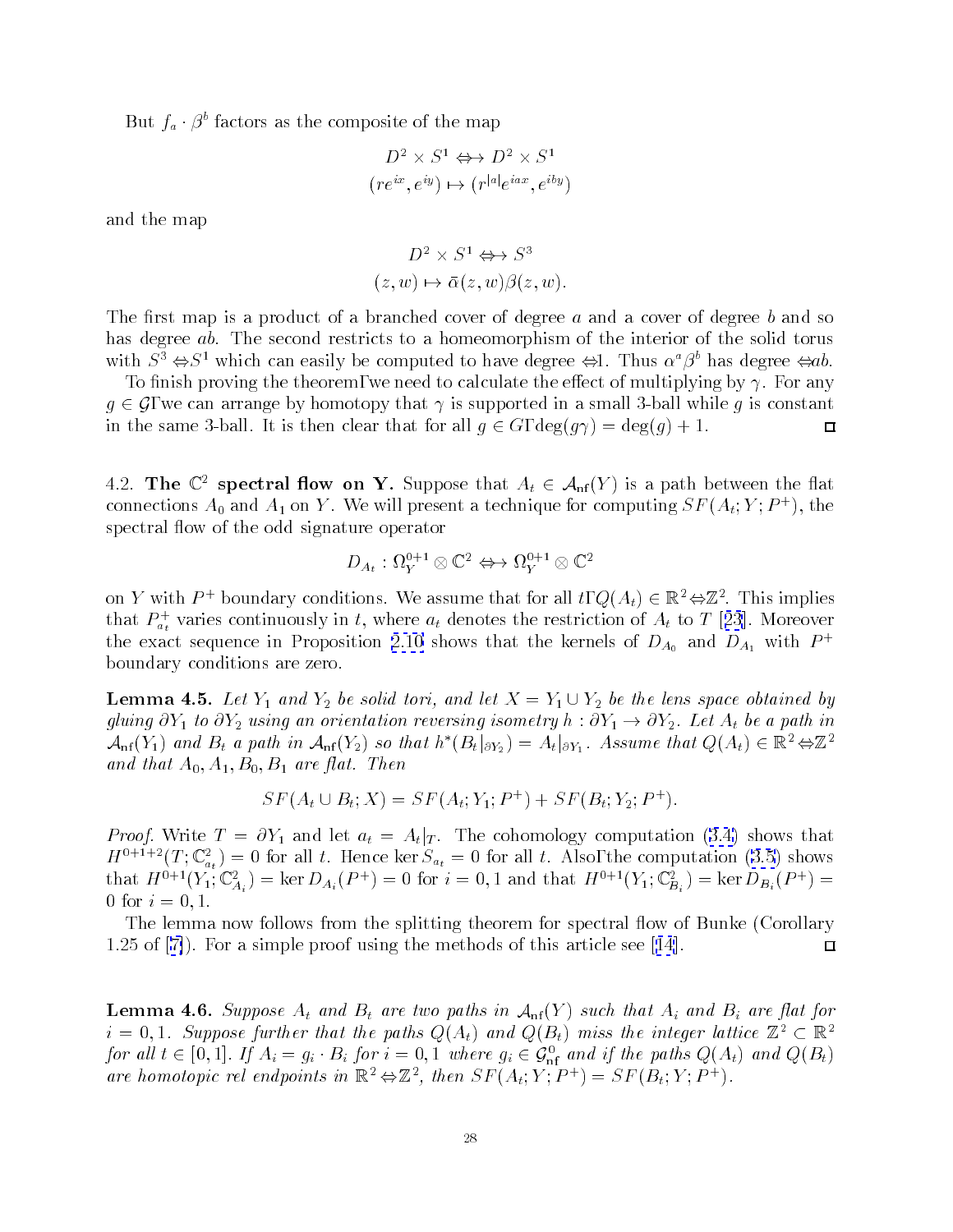<span id="page-28-0"></span>*Proof.* First, note that a path of the form  $g_t A$ , where  $g_t$  is a path in  $\mathcal{G}$ , has spectral flow zero, because the eigenvalues are all constant. (This follows from the fact that the operators in the path are all conjugate.) Hence we may assume that  $A_i = B_i$  for  $i = 0, 1$  (if not, add a path of the form  $g_t A_i$  to each end of  $B_t$  bringing the endpoints together). Now, using the fact that  $\mathcal{A}_{\rm nf}(Y)$  is a bundle over  $\mathcal{A}_{\rm nf}(T)$  with contractible fiber, it is easy to see that the homotopy between  $Q(A_t)$  and  $Q(B_t)$  can be lifted to one between  $A_t$  and  $B_t$  which will, of course, avoid  $Q^{-1}(\mathbb{Z}^2)$ . Finally, homotopic paths of operators have the same spectral flow, proving the lemma.  $\Box$ 

Based on this lemma, we may now state precisely the question we wish to answer: Given a path of connections  $A_t$  in  $A_{\rm nf}(Y)$  between two flat connections such that  $Q(A_t)$  avoids  $\mathbb{Z}_2 \subset \mathbb{R}$  , now can one calculate  $\Im F(A_t;T;F^+)$  from  $A_0, A_1,$  and the image  $Q(A_t)$  in  $\mathbb{R} \Leftrightarrow \mathbb{Z}$  : The following lemmas serve as our basic computational tools in what follows.

**Lemma 4.7.** Suppose X is a closed oriented 3-manifold and  $g: X \rightarrow SU(2)$  is a gauge transformation. If  $A_0$  is any  $SU(2)$  connection on X, and  $A_t$  is any path of connections from  $A_0$  to  $A_1 = g \cdot A_0 = g A g^{-1} \Leftrightarrow a g \cdot g^{-1}$ , then

$$
SF(A_t; X) = \Leftrightarrow 2 \deg(g),
$$

*Proof.* Recall that we are using the  $(\Leftrightarrow \xi, \Leftrightarrow \xi)$  convention for computing spectral flows. The claim follows from a standard application of the Index Theorem. See for example the appendixto [\[24](#page-61-0)].  $\Box$ 

**Lemma 4.8.** Let A be any connection in  $\mathcal{A}_{\text{nf}}(Y)$  with  $Q(A) \in \mathbb{R}^2 \Leftrightarrow \mathbb{Z}^2$  and let  $g \in \mathcal{G}_{\text{nf}}$  be a gauge transformation which is 1 on the collar neighborhood of the boundary T. If  $A_t$  is any path in  $\mathcal{A}_{\rm nf}(Y)$  from A to g  $\cdot$  A which is constant on T (e.g., the straight line from A to  $g \cdot A$ ), then  $\Im F(A_t; Y; F^+) = \Im Z \deg(g)$ .

*Proof.* Consider a path  $B_t$  of connections on the double  $D(Y)$  of Y which is constant at A on one side and is  $A_t$  on the other side, and the gauge transformation h which is g on one side and the identity on the other. Then  $B_1 = hB_0$ , and  $deg(h) = deg(g)$ . Lemma 4.7 shows that  $SF(B_t; D(Y)) = \Leftrightarrow 2 \deg(g)$ . Now apply Lemma [4.5.](#page-27-0)  $\Box$ 

Since we are interested in paths between flat connections, we begin by analyzing the components of orbits of flat connections in  ${\cal A}_{\rm nf}$  (Y  ${\cal Y}{\cal F}_{\rm nf}$ . First, note that all the flat connections in  ${\cal A}_{\rm nf}(Y)$  project to  $\mathbb Z\times\mathbb K$  under  $Q:{\cal A}_{\rm nf}(Y)\to\mathbb K^+$  . Set J equal to the open vertical line segment  $J = \{ (0, t) \mid 0 \leq t \leq 1 \} \subset \mathbb{R}^n$ .

A natural choice of gauge representatives for  $Q^{-1}(J)$  is the path of connections  $J$   $=$  $\{\text{grad } g \mid 0 \leq t \leq 1\} \subset \mathcal{A}_{\rm nf}(Y)$ . The connection  $\text{grad } g$  is a flat connection on Y whose holonomy sends  $\mu$  to 1 and  $\lambda$  to  $e^{-\gamma\gamma}$ . Note that the spectral flow of any path  $A_t$  whose image modulo  $\mathcal{G}_{\rm nf}$  lies in J is 0, since ker  $D_{A_t}$  is constantly zero.

The set of an inat orbits in  ${\cal A}_{\rm nf}$  (Y  ${\cal Y}_{\rm nf}$  not containing any gauge transformations of the trivial connection may be expressed as  $\bigcup_{g\in G}(g\cdot J)$ . For every nontrivial  $g\in G$ ,  $g\cdot J$  is disjoint from J. This can be seen by considering the action of  $P(g)$  on J, and using Lemma 4.8 above. The reader is encouraged to visualize the orbit of J under G as consisting of  $\mathbb Z$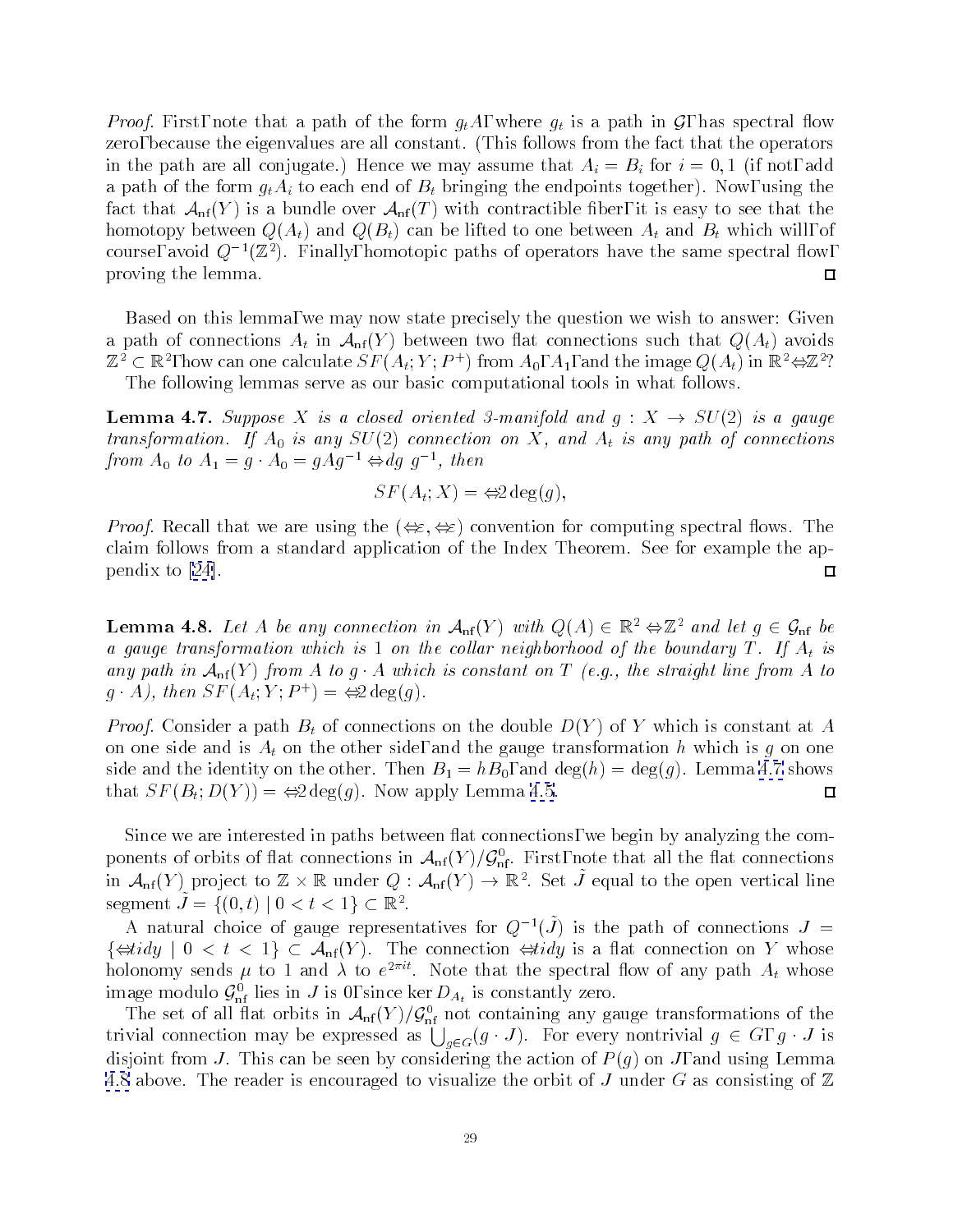<span id="page-29-0"></span>homeomorphic copies of J sitting above each translate  $(p, q) + J$  in  $\mathbb{R}^7$ , where p and q are integers.

We will now build a graph, with one vertex corresponding to each component of  $G \cdot J$ . Note that these vertices are also in one-to-one correspondence with  $G$ . Next, we will construct some directed edges with  $J$  as their initial point. Actually, for specificity, we will think of their initial point as being  $c_0 = \Leftrightarrow_{\overline{2}} i a y$  of  $J$ .

Let  $E_{\alpha}$  be the straight line path of connections from  $c_0$  to  $\alpha \cdot c_0$ . We construct a corresponding (abstract) edge in, from J to  $\alpha J$ , which we also denote by  $E_{\alpha}$ . Now for all  $g \in G$ , construct another edge  $gE_{\alpha}$  from  $g \cdot J$  to  $g \alpha J$ , which one should think of as corresponding to the path  $gE_{\alpha}$  in  $\mathcal{A}_{\rm nf}(Y)$ . Thus every vertex of, serves as the initial point of one  $\alpha$ -edge and the terminal point of another.

Next we construct a path  $E_\beta$  in  $\mathcal{A}_{\rm nf}(Y)$  from  $c_0$  to  $\beta c_0$ . We cannot use the straight line because its image in  $\mathbb{R}^2$  hits the integer lattice, so instead we define  $E_\beta$  to be the path in  $\mathcal{A}_{\rm nf}(Y)$  given by

$$
A_t = \Leftrightarrow \frac{1}{2} q(r) \cos t \, i dx \Leftrightarrow (1 + \frac{1}{2} \sin t) \, i dy, \quad \Leftrightarrow \frac{\pi}{2} \le t \le \frac{\pi}{2},
$$

where  $q(r)$  is the radial bump function in equation [\(3.6](#page-16-0)). Thus  $Q(E_\beta)$  is the semicircle  $(\frac{1}{2}\cos t, 1 + \frac{1}{2}\sin t), t \in [\frac{1}{2}, \frac{1}{2}]$ . (As before, it is only the homotopy class of the path  $E_\beta$  in  $Q^{-1}(\mathbb{R}^2 \Leftrightarrow \mathbb{Z}^2)$  rel endpoints that is important.) For each  $g \in G$ , build an edge  $gE_\beta$  in, from  $g \cdot J$  to  $g\beta \cdot J$  corresponding to the path of connections  $gE_{\beta}$ .

Finally, construct a path of connections  $E_{\gamma}$  in  $\mathcal{A}_{\rm nf}(Y)$  from  $c_0$  to  $\gamma c_0$  such that  $Q(E_{\gamma})$ is the constant path in  $\mathbb{K}^+$  at  $(0, \frac{1}{2})$ . A straight-line path would be acceptable in this case. Once again, for each  $g \in G$ , define an edge  $g_{E_2}$  in , thom gJ~to  $g_{\gamma}$ . The resulting graph is isomorphic to the Cayley graph of  $G$ , defined with respect to right multiplication by the generators  $\{\alpha, \beta, \gamma\}.$ 

Notice that we have also constructed a 1-dimensional graph in  $\mathcal{A}_{\rm nf}(Y)$  the image of which in  ${\cal A}_{\rm nf}$  (Y )/  ${\cal G}_{\rm nf}$  is invariant under  $G$ ; this will provide us with a complete (up to homotopy and gauge transformation in  $\mathcal{G}_{\rm nf}$ ) collection of paths of connections in  $\mathcal{A}_{\rm nf}(Y)$  connecting components of the flat connections in  $Q^{-1}(\mathbb{R}^2 \Leftrightarrow \mathbb{Z}^2)$ .

The next step is to associate to each edge of, an integer, which will give the spectral How of the odd signature operator  $D_A$  on the solid torus Y with  $P$  + boundary conditions along the corresponding path of connections in  $\mathcal{A}_{\rm nf}(T)$ . Of course, the integer associated to the path  $gE_{\alpha}$  is independent of  $g \in G$  since the gauge transformation g induces a relation of conjugacy between  $D_A$  and  $D_{g,A}$  for each A in the path. An analogous fact holds for the edges  $E_\beta$  and  $E_\gamma$ , as well. So we just need to find three integers  $k_\alpha, k_\beta$ , and  $k_\gamma$ , one for each class of edges.

**Theorem 4.9.** These constants have values  $k_{\alpha} = 2$ ,  $k_{\beta} = \Leftrightarrow 2$ , and  $k_{\gamma} = \Leftrightarrow 2$ .

*Proof.* The value of  $k_{\gamma}$  is calculated to be  $\iff$  in Lemma [4.8](#page-28-0), so we turn our attention to calculating  $k_{\alpha}$  and  $k_{\beta}$ .

Let  $Y_1$  and  $Y_2$  be two solid tori with the same orientations. For  $i = 1, 2$ , set  $T_i = \partial Y_i$  with coordinates  $x_i, y_i$  and let  $\mu_i, \lambda_i, dx_i$ , and  $dy_i$  denote the loops and forms on  $Y_i$ . Glue  $Y_1$  to  $r_2$  by the nomeomorphism of  $r_1$  with  $r_2$  which identifies  $(e^{z_1}, e^{z_2}, e^{z_3})$  with  $(e^{z_1z_2+z_2z}, e^{z_1z_2z_3z_2})$ . Since this map is orientation reversing, we may give  $Y_1 \cup Y_2$  the orientation of both  $Y_1$  and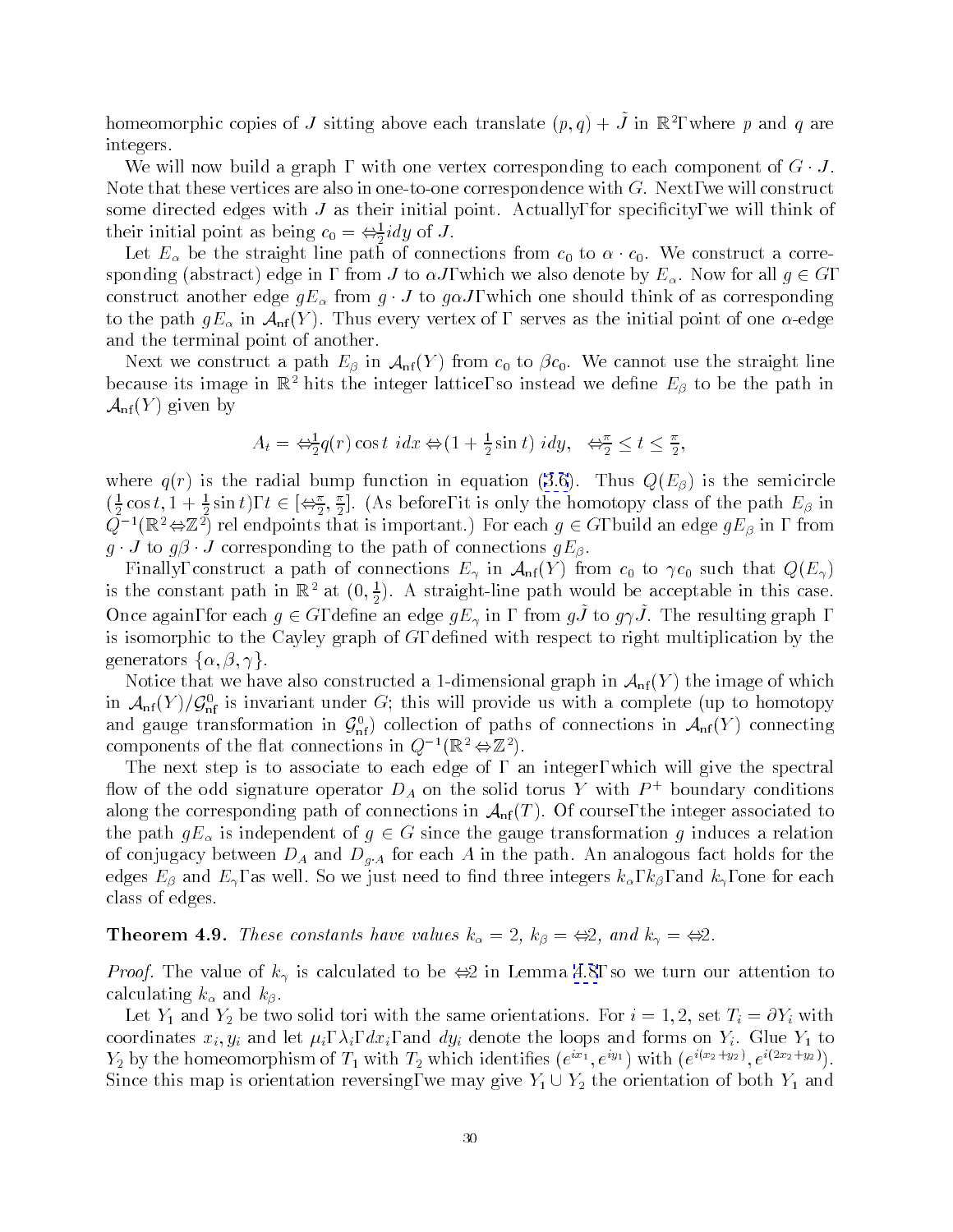$Y_2$ . Let  $A_{1,t}$  denote the path of connections on  $Y_1$  corresponding to  $E_\alpha$ . When restricted to  $T_1$ , these connections are given by the straight line, i.e.,  $A_{1,t}|_{T_1} = \bigoplus_{i=1}^{t} a x_1 \bigoplus_{j=1}^{t} a y_j$ .

We now need to construct a path of connections on  $Y_2$  which is compatible along  $T_2$  with  $A_{1,t}|_T$ . Pulling the connections  $A_{1,t}|_{T_1}$  back to  $T_2$  by the above formula gives a path

$$
a_t = \Leftrightarrow (t+1)idx_2 \Leftrightarrow (t+\frac{1}{2})idy_2
$$

of connections on  $T_2$ . Under the identification  $\mathcal{A}_{\rm nf}(T_2) = \mathbb{R}$ , this is the straight line from  $(1,\frac{1}{2})$  to  $(2,\frac{1}{2})$ . Now define the path  $B_t$  in  ${\cal A}_{\rm nf}(Y_2)$  by first following the path  $\alpha E_{\beta}$  from  $\alpha c_0$  to  $\alpha \beta c_0$ , and then the path  $\alpha \beta E_\alpha$  from  $\alpha \beta c_0$  to  $\alpha \beta \alpha c_0$ . Note that  $B_t$  runs from  $\alpha c_0$  to  $\alpha\beta\alpha c_0$ , and that  $Q(B_t)$  is a path which is homotopic rel endpoints in  $\mathbb{R}^2 \Leftrightarrow \mathbb{Z}^2$  to the straight line from  $(1,\frac{1}{2})$  to  $(2,\frac{1}{2})$ . Hence we may define a path  $A_{2,t}$  in  ${\mathcal A}_{\rm nf}(Y_2)$  which is homotopic rel endpoints to  $B_t$  in  $Q^{-1}(\mathbb{K}^*\oplus \mathbb{Z}^*)\subset \mathcal{A}_{\rm nf}(Y_2)$  and has the property that  $Q(A_{2,t})=(t+1, t+\frac{1}{2}).$ By Lemma [4.6,](#page-27-0)  $B_t$  and  $A_{2,t}$  have the same spectral flow.

Consider the path of connections  $A_t$  on  $Y_1 \cup Y_2$  defined to be  $A_{1,t}$  on  $Y_1$  and  $A_{2,t}$  on  $Y_2$ . Note that  $A_1 = gA_0$ , where g is a gauge transformation on  $Y_1 \cup Y_2$  equal to  $\alpha$  on  $Y_1$  and equal to  $\alpha\beta$  on  $Y_2$ . Since  $\deg(\alpha) = 0$  and  $\deg(\alpha\beta) = \Leftrightarrow$  by Theorem [4.4,](#page-26-0) it follows that  $deg(g) = \Leftrightarrow$ 1. Hence  $SF (A_t; Y_1 \cup Y_2)=2$  by Lemma [4.7](#page-28-0). On the other hand, by Lemma [4.5](#page-27-0),

$$
SF(A_t; Y_1 \cup Y_2) = SF(A_{1,t}; Y_1; P^+) + SF(A_{2,t}; Y_2; P^+) = 2k_{\alpha} + k_{\beta}.
$$

This gives the linear equation  $2 = 2k_{\alpha} + k_{\beta}$ .<br>Repeating this process, we glue  $Y_1$  to  $Y_2$  by the homeomorphism of  $T_1$  with  $T_2$  which identifies  $(e^{i\pi x}, e^{i\theta x})$  with  $(e^{i\sqrt{2}x+2\theta x}, e^{i\sqrt{2}x+2\theta x})$ . This gives another equation which can be used to solve for  $k_{\alpha}$  and  $k_{\beta}$ . Pulling back the same path of connections  $A_{1,t}|_{T_1}$  to  $T_2$  using the new gluing map, we obtain

$$
a_t = \Leftrightarrow (t+1)idx_2 \Leftrightarrow (2t+\frac{3}{2})idy_2,
$$

which under the identification  $\mathcal{A}_{\rm nf}(T_2) \cong \mathbb{R}^2$  is the line segment from  $(1, \frac{2}{2})$  to  $(Z, \frac{1}{2})$ . We define the path  $D_t$  in  ${\cal A}_{\rm nf}(T_2)$  by first following the path  $\alpha \beta E_{\beta}$  from  $\alpha \beta c_0$  to  $\alpha \beta^- c_0$ , then  $\alpha$ p- $E_{\beta}$  from  $\alpha$ p- $c_0$  to  $\alpha$ p- $c_0$ , then  $\alpha$ p- $E_{\alpha}$  from  $\alpha$ p- $c_0$  to  $\alpha$ p- $\alpha$ c<sub>0</sub> =  $\alpha$ p- $\gamma$ - $\alpha$ p $c_0$  (the fast equality is by the relation  $[\alpha, \beta] = \gamma^{-2}$ .

So,  $B_t$  is a path in  ${\cal A}_{\rm nf}(Y_2)$  from  $\alpha\beta c_0$  to  $\alpha\beta^*\gamma^*(\alpha\beta c_0)$  with the property that  $Q(B_t)$  is homotopic rel endpoints to the straight line from  $(1,\frac{1}{2})$  to  $(2,\frac{1}{2})$  in  $\mathbb{K}^* \Leftrightarrow \mathbb{Z}^*$ . Hence, as before, define a path  $A_{2,t}$  in  $\mathcal{A}_{\rm nf}(Y_2)$  which is homotopic rel endpoints to  $B_t$  in  $Q^{-1}(\mathbb{R}^2 \Leftrightarrow \mathbb{Z}^2)$  and has the property that  $Q(A_{2,t}) = (1+t, \frac{1}{2}+2t)$ . Note that  $SF(A_{2,t}; Y_2; P^+) = \kappa_\alpha + 2\kappa_\beta$  while, as before,  $ST(A_{1:t}; Y_1; P^+) = \kappa_\alpha$ . Giuing together  $A_{1:t}$  on  $Y_1$  and  $A_{2:t}$  on  $Y_2$ , we obtain a path  $A_t$  of connections on  $Y_1 \cup Y_2$ . Note that  $A_1 = gA_0$ , where g is the union of  $\alpha$  on  $Y_1$ and  $\alpha\beta^2\gamma^2$  on  $Y_2$ . Since  $\deg(g) = \deg(\alpha) + \deg(\alpha\beta^2\gamma^2) = 0$  by Theorem [4.4,](#page-26-0) it follows that  $SF(A_t; Y_1 \cup Y_2) = 0$ . On the other hand, Lemma [4.5](#page-27-0) says

$$
SF(At; Y1 \cup Y2) = SF(A1,t; Y1; P+) + SF(A2,t; Y2; P+) = 2k\alpha + 2k\beta,
$$

which yields the equation  $0 = 2k_{\alpha} + 2k_{\beta}$ .

Solving these two equations shows that  $k_{\alpha} = 2$  and  $k_{\beta} = \Leftrightarrow 2$  and completes the proof of the theorem.  $\Box$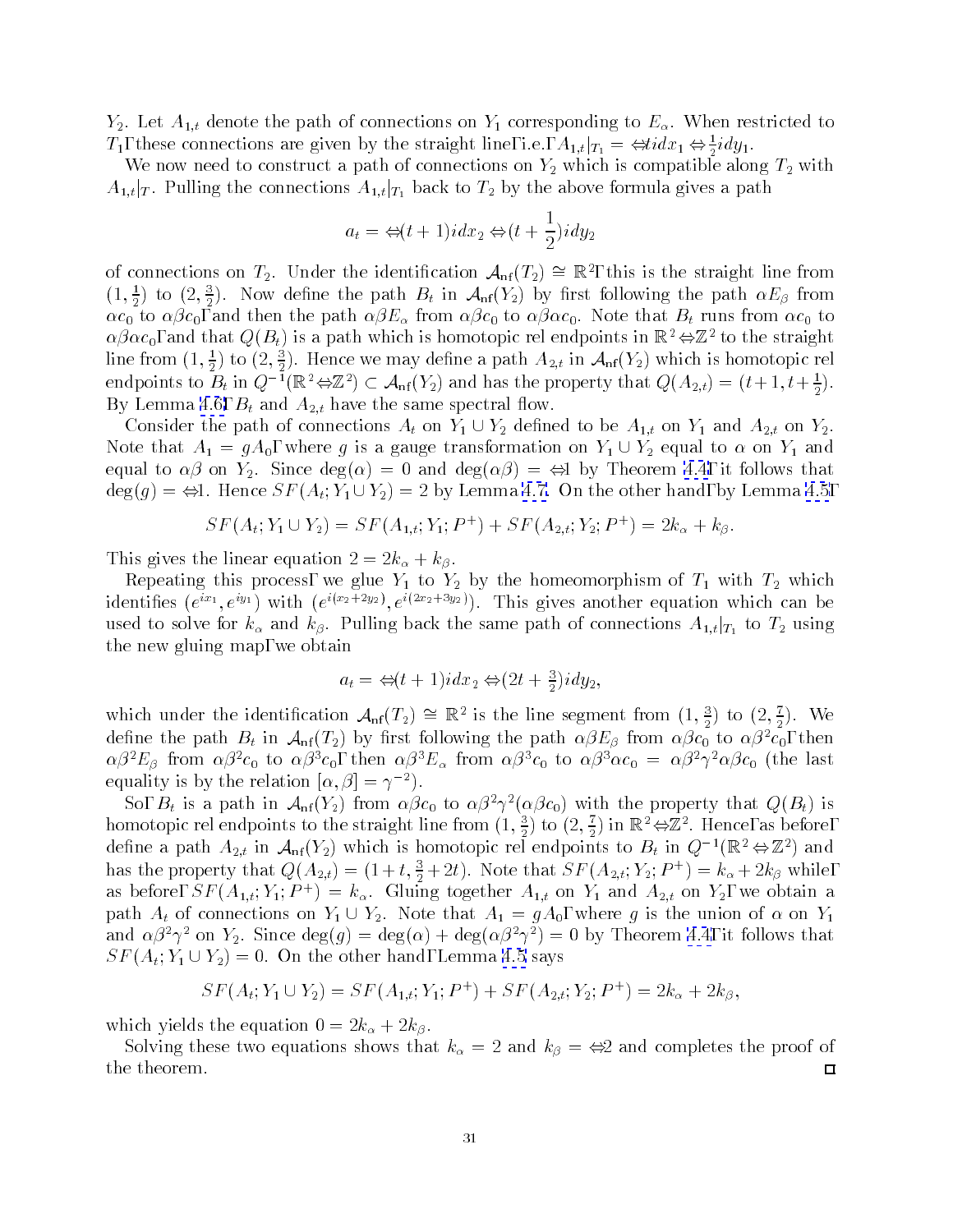### <span id="page-31-0"></span>5. Dehn surgery techniques for computing gauge theoretic invariants

In this section, we apply the results from Sections 3 and 4 to develop formulas for a variety of gauge theoretic invariants of flat connections on Dehn surgeries  $X = Y \cup_T Z$ . Given a path of 
at connections on Z whose initial point is the trivial connection and whose terminal point extends to a path At of connections on  $\mathbf{v}$  and  $\mathbf{v}$  and  $\mathbf{v}$  and  $\mathbf{v}$  and  $\mathbf{v}$  and  $\mathbf{v}$  and  $\mathbf{v}$  and  $\mathbf{v}$  and  $\mathbf{v}$  and  $\mathbf{v}$  and  $\mathbf{v}$  and  $\mathbf{v}$  and  $\mathbf{v}$  and  $\mathbf{v}$  and  $A_1$  is flat. We then apply Theorem [3.9](#page-19-0) and the results of Subsection [4.2](#page-27-0) to derive a general formula for the  $\mathbb{C}^2$  spectral flow along this path. We also give a formula for the Chern-Simons invariant of  $A_1$  as an element in R rather than  $\mathbb{R}/\mathbb{Z}$ . These formulas allow computations of the spectral flow and the Chern-Simons invariants in terms of easily computed homotopy invariant quantities associated to the path  $(m_t, n_t) \subset \mathbb{R}^+$  introduced in Subsection [3.4](#page-16-0). To illustrate how to use the formulas in practice, we present detailed calculations for  $\pm 1$  surgery on the trefoil in Subsection [5.4](#page-36-0).

Combining the formula for the spectral flow with the one for the Chern-Simons invariant leads to a computation of the  $SU(2)$  rho invariants of Atiyah, Patodi, and Singer in Subsection [5.5](#page-39-0). Our ultimate aim is to develop methods for computing the correction term for the  $SU(3)$ Casson invariant [[5](#page-61-0)]. Summing the rho invariants yields the correction term provided the  $SU(2)$  representation variety is regular as a subspace of the  $SU(3)$  representation variety (Theorem [5.10\)](#page-41-0). In Section 6, we will extend these computations to all surgeries on  $(2, q)$ torus knots.

5.1. Extending paths of connections to  $X$ . Throughout this section, we denote by  $A, B, C$ , and a connections on  $X, Y, Z$  and T, respectively. With respect to the manifold splitting  $X = Y \cup_T Z$ , we have  $A = B \cup_a C$ .

Our starting point is the following. We are given a path  $C_t$  of  $SU(2)$  connections on Z in normal form on the collar which are flat for t near 0 and at  $t = 1$  (in all the examples considered in this paper,  $C_t$  is flat for all t) such that

 $\sim$  0. Connection on  $\sim$  -

2.  $C_1$  extends flatly over  $X = Y \cup_T Z$ .

- 3. For all  $t > 0$  the restriction of  $C_t$  to the boundary torus has nontrivial holonomy.
- 4. For all small positive  $t, C_t$  is a nontrivial reducible connection.

Let  $a_t = C_t |_{T}$  be the restriction of  $C_t$  to the boundary. Then since  $C_t$  is in normal form, we have

$$
a_t = \Leftrightarrow m_t idx \Leftrightarrow n_t idy
$$

for  $(m_t, n_t) \in \mathbb{R}^+$ . Conditions 1-4 imply that  $(m_0, n_0) = (0, 0), m_1 \in \mathbb{Z}$ ,  $(m_t, n_t) \in \mathbb{R}^+ \Leftrightarrow \mathbb{Z}^+$ for  $t > 0$ , and  $n_t = 0$  for small positive t. Moreover, by reparameterizing  $C_t$  and gauge transforming if necessary, we can assume that conditions 1{3 of Subsection [3.4](#page-16-0) hold.

The path  $(m_t, n_t)$  will usually be described starting with a path of representations. The following proposition is helpful. This proposition is a relative version of the main theorem of [\[16\]](#page-61-0). Its proof, which follows the same outlineas[[16](#page-61-0)], is omitted.

**Proposition 5.1.** Suppose  $\rho : [0,1] \to \text{Hom}(\pi_1 Z, SU(2))$  is a continuous path of representations with  $\rho_t(\mu) = e^{-i\pi i \tau}$  and  $\rho_t(\lambda) = e^{-i\pi i \tau}$ . Then there exists a path of flat connections  $C_t$  on Z in normal form such that  $hol_{C_t} = \rho_t$  and  $C_t|_T = \Leftrightarrow m_tidx \Leftrightarrow n_tidy$ . Moreover, if the initial point  $C_0$  is specified, then  $C_t$  is uniquely determined up to a gauge transformation homotopic to the identity for each  $0 < t \leq 1$ .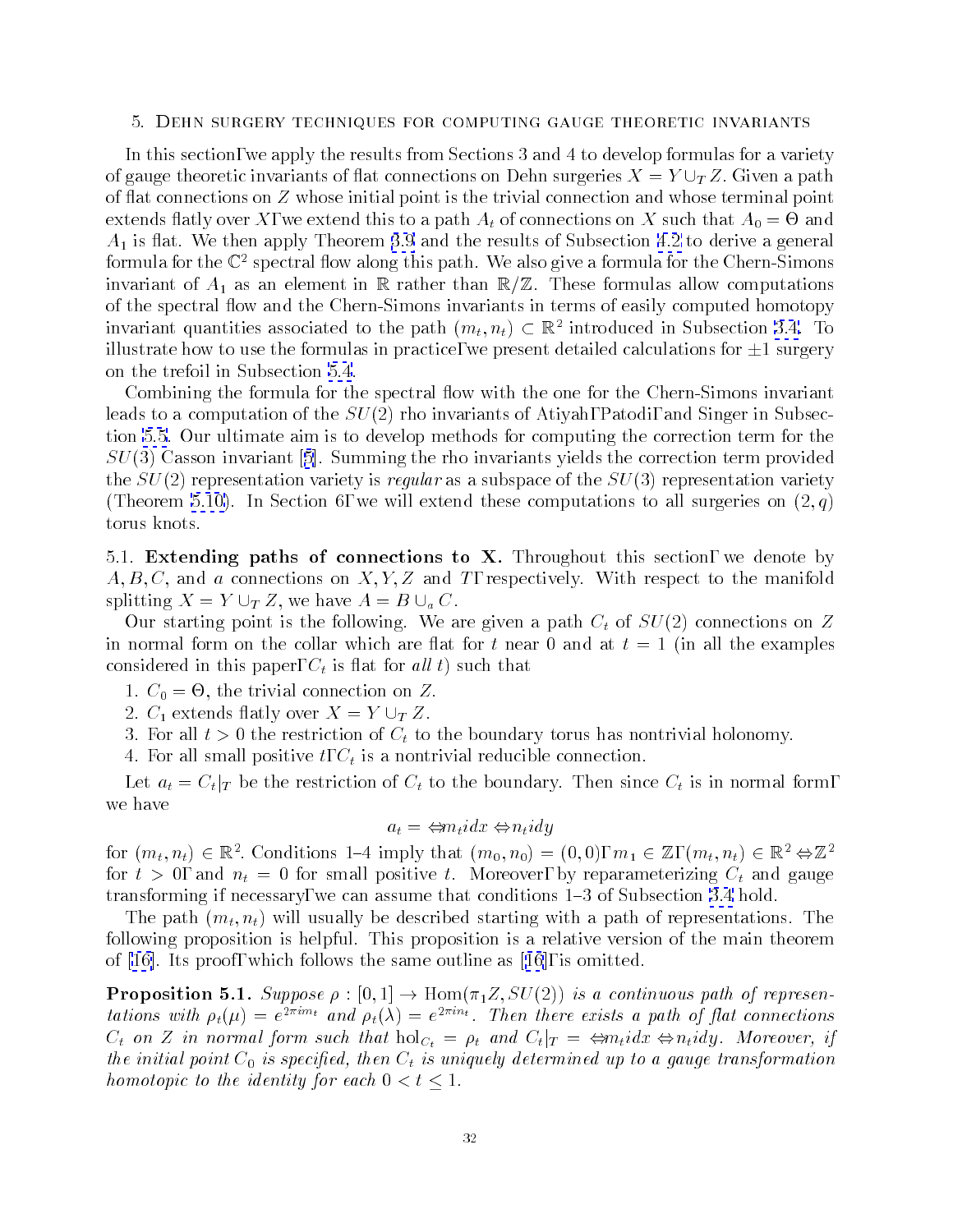<span id="page-32-0"></span>Our next task is to construct a path  $B_t$  of connections on Y agreeing with  $C_t$  along the boundary T. The resulting path  $A_t = B_t \cup_{a_t} C_t$  of connections on  $X = Y \cup_T Z$  should satisfy conditions  $1-3$  of Subsection [3.4.](#page-16-0)

We begin by defining three integers  $a, b, c$  in terms of the path  $(m_t, n_t)$ . First, set

$$
a = m_1 \quad \text{and} \quad b = [n_1],
$$

where  $[x]$  denotes the greatest integer less than or equal to x. Since  $C_1$  extends flatly over  $X, \, hol_{C_1}(\mu) = 1$  hence  $a \in \mathbb{Z}$ .)

Choose  $\delta > 0$  as in condition 3 of Subsection [3.4.](#page-16-0) Define the loop  $\ell = p_1 \cdot p_2 \cdot p_3 \cdot p_4 \cdot p_5$  to be the composite of the following ve paths in R2 Z2 :

(i)  $p_1 = \bar{\sigma}$  is the small quarter circle starting at  $(0, \delta)$  and ending at  $(\delta, 0)$ , i.e.,

$$
p_1(t) = \left(\delta \cos\left(\frac{(1-t)\pi}{2}\right), \delta \sin\left(\frac{(1-t)\pi}{2}\right)\right).
$$

(ii)  $p_2 = \eta$  is the path  $(m_t, n_t)$  for  $\delta \le t \le 1$ .

<u>2002 - Jan James Barnett, ameri</u>kansk kon

(iii)  $p_3$  is the path from  $(m_1, n_1)$  to  $(m_1, n_1 \Leftrightarrow b)$  which traverses the union of  $|b|$  right hand semicircles of radius  $\frac{1}{5}$ . Setting  $\varepsilon = \pm 1$  according to the sign of b, then

$$
p_3 = \bigcup_{k=1}^{|b|} \{ (m_1 + \frac{1}{2}\cos t, n_1 \Leftrightarrow \frac{\varepsilon}{2}(k + \sin t)) \mid \Leftrightarrow \frac{\pi}{2} \le t \le \frac{\pi}{2} \}.
$$

(iv)  $p_4$  is the horizontal line segment from  $(m_1, n_1 \Leftrightarrow b)$  to  $(0, n_1 \Leftrightarrow b)$ .

(v)  $p_5$  is the short vertical line segment from  $(0, n_1 \Leftrightarrow b)$  to  $(0, \delta)$ .

We now define the integer c in terms of the linking number of  $\ell$  with the integer lattice /2 C IN .

**Definition 5.2.** Given any oriented closed loop L in  $\mathbb{R}^2 \Leftrightarrow \mathbb{Z}^2$ , define the linking number  $lk(L, \mathbb{Z}^2)$  of L and  $\mathbb{Z}^2$  to be the algebraic number of lattice points enclosed by L, normalized so that if  $L(t)=(\delta \cos t, \delta \sin t)$  for  $t \in [0, 2\pi]$ , then  $\text{lk}(L, \mathbb{Z}^2) = 1$ .

Using the loop  $\ell$  constructed above, we define an integer by setting

$$
c = \Leftrightarrow 2 \operatorname{lk}(\ell, \mathbb{Z}^2).
$$

Figure [3](#page-33-0) shows how to compute the integers a, b and c from the graph of  $(m_t, n_t)$ . We can now define a path  $B_t$  of connections on Y.

**Definition5.3.** Set  $B_t = \Leftrightarrow q(r) t idx$  for  $0 \le t \le \delta$ , where  $q(r)$  is defined in equation ([3.6](#page-16-0)). Also set

$$
B_1 = \alpha^a \beta^b \gamma^c (\Leftrightarrow (n_1 \Leftrightarrow [n_1]) idy) = \gamma^c \alpha^a (\Leftrightarrow n_1 idy).
$$

Notice that  $B_1|_T = a_1 = \Leftrightarrow m_1 i dx \Leftrightarrow n_1 i dy$ .

Finally, define  $B_t$  for  $\delta < t < 1$  to be any path of connections in normal form interpolating from  $B_{\delta}$  to  $B_1$  and satisfying  $B_t|_T = a_t$ . Such a path exists since the space of connections on  $Y$  with a given normal form on the boundary is contractible.

Since the restrictions of  $B_t$  and  $C_t$  to the torus agree, and since they are in normal form, they can be glued together to form a path

$$
A_t = B_t \cup_{a_t} C_t
$$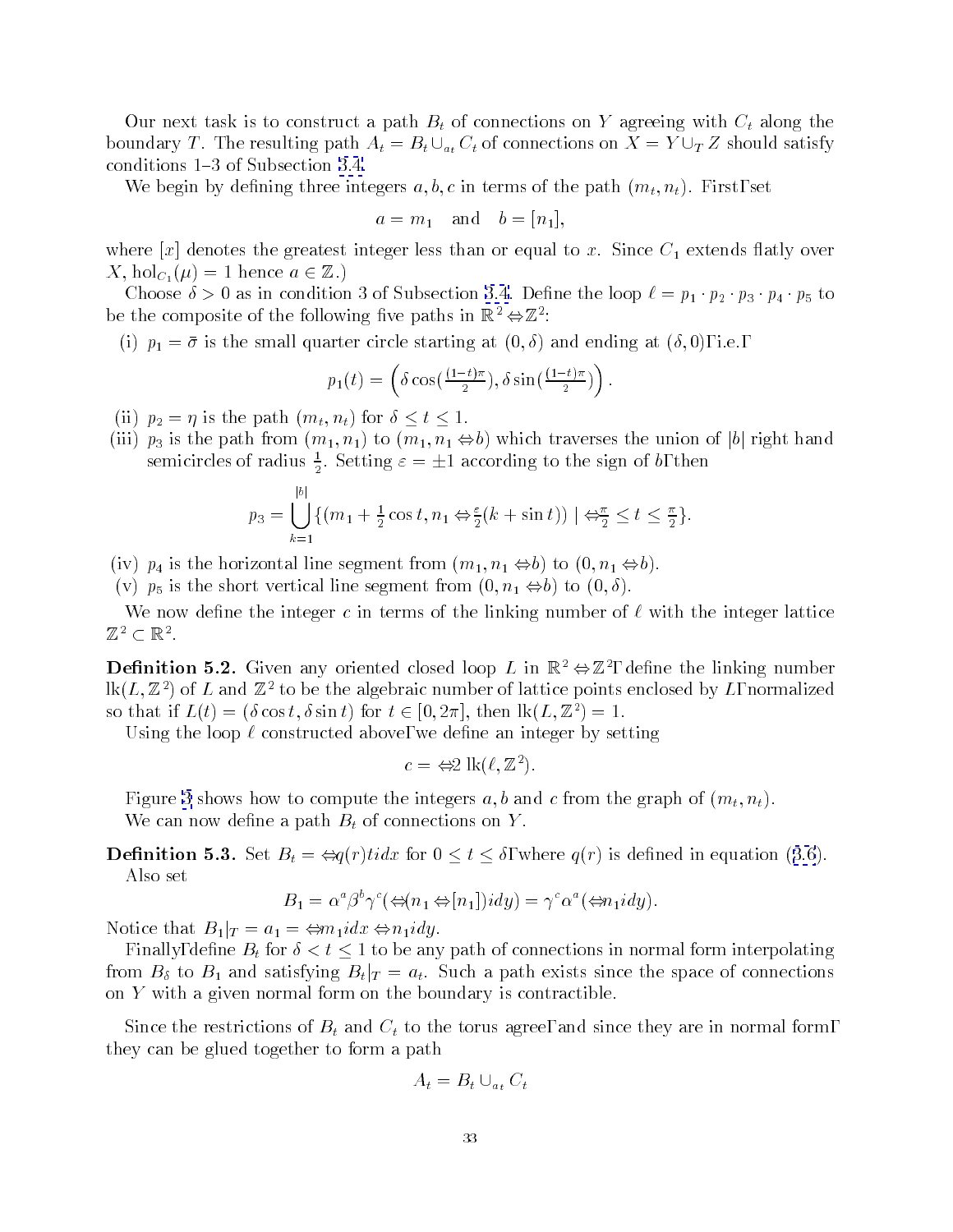<span id="page-33-0"></span>

**FIGURE 3.** The loop  $\ell$  and numbers  $a = 4$ ,  $b = 3$  and  $c = \Leftrightarrow z(1 \Leftrightarrow y) = 10$ .

of connections on  $X$ . This path satisfies all the requirements of Subsection [3.4,](#page-16-0) and hence we can apply Theorem [3.9](#page-19-0). Notice moreover that the flat connection  $B_1$  depends only on the homotopy class (ref endpoints) of the path  $(m_t, n_t), t \in [0, 1]$  in  $\mathbb{R}^+ \ominus \mathbb{Z}^+$ .

# 5.2. Computation of the spectral flow.

**Theorem 5.4.** Let  $A_t$  be the path of connections on X constructed above and let a and b be the integers defined above for the path  $(m_t, n_t)$  (so  $a = m_1$  and  $b = [n_1]$ ). Then

(5.1) 
$$
SF(A_t; X) = SF(A_\eta; Z; P^-) + 2(a \Leftrightarrow b) \Leftrightarrow 2.
$$

*Proof.* By Theorem 5.9, we only need to show that  $ST(A_{\bar{\sigma},n};T;F^+) = Z(a \Leftrightarrow b)$ . The path of connections  $A_{\bar{\sigma} \cdot \eta}|_Y$  starts at the flat connection  $\Leftrightarrow \delta idy$  and ends at  $B_1$ . Its projects under  $Q$  to the path  $\sigma \cdot \eta$  in  $\mathbb{R}^2 \ominus \mathbb{Z}^2$ .

Recall that the path  $\bar{\sigma}$  is the small quarter circle from  $(0,\delta)$  to  $(\delta,0)$  and that  $\eta$  is just  $(m_t, n_t)$  starting at  $t = \delta$ . Referring to the notation and results of Section [4](#page-24-0), we see that the homotopy class rel boundary of the path  $\bar{\sigma} \cdot \eta$  in  $\mathbb{R}^2 \Leftrightarrow \mathbb{Z}^2$  uniquely determines a word w in  $\alpha$  and  $\beta$  in the group G. This word uniquely specifies a path P in the Cayley graph, which we regard as a path of connections on the solid torus.

For example, the word  $w = \alpha^3 \beta \alpha^{-1}$  determines the path

$$
P = E_{\alpha} \cdot \alpha E_{\alpha} \cdot \alpha^2 E_{\alpha} \cdot \alpha^3 E_{\beta} \cdot \alpha^3 \beta \alpha^{-1} E_{\alpha}^{-1},
$$

where  $E_\alpha^{-1}$  means  $E_\alpha$  traversed backwards. By construction, the endpoint of this path is  $\alpha$   $\beta$   $\alpha$   $\rightarrow$   $\left(\bigoplus_{i=1}^{n} a_i y_i\right)$ .

Given any word w in  $\alpha$  and  $\beta$ , the associated path P goes from  $\Leftrightarrow$   $\frac{1}{2}$  idy to w  $(\Leftrightarrow \frac{1}{2}$  idy). Thinking of was assumed of  $\mathbb{R}^n$  . This is followed using Lemma [4.3](#page-26-0) to put w into normal form, it follows  $\mathbb{R}^n$ that

$$
w=\alpha^a\beta^b\gamma^c
$$

where  $a = m_1, b = [n_1]$  and c is defined relative to the path  $\bar{\sigma} \cdot \eta$  as in Definition [5.2.](#page-32-0) Thus, the terminal point of  $P_w$  is the flat connection  $\alpha^{\circ} \rho^{\circ} \gamma^{\circ} \cdot (\Leftrightarrow \exists u y)$ .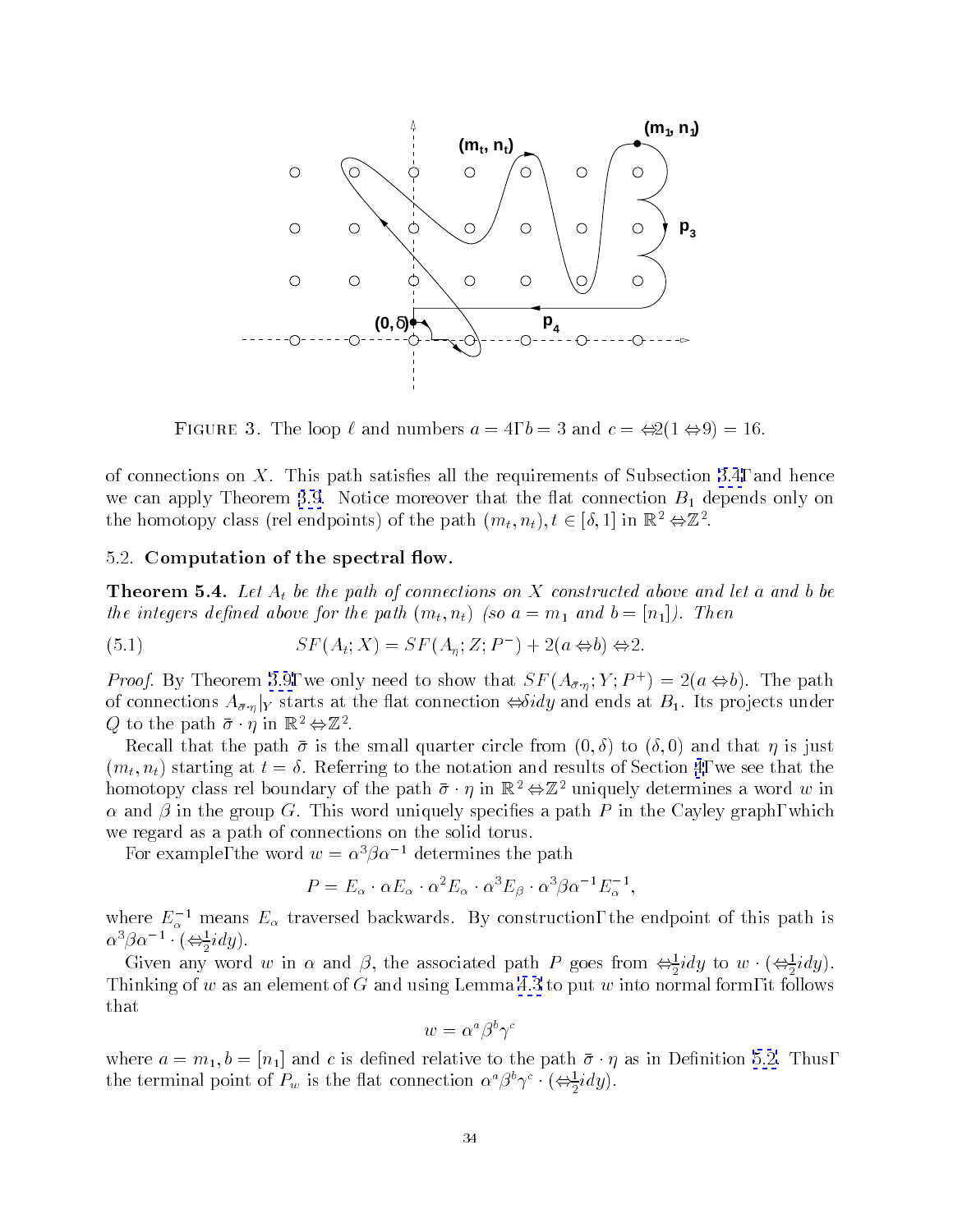<span id="page-34-0"></span>We now construct a path  $P$  by pre- and post-composing the given path  $P$  so the initial and terminal points agree with those of the path  $A_{\bar{\sigma},\eta}|_Y$ . This is done by adding short segments of nontrivial, flat connections. This will not affect the spectral flow since any nontrivial representation  $\rho : \pi_1 Y \to SU(2)$  has  $H^{-1} (Y; \mathbb{C}^7) = 0$ .

Consider first the line segment from  $(0,\delta)$  to  $(0,\frac{1}{2})$  in  $\mathbb{K}^2$ . Since it misses the integer lattice, it lifts to a straight line from  $\Leftrightarrow$   $\partial u$  to  $\Leftrightarrow$  and in this lift is a path of nontrivial flat connections on Y. Now consider the line segment from  $(m_1, [n_1] + \frac{1}{2})$  to  $(m_1, n_1)$ . It also misses the integer lattice, hence it lifts to a straight line from  $\alpha^*\beta^*\gamma^*$  ( $\Leftrightarrow$   $\overline{\alpha}uy$ ), the terminal point of P, to  $\alpha^a \beta^b \gamma^c \cdot (\Leftrightarrow (n_1 \Leftrightarrow [n_1]) idy)$ , the flat connection  $B_1$ . The second lift is also a  $path of nontrivial flat connections on  $Y$ .$ 

Precomposing  $P$  by the first lift and post-composing by the second defines a path  $\overline{P}$  with the same  $\mathbb{C}^2$  spectral flow as P. Notice that the initial and terminal points of  $\widetilde{P}$  agree with those of  $A_{\bar{\sigma}.\eta}|_{Y}$ . By Theorem [4.9,](#page-29-0) if  $g\in G,$  then the spectral flow on Y with  $P$  + boundary conditions along  $g \cdot E_\alpha$  equals 2 and along  $g \cdot E_\beta$  equals  $\Leftrightarrow$ 2. Thus the spectral flow along the path P is equal to  $2(a \Leftrightarrow b)$ . But since the spectral flow along P is the same as that along P, and since P is homotopic relendpoints to  $A_{\bar{\sigma}\cdot\eta}|_Y,$  this shows that  $SF$  ( $A_{\bar{\sigma}\cdot\eta};T$  ;  $P^+$  )  $=$   $Z(a\Longleftrightarrow 0)$ and completes the proof.  $\Box$ 

5.3. The Chern-Simons invariants. The Chern-Simons function is defined on the space  $\mathcal{A}_X$  of connection 1-forms on a closed manifold  $X$  by

$$
cs(A) = \frac{1}{8\pi^2} \int_X \text{tr}(A \wedge dA + \frac{2}{3}A \wedge A \wedge A).
$$

With this choice of normalization,  $cs : \mathcal{A}_X \to \mathbb{R}$  satisfies  $cs(g \cdot A) = cs(A) \Leftrightarrow deg g$  for gauge transformations g (recall that  $q \cdot A = qAq^{-1} \Leftrightarrow dq q^{-1}$ ). Since computing cs modulo Z is not sufficient for the applications we have in mind, we work with connections rather than gauge orbits.

Using the same path  $A_t = B_t \cup_{a_t} C_t$  of connections on  $X = Y \cup_T Z$  as in Subsection [5.1](#page-31-0), we show how to compute  $cs(A_1) \in \mathbb{R}$ . This time, the initial data is a path of flat connections  $C_t$  on Z in normal form on the collar with  $C_0$  trivial and  $C_1$  extending flatly over X.

The restriction of  $C_t$  to the boundary determines path  $(m_t, n_t)$  (i.e.,  $C_t|_T = \Leftrightarrow m_t$ idx  $\Leftrightarrow$  $n_tidy$ ) which was used in Subsection [5.1](#page-31-0) to construct a path  $A_t$  of connections on X starting at the trivial connection and ending at a flat connection  $A_1$ . Reparameterize the path  $(m_t, n_t)$ so that the coordinates are differentiable. (It can always be made piecewise analytic by the resultsof  $(16)$ , and hence using cutoff functions we can arrange that it is smooth.)

**Theorem 5.5.** The Chern-Simons invariant of  $A_1$  is given by the formula

$$
cs(A_1) = \Leftrightarrow c + 2 \int_0^1 n \frac{dm}{dt} dt.
$$

*Proof.*We follow the proof of Theorem 4.2 in [[19\]](#page-61-0), being careful not to lose integer information. Let  $T(A)$  denote the transgressed second Chern form

$$
T(A) = \frac{1}{8\pi^2} \text{tr}(dA \wedge A + \frac{2}{3}A \wedge A \wedge A).
$$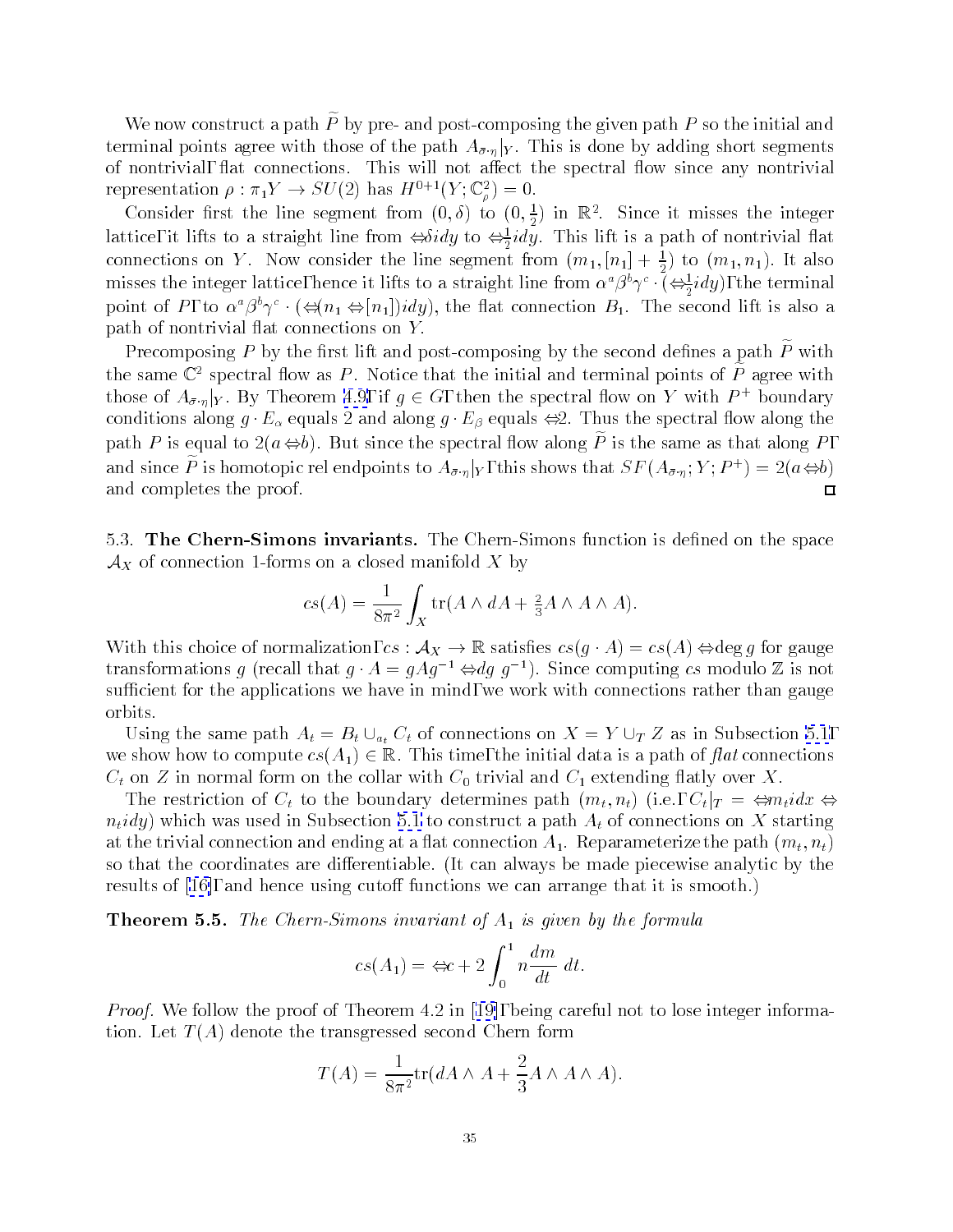<span id="page-35-0"></span>Then

$$
cs(A_1) = \int_Y T(B_1) + \int_Z T(C_1)
$$

since  $A_1 = B_1 \cup C_1$  on  $X = Y \cup_T Z$ . We compute these terms separately, using the following lemma.

**Lemma 5.6.** Let  $W$  be an oriented 3-manifold with oriented boundary  $I = S^{\top} \times S^{\top}$ . Let  $A_t$ be a path of flat connections in normal form on W. Assume that  $A_t|_T = \Leftrightarrow m_t idx \Leftrightarrow n_t idy$ , where  $\{dx, dy\}$  is an oriented basis of  $H_1(T; \mathbb{Z})$ . Then

$$
\int_W T(A_1) \Leftrightarrow \int_W T(A_0) = \int_0^1 (m \frac{dn}{dt} \Leftrightarrow \frac{dm}{dt} n) dt.
$$

Proof. Orienting I - W and I - @W as products and using the outward normal rst convention, one sees that the boundary

$$
\partial(I \times W) = (\{1\} \times W) \Leftrightarrow (\{0\} \times W) \Leftrightarrow I \times \partial W.
$$

The path of connections At on <sup>W</sup> can be viewed as a connection <sup>A</sup> on <sup>I</sup> - W. Then the curvature form  $F^{\bf A}$  equals  $dt\wedge\omega$  for some 1-form  $\omega$ . Hence  $c_2({\bf A})=\frac{1}{4\pi^2}{\rm tr}(F^{\bf A}\wedge F^{\bf A})=0.$ 

Using Stokes' theorem asin[[19](#page-61-0)], one computes that

(5.2) 
$$
0 = \int_{I \times W} c_2(\mathbf{A}) = \int_W T(A_1) \Leftrightarrow T(A_0) \Leftrightarrow \int_{I \times \partial W} T(\mathbf{a}),
$$

where a denotes the connection  $\Leftrightarrow n_t u x \Leftrightarrow n_t u y$  on  $I \times O W$ . Since  $\alpha a = \Leftrightarrow \frac{d}{dt} u u x \Leftrightarrow \frac{d}{dt} u u y$ , it follows that

$$
d\mathbf{a} \wedge \mathbf{a} = \left( \Leftrightarrow_{d} \frac{dm}{dt} n + m \frac{dn}{dt} \right) dxdy.
$$

Clearly  $\mathbf{a} \wedge \mathbf{a} \wedge \mathbf{a} = 0$ , so

$$
T(\mathbf{a}) = \frac{1}{4\pi^2} \left( \frac{d^2m}{dt} n + m \frac{dn}{dt} \right) dt dx dy.
$$

Hence

$$
\int_{I \times \partial W} T(\mathbf{a}) = \frac{1}{4\pi^2} \int_{I \times \partial W} (\Leftrightarrow_{\frac{dm}{dt}}^{\frac{dm}{dt}} n + m \frac{dn}{dt}) dt dx dy
$$

$$
= \int_0^1 (\Leftrightarrow_{\frac{dm}{dt}}^{\frac{dm}{dt}} n + m \frac{dn}{dt}) dt.
$$

Substituting this into equation  $(5.2)$  finishes the proof of Lemma 5.6.

Returning to the proof of Theorem [5.5](#page-34-0), we use Lemma 5.6 to compute  $\int_Z T(C_1)$ . Since  $C_t$ is a path of flat connections on  $Z$  starting at the trivial connection, Lemma 5.6 implies that

$$
\int_Z T(C_1) \, dx \Leftrightarrow \int_0^1 \left( m \frac{dn}{dt} \Leftrightarrow \frac{dm}{dt} n \right) dt.
$$

The sign change occurs because  $\partial Z = \Leftrightarrow T$  as oriented manifolds.

Next we compute  $\int_Y T(B_1)$ . Recall from Definition [5.3](#page-32-0) that  $B_1 = \gamma^c \alpha^a (\Leftrightarrow n_1 idy)$ . Since  $\gamma$  is a degree 1 gauge transformation supported in the interior of Y and  $cs(g \cdot A) = cs(A) \Leftrightarrow deg(g)$ ,

$$
\int_Y T(B_1) = \Leftrightarrow c + \int_Y T(\alpha^a(\Leftrightarrow n_1 idy)).
$$

 $\Box$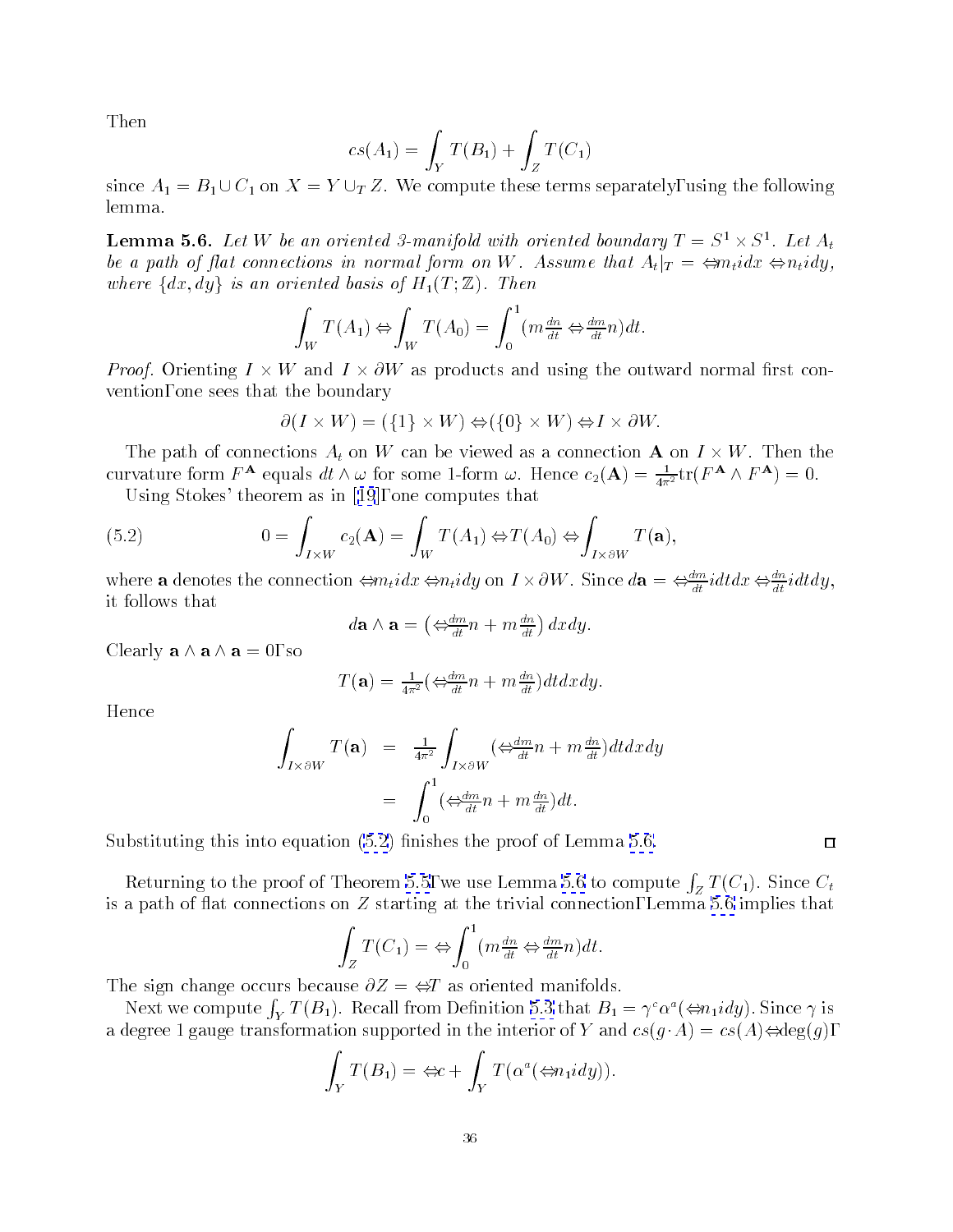<span id="page-36-0"></span>Consider the path of flat connections on  $Y$ ,  $B_t = \alpha$  ( $\Leftrightarrow n_1 u a y$ ),  $t \in [0,1]$ . Then  $B_0 =$  $\alpha^-(\Theta) = \Leftrightarrow a(\alpha^*)(\alpha^+)$  and  $D_1 = \alpha^*(\Leftrightarrow n_1iay)$ . The restriction of  $D_t$  to the torus is  $D_t|_T = \Delta$  $\alpha^*(\text{S}n_1)$  and  $\text{S}n_1$  and  $\alpha$  are conclude that a set  $a = m_1$ . Applying Lemma [5.6](#page-35-0) we conclude that

$$
\int_Y T(\alpha^a(\Leftrightarrow n_1 idy)) = m_1 n_1 + \int_Y T(\Leftrightarrow d(\alpha^a)(\alpha^a)^{-1}).
$$

But  $\int_Y T (\Leftrightarrow d(\alpha^a)(\alpha^a)^{-1}) = 0$  since  $\Leftrightarrow d(\alpha^a)(\alpha^a)^{-1}$  has no dy component, thus

$$
cs(A_1) = \Leftrightarrow c + m_1 n_1 \Leftrightarrow \int_0^1 (m \frac{dn}{dt} \Leftrightarrow \frac{dm}{dt} n) dt = \Leftrightarrow c + 2 \int_0^1 \frac{dm}{dt} n dt.
$$

 $\Box$ 

5.4. Example:  $\pm$  1 Dehn surgery on the trefoil. In this section, we use our previous results to determine the  $\mathbb{C}^2$  spectral flow and the Chern-Simons invariants for flat connections on the homology spheres obtained by  $\pm 1$  surgery on the right-hand trefoil K. More general results for surgeries on torus knots will be given in Section [6](#page-42-0).

The key to all these computations is a concrete description of the  $SU(2)$  representation varietyof the knot complement (see [\[25\]](#page-61-0)). Let K be the right hand trefoil knot in  $S<sup>3</sup>$  and let Z be the 3-manifold with boundary obtained by removing an open tubular neighborhood of K. Its fundamental group has presentation

$$
\pi_1 Z = \langle x, y \mid x^2 = y^3 \rangle.
$$

There are simple closed curves  $\mu$  and  $\lambda$  on  $\sigma Z = T$  intersecting transversely in one point called the meridian and longitude of the knot complement. We use the right hand rule to orient the pair  $\lambda, \mu$  (see Subsection [6.1](#page-43-0) for more details). In  $\pi_1 \mathcal{L}, \ \mu$  represents  $xy$  and  $\lambda$ represents $x^2(xy^{-1})^{-6}$  (cf. equation ([6.1](#page-44-0))).

The representation variety  $\Re_{SU(2)}(Z)$  can be described as the identification space of two closed intervals where the endpoints of the first interval are identified with two points in the interior of the second (see Figure 4). (In general, the representation variety of any torus knot complement is a singular 1-manifold with 'T' type intersections called  $SU(2)$  bifurcation *points*,see [[25](#page-61-0)].)



FIGURE 4.  $SU(2)$  representations of the trefoil.

Since  $\tilde{\mu}$  normally generates  $\pi_1 Z$ , any abelian representation  $\beta : \pi_1 Z \to SU(2)$  is uniquely determined by the image  $\beta(\mu).$  To each  $t\in [0,\frac{1}{2}]$  we associate the abelian representation  $p_t: \pi_1 \mathcal{Z} \to SU(2)$  with  $p_t(\mu) = e^{-\pi \mathcal{Z}}$ . Thus, the interval  $[0, \frac{1}{2}]$  parameterizes the conjugacy classes of abelian or reducible representations.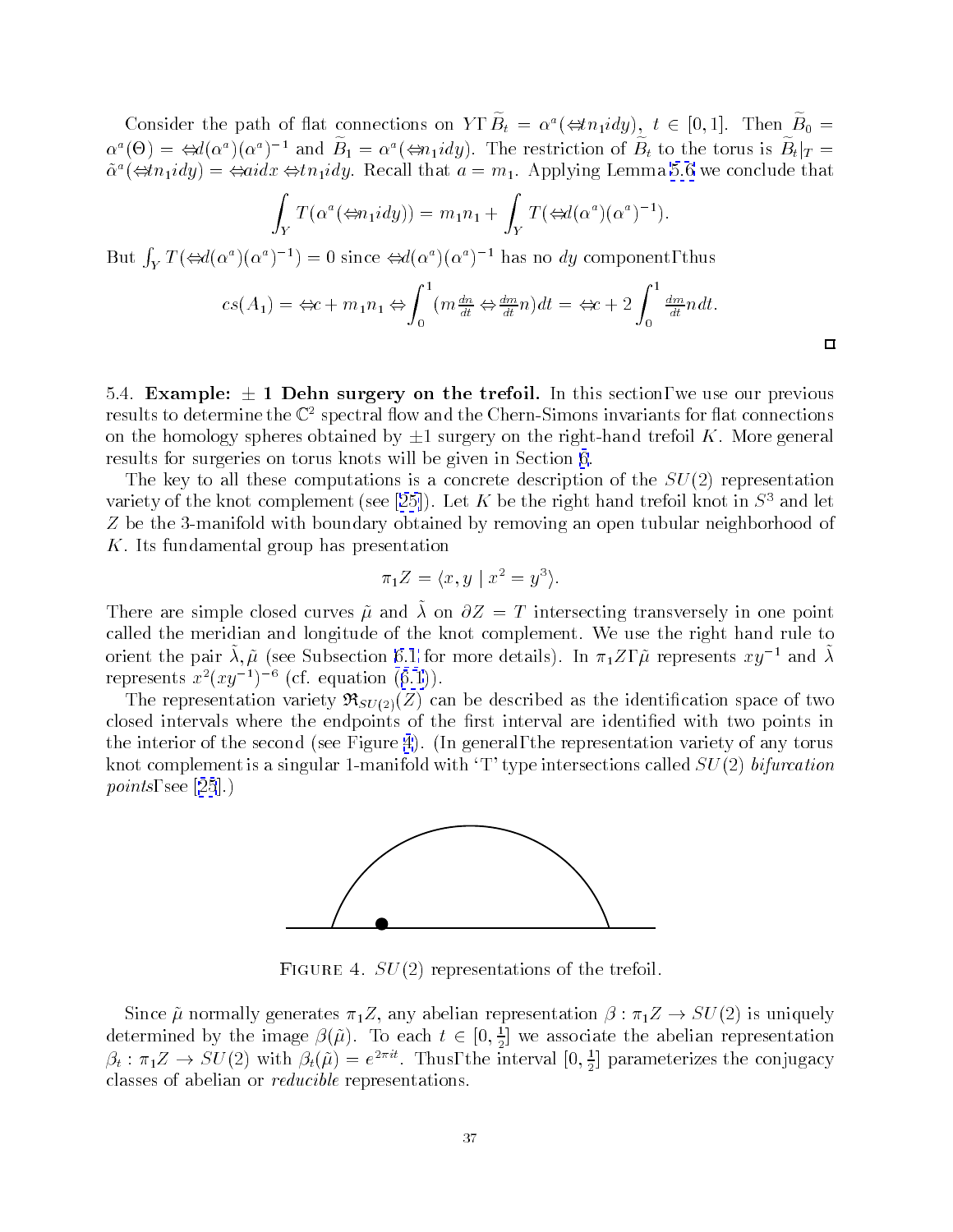The arc of nonabelian or *irreducible* conjugacy classes of representations can be parameterized by the open interval  $(0, 1)$  as follows. For  $t \in [0, 1]$ , let  $\rho_t : \pi_1 Z \to SU(2)$  be the representation with  $\rho_t(x) = i$  and

$$
\rho_t(y) = \cos\left(\frac{\pi}{3}\right) + \sin\left(\frac{\pi}{3}\right)\left(\cos\left(t\pi\right)i + \sin\left(t\pi\right)j\right).
$$

In [\[25](#page-61-0)] it is proved that every irreducible  $SU(2)$  representation of  $\pi_1 Z$  is conjugate to one and only one  $\rho_t$  for some  $t \in (0, 1)$ . The endpoints of  $\rho_t$  coincide with the reducible representations at  $1/12$  and  $5/12$ .

Restriction to the boundary defines a map  $\Re_{SU(2)}(Z) \to \Re_{SU(2)}(T)$ . To apply Theorems [5.4](#page-33-0)and [5.5](#page-34-0) to manifolds obtained by surgery on K, we need to lift the image  $\mathfrak{R}^*_{SU(2)}(Z) \rightarrow$  $\Re_{SU(2)}(T)$ under the branched cover  $f : \mathbb{R}^2 \to \Re_{SU(2)}(T)$  of equation ([3.2\)](#page-15-0). It is important to noticethat f depends on the surgery coefficients. Specifically, f is defined in equation  $(3.2)$  $(3.2)$ relative to the the meridian and longitude of the solid torus, as opposed to the meridian and longitude of the knot complement. We denote the former by  $\mu$  and  $\lambda$  and the latter by  $\tilde{\mu}$ and  $\lambda$ . For the manifold  $\Lambda_k$  obtained by  $\frac{1}{k}$  surgery on  $\Lambda$ , we have  $\mu = \mu \lambda^*$  and  $\lambda = \lambda$ .



Figure 5. Two 
at connections extending over +1 surgery on the right hand trefoil

For the Poincaré homology sphere (denoted here by  $X_{+1}$ ), Proposition [6.8](#page-50-0) implies that one such lift is given by the curve (see Figure 5)

$$
R_1(t) = (1 \Leftrightarrow t)(\frac{1}{12}, 0) + t(\Leftrightarrow \frac{19}{12}, \Leftrightarrow 2), \ \ 0 \le t \le 1.
$$

All other lifts are obtained by translating  $R_1$  by integer pairs and/or reflecting it through the origin.

A representation  $\rho : \pi_1 Z \to SU(2)$  extends over  $X_{+1}$  if and only if  $\rho(\mu) = 1$ , hence it follows that the irreducible representations of  $X_{+1}$  correspond to the points of  $R_1$  where the first coordinate is an integer. Figure 5 shows two such points which represent two flat connections  $A_1$  and  $A_2$ . Let  $(m_t, n_t)$  be the path described as the composition of the horizontal line segment from  $(0,0)$  to  $(\frac{1}{12},0)$  with the path  $R_1(s)$ . Then  $A_1$  and  $A_2$  are the flat connections constructed as in Subsection [5.1](#page-31-0) using the path  $(m_t, n_t)$ , stopping on the  $R_1$ portion at  $R_1(1/20)$  for  $A_1$  and at  $R_1(13/20)$  for  $A_2$ .

Usingthe path  $A_{\xi,\eta}$  constructed from  $(m_t,n_t)$  as in Subsections [3.4](#page-16-0) and [3.6](#page-19-0), we compute the numbers  $a_i, b_i, c_i$  associated to  $A_i$  for  $i = 1, 2$ . We get that  $a_1 = 0, b_1 = \Leftrightarrow 1$ , and  $c_1 = 0$ . Similarly  $a_2 = \Leftrightarrow 1, b_2 = \Leftrightarrow 2$ , and  $c_2 = 2$ .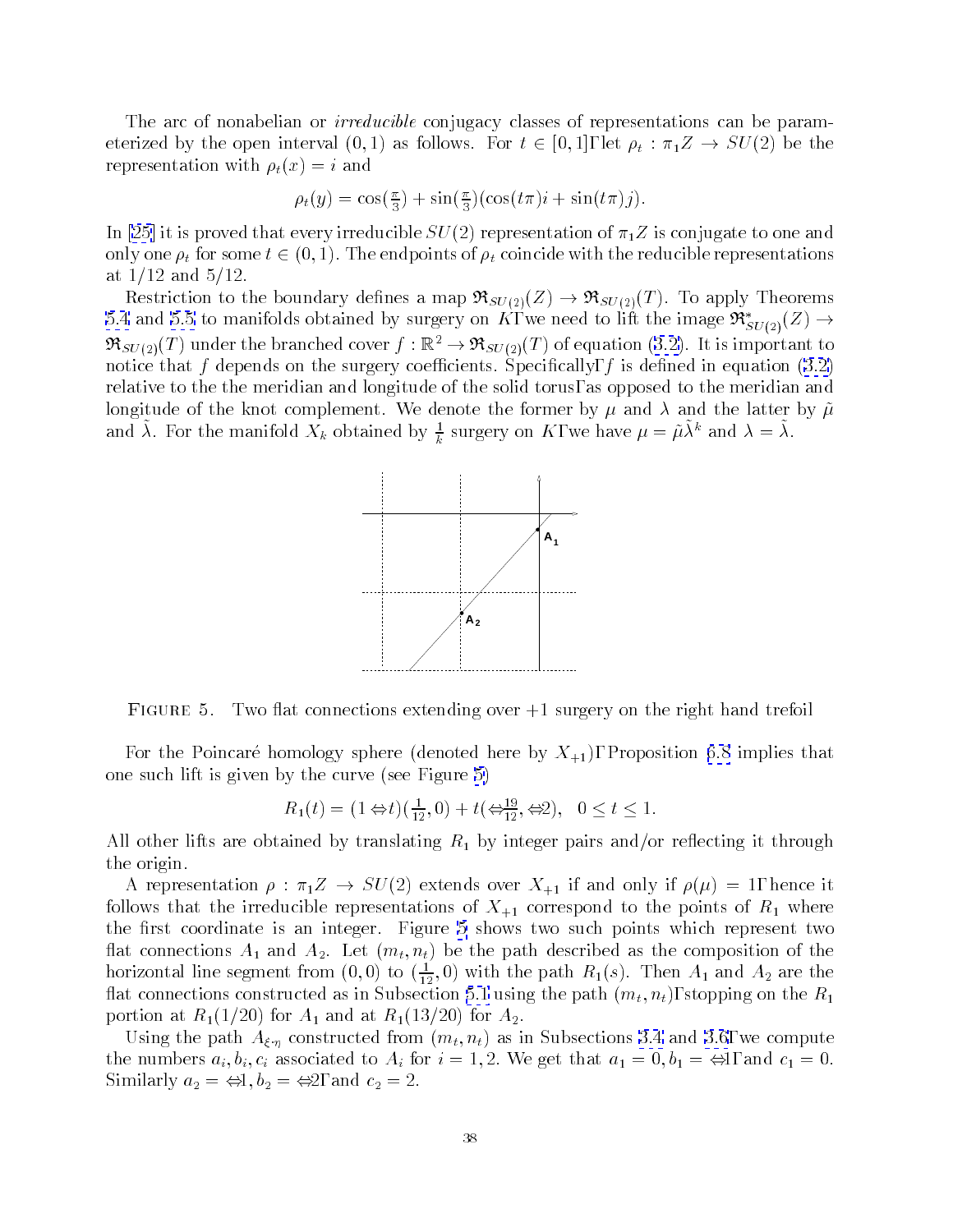It follows from Theorem [6.5](#page-46-0) below that  $S F(A_n(t); Z; P_-) = 0$  for both  $A_1$  and  $A_2$ . By equation (see ), SF (-1), SF (-1), SF (-1), SF (-1), SF (-2), SF (-2), SF (-2), SF (-2), SF (-2), SF (-2), SF (-2), SF (-2), SF (-2), SF (-2), SF (-2), SF (-2), SF (-2), SF (-2), SF (-2), SF (-2), SF (-2), SF (-2), SF (-2  $i = 1, 2$ . One can also compute the integral term  $2 \int m'n$  arising in Theorem [5.5](#page-34-0), getting \_\_\_  $\int m'n = \frac{1}{120}$  for  $A_1$  and  $2 \int m'n = \frac{169}{120}$  for  $A_2$ . These results are summarized in the following table.

|                | $\boldsymbol{a}$ |                     |                   |                  | $b \quad c \mid 2 \int m'n \mid cs(A) \mid SF(\Theta, A)$ |
|----------------|------------------|---------------------|-------------------|------------------|-----------------------------------------------------------|
| A <sub>1</sub> |                  | $\Leftrightarrow$ l | $\frac{1}{120}$   | $\overline{120}$ |                                                           |
| A <sub>2</sub> |                  | $\Leftrightarrow$ 2 | $\frac{169}{120}$ |                  |                                                           |

**Table 1.**  $A_{+1} = +1$  surgery on the right hand trefoll

Similar computations for the manifold  $X_{-1}$  are summarized in Table 2. Here, Proposition [6.8](#page-50-0) implies that the lift of the image of  $\mathfrak{R}^*_{SU(2)}(Z) \to \mathfrak{R}_{SU(2)}(T)$  under  $f : \mathbb{R}^2 \to \mathfrak{R}_{SU(2)}(T)$ is given by the curve

$$
R_1(t) = (1 \Leftrightarrow t)(\frac{1}{12}, 0) + t(\frac{29}{12}, \Leftrightarrow 2), \quad 0 \le t \le 1.
$$

As before, the numbers a, b and c and the integral term  $2 \int m'n$  can be easily computed from Figure 6.



 $\Gamma$ igure 0. Two hat connections extending over  $\Leftrightarrow$ i surgery on the right hand treioli

|     | $\mathfrak a$ |                     | $\mathcal{C}$       | $\frac{1}{2} \int m'n \,   \, cs(A)  $ |                   | $\exists F(\Theta, A)$ |
|-----|---------------|---------------------|---------------------|----------------------------------------|-------------------|------------------------|
|     |               | $\Leftrightarrow$ l | $\Leftrightarrow$   | $\overline{168}$                       | $\frac{215}{168}$ |                        |
| 412 |               | $\Leftrightarrow$   | $\Leftrightarrow$ 6 | 529<br>168                             | $\frac{479}{168}$ |                        |

**TABLE 2.**  $A_{-1} = \ominus 1$  surgery on the right hand trefoli

Using these results, we will determine the rho invariants of flat connections on  $X_{+1}$  and  $X_{-1}$  in Subsection [5.5](#page-39-0).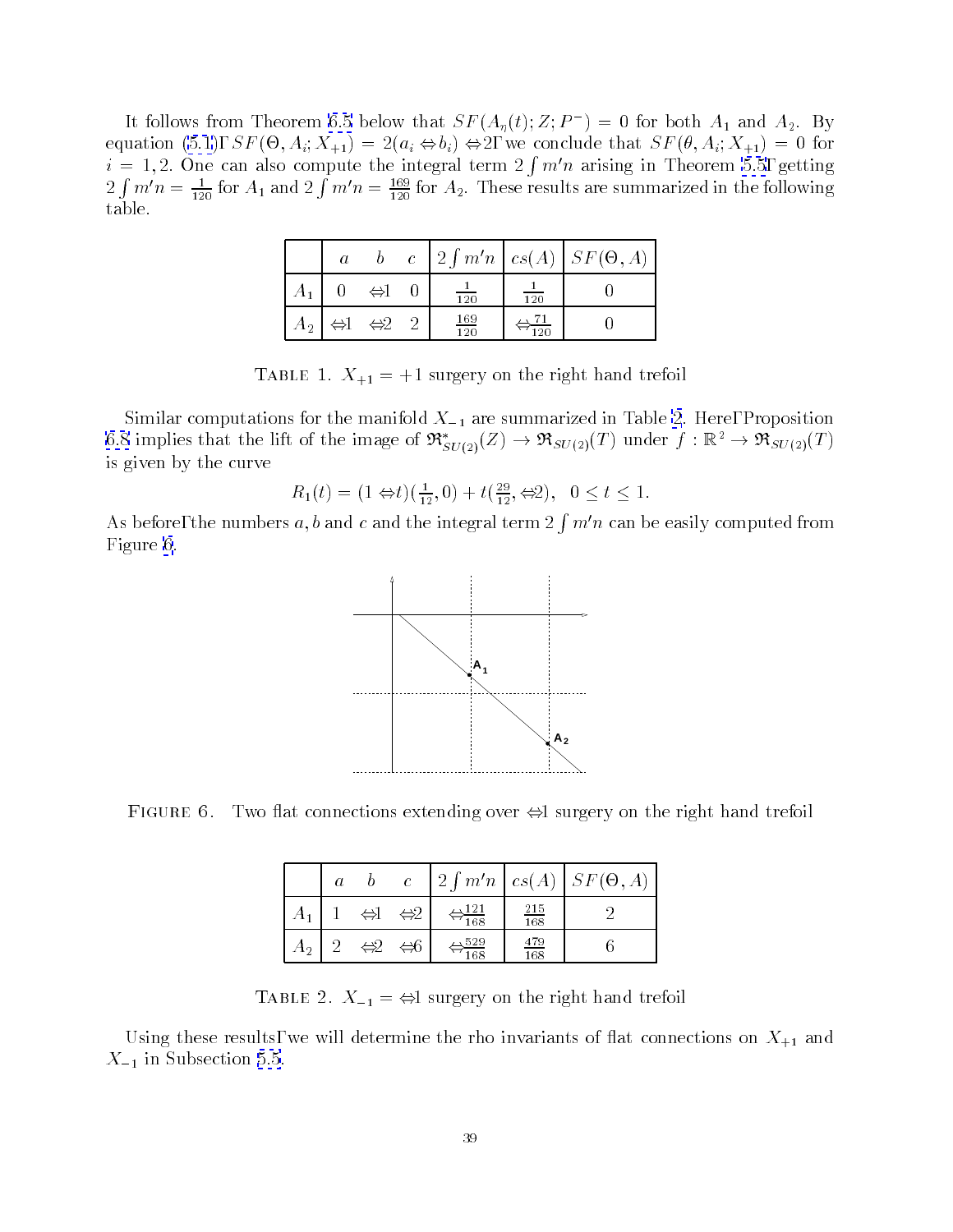<span id="page-39-0"></span>5.5. The rho invariants. In this section, we present explicit formulas for the rho invariants based on our previous results. We first make clear which rho invariants we are computing. Following [\[3\]](#page-61-0), an  $SU(2)$  connection A on X determines the self-adjoint odd signature operator with  $\mathbb{C}^2$  coefficients:

$$
D_A: \Omega_X^{0+2} \otimes \mathbb{C}^2 \to \Omega_X^{0+2} \otimes \mathbb{C}^2.
$$

The eta invariant of  $D_A$ , denoted here by  $\eta_A(0)$ , is the spectral invariant regularizing the signature; it is the analytic continuation to  $s = 0$  of

$$
\eta_A(s) = \sum_{\lambda \neq 0} \frac{\text{sign}(\lambda)}{|\lambda|^s};
$$

where the sum is over nonzero eigenvalues  $\lambda$  of  $D_A$ .

If A is a flat connection, then Atiyah, Patodi, and Singer show that the difference

$$
\varrho_X(A) = \eta_A(0) \Leftrightarrow \eta_{\Theta}(0)
$$

is a real number which is independent of the metric. Moreover,  $\varrho_X(A)$  is gauge invariant and hence defines a function  $\varrho_X : \mathfrak{M}_{SU(2)}(X) \to \mathbb{R}$  on the flat  $SU(2)$  moduli space of X. Using the holonomy map to identify flat connections A and representations  $\alpha : \pi_1 X \to SU(2)$ , the rho invariant can therefore also be viewed as a real-valued function on  $\Re_{SU(2)}(X)$ .

The rho invariants considered in this paper are those associated to the canonical representation of  $SU(2)$  on  $\mathbb{C}^+$ , not the adjoint representation on  $su(2)$  which is more commonly studied in Donaldson and Floer theory. In the latter situation, Fintushel and Stern developed a technique for computing the (adjoint) rho invariants of  $SU(2)$  representations of Seifert-fibered spaces by extending them over the mapping cylinder of the Seifert fibration, viewed as a 4-dimensional orbifold[[17](#page-61-0)]. This method does not apply to our situation because generic bers do not act trivially in the canonical representation as they do in the adjoint representation.

**Theorem 5.7.** Suppose  $C_t$  is a path of flat connections in normal form on Z starting at the trivial connection and ending at a connection with trivial holonomy around  $\mu$ . Let  $A_1$  be any flat connection  $X = Y \cup_T Z$  which extends  $C_1$ . Then the rho invariant of  $A_1$  is given by the formula

$$
(5.3) \quad \varrho_X(A_1) = 2SF(A_\eta(t); Z; P^-) + 4(a \Leftrightarrow b + c) \Leftrightarrow 2 \Leftrightarrow \dim(\ker D_{A_1}) \Leftrightarrow 8 \int m'n.
$$

where  $C_t|T| = \leftarrow \Leftrightarrow n_t$ idx  $\Leftrightarrow n_t$ idy, and a,b,c are the integer homotopy invariants of the path  $(m_t, n_t)$  defined in Subsection [5.1](#page-31-0).

*Proof.* The rho invariant is gauge invariant so every flat connection on X gauge equivalent to  $A_1$  has the same rho invariant. Thus we are free to use the path  $A_t$  of connections constructed in Subsection [5.1](#page-31-0) from the path  $C_t$  to compute  $\varrho_X(A_1)$ .

A standard application of the Atiyah-Patodi-Singer index theorem shows that

(5.4) 
$$
SF(A_t; X) = 2cs(A_1) + \frac{1}{2} (\varrho_X(A_1) \Leftrightarrow \dim(\ker D_{\Theta}) + \dim(\ker D_{A_1})).
$$

Thisfollows just as in the appendix to [[24](#page-61-0)], keeping in mind that we are using the  $(\Leftrightarrow \Leftrightarrow)$ convention to compute spectral flow here whereas in that paper, the  $(\Leftrightarrow \varepsilon,\varepsilon)$ -convention is used (hence the sign change for the term dim(ker  $D_{A_1}$ )).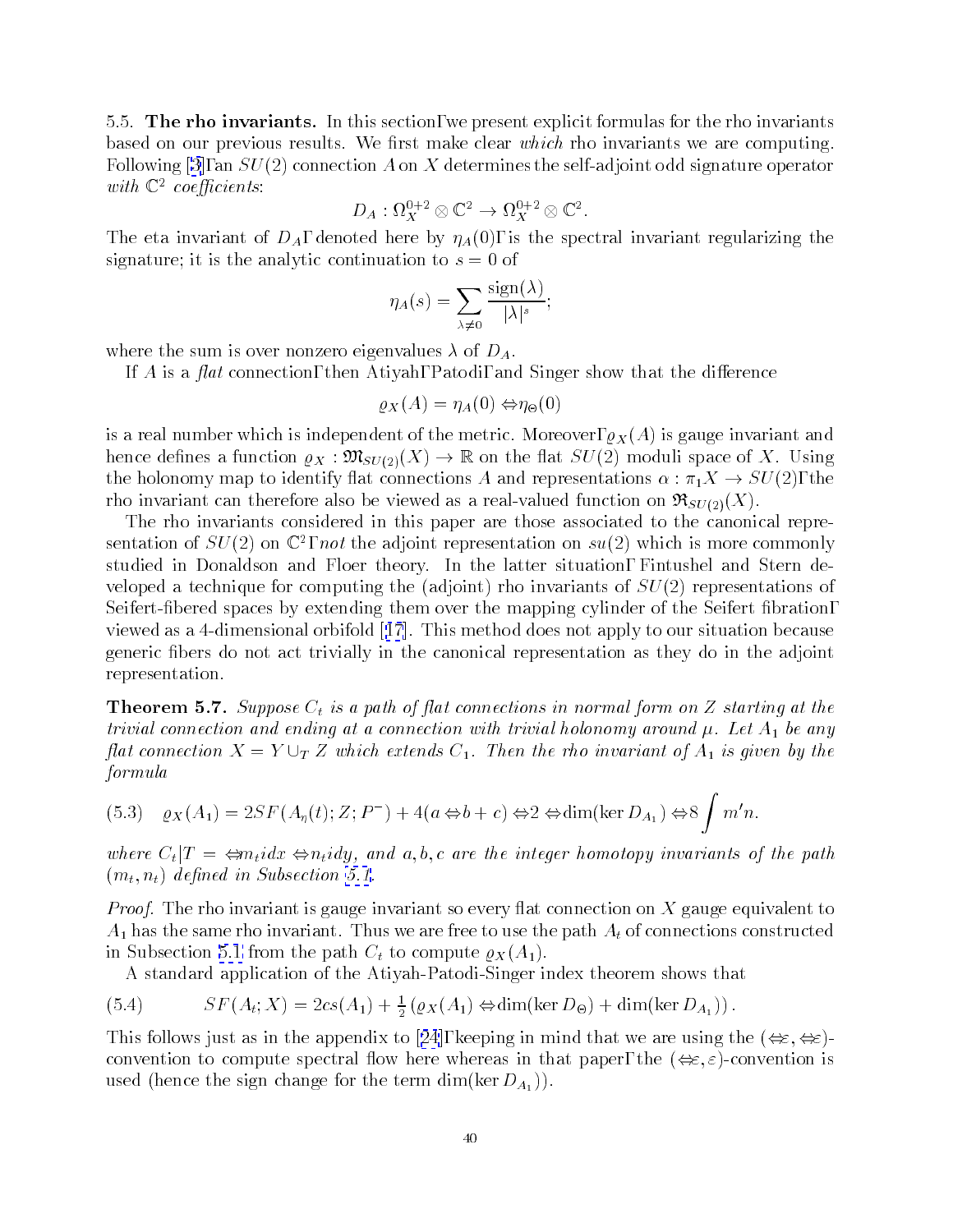<span id="page-40-0"></span>Recall that ker  $D_{\Theta} = H^{++}(A; \mathbb{C}^+) = \mathbb{C}^+$ . Using Theorem [5.5](#page-34-0) and Corollary [5.4](#page-33-0) to substi-tute into equation [\(5.4](#page-39-0))and solving for  $\varrho_X(A_1)$  yields equation ([5.3\)](#page-39-0).  $\Box$ 

Ingeneral, from equation ([5.4\)](#page-39-0), if  $\dim(\ker D_A) = 0$ , then

(5.5) 
$$
\varrho_X(A) = 2SF(\Theta, A; X) \Leftrightarrow 4cs(A) + 2.
$$

By Theorem [6.2](#page-45-0), this holds for every nontrivial flat connection A over a homology sphere X obtained by surgery on a  $(2, q)$  torus knot.

*Example* 5.8. Suppose  $K$  is the right hand trefoil and consider the two sets of connections on  $X_{+1}$ , the homology spheres obtained by  $\pm 1$  surgery on K. Then, referring to Tables 1 and 2 and utilizing equation (5.5), we conclude that:

**Case 1:** For +1 surgery on K, we have  $\varrho_{X_{+1}}(A_1) = 59/30$  and  $\varrho_{X_{+1}}(A_2) = 131/30$ . **Case 2:** For  $\Leftrightarrow$ 1 surgery on K, we have  $\varrho_{X-1}(A_1) = 37/42$  and  $\varrho_{X-1}(A_2) = 109/42$ .

Notice that while the quantities in Tables 1 and 2 depend on the choice of gauge representatives  $A_1$  and  $A_2$ , the rho invariants do not. We shall extend these computations considerably, first to all homology spheres obtained by Dehn surgery on the trefoil (Theo-rems [6.9](#page-51-0)and [6.10](#page-52-0)) and later to all homology spheres obtained by surgery on a  $(2, q)$  torus knot (Theorems [6.14](#page-57-0)and [6.15](#page-58-0)).

5.6.The SU(3) Casson invariant. In [[5](#page-61-0)], an invariant of homology 3-spheres X was defined by counting, with sign, the number of irreducible  $SU(3)$  representations of  $\pi_1(X)$ and subtracting a correction term. The correction term is given by a sum of  $\mathbb{C}^2$  spectral flows and Chern-Simons invariants applied to flat  $SU(2)$  connections. One must typically incorporate the effect of perturbations on both of these sums, but in certain fortuitous cases the flat moduli space  $\mathfrak{M}_{SU(3)}(X)$  is regular and no perturbations are needed. The aim of this subsection is to give a simple formula for the correction term in this special case.

Tobegin, we recall the definition of the  $SU(3)$  Casson invariant (cf. Section [5](#page-61-0) of [5]).

**Definition 5.9.** The  $SU(3)$  Casson invariant for a homology sphere X is given by the difference

$$
\lambda_{SU(3)}(X) = \lambda'_{SU(3)}(X) + \lambda''_{SU(3)}(X)
$$

where

$$
\lambda'_{SU(3)}(X) = \sum_{[A] \in \mathfrak{M}_{SU(3),h}^*(X)} (\Leftrightarrow 1)^{SF_{su(3)}(\Theta, A;X)} \n\lambda''_{SU(3)}(X) = \sum_{[A] \in \mathfrak{M}_{SU(2),h}^*(X)} (\Leftrightarrow 1)^{SF_{su(2)}(\Theta, A;X)} (SF(\theta, A; X) \Leftrightarrow 2cs(\widehat{A}) + 1).
$$

Theseare the first and second sums, respectively, of Definition [5](#page-61-0).2 in  $[5]$ . All the spectral flows are taken with respect to the twisted odd signature operator  $D_A$  (this was denoted  $K_A$  in [\[5\]](#page-61-0)). The notation  $ST(\mathcal{O}, A; \Lambda)$  refers to the C-spectral flow, i.e., taking  $SU(2)$ acting on <sup>C</sup> <sup>2</sup> (and counting complex eigenvectors) just as above. (The analogous term  $SL_{h+1}(\theta, A)$  $SL_{h+1}(\theta, A)$  $SL_{h+1}(\theta, A)$  in Definition 5.2 of [[5\]](#page-61-0) counts *real* eigenvectors, which adds a factor of  $\frac{1}{2}$  in front  $\begin{array}{ccc} \hline \text{1} & \text{1} & \text{1} & \text{1} & \text{1} & \text{1} & \text{1} & \text{1} & \text{1} & \text{1} & \text{1} & \text{1} & \text{1} & \text{1} & \text{1} & \text{1} & \text{1} & \text{1} & \text{1} & \text{1} & \text{1} & \text{1} & \text{1} & \text{1} & \text{1} & \text{1} & \text{1} & \text{1} & \text{1} & \text{1} & \text{1} & \text{1} & \text{1} & \text{1} & \text{1} &$  $\begin{array}{ccc} \hline \text{1} & \text{1} & \text{1} & \text{1} & \text{1} & \text{1} & \text{1} & \text{1} & \text{1} & \text{1} & \text{1} & \text{1} & \text{1} & \text{1} & \text{1} & \text{1} & \text{1} & \text{1} & \text{1} & \text{1} & \text{1} & \text{1} & \text{1} & \text{1} & \text{1} & \text{1} & \text{1} & \text{1} & \text{1} & \text{1} & \text{1} & \text{1} & \text{1} & \text{1} & \text{1} &$  $\begin{array}{ccc} \hline \text{1} & \text{1} & \text{1} & \text{1} & \text{1} & \text{1} & \text{1} & \text{1} & \text{1} & \text{1} & \text{1} & \text{1} & \text{1} & \text{1} & \text{1} & \text{1} & \text{1} & \text{1} & \text{1} & \text{1} & \text{1} & \text{1} & \text{1} & \text{1} & \text{1} & \text{1} & \text{1} & \text{1} & \text{1} & \text{1} & \text{1} & \text{1} & \text{1} & \text{1} & \text{1} &$ adjoint representations, i.e.,  $SU(3)$  acting on su(3) and  $SU(2)$  acting on su(2) by the adjoint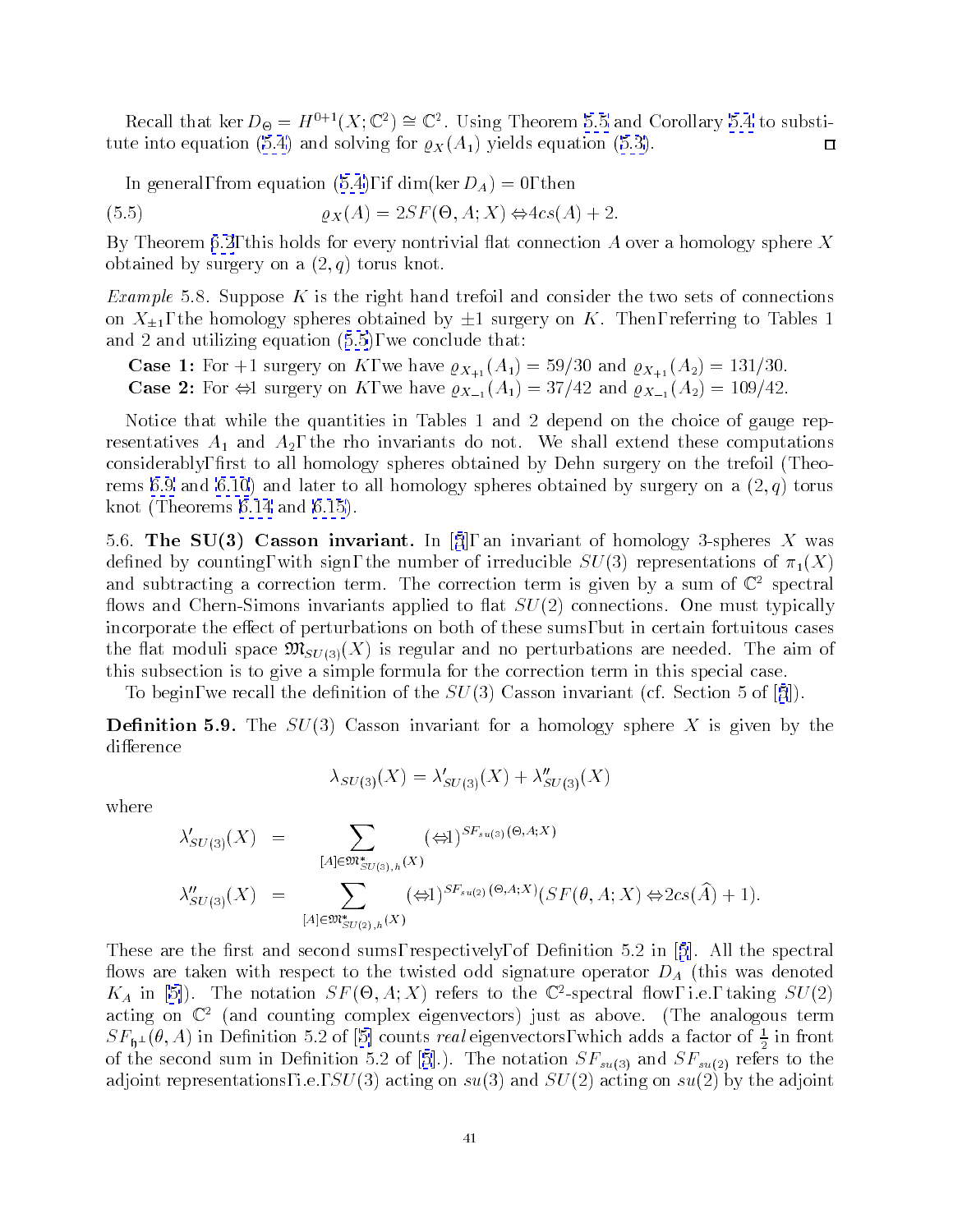<span id="page-41-0"></span>representation (and count real eigenvectors). The function h is a perturbation function used to perturb the flatness equations. Then  $\mathfrak{M}^*_{SU(3),h}(X)$  denotes the moduli space of *irreducible* h-perturbed-flat  $SU(3)$  connections on X, and similarly  $\mathfrak{M}^*_{SU(2),h}(X)$  denotes the moduli space of *irreducible* h-perturbed-flat  $SU(2)$  connections on X.

Notice that  $\lambda_{SU(3)}$  is independent of the underlying orientation on the homology sphere. This is individually true for  $\lambda'_{SU(3)}$  and  $\lambda''_{SU(3)}$ , namely  $\lambda'_{SU(3)}(\Leftrightarrow X) = \lambda'_{SU(3)}(X)$  and  $\lambda''_{SU(3)}(\Leftrightarrow X) =$  $\lambda''_{SU(3)}(X)$ .

Neither  $\lambda'_{SU(3)}(X)$  nor  $\lambda''_{SU(3)}(X)$  is generally independent of the choice of perturbation h, whichmust be small and chosen so that  $\mathfrak{M}_{SU(3),h}(X)$  is regular as in Definition 3.8 of [\[5\]](#page-61-0). To evaluate the correction term  $\lambda''_{SU(3)}(X)$ , one must also choose a representative A for each  $[A] \in \mathfrak{M}_{SU(2),h}^*(X)$  along with a nearby flat, reducible connection  $\widehat{A}$ .

In certain cases, including surgeries on  $(2,q)$  torus knots, the  $SU(3)$  moduli space is regular. In this case the invariant  $\lambda_{SU(3)}$  is calculable without perturbing. In fact, whenever the $SU(2)$  moduli space is regular according to Definition 3.8 of [[5\]](#page-61-0), one can compute the correction term  $\lambda''_{SU(3)}(X)$  in terms of  $SU(2)$  rho invariants.

**Theorem 5.10.** Suppose  $X$  is a homology sphere with the property that every irreducible fiat SU(2) connection A has  $H^-(A; su(2)_A) = 0$  and  $H^-(A; \mathbb{C}_A) = 0$ . The first condition ensures that the moduli space  $\mathfrak{M}^*_{SU(2)}(X)$  is a compact, 0-dimensional manifold, and the second implies that the points in  $\mathfrak{M}^*_{SU(2)}(X)$  are not limits of arcs of irreducible flat  $SU(3)$ connections. Then the correction term can be written as a sum of rho invariants, specifically

(5.6) 
$$
\lambda''_{SU(3)}(X) = \sum_{[A] \in \mathfrak{M}^*_{SU(2)}(X)} (\Leftrightarrow 1)^{SF_{su(2)}(\Theta, A;X)} \varrho_X(A)/2.
$$

*Proof.* This follows by taking  $\hat{A} = A$  in Definition [5.9](#page-40-0) (which is allowed since  $\mathfrak{M}_{SU(2)}^{*}(X)$  is regular as a subspace of  $\mathfrak{M}_{SU(3)}(X)$  by hypothesis) and making a direct comparison with equation([5.5\)](#page-40-0).  $\Box$ 

In the next two examples, we present computations of the  $SU(3)$  Casson invariant for  $\pm 1$  surgery on the trefoil. In addition to the fact that the  $SU(3)$  moduli space is regular, these cases avoid numerous other technical difficulties. For example, the sign of equation (5.6) is constant for these manifolds. This goes back to a result of Fintushel and Stern which identifies the parity of the  $su(2)$  spectral flow of irreducible flat  $SU(2)$  connections onBrieskorn spheres (see [\[17](#page-61-0)] as well as the proof of Theorem [6.7\)](#page-48-0). In the  $SU(3)$  case, we knowfrom [[4](#page-61-0)] that the su(3) spectral flow is even, which implies that  $\lambda'_{SU(3)}(X_{\pm 1})$  is given by simply counting the irreducible  $SU(3)$  representations of  $\pi_1(X_{\pm 1})$ . Moreover for  $\pi_1(X_{\pm 1})$ , all the important irreducible  $SU(3)$  representations can be described in terms of representations of *finite* groups.

We compute the  $SU(3)$  Casson invariant  $\lambda_{SU(3)}$  for  $\pm 1$  surgery on the right hand trefoil. Recall that (at least as unoriented manifolds)  $X_{+1} \cong \Sigma(2,3,5)$  and  $X_{-1} \cong \Sigma(2,3,7)$ .

*Example* 5.11. Consider first  $X_{+1}$ . Case 1 of Example [5.8](#page-40-0) shows that the moduli space of at  $S\subset \{-\}$  is the substitution on  $\mathbb{Z}+1$  is given by MSU(2)(X+1)  $\mathbb{Z}+1$ ) = f[-2])  $\mathbb{Z}+1$  (A+1 (A+1 (A1)  $\mathbb{Z}+1$ 59/30 and  $\varrho_{X_{+1}}(A_2) = 131/30.$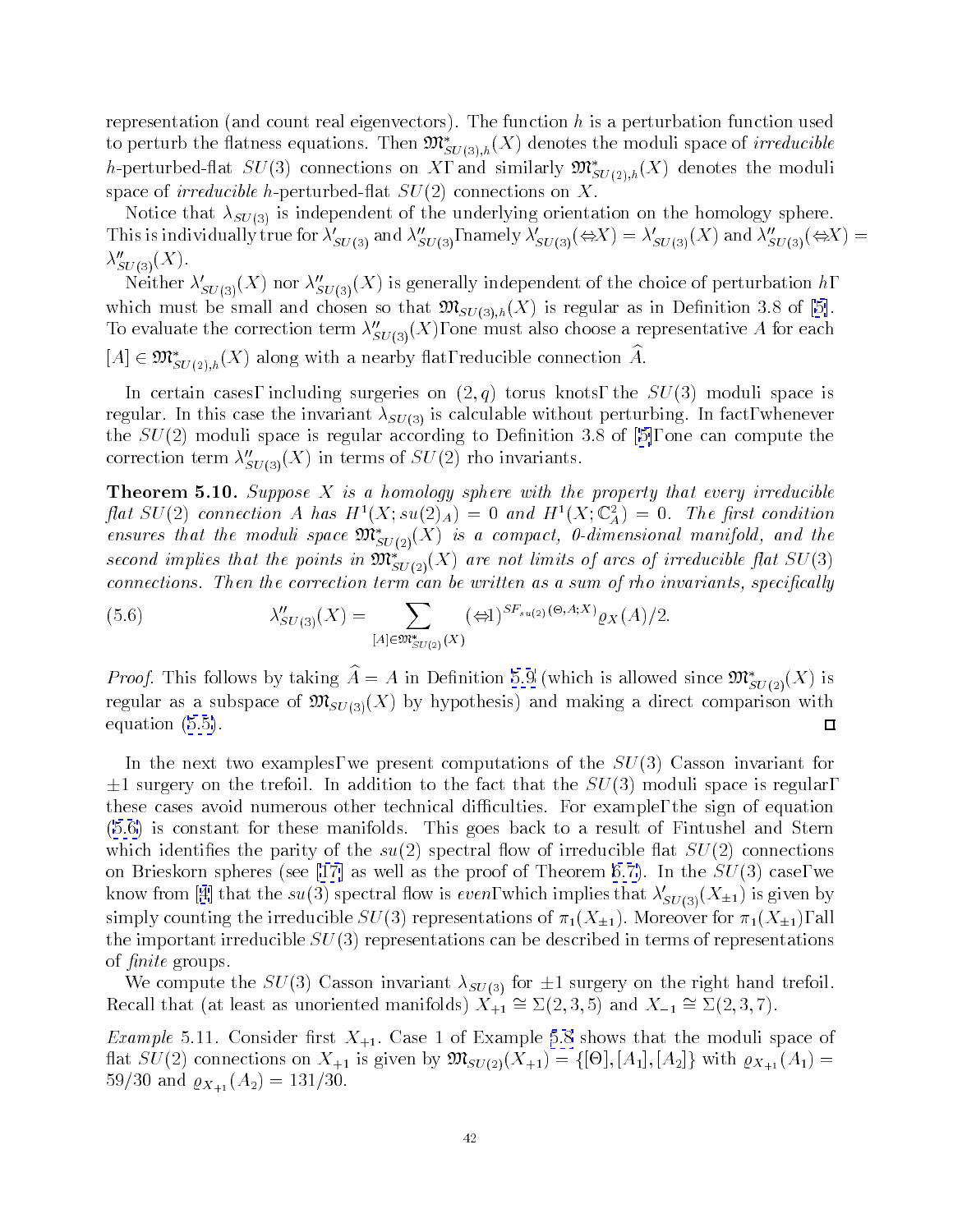<span id="page-42-0"></span>, any interesting and  $\tau$  and  $\tau$  and  $\tau$  and  $\tau$  and  $\tau$  are  $\tau$  and  $\tau$ Thus Theorem [5.10](#page-41-0) implies

$$
\lambda''_{SU(3)}(X_{+1}) = \Leftrightarrow_{2}^{1} (\varrho_{X_{+1}}(A_{1}) + \varrho_{X_{+1}}(A_{2})) = \Leftrightarrow 19/6.
$$

Since  $\pi_1(X_{+1})$  is the binary icosahedral group (which is finite), it is well-known that it has two irreducible rank 3 representations. (Setting  $\alpha_i = \text{hol}_{A_i}$  for  $i = 1, 2$ , these are the  $SU(3)$  representations obtained by composing  $\alpha_i : \pi_1(X_{+1}) \to SU(2)$  with the sequence of maps  $SU(2) \rightarrow SO(3) \rightarrow SU(3)$  given by the standard projection followed by the natural inclusion.)Proposition 5.1 of [\[4](#page-61-0)] shows that the adjoint  $su(3)$  spectral flow of  $A_1$  and  $A_2$  is even, hence  $\lambda'_{SU(3)}(X_{+1}) = 2$ . Hence

$$
\lambda_{SU(3)}(X_{+1}) = \lambda'_{SU(3)}(X_{+1}) + \lambda''_{SU(3)}(X_{+1}) = 2 \Leftrightarrow 19/6 = \Leftrightarrow 7/6.
$$

*Example* 5.12. Now consider  $X_{-1}$ . Case 2 of Example [5.8](#page-40-0) shows that the moduli space of  $S \subset \{ - \}$  connections on  $z = 1$  is given by MSU(2)(X1)  $= 1$  )  $\{ - \}$  [[-4]][-4]]  $\{ - \}$  [A=[(-4)  $\{ - \}$  $37/42$  and  $\varrho_{X_{-1}}(A_2) = 109/42$ . In this case,  $5F_{su(2)}(\Theta, A; M_{-1})$  is even for all  $[A] \in \mathfrak{M}_{SU(2)}(A_{-1}).$ Theorem [5.10](#page-41-0) implies

(5.7) 
$$
\lambda''_{SU(3)}(X_{-1}) = \frac{1}{2}(\varrho_{X_{-1}}(A_1) + \varrho_{X_{-1}}(A_2)) = 73/42.
$$

In[[4\]](#page-61-0) it is shown that there are four irreducible  $SU(3)$  representations of  $\pi_1(X_{-1})$ . Two of these are obtained from the  $SU(2)$  representations  $\alpha_i = \text{hol}_{A_i}$  as in the previous example and the other two are induced by representations of the quotient  $PSL(2, \mathbb{F}_7)$ , which is a finite group of order 168, as follows. Comparing the group presentations

$$
\pi_1(X_{-1}) = \langle x, y, z, h | h \text{ central}, x^2 h = y^3 h^{-1} = z^5 h^{-1} = xyz = 1 \rangle
$$
  
\n
$$
PSL(2, \mathbb{F}_7) = \langle x, y, z | x^2 = y^3 = z^7 = xyz = [y, x]^4 = 1 \rangle,
$$

it is clear that  $PSL(2, \mathbb{F}_7)$  is the quotient of  $\pi_1(X_{-1})$  by the normal subgroup  $\langle h, [y, x]^4 \rangle$ . It is well-known that  $PSL(2, \mathbb{F}_7)$  has precisely two irreducible  $SU(3)$  representations (see p.96 of [\[11\]](#page-61-0)), thus the two remaining  $SU(3)$  representations of  $\pi_1(X_{-1})$  are obtained from $PSL(2, \mathbb{F}_7)$  by pullback. As before, Proposition 5.1 of [\[4](#page-61-0)] implies that the adjoint  $su(3)$  spectral flow of each of the four irreducible  $SU(3)$  representations is even. Hence  $\lambda'_{SU(3)}(X_{-1}) = 4.$  Using this and equation (5.7), it follows that

$$
\lambda_{SU(3)}(X_{-1}) = 4 + 73/42 = 241/42.
$$

Since the  $SU(3)$  Casson invariant is unchanged by a change of orientation, we conclude that  $\lambda_{SU(3)}(\Sigma(2,3,5)) = \frac{\omega}{76}$  and  $\lambda_{SU(3)}(\Sigma(2,3,7)) = 241/42$ .

# 6. COMPUTATIONS FOR TORUS KNOTS

Givena 3-manifold X and a flat  $SU(2)$  connection A on it, Theorems [5.4](#page-33-0) and [5.5](#page-34-0) determine the spectral flow and the Chern-Simons invariant of  $A$  provided there exists a knot  $K$ in  $\mathcal{M}$  so that A is connected to the trivial connection  $\mathcal{M}$ the knot complement  $Z = X \Leftrightarrow N(K)$ . In this section we apply our methods to perform explicit computations for homology spheres obtained by surgery on a torus knot. Computing the spectral flow on the complement of a torus knot is not hard, and it is especially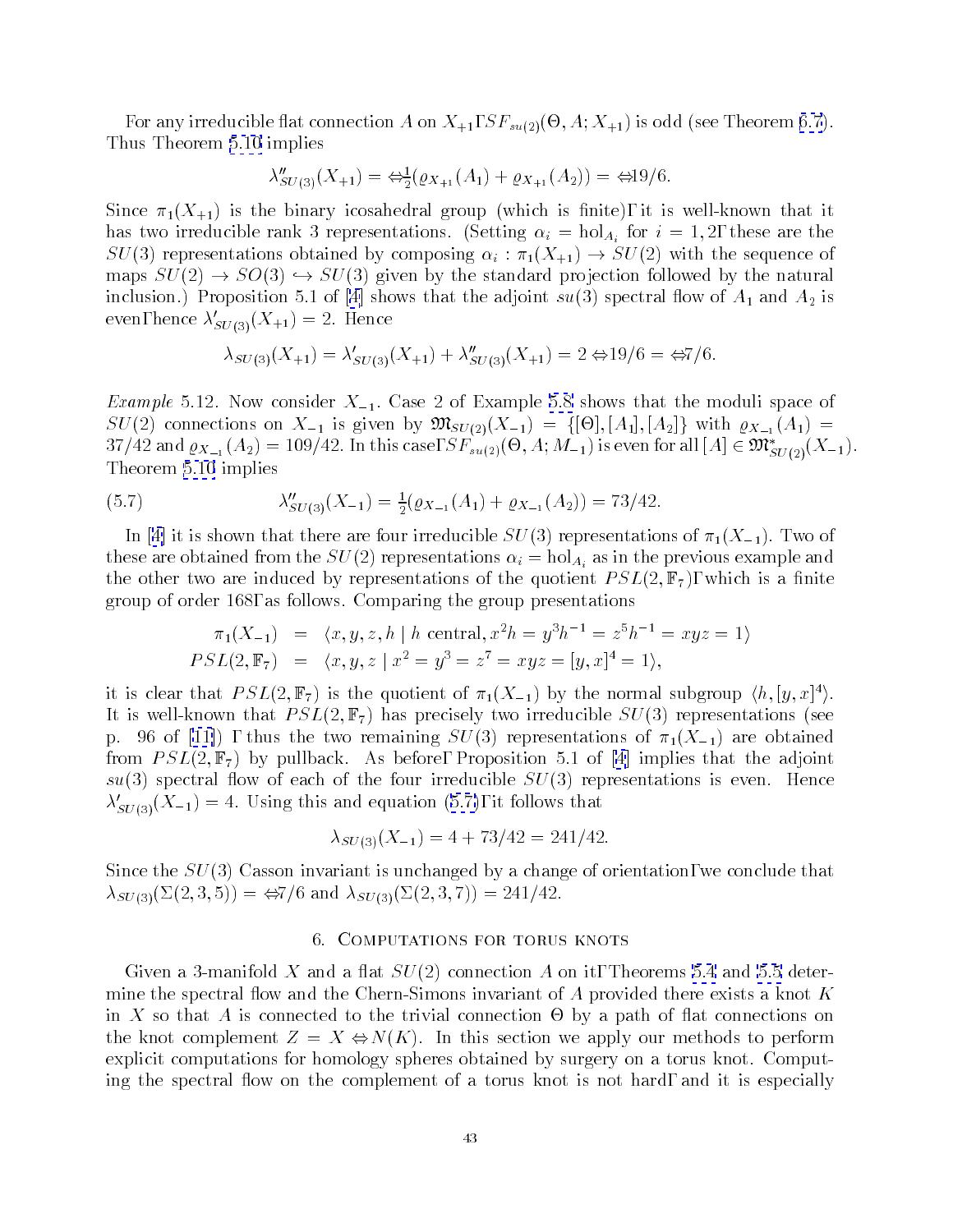<span id="page-43-0"></span>straightforward for  $(2,q)$  torus knot complements (see Theorem [6.12](#page-54-0)). In this way, we reduce the computation of all the gauge theoretic invariants, including the rho invariants, to straightforward computations of the integers  $a, b, c$ , and the integral  $2 \text{ fmm}^{\prime}$ .

Our aim is to compute the  $SU(3)$  Casson invariant for surgeries on torus knots. In the general case, one needs to consider perturbed flat connections since the  $SU(2)$  representation variety may not be cut out transversely as a subspace of the  $SU(3)$  representation variety. For surgeries on  $(2, q)$  torus knots, transversality holds so one can compute the  $SU(3)$  Casson invariant without perturbing. As in Theorem [5.10,](#page-41-0) this has the happy consequence that the correction term  $\lambda''_{SU(3)}$  can be expressed entirely in terms of the rho invariants. Using this approach, we compute  $\lambda''_{SU(3)}$  for homology spheres obtained by surgery on a  $(2, q)$  torus knot.Coupling these results with the computations of  $\lambda'_{SU(3)}$  in [[4\]](#page-61-0), we calculate  $\lambda_{SU(3)}$  for surgeries on  $K(2,q)$  for various q and use this data to conclude that  $\lambda_{SU(3)}$  is not a finite type invariant of order 6.

6.1. Twisted cohomology of torus knot complements. We begin with a discussion of orientations and surgery conventions. Any knot  $K$  in  $S^1$  induces a decomposition of  $S^1$ into two pieces, a tubular neighborhood  $N(K)$  and the knot exterior  $Z = S^3 \Leftrightarrow N(K)$ . This decomposition uniquely determines two isotopy classes of *unoriented* simple closed curves on the separating torus.  $\mu$  is a curve which bounds a ulse in  $N(\mathbf{K})$  and  $\lambda$  is a curve that bounds a surface in Z. These can be represented by smooth curves intersecting transversely in one point. Orient the pair  $\{\tilde{\mu}, \lambda\}$  so that  $\tilde{\mu} \cdot \lambda = 1$  with the outward normal first boundary orientation on  $T = \partial(N(K))$ .

For any integer k, consider the homology sphere  $X = Y \cup_T Z$  obtained by performing  $\frac{1}{k}$ surgery on K. This is the 3-manifold obtained by gluing the solid torus  $Y = D^2 \times S^1$  to Z using a diffeomorphism of their boundaries which takes  $\partial D^+ \times \{1\}$  to  $\mu A^+$  and  $\{1\} \times D^-$  to  $\lambda$ . The curves

$$
\mu=\tilde{\mu}\tilde{\lambda}^k,\,\,\lambda=\tilde{\lambda}
$$

are called the meridian and longitude of the Dehn filling Y. Notice that  $\mu$  does not represent the usual meridian for the trefoil as a knot in  $S^1$ , but rather the meridian for the knot in  $\Lambda$ which is the core of the Dehn filling.

Now consider, for p and q relatively prime and positive, the  $(p, q)$  torus knot  $K(p, q)$ . This is the knot  $K : [0, 2\pi] \to \mathbb{R}^3$  given by  $K(t) = ((2 + \cos qt) \cos pt, (2 + \cos qt) \sin pt, \Leftrightarrow \sin qt).$ The restriction that  $p$  and  $q$  be positive is not serious; all the methods presented here are equally valid if either  $p$  or  $q$  is negative. Notice however that the result or  $\frac{1}{k}$  surgery on  $\Lambda(p,q)$  is diffeomorphic to that of  $\Leftrightarrow_{\overline{k}}$  surgery on  $\Lambda(p,\Leftarrow q)$  by an orientation-reversing dieomorphism. Since the gauge theoretic invariants change in a predictable way under reversal of orientations, there is no loss in generality in assuming that  $p$  and  $q$  are positive.

The exterior  $Z = S^3 \Leftrightarrow N(K)$  of the  $(p, q)$  torus knot K has fundamental group

$$
\pi_1 Z = \langle x, y \mid x^p = y^q \rangle.
$$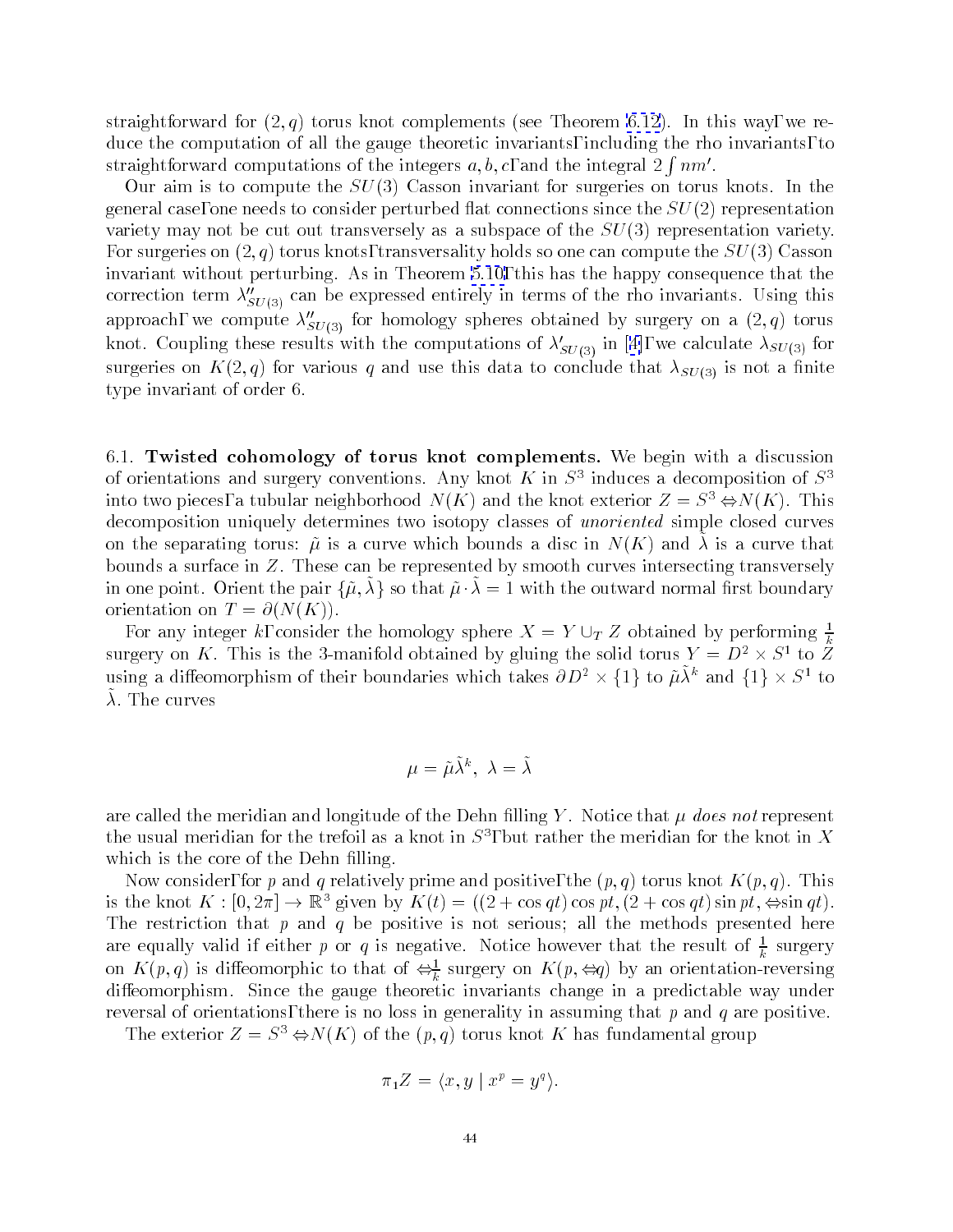<span id="page-44-0"></span>Choose  $r, s \in \mathbb{Z}$  with the property that  $p_1 + q_2 = 1$ . Then the curves  $\mu$  and  $\lambda$  for  $K(p, q)$  are represented in  $\pi_1 Z$  as

(6.1) 
$$
\tilde{\mu} = x^s y^r \quad \text{and} \quad \tilde{\lambda} = x^p (\tilde{\mu})^{-pq}.
$$

For example, for the  $(2,q)$  torus knot, one can take  $s = 1$  and  $r = (1 \Leftrightarrow q)/2$ . Then  $\tilde{\mu} = x y^{(1-q)/2}$  and  $\tilde{\lambda} = x^2 (\tilde{\mu})^{-2q}$ .

Theorem1 of [[25](#page-61-0)] gives a general description of the variety of  $SU(2)$  representations of torus knot groups. There it is shown that for a  $(p,q)$  torus knot,  $\Re_{SU(2)}(Z)$  is a connected, 1-dimensional singular manifold (smooth except for  $T'$  type intersections, called  $SU(2)$ ) bifurcation points, discussed below.) Figures[4,](#page-36-0) [7](#page-47-0),and [8](#page-48-0) illustrate these representation varieties for several different torus knots.

Since  $\tilde{\mu}$  normally generates  $\pi_1 Z$ , any reducible representation  $\beta : \pi_1 Z \to SU(2)$  is uniquely determined by  $\rho(\mu)$ . Throughout this section, we adopt the notation where  $\rho_s$  for  $s\in [0,\frac12]$ refers to the reducible representation of  $\pi_1 Z$  which is uniquely determined up to conjugacy by the requirement that  $\rho_s(\mu) = e^{-\lambda}$ . Since  $\lambda$  hes in the commutator subgroup of  $\pi_1\mathcal{L}$  (it bounds a Seifert surface) the reducible representation  $\beta_s$  sends  $\lambda$  to 1 so  $\beta_s(\tilde{\mu}) = \beta_s(\mu)$ .

The space  $\mathfrak{R}^*_{SU(2)}(Z)$  of irreducible representations consists of  $(p \Leftrightarrow 1)(q \Leftrightarrow 1)/2$  open arcs, the ends of which limit to distinct reducible representations. Thus,  $\Re_{SU(2)}(Z)$  is the space obtained by identifying the endpoints of a collection of closed arcs with distinct interior points of the interval  $[0,\frac{1}{2}]$ . It follows that  $\mathfrak{R}_{SU(2)}(Z)$  is path connected and any flat connection  $A$ on a homology sphere obtained from surgery on a torus known  $\mathcal{U}(\mathbf{A})$ connection - by a path of connections which are at one connections which satisfy conditions in  $\mathbf{3}$ of Subsection [3.4](#page-16-0).

The next result is crucial to computations of  $ST(A_n(t); Z; P_-)$  for torus knot complements. It identifies the kernel of  $D_A$  with  $P$  – boundary conditions at any flat connection on  $Z$ .

**Theorem 6.1.** Let Z be the exterior of any  $(p,q)$  torus knot and suppose  $\alpha : \pi_1(Z) \to SU(2)$ is a representation, aenning a tocal coefficient system in  $\mathbb{C}^{\times}$ .

- (i) If  $\alpha$  is trivial, then  $H^{0+1}(Z, \partial Z; \mathbb{C}^2) = 0$ .
- (ii) If  $\alpha$  is nontrivial, then  $H^0(Z, \partial Z; \mathbb{C}^2_\alpha) = H^0(Z; \mathbb{C}^2_\alpha) = 0$  and

$$
H^1(Z, \partial Z; \mathbb{C}^2_\alpha) = H^1(Z; \mathbb{C}^2_\alpha) = \begin{cases} \mathbb{C}^2 & \text{if } \alpha(x^p) = 1 \text{ and } \alpha(x) \neq 1 \text{ and } \alpha(y) \neq 1, \\ 0 & \text{otherwise.} \end{cases}
$$

In particular if A is a flat connection on Z with nontrivial holonomy  $\alpha = hol<sub>A</sub>$  then the kernet of  $D_A$  with  $P$  + boundary conditions is isomorphic to  $\cup$  -tff  $\alpha(x^i) = 1, \ \alpha(x) \neq 1, \$  and  $\alpha(y) \neq 1$ , and this kernel is zero otherwise.

*Proof.* The first statement is an easy exercise in cohomology since the coefficients are untwisted. The chain complex for the universal cover of Z is computed by the Fox Calculus to be (with  $\pi = \pi_1(Z)$ )

(6.2) 
$$
0 \to \mathbb{Z}[\pi] \stackrel{d_2}{\iff} \mathbb{Z}[\pi] \oplus \mathbb{Z}[\pi] \stackrel{d_1}{\iff} \mathbb{Z}[\pi] \to 0
$$

with

$$
d_1 = \left[ \begin{array}{c} x \Leftrightarrow 1 \\ y \Leftrightarrow 1 \end{array} \right]
$$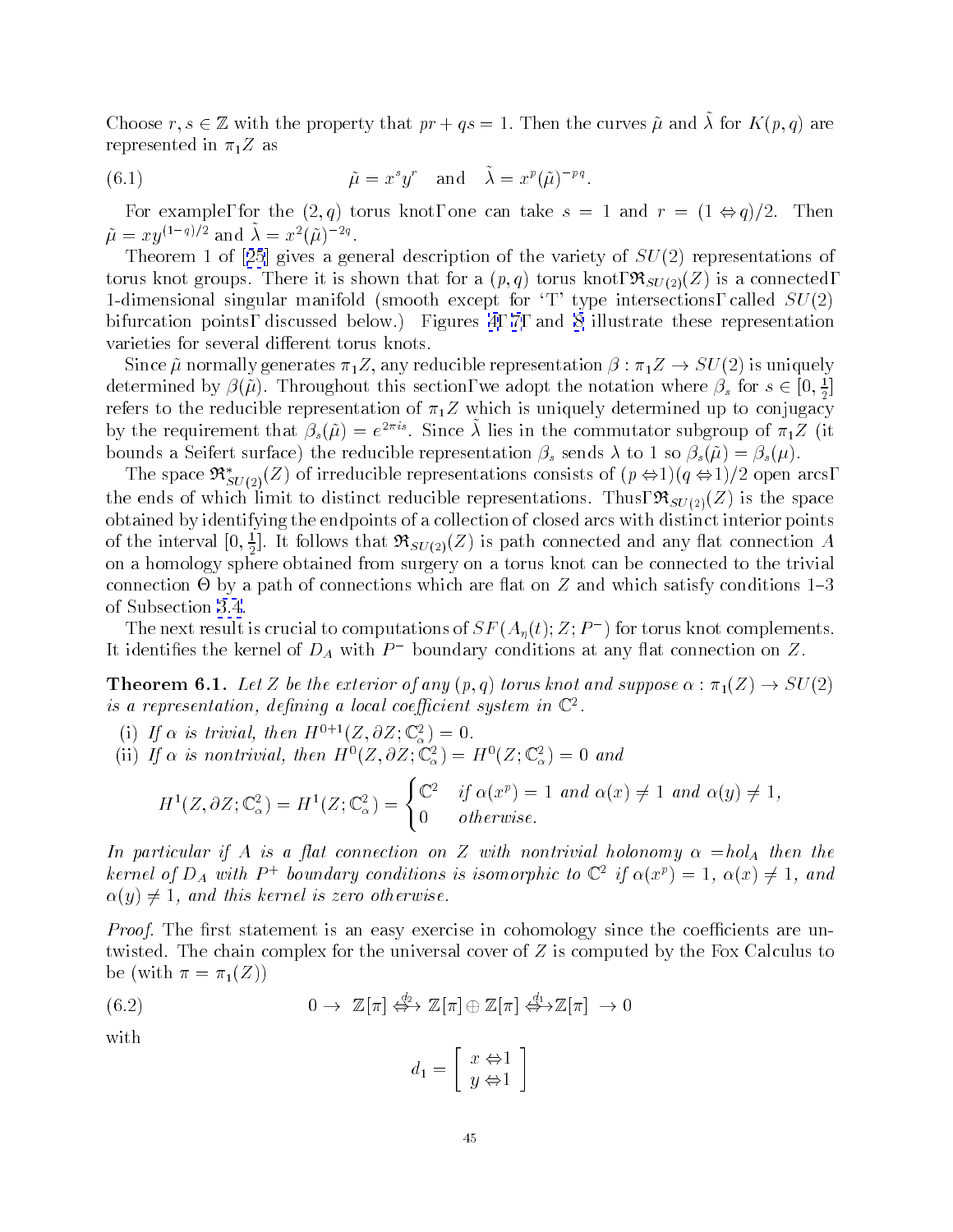<span id="page-45-0"></span>and

$$
d_2 = [ 1 + x + \cdots + x^{p-1} \quad x^p y^{-q} (1 + y + y^2 + \cdots + y^{q-1}) ].
$$

The cohomology  $H^*(Z; \mathbb{C}^2_\alpha)$  is defined to be the homology of the chain complex obtained by applying  $\text{Hom}_{\mathbb{Z}[\pi]}(\Leftrightarrow,\mathbb{C}^2)$  to the complex  $(6.2)$ , where  $\pi$  acts on  $\mathbb{C}^2$  via  $\alpha$ . The differentials are obtained by replacing x and y in the matrices  $d_2$  and  $d_1$  by  $\alpha(x)$  and  $\alpha(y)$  and taking the transpose. Denote by  $d_1(\alpha)$  and  $d_0(\alpha)$  the resulting differentials.

Clearly  $d_0(\alpha) = 0$  if and only if  $\alpha$  is trivial. Thus if  $\alpha$  is nontrivial, then  $H^0(Z; \mathbb{C}^2_\alpha) = 0$ .  $\begin{bmatrix} 1 & 1 \end{bmatrix}$  is non-trivial and (y) must be a non-trivial q-th root root  $\begin{bmatrix} 1 & 1 \end{bmatrix}$ of unity and it follows that  $d_1(\alpha) = \begin{bmatrix} p \end{bmatrix}$  and  $q \mid \qquad \qquad \text{or} \qquad \qquad \text{or} \qquad \qquad \text{or} \qquad \qquad \text{or} \qquad \text{or} \qquad \text{or} \qquad \text{or} \qquad \text{or} \qquad \text{or} \qquad \text{or} \qquad \text{or} \qquad \text{or} \qquad \text{or} \qquad \text{or} \qquad \text{or} \qquad \text{or} \qquad \text{or} \qquad \text{or} \qquad \text{or} \qquad \text{or} \qquad \text{or} \qquad \text{or} \qquad \text{or} \qquad \text{or} \qquad \text{or} \qquad \text$ that ker  $d_1(\alpha) = \text{Im } d_0(\alpha)$ . This implies  $H^-(Z; \mathbb{C}^{\mathbb{Z}}_{\alpha}) = 0$ .

Similar arguments apply and give the same conclusion if  $\alpha$  is nontrivial and  $\alpha(y)=1$ . So assume  $\alpha(x) \neq 1$  and  $\alpha(y) \neq 1$ . This implies that im  $d_1(\alpha)$  has complex dimension 2. If  $\alpha(x^p) = 1$ , then  $\alpha(x)$  is a nontrivial p-th root of unity, which implies  $1+\alpha(x)+\cdots+\alpha(x^{p-1}) =$ 0. Since  $x^i = y^i$ , it follows also that  $\alpha(y)$  is a nontrivial q-th root of unity. Thus  $a_2(\alpha)$  is the zero map and so  $H^1(Z; \mathbb{C}^\times_\alpha) = \ker a_1(\alpha) / \operatorname{im} a_0(\alpha)$  is isomorphic to  $\mathbb{C}^\times$  in this case.

On the other hand, if  $\alpha(x^p) \neq 1$ , then  $\alpha(x)$  is not a p-th root of unity. Hence  $d_1(\alpha)$  is not the zero map and this forces  $H^1(Z; \mathbb{C}^2_\alpha) = 0.$ 

Wehave seen (equation ([3.4\)](#page-15-0)) that if  $\alpha$  restricts nontrivially to  $T = \partial Z$ , then the cohomology of T vanishes. Of course, since the meridian normally generates  $\pi_1 Z$ , any nontrivial representation  $\alpha$  of  $\pi_1 Z$  pulls back to a nontrivial representation of  $\pi_1 T$ . Now the long exact sequence in cohomology shows that  $H^{i}(Z; \mathbb{C}_{\alpha}^2) = H^{i}(Z, \partial Z; \mathbb{C}_{\alpha}^2)$ . The last statement follows from Proposition [2.10.](#page-10-0)  $\Box$ 

Thecharacterization of the representation varieties  $\Re_{SU(2)}(Z)$  of torus knot groups in [[25](#page-61-0)] shows that  $hol_{A_t}(x)$  is constant (up to conjugacy) along paths of irreducible representations. Let A be a flat connection on Z with nontrivial holonomy and set  $\alpha = \text{hol}_A$ . Use Proposition [2.10](#page-10-0) to identify  $H^1(Z; \mathbb{C}^{\times}_\alpha)$  with the kernel of  $D_A$  on Z with P spoundary conditions. Then Theorem [6.1](#page-44-0) implies the following result.

**Theorem 6.2.** If  $A_t$  is a path of irreducible flat  $SU(2)$  connections on the complement Z of a  $(p, q)$  torus knot, then the dimension of  $H^-(Z; \mathbb{C}^A_{A_t})$  is independent of t. In particular  $S F(A_t; Z; P_-) = 0.$  Moreover, if  $p = Z$  then dim  $H^-(Z; \mathbb{C}_{A_t}) = 0$  for all i.

6.2. Jumping points and  $SU(2)$  bifurcation points. As we have already seen, the representation variety  $\Re_{SU(2)}(Z)$  of the complement of a torus knot can be described as the space obtained by identifying endpoints of  $(p \Leftrightarrow 1)(q \Leftrightarrow 1)/2$  closed arcs with interior points in the line segment  $[0, \frac{1}{2}]$  parameterizing the reducibles. The non-smooth points, which are precisely where the arcs are attached, are called  $SU(2)$  bifurcation points. It is a simple matter to characterize the  $SU(2)$  bifurcation points (for torus knots) in terms of the Alexander polynomial, though the precise combinatorics of how the  $SU(2)$  bifurcation points are paired up by this identification depends on  $p$  and  $q$  and can be tricky. However, if  $p = 2$ , the answer is simple because the arcs are glued in a nested way (see Proposition [6.5](#page-46-0)).

Closely related to the  $SU(2)$  bifurcation points are the C 2 jumping points. These play a central role in determining  $ST(A_n;Z;P_{-}),$  the spectral flow along the knot complement.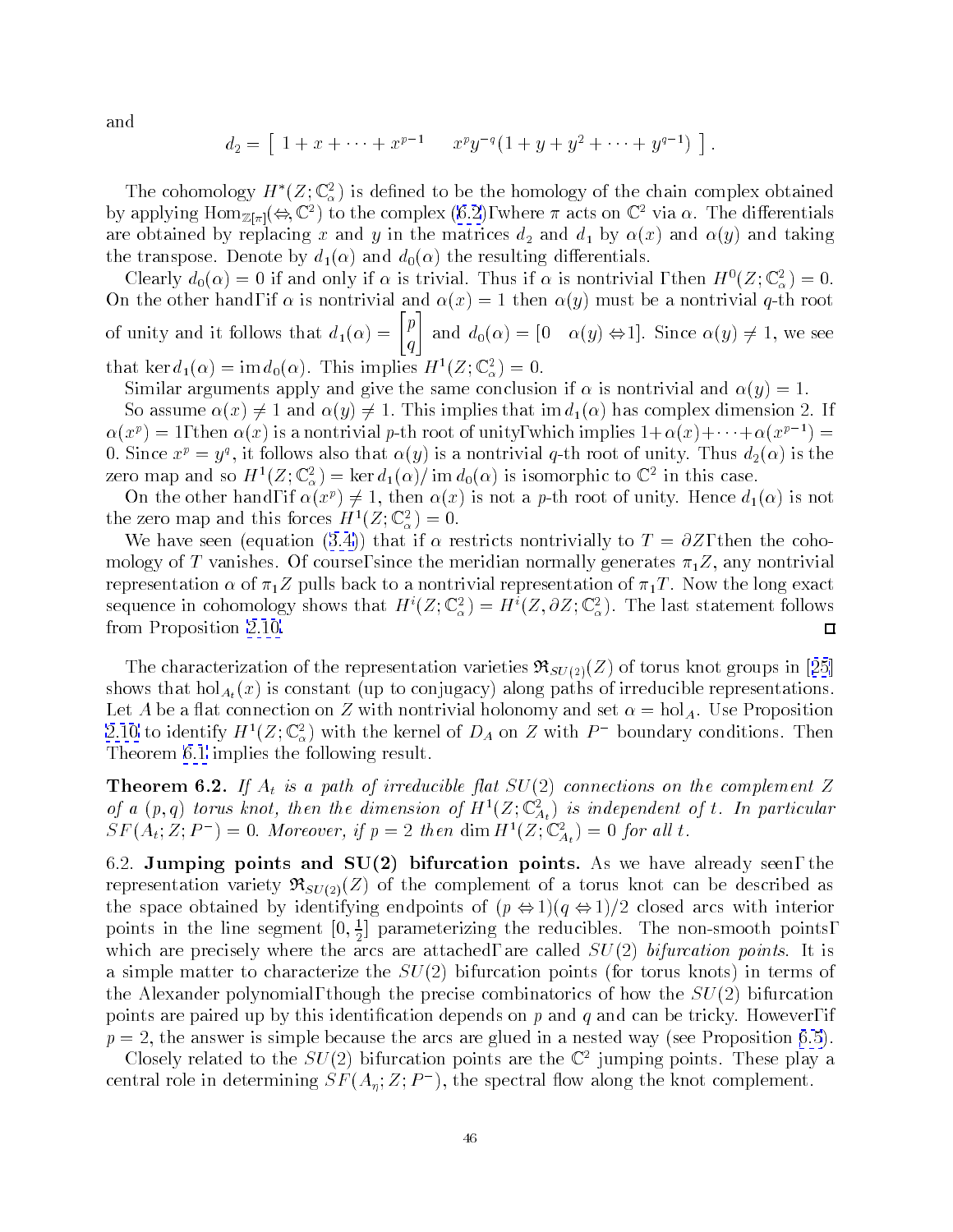<span id="page-46-0"></span>**Definition 6.3.** Suppose Z is the complement of a knot K in a homology sphere X.

- (1) The  $\mathbb{C}^2$  *fumping points* are the gauge orbits of nontrivial reducible hat connections  $A$ on  $Z$  where the kernel of  $D_A$  with  $P$  - boundary conditions jumps up in dimension. I ms is the set of reducible hat connections A so that  $H^-(Z; \mathbb{C}^{\mathbb{Z}}_A) \neq 0$ .
- (ii) The  $SU(2)$  bifurcation points are gauge orbits of reducible flat connections A on Z which are limits of irreducible, flat connections.

Theorem [6.2](#page-45-0) implies that for torus knot complements, only certain reducible flat connections are  $\mathbb{C}^+$  jumping points. They are characterized in terms of the roots of the Alexander polynomial by the following theorem, which is reminiscent of the characterization of the  $SU(2)$  bifurcation points in terms of square roots of the Alexander polynomial [\[25\]](#page-61-0).

**Theorem 6.4.** Suppose K is the  $(p,q)$  torus knot and Z is its exterior. Given a reducible, flat, nontrivial  $SU(2)$  connection  $A,$  the kernel of  $D_A$  with  $P$  -boundary conditions is nontrivial if and only if  $hol_A(\tilde{\mu})$  is a root of the Alexander polynomial

$$
\Delta_K(t) = \frac{(t^{pq} \Leftrightarrow 1)(t \Leftrightarrow 1)}{(t^p \Leftrightarrow 1)(t^q \Leftrightarrow 1)}.
$$

*Proof.* Let  $\alpha = \text{hol}_A$  be the reducible representation of  $\pi_1 Z$  associated with A. By Theorem 0.1,  $H^{-1}(Z, \partial Z; \cup_{\alpha}^{\infty}) \neq 0$  if and only if  $\alpha(x)$  has order po and  $\alpha(y)$  has order qollor  $p \neq 1 \neq q$ , where politicial position  $q$  divides  $q$ . Since polarido  $q$  are relatively prime, this implies that  $\alpha(x)$  and  $\alpha(y)$  generate a cyclic group of order pq equal to  $(\alpha(\mu))$ . Thus hol $_A(\mu) \neq \bot$  is a  $pq$ -th root of unity, but it is neither a p-th root nor a q-th root of unity.  $\Box$ 

For torus knots, the roots of  $\Delta_K(t)$  all lie on the unit circle. Thus  $\mathbb{C}^*$  jumping points correspond to the reducible representations  $\rho_t$  where  $e^{-\gamma \tau}$  is a root of  $\Delta_K$ . Since we always use  $[0, \frac{1}{2}]$  to parameterize reducible  $SU(2)$  representations, we will simply say  $s \in [0, \frac{1}{2}]$  is a  $\mathbb{C}^2$  jumping point if  $\beta_s$  is. Similarly, we say that s is an  $SU(2)$  bifurcation point if  $\beta_s$  is.

We give two quick examples. First, if  $K$  is the trefoll then  $\Delta_K(t) = t^2 \Leftrightarrow t + 1$ . Its roots are  $e^{\pm\pi/7}$ . This gives one  $\mathbb{C}^+$  fumping point at  $s = 1/6$  (this is the black dot in Figure [4](#page-36-0)). By[[25](#page-61-0)], the  $SU(2)$  bifurcation points are the solutions to  $\Delta_K(t^*) = 0$ . So for the trefoil,  $1/12$  and  $5/12$  are the  $SU(2)$  bifurcation points. (These are just the square roots of the  $\mathbb{C}^2$ jumping point.) Next, if  $K$  is the  $(Z, \vartheta)$  torus knot, then  $\Delta_K(t) = t^* \Leftrightarrow t^* + t^* \Leftrightarrow t + 1$ . Its roots are  $e^ \rightarrow$  and  $e^ \rightarrow$  , yielding two C  $\mid$  umping points at 1/10 and 5/10. There are four  $SU(2)$  bifurcation points:  $\{\frac{1}{20},\frac{1}{20},\frac{1}{20}\}$ . Generalizing to  $(2,q)$  torus knots, we obtain the following proposition.

**Proposition 6.5.** Suppose Z is the exterior of a  $(2,q)$  torus knot and consider its  $SU(2)$ representation variety  $\mathfrak{R}_{SU(2)}(\mathbb{Z})$ . Parameterize the reducible representations by  $[0,\frac{\pi}{2}]$  as above. Then there are  $(q\leftrightarrow 1)/2$  arcs of irreducible representations, indexed as  $Rf$  for  $\ell = 1, \ldots, (q \Leftrightarrow 1)/2$ , such that  $R_\ell$  is attached to  $[0, \frac{1}{2}]$  at the SU(2) bifurcation points  $\frac{1}{4q}$ and  $\frac{1}{2} \Leftrightarrow \frac{1}{4q}$ . Inus the arcs of irreducible representations are nested.

*Notice further that the set of SU(2) bifurcation points*  $\frac{2}{1}$ ,  $\frac{2}{5}$  $\frac{1}{4q}, \frac{1}{2} \Longleftrightarrow \frac{1}{4q}$  |  $\ell = 1, \ldots, (q \Longleftrightarrow 1)/2$  } is atsjoint from the set  $\frac{2\pi}{2}$  is  $\overline{z_q}$  |  $\ell = 1, \ldots, (q \ominus 1)/2$  of  $\cup$  jumping points.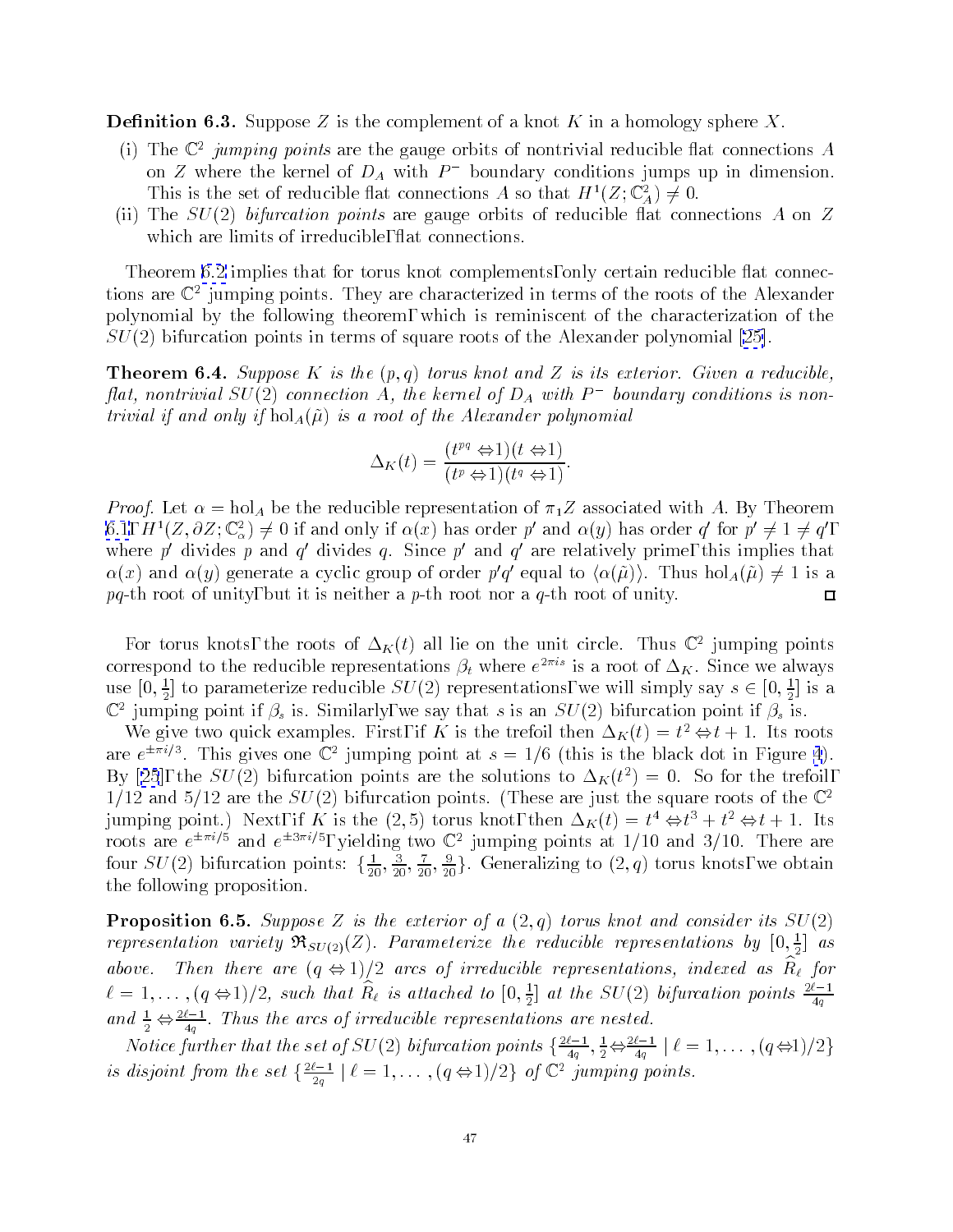<span id="page-47-0"></span>*Proof.* The Alexander polynomial of  $K(2,q)$  is  $\Delta_K(t) = \frac{t^2+1}{t+1}$  and its roots are the q-th roots of  $\Leftrightarrow$  different from  $\Leftrightarrow$ 1. Theorem 0.4 easily identifies the  $\mathbb C$  -fumping points as the set f $\frac{2\pi}{2}$  1  $2q$  is the substitution points correspond to the substitution points correspond to the reducible  $r$ representations p with  $p(\mu^*)$  a root of  $\Delta_K(t)$  [\[25\]](#page-61-0). Taking square roots gives the set  $\{\frac{2}{100}, \frac{2}{50}\}$  $\frac{1}{4q}$ ,  $\frac{1}{2}$  $\Leftrightarrow$ ---- $4q$  is the  $\begin{pmatrix} 1; & \cdots & \cdots & 1 \end{pmatrix}$  bifurcation points.

The arcs  $R_\ell$  can be described as follows. Since  $\pi_1 Z = \langle x, y | x^2 = y^2 \rangle$  has infinite cyclic center generated by  $x$  , if  $\alpha$  is irreducible then  $\alpha(x^+) = \Leftrightarrow$  (the centralizer of any nonabelian subgroup of  $SU(2)$  is  $\pm 1$ ). Conjugating if necessary, we have  $\alpha(x) = i$ . Similarly,  $\alpha(y)$ can be conjugated to lie in the *ij*-plane and must be a *q*-th root of  $\Leftrightarrow$ 1. Drawing the great circles from 1 to  $\alpha(x)$  and from 1 to  $\alpha(y)$ , one can use the angle between the great circles to parameterizethe arcs  $R\ell$  as in the proof of Theorem 1 in  $[2\sigma]$ .

We will be even more specific. For  $\ell = 1, \ldots, (q \Leftrightarrow 1)/2$  define a 1-parameter family of representations  $\alpha_{\ell,t} : \pi_1 Z \to SU(2)$  for  $t \in [0, 1]$  by setting  $\alpha_{\ell,t}(x) = i$  and

$$
\alpha_{\ell,t}(y) = \cos\left(\frac{(2\ell-1)\pi}{q}\right) + \sin\left(\frac{(2\ell-1)\pi}{q}\right)(i\cos(\pi t) + j\sin(\pi t)).
$$

These representations are irreducible except at the endpoints. The meridian of  $K(2,q)$  is represented in  $\pi_1 Z$  by  $\tilde{\mu} = xy^{(1-q)/2}$ , and a simple computation shows that the endpoints , and a simple computation shows that the endpoints  $\mathbf{I}$  $\int q-2\ell-2\quad 1$  $\left\{\frac{2\ell-2}{4q},\frac{1}{2}\right\}$   $\leftrightarrow$   $\frac{q-2\ell-2}{4q}$ . As  $\ell$  ranges from 1 of any measurement representations  $\mu$  are such the  $\mu$ to  $(q \Leftrightarrow 1)/2$ , the associated pairs of points in  $[0, \frac{1}{2}]$  are nested (  $\alpha_{\ell,t}$  parameterizes the arc  $\Box$  $I \cup (q-1)/2 - \ell$ .

The following figures show the  $SU(2)$  representation varieties for several torus knots. The horizontal line segment denotes the reducibles, and the  $\mathbb{C}^+$  fumping points are dots. The curved arcs are the irreducible components  $R\ell$ .



Figure 7.  $SU(2)$  representation varieties of  $(Z, q)$  torus knot groups

Comparing Figures 7and [8,](#page-48-0) one sees that most of the assertions of Proposition [6.5](#page-46-0) fail for arbitrary  $(p, q)$  torus knots. The sets of  $SU(2)$  bifurcation points and  $\mathbb{C}^+$  jumping points are not in general disjoint. Nor are the irreducible components nested as for  $K(2, q)$ . For  $\Lambda(p,q)$ , one can still use I neorem 0.4 to characterize the  $\mathbb{C}^+$  jumping points, they occur at the reducible representations  $\rho_s$  where  $\rho_s(\mu)=e^{-\lambda t}$  is a  $pq$ -th root of unity which is neither a p-th root nor a q-th root of unity.

Corollary 6.6. Suppose X is a homology sphere obtained by surgery on a  $(2,q)$  torus knot and A is a nontrivial flat  $SU(2)$  connection on  $\Lambda$ . Then  $H^{\circ}(\Lambda;\mathbb{C}_A)=0=H^{\circ}(\Lambda;\mathfrak{su}(2)_A)$ for all i. Hence,  $\mathfrak{M}_{SU(2)}^*(X)$  is regular as a subset of  $\mathfrak{M}_{SU(3)}(X)$  and the correction term  $\lambda''_{SU(3)}(X)$  can be computed in terms of  $SU(2)$  rho invariants.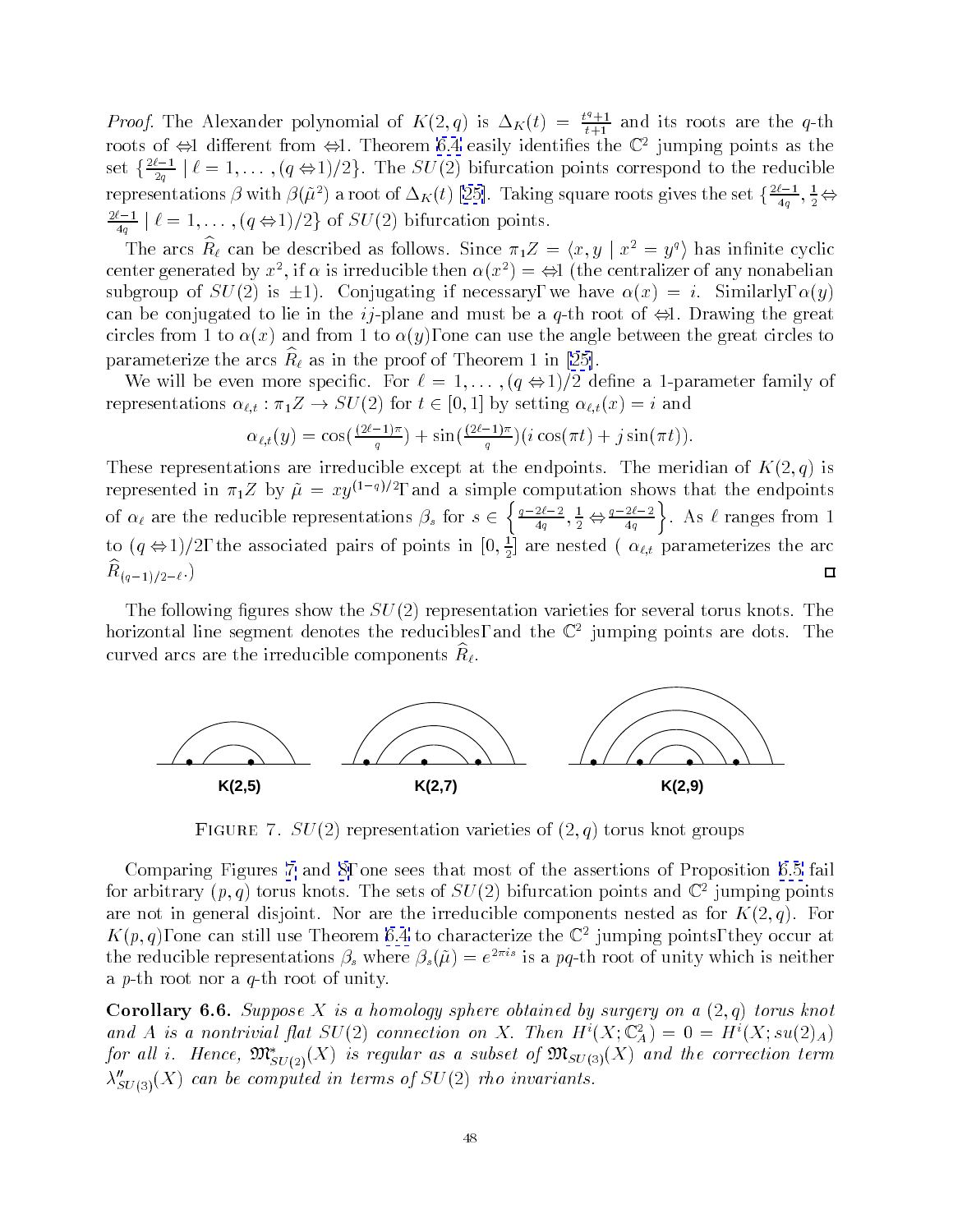<span id="page-48-0"></span>

FIGURE 8.  $SU(2)$  representation varieties of  $(p, q)$  torus knot groups

*Proof.* Since X is a homology sphere, any nontrivial flat  $SU(2)$  connection is irreducible. The restriction of such a connection to Z is irreducible (since  $\pi_1(Y) \cong \mathbb{Z}$ ), and its restriction to T is nontrivial since the meridian  $\tilde{\mu}$  normally generates  $\pi_1 Z$ . Theorem [6.2](#page-45-0) implies that  $H_1(Z; \mathbb{C}_A) = 0$ , and the corollary follows from the computations of Subsection [3.2](#page-14-0) using the Mayer-Vietoris sequence. (The last sentence is just the definition of regularity from [\[5\]](#page-61-0).)  $\Box$ 

The corollary reflects a rather special property of  $(2,q)$  torus knots. If  $p,q>2$  and X is a homology sphere obtained by surgery on  $K(p,q)$  then there exists an irreducible  $SU(2)$ representation which is the limit of an arc of irreducible  $SU(3)$  representations, and hence  $\mathfrak{M}^*_{SU(2)}(X)$  is not regular (when viewed as a subset of  $\mathfrak{M}_{SU(3)}(X)$ ), although it is a compact 0-dimensional manifold.

Results of Fintushel and Stern shows that, for homology spheres  $X$  obtained by surgery on a torus knot,  $\mathfrak{R}_{SU(2)}(X)$  is a linite set of points and the parity of  $\mathfrak{S}_{Fsu(2)}(\mathfrak{S},A;X)$  is independent of  $[A] \in \mathfrak{M}^*_{SU(2)}(X)$ . Corollary [6.6](#page-47-0) and Theorem [5.10](#page-41-0) then imply that, for surgeries on a  $(2, q)$  torus knot,

$$
\lambda''_{SU(3)}(X) = \pm \frac{1}{2} \sum_{[A] \in \mathfrak{M}^*_{SU(2)}(X)} \varrho_X(A).
$$

The next result determines the sign. Recall if  $\Delta_K(t)$  denotes the symmetrized Alexander polynomialof the knot K, then  $\Delta''_K(1)$  $\Delta''_K(1)$  $\Delta''_K(1)$  equals twice Casson's invariant of the knot ([1]). For the torus knot  $\Lambda = \Lambda(2, q), \Delta_K(1) = (q^2 \Leftrightarrow 1)/4.$ 

**Theorem 6.7.** Let K be the  $(2,q)$  torus knot. Assume  $k > 0$  and denote by  $X_{\pm k}$  the result of  $\pm \frac{\tau}{k}$  surgery on K. By Corollary 6.0, the  $\mathfrak{M}_{SU(2)}(\Lambda_{\pm k})$  is regular as a subspace of  $\mathfrak{M}_{SU(3)}(\Lambda\pm k)$ . If  $\mathfrak{d}=(q^2\Leftrightarrow 1)/4$  then the moduli spaces  $\mathfrak{M}_{SU(2)}(\Lambda\,)$  and  $\mathfrak{M}_{SU(2)}(\Lambda\!-\!k)$  consist of kb points.

 $\{i,j\}$  writing MSU(2)(Xe and SFC)  $\{i,j\}$  is only if one set  $\{i,j\}$  is odd and  $\{i,j\}$  is one set  $\{i,j\}$ 

(6.3) 
$$
\lambda''_{SU(3)}(X_k) = \Leftrightarrow_{2}^{1} \sum_{i=1}^{kb} \varrho_{X_k}(A_i).
$$

 $\lambda$  in the first mass  $\lambda$  , the first property is even and  $\lambda$  is even and  $\lambda$  is even and  $\lambda$ 

(6.4) 
$$
\lambda''_{SU(3)}(X_{-k}) = \frac{1}{2} \sum_{i=1}^{kb} \varrho_{X_{-k}}(A_i).
$$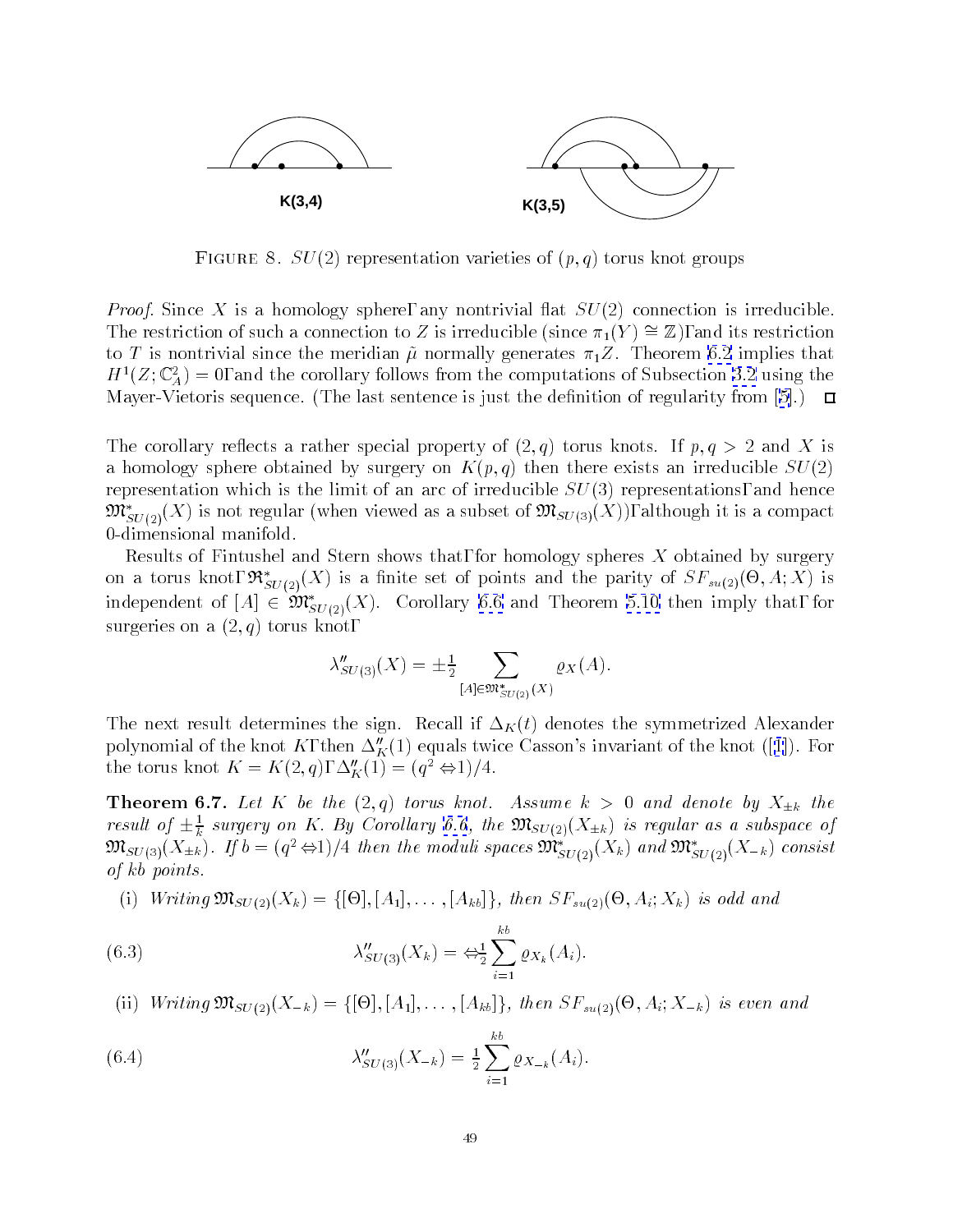*Proof.* Suppose X is a homology sphere obtained by a positive surgery on  $K(p,q)$ . We claim that if  $A$  is an irreducible  $A$  is our  $A$  is our  $A$  is our  $A$  is our  $A$  is our  $A$  is our  $A$  is our  $A$  is our  $A$  is our  $A$  is our  $A$  is our  $A$  is our  $A$  is our  $A$  is our  $A$  is our  $A$  is our  $A$  is our  $A$  [5.10](#page-41-0) then implies the first assertion.

By Taubes' theorem[[30](#page-62-0)] and the surgery formula for Casson's invariant, this implies that  $\sim$  5 MHz IV is even in case X is obtained by a negative surgery on K(p; q), and the second  $\sim$ assertion follows from the first.

Since Casson's knot invariant is positive for all  $(2, q)$  torus knots, it suffices to check one example, which we take to be the Poincaré homology sphere.

First, consider a path  $A_t$  of  $SU(2)$  connections on a homology sphere X with  $A_i$  flat for  $i = 0, 1$ . Let  $\alpha_i = \text{hol}_{A_i}$  for  $i = 0, 1$  be the associated  $SU(2)$  representations. Applying the Atiyah-Patodi-Singer index theorem as in the proof of Theorem [5.7](#page-39-0) (cf. equation [\(5.4\)](#page-39-0), we see that

$$
SF_{su(2)}(A_t; X) = 8(c s(A_1) \Leftrightarrow cs(A_0)) + \frac{1}{2} (\varrho_X(\text{ad }\alpha_1) \Leftrightarrow \varrho_X(\text{ad }\alpha_0)) + \frac{1}{2} (\dim H^{0+1}(X; su(2)_{\alpha_1}) \Leftrightarrow \dim H^{0+1}(X; su(2)_{\alpha_0})),
$$
\n(6.5)

where the rho invariants are defined relative to the odd signature operator acting on  $su(2)$ forms via the adjoint action. (Comparing this to the formula at the end of Section7in [\[24\]](#page-61-0), the sign discrepancies are explained by the fact that in this paper, we are using the  $(\Leftrightarrow \epsilon, \Leftrightarrow \epsilon)$ convention for spectral flow.)

Now consider the Poincaré homology sphere X, defined here to be  $+1$  surgery on the right hand trefoil. Consider a path from - to the 
at connection A1 constructed in Section [5.4](#page-36-0). Since  $\pi_1 \Lambda$  is finite, one can compute that  $\varrho_X$  (ad  $\alpha_1$ ) =  $\pm \frac{1}{15}$  by standard methods [\[17](#page-61-0), [2\]](#page-61-0).  $T$  sign ambiguity comes about because the answer depends on how  $T$  is oriented. This oriented. This oriented. This oriented. This oriented. This oriented. This oriented. This oriented. This oriented. This oriented. This problem can be resolved since we know that  $cs(A_1) = \frac{1}{120}$  by the computations in Subsection  $5.4.4.6.6.1$  $5.4.4.6.6.1$  to the path At, we see that the path At, we see that the only way the only way the only way the only way the only way the only way the only way the only way the only way the only way the only way the only wa can be an integer is if  $\varrho_X$ (ad  $\alpha_1)=\frac{\pi}{15},$  in which case  $S\varGamma_{su(2)}(\Theta,A_1;\Lambda)=1,$  which is odd, as claimed.  $\Box$ 

 ${\it Remark.}$  . It is well-known that, at least as unoriented manifolds,  $\frac{1}{k}$ -surgery on a torus knot yields a Brieskorn homology sphere. These spaces admit a natural orientation as the link of an algebraic singularity. Using standard handlebody methods (or alternatively, using the fact that the  $su(2)$ -spectral flow from the trivial connection ot a flat  $SU(2)$  connection on a Brieskorn sphere iseven [\[17\]](#page-61-0)) it follows that, as oriented manifolds,

$$
X_k \cong \Leftrightarrow \Sigma(2, q, 2qk \Leftrightarrow 1)
$$
 and  $X_{-k} \cong \Sigma(2, q, 2qk + 1)$ .

Theorems [6.7](#page-48-0)and [5.7](#page-39-0) give a method for computing  $\lambda''_{SU(3)}$  for surgeries on  $(2, q)$  torus knots.Combining this with the computations of  $\lambda'_{SU(3)}$  given in [[4\]](#page-61-0), we shall determine  $\lambda_{SU(3)}$  for homology spheres obtained by surgery on  $K(2,q)$ . The analogous computation for  $K(p,q)$  is complicated by the fact that one must first apply a perturbation to make the moduli space regular, so we postpone the calculations for surgeries on other torus knots to a future article.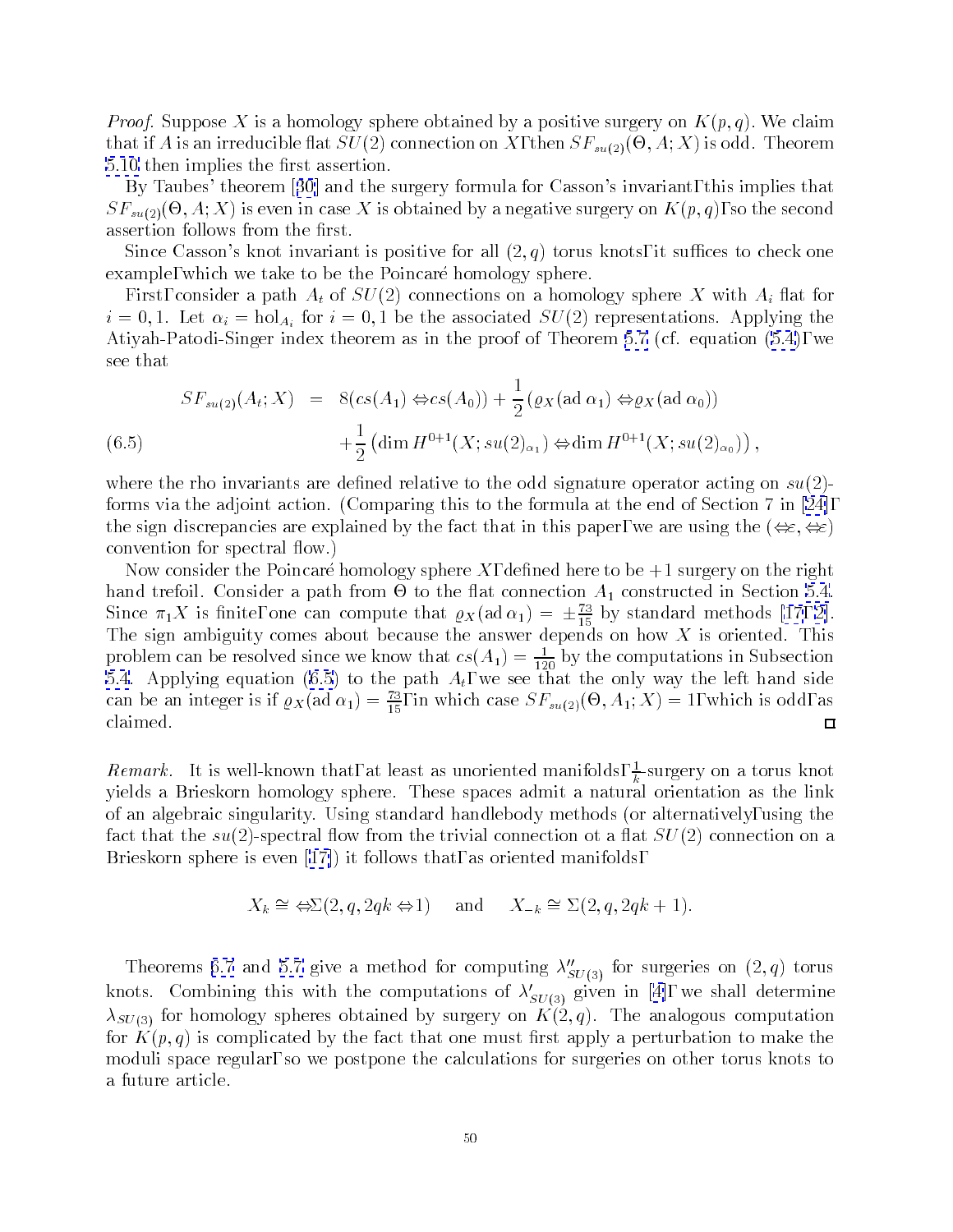<span id="page-50-0"></span>Consider the complement Z of  $K(p,q)$ , with  $\partial Z = T$ , the torus. Recall that  $\Re_{SU(2)}(T)$ denotes the variety of conjugacy classes of  $SU(2)$  representations of  $\pi_1T$ . Any choice of generators  $x, y \in \pi_1T = \mathbb{Z} \oplus \mathbb{Z}$  determine a branched cover  $\mathbb{R}^2 \to \mathfrak{R}_{SU(2)}(T)$  by assigning to the pair  $(m, n) \in \mathbb{R}^+$  the conjugacy class of the homomorphism taking x to  $e^{-im\alpha}$  and y to e  $\Box$  (see Equation (5.2).) We will need to consider the cases  $x = \mu \lambda$  and  $y = \lambda$  for various k simultaneously. Thus we introduce the notation

$$
f_k: \mathbb{R}^2 \to \mathfrak{R}_{SU(2)}(T)
$$

for the map taking  $(m, n)$  to the conjugacy class of the homomorphism  $\alpha : \pi_1 T \to SU(2)$ satisfying  $\alpha(\mu \lambda^*) = e^{-\lambda m}$  and  $\alpha(\lambda) = e^{-\lambda m}$ . Letting  $g_k : \mathbb{R}^* \to \mathbb{R}^*$  denote the linear map

(6.6)  $q_k(m, n) = (m + kn, n)$ 

we see that

 $f_0 = f_k \circ g_k.$ 

Now consider the restriction map  $\mathfrak{R}^*_{SU(2)}(Z) \to \mathfrak{R}_{SU(2)}(T)$ . Each component of  $\mathfrak{R}^*_{SU(2)}(Z)$ is an open arc. Proposition [6.5](#page-46-0) enumerates these in the special case of  $K(2,q)$ ; the path components are denoted  $R\ell$ . The image in  $\mathcal{P}(S U(2)|T)$  or each arc inisses the branch points since the branch points correspond to central representations of  $\pi_1 T$ , but  $\tilde{\mu}$  cannot be sent to the center  $\pm 1$  by an irreducible (i.e. non-abelian) reprensentation since it is a normal generator of  $\pi_1 \mathcal{Z}$ . Thus each path component of  $\mathcal{R}_{SU(2)}(\mathcal{Z})$  hits to  $\mathbb{R}^2$ .

We claim that any such lift using the cover  $f_0 : \mathbb{R}^2 \to \mathfrak{R}_{SU(2)}(T)$  takes the components of  $\mathfrak{R}^*_{SU(2)}(Z)$  to arcs of slope  $\Leftrightarrow pq$ . One can see this as follows. If  $\alpha_t : \pi_1 Z \to SU(2)$  is any continuous path of irreducible representations, then it can be conjugated so that  $\alpha_t(\tilde{\mu})$  and  $\alpha_t(\lambda)$  he in the standard  $U(1)$  subgroup of  $SU(2)$ . If  $\alpha_t$  is irreducible, then  $\alpha_t(x^t) = \pm 1$ . Writing $\alpha_t(\mu) = e^{-i\pi i \mu}$  and  $\alpha_t(\lambda) = e^{-i\pi i \mu}$ , then equation ([6.1\)](#page-44-0), namely that  $\lambda = x^{\mu}(\mu)^{-\mu}$ , shows that pq mt <sup>+</sup> nt is constant.

To understand how the arcs in  $\mathcal{R}_{SU(2)}(Z)$  lift using the cover  $f_k : \mathbb{R}^+ \to \mathcal{R}_{SU(2)}(T)$ , that is, with respect to  $\mu$  and  $\lambda$  for the homology sphere obtained by  $\frac{1}{k}$  surgery on  $K(p,q),$  one just applies the map  $g_k$  of equation (6.6). Thus each arc lifts using  $f_k$  to arcs in  $\mathbb{R}^2$  of slope  $\mathbf{p}$  $kpq-1$ 

The following proposition completes the identification of the lifts of each arc  $R\ell$  for the  $(2,q)$  torus knots.

**Proposition 6.8.** Let K be the  $(2,q)$  torus knot and Z its complement. For  $\ell = 1,\ldots, (q \Leftrightarrow$  $1/2$ , consider the curve

$$
R_\ell(t)=(1\Leftrightarrow t)\left(\tfrac{2\ell-1}{4q},0\right)+t\left(\tfrac{1}{2}\Leftrightarrow\tfrac{2\ell-1}{4q}+k(2\ell\Leftrightarrow q\Leftrightarrow 1),\ 2\ell\Leftrightarrow q\Leftrightarrow 1\right),\ 0
$$

Then  $R_\ell$  is the lift under  $f_k : \mathbb{R}^2 \to \mathcal{R}_{SU(2)}(T)$  of  $R_\ell \subset \mathcal{R}_{SU(2)}(Z)$  (see Proposition [6.5\)](#page-46-0). All other ups of  $\mathbf{p}_\ell$  are obtained by reflecting this lift through the origin ana/or translating by an integer vector.

*Proof.* We first determine the lift with respect to the map  $f_0 : \mathbb{R}^2 \to \mathfrak{R}_{SU(2)}(T)$ . It was shown in the paragraph preceding this proposition that any int or  $R_\ell$  has slope  $\leftrightarrow$   $q$ . I roposition [6.5](#page-46-0)  $\,$ shows that the endpoints of the arc  $R_\ell$  are reducible representations sending  $\mu$  to  $e^{-i\gamma(\tau-\tau)/\tau_2}$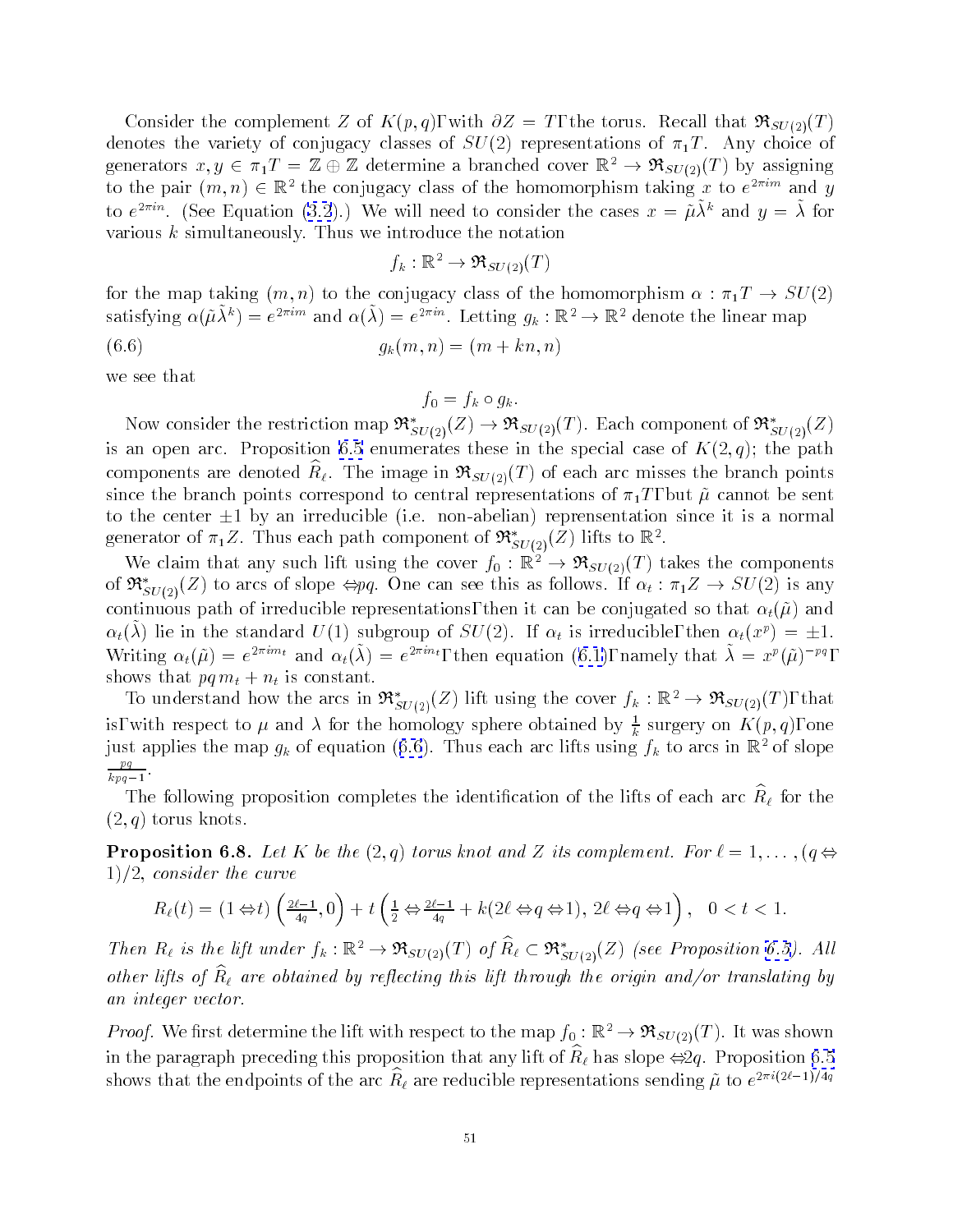<span id="page-51-0"></span>and  $e^{-\alpha(2\pi/2)}$  and  $\lambda$  to 1. Thus there is a lift of  $R_\ell$  starting at  $(\frac{2\pi}{4},0)$  and ending at  $(e(\frac{1}{2} \Leftrightarrow \frac{1}{4}) + a, 0)$  for some integers  $(a, b)$  and  $e = \pm 1$ .

We claim that  $a = 0$  and  $e = 1$ . Assuming this for a moment, the fact that the slope is  $\Leftrightarrow$  2q implies that  $b = 2\ell \Leftrightarrow q \Leftrightarrow 1$ . Thus the curve

$$
(1\Leftrightarrow t)(\tfrac{2\ell-1}{4q},0)+t(\tfrac{1}{2}\Leftrightarrow \tfrac{2\ell-1}{4q},2\ell\Leftrightarrow q\Leftrightarrow 1),\ \ 0\leq t\leq 1
$$

parameterizes the lift using  $f_0$  of  $R_\ell$  based at  $(\frac{2\ell-1}{4},0)$ . Applying the map  $g_k$  of equation  $\frac{1}{2}$  $(6.6)$  $(6.6)$  finishes the proof.

It remains to snow that  $a = 0$  and  $e = 1$ . Suppose not. Then the filt of  $R_\ell$  to  $\mathbb{R}^+$ intersects one of the vertical lines  $x = 0$  or  $x = \frac{1}{2}$ . This means there exists a representation  $\alpha \in n_{\ell} \subset \pi_{SU(2)}(Z)$  so that  $\alpha(\mu) = \pm 1$ . But  $\mu$  normally generates  $\pi_1 Z$  and  $\pm 1 \in SU(Z)$  is the center, so  $\alpha$  is central, contradicting the fact that  $\alpha$  is irreducible.  $\Box$ 

6.3. Dehn surgeries on the trefoil. In this subsection, we compute the gauge theoretic invariants for flat connections on the manifolds  $\Lambda \pm k$  obtained by  $\pm \frac{\pi}{k}$  surgery on the right hand trefoil K.

We consider the cases of positive and negative surgeries separately to make counting arguments simpler in Theorems6.9, [6.10](#page-52-0) [6.14](#page-57-0),and [6.15](#page-58-0). The reason for this is that the slopes of the curves  $R_\ell$  are positive for  $k > 0$  and negative for  $k < 0$ , changing the combinatorics of the numbers a, b and c. We combine the separate results in the computations of the  $SU(3)$ Casson invariant, so Theorems [6.11](#page-53-0) and Table [6.4](#page-58-0) are valid for all integers  $k$  (including  $k = 0$ ).

**Theorem 6.9.** Suppose  $\kappa > 0$  and denote by  $\Lambda_k$  the result of  $\frac{1}{k}$  surgery on the right hand trefoil K. Then  $\pi_1(X_k)$  admits 2k distinct conjugacy classes of irreducible  $SU(2)$  representations. In terms of the moduli space of flat connections, this gives

$$
\mathfrak{M}_{SU(2)}(X_k) = \{ [\Theta], [A_1], \ldots, [A_{2k}]\}.
$$

For  $i = 1, \ldots, 2k$ , we can choose  $A_i$  a representative for the gauge orbit  $[A_i]$  with

$$
SF(\Theta, A_i; X_k) = 2 \Leftrightarrow 2i \Leftrightarrow 2\left[\frac{i}{k+1}\right]
$$
  
\n
$$
cs(A_i) = 2 \Leftrightarrow 2i + (2k \Leftrightarrow 2i + 2)\left[\frac{i}{k+2}\right] + \frac{(12i \Leftrightarrow 11)^2}{24(6k \Leftrightarrow 1)}
$$
  
\n
$$
\varrho_{X_k}(A_i) = 4i \Leftrightarrow 2 + 4\left[\frac{i}{k+1}\right] + 8(i \Leftrightarrow k \Leftrightarrow 1)\left[\frac{i}{k+2}\right] \Leftrightarrow \frac{(12i \Leftrightarrow 11)^2}{6(6k \Leftrightarrow 1)}.
$$

Here,  $[x]$  means the greatest integer less than or equal to x.

*Proof.* By Proposition [6.8,](#page-50-0) the lift of the one arc of irreducible representations from  $\Re_{SU(2)}(T)$ to K<sup>-</sup> is given by the curve

$$
R_t = (1 \Leftrightarrow t)(\frac{1}{12}, 0) + t(\frac{5}{12} \Leftrightarrow 2k, \Leftrightarrow 2), \quad 0 \le t \le 1.
$$

The flat connections which extend over  $\frac{1}{k}$  surgery correspond to points along the path where the first coordinate  $(1 \Leftrightarrow t) \frac{1}{12} + t(\frac{1}{12} \Leftrightarrow 2k)$  is an integer. Let  $A_i$  be the *i*-th such point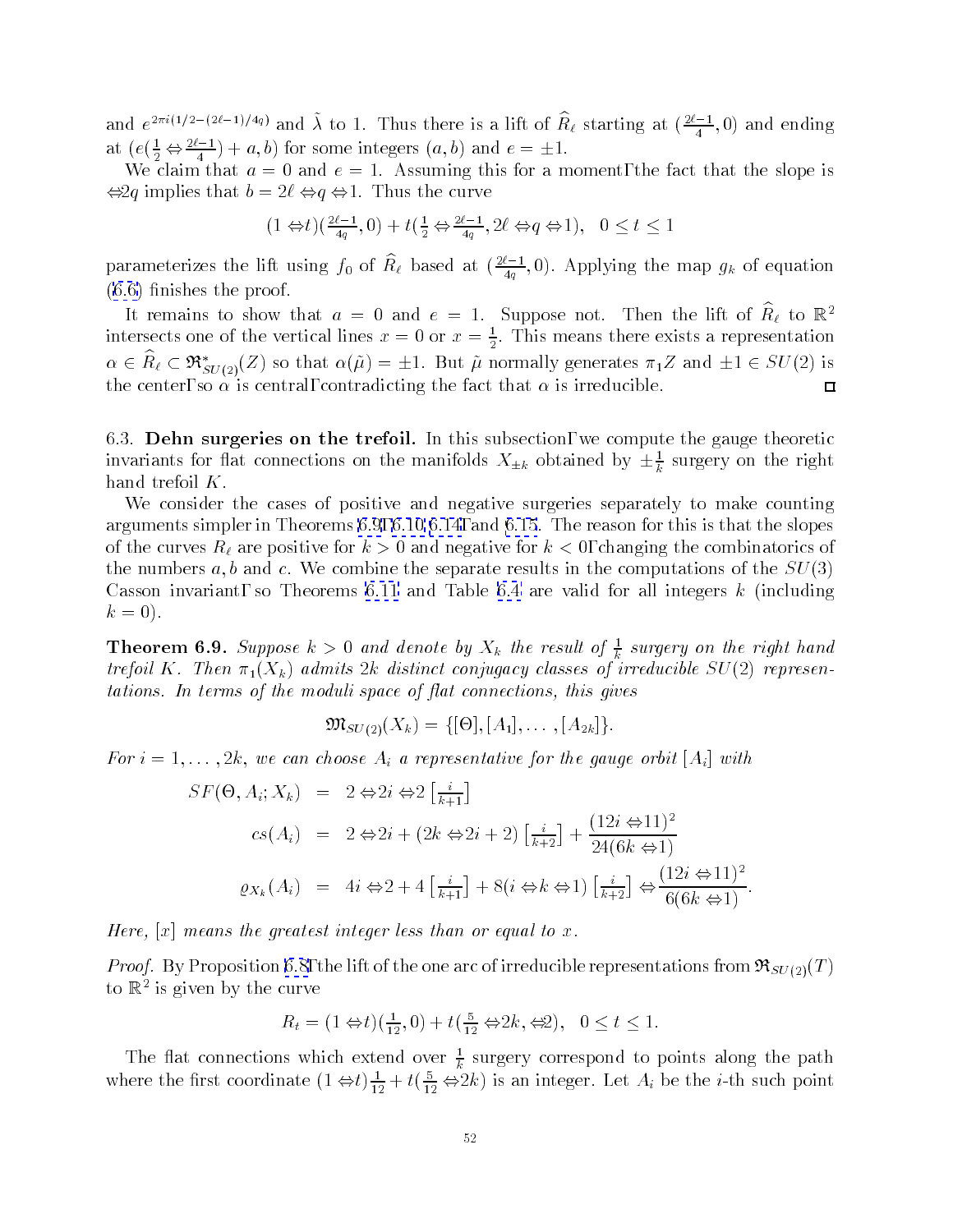<span id="page-52-0"></span>along the arc  $R_t$ . Let  $t_i$  be the corresponding t value. Since  $k > 0$  we see that  $t_i$  solves the equation  $(1 \Leftrightarrow t) \frac{1}{12} + t(\frac{1}{12} \Leftrightarrow 2k) = 1 \Leftrightarrow t$  for  $i = 1, \ldots, 2k$  and so

$$
t_i = \frac{12i \Leftrightarrow 11}{24k \Leftrightarrow 4}, \quad i = 1, \ldots, 2k.
$$

Fix  $i \in \{1,\ldots,2k\}$ . Then there is a path of flat connections  $C_t$  in normal form on Z so that the restriction to the torus T is  $a_{m,n} = \Leftrightarrow m_t idx \Leftrightarrow n_t idy$  with  $(m_t, n_t)$  the composite of the horizontal line segment from  $(0,0)$  to  $(\frac{1}{12},0)$  with  $R_t$ , ending at  $R_t(t_i).$ 

¿From this path we compute the integers  $a_i, b_i$  and  $c_i$  and construct the flat connection  $A_i$  on  $X_k$  and the path  $A_t$  of connections on  $X_k$  starting at the trivial connection and ending at  $A_i$  according to the method of Subsection [5.1](#page-31-0). (We hope the clash of notation  $A_t|_{t=t_i} = A_i$  does not cause too much confusion. The integer i is fixed throughout the rest of the argument.)

By definition,  $a_i = 1 \Leftrightarrow i$  and

$$
b_i = \left[\begin{array}{c} \Leftrightarrow 2t_i \end{array}\right] = \left[\begin{array}{c} \Leftrightarrow \frac{12i-11}{12k-2} \end{array}\right] = \Leftrightarrow 1 \Leftrightarrow \left[\frac{i}{k+1}\right].
$$

Inspecting the graph of the path  $(m_t, n_t)$  one can compute that

$$
c_i = 2i \Leftrightarrow 2 + (2i \Leftrightarrow 2k \Leftrightarrow 2) \left[ \frac{i}{k+2} \right].
$$

To see this, observe that the loop constructed in Subsection [5.1](#page-31-0) encloses the lattice points  $(1 \Leftrightarrow j, 0), j = 1, \cdots, i \Leftrightarrow 1$ . If  $i \ge k+2$ , it also encloses the lattice points  $(1 \Leftrightarrow j, \Leftrightarrow 1)$ , for  $j = k + 1, \ldots, i \Leftrightarrow 1$ . Since the loop winds around all the lattice points clockwise, it follows that  $c_i = 2(i \Leftrightarrow 1) + 2(i \Leftrightarrow k \Leftrightarrow 1) \left[\frac{i}{k+2}\right]$ .

Now Theorem [5.4](#page-33-0) implies that  $ST(\Theta, A_i) = 2 \Leftrightarrow 2i + 2[\frac{1}{k+1}]$  because the spectral flow  $S_F(U_t;Z;F)$  along the knot complement vanishes.

To compute  $cs(A_i)$ , notice that the integral term  $\int m'n$  in Theorem [5.5](#page-34-0) vanishes along the first part of the path (since  $n_t = 0$  along that part). On the second part one computes

$$
2\int_0^{t_i} m'n = \left(\frac{1}{12} \Leftrightarrow (1 \Leftrightarrow i))(2t_i) = \frac{(12i \Leftrightarrow 11)^2}{24(6k \Leftrightarrow 1)},
$$

and substituting this into the formula of Theorem [5.5](#page-34-0) gives

$$
cs(A_i) = 2 \Leftrightarrow 2i + (2k \Leftrightarrow 2i + 2) \left[\frac{i}{k+2}\right] + \frac{(12i \Leftrightarrow 11)^2}{24(6k \Leftrightarrow 1)}.
$$

Theorem [5.7](#page-39-0) (or alternatively, equation [\(5.5](#page-40-0))) gives the formula for the rho invariants.  $\Box$ 

For negative surgeries, we get the following analogous result.

**Theorem 6.10.** Suppose  $\kappa > 0$  and let  $X_{-k}$  denote  $\Leftrightarrow_{\overline{k}}$  surgery on the right hand trefoll. Then  $\pi_1(X_{-k})$  admits 2k distinct conjugacy classes of irreducible  $SU(2)$  representations. In  $terms of the moduli space of flat connections,$ 

$$
\mathfrak{M}_{SU(2)}(X_{-k}) = \{ [\Theta], [A_1], \ldots, [A_{2k}] \}.
$$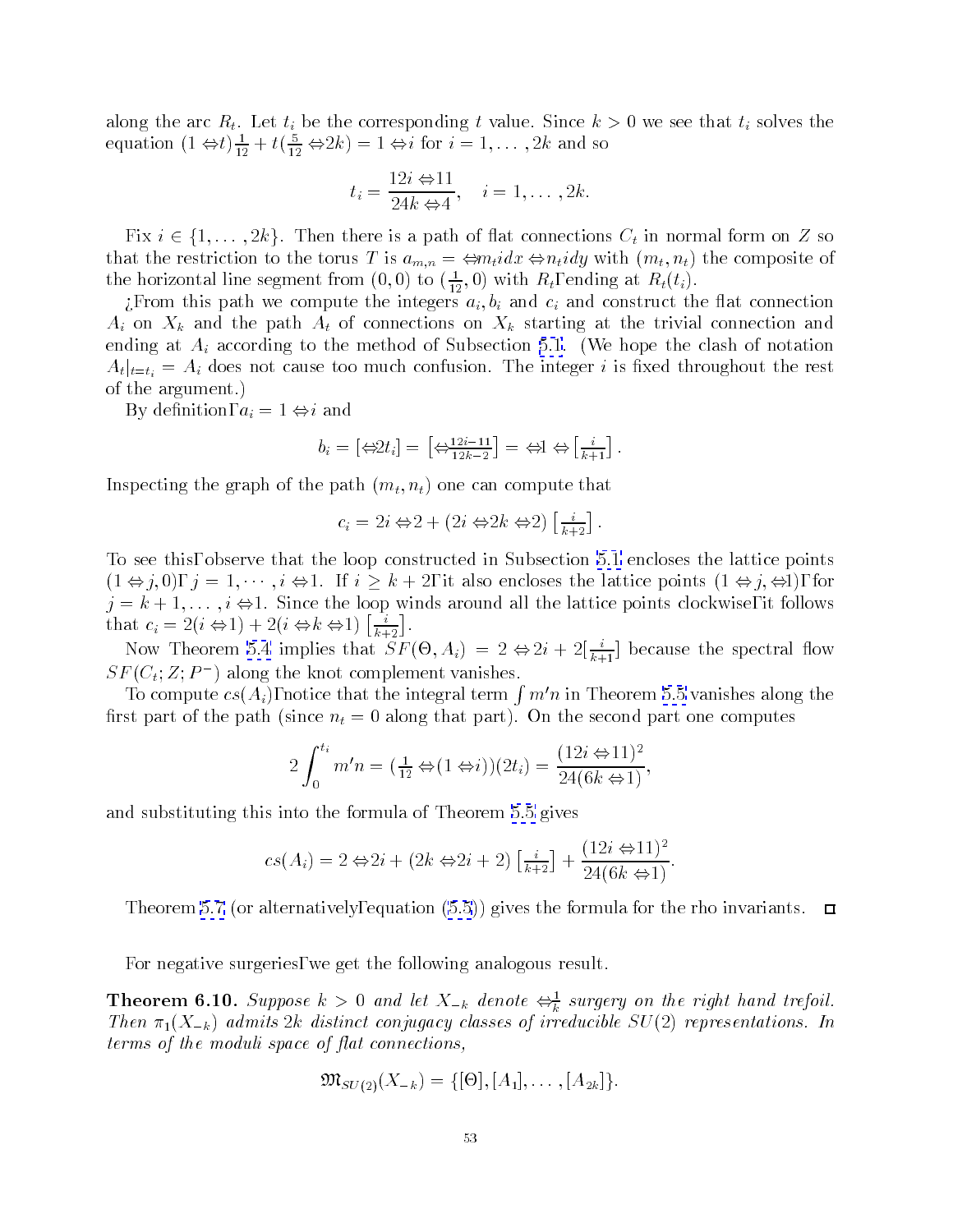<span id="page-53-0"></span>For  $i = 1, \ldots, 2k$ , we can choose  $A_i$  a representative for the gauge orbit  $[A_i]$  with

$$
SF(\Theta, A_i; X_{-k}) = 2i + 2\left[\frac{i}{k+1}\right]
$$
  
\n
$$
cs(A_i) = 2i + (2i \Leftrightarrow 2k)\left[\frac{i}{k+1}\right] \Leftrightarrow \frac{(12i \Leftrightarrow 1)^2}{24(6k+1)}
$$
  
\n
$$
\varrho_{X_{-k}}(A_i) = 2 \Leftrightarrow 4i + 4(2k \Leftrightarrow 2i+1)\left[\frac{i}{k+1}\right] + \frac{(12i \Leftrightarrow 1)^2}{6(6k+1)}.
$$

*Proof.* This theorem is proved using a similar argument as was used for positive Dehn surgery. The main difference is that now the second part of path  $(m_t, n_t)$  is given by

$$
(1 \Leftrightarrow t)(\frac{1}{12},0) + t(\frac{5}{12} + 2k, \Leftrightarrow 2).
$$

This path has first coordinate the integer  $i \in \{1,\ldots, 2k\}$  when

$$
t_i = \frac{12i \Leftrightarrow 1}{24k + 4}.
$$

 $\zeta$ From the definitions,  $a_i = i$  and

$$
b_i = \left[\begin{array}{c} \bigoplus 2t_i \end{array}\right] = \left[\begin{array}{c} \bigoplus \frac{12i-1}{12k+2} \end{array}\right] = \bigoplus \left[\begin{array}{c} i \\ \bigoplus \frac{i}{k+1} \end{array}\right].
$$

One can compute from the graph of the path  $(m_t, n_t)$  using a similar analysis as in the proof of Theorem [6.9](#page-51-0) that

$$
c_i = \Leftrightarrow 2i + (2k \Leftrightarrow 2i) \left[ \frac{i}{k+1} \right].
$$

These determine as in Subsection [5.1](#page-31-0) a path of connections on  $X_{-k}$  from the trivial connection to a connection  $A_i$  extending flatly over  $X_{-k}$ .

As before, the spectral flow along  $Z$  vanishes. The integral term is computed as

$$
2\int_0^{t_1} m'n = \Leftrightarrow (i \Leftrightarrow \frac{1}{12})(2t_i) = \Leftrightarrow \frac{(12i \Leftrightarrow 1)^2}{24(6k+1)}.
$$

The proof is then completed by applying Theorems [5.4](#page-33-0), [5.5](#page-34-0)and [5.7](#page-39-0).

The following theorem gives a general computation of the Casson  $SU(3)$  invariant  $\lambda_{SU(3)}$ for surgeries on the trefoil.

**Theorem 6.11.** For any integer  $\kappa$  let  $X_k$  denote the homology sphere obtained by  $\frac{1}{k}$  surgery on the trefoil. Then

$$
\lambda_{SU(3)}(X_k) = \frac{k(84k^2 \Leftrightarrow 138k + 19)}{6(6k \Leftrightarrow 1)}
$$

*Proof.*Consider first  $k > 0$ . The results in Section 5 of [[4](#page-61-0)] show that  $\lambda'_{SU(3)}(X_k) = 3k^2 \Leftrightarrow k$ . Using this and equation [\(6.3](#page-48-0)) and summing the rho invariants from Theorem [6.9,](#page-51-0) we see

 $\Box$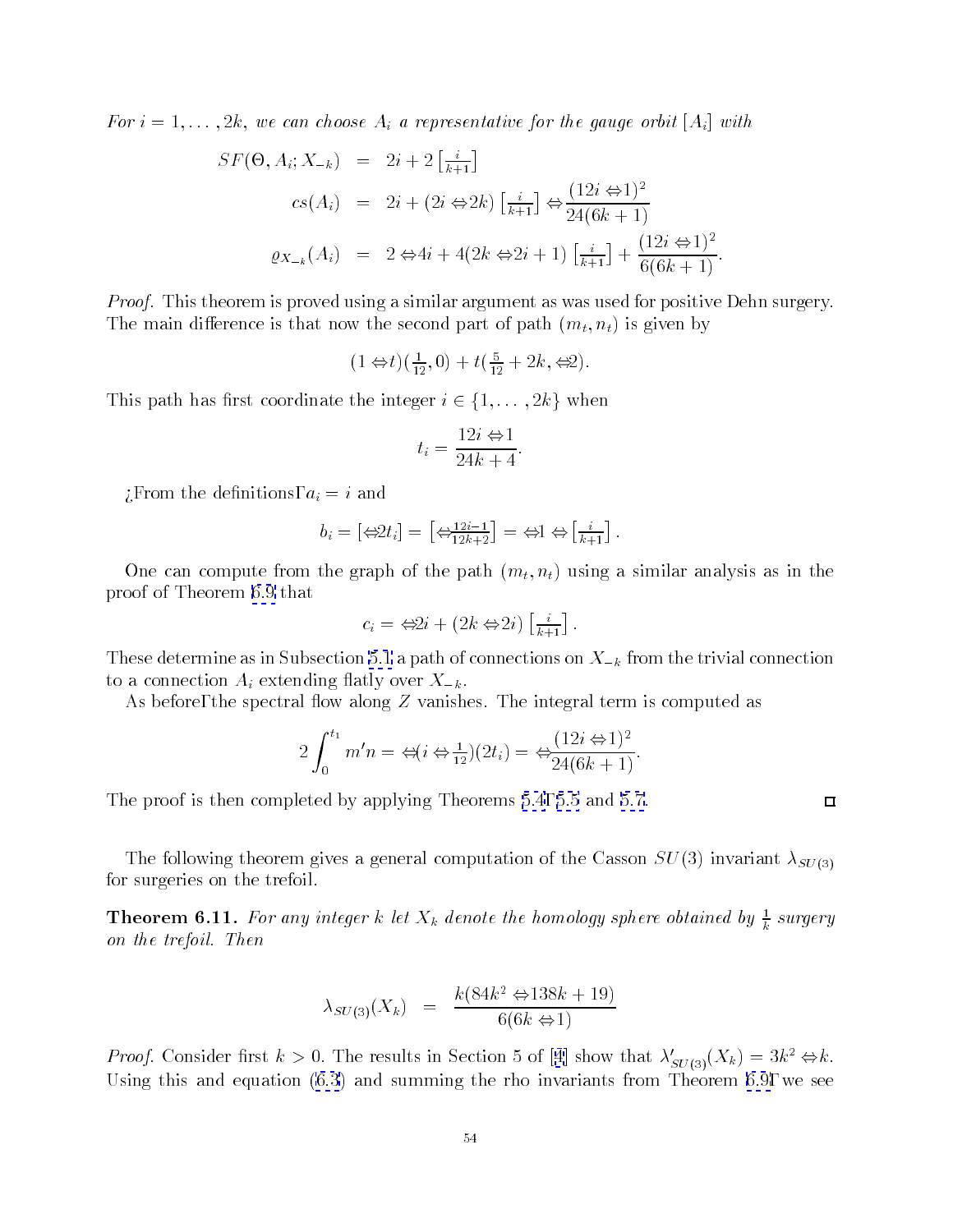<span id="page-54-0"></span>that

$$
\lambda_{SU(3)}(X_k) = \lambda'_{SU(3)}(X_k) + \lambda''_{SU(3)}(X_k)
$$
  
=  $3k^2 \Leftrightarrow k \Leftrightarrow \frac{1}{2} \sum_{i=1}^{2k} \varrho_{X_k}(A_i)$   
=  $3k^2 \Leftrightarrow k \Leftrightarrow \frac{1}{2} \sum_{i=1}^{2k} \left( 4i \Leftrightarrow 2 + 4\left[\frac{i}{k+1}\right] + 8(i \Leftrightarrow k \Leftrightarrow 1) \left[\frac{i}{k+2}\right] \Leftrightarrow \frac{(12i \Leftrightarrow 11)^2}{6(6k \Leftrightarrow 1)} \right)$ 

Using that

$$
\sum_{i=1}^{2k} 4\left[\frac{i-1}{k}\right] + 8\left(i \Leftrightarrow k \Leftrightarrow 1\right)\left[\frac{i}{k+2}\right] = \sum_{i=k+1}^{2k} 4 + \sum_{i=k+2}^{2k} 8\left(i \Leftrightarrow k \Leftrightarrow 1\right)
$$

$$
= 4k + 4k^2 \Leftrightarrow 4k = 4k^2
$$

and standard summation formulas, we see that

$$
\lambda_{SU(3)} = \frac{k(84k^2 \Leftrightarrow 138k + 19)}{6(6k \Leftrightarrow 1)}.
$$

The proof for  $k < 0$  is similar, using Theorems [6.10](#page-52-0) and Theorem [6.4,](#page-48-0) and yields the same formula.  $\Box$ 

Inspecting this proof one sees that the terms involving the greatest integer function in the sum defining  $\lambda''_{SU(3)}(X_k)$  for  $k > 0$  contribute a quadratic polynomial in k to  $\lambda_{SU(3)}(X_k)$ , and the remaining terms contribute a rational function whose numerator is cubic in  $k$  and whose denominator is  $6(6k \Leftrightarrow 1)$ . A perfectly analogous computation in the case of  $K(2,q)$ treated below shows that the  $SU(3)$  Casson invariant of  $\frac{1}{k}$  surgery on  $K(2,q)$  will always be a rational function with cubic numerator and denominator  $2q(2qk \Leftrightarrow 1)$  for  $k > 0$ . Similarly the SU(3) Casson invariant of  $\Leftrightarrow_{\overline{k}}$  surgery on A(2, q) will always be a rational function with cubic numerator and denominator  $2q(2qk+1)$ .

6.4. Dehn surgeries on  $(2,q)$  torus knots. In this subsection, we compute the spectral flow and the Chern-Simons invariants for flat connections on homology spheres obtained by surgery on a  $(2, q)$  torus knot. We also determine the correction term  $\lambda''_{SU(3)}$  by summing the rho invariants and applying Theorem [6.7.](#page-48-0)

The main difference, which is illustrated in Figure [9](#page-55-0) (see also Figure [7\)](#page-47-0), is that the spectral now  $\Im\,P\,(A_n;Z;P_-)$  along the knot complement need not vanish as it did for the complement of the trefoil. For example, for  $\frac{1}{L}$ -surgery on A (2, 3), the two lifts  $R_1$  and  $R_2$  of the image of  $\mathfrak{R}^*_{SU(2)}(Z) \to \mathfrak{R}_{SU(2)}(T)$  are separated by a  $\mathbb{C}^2$  jumping point.

The connections of the connections in the connections of and let  $\mathcal{A}$  and let  $\mathcal{A}$  and let  $\mathcal{A}$  be a set of  $\mathcal{A}$  and let  $\mathcal{A}$  be a set of  $\mathcal{A}$  and let  $\mathcal{A}$  be a set of  $\mathcal{A}$  and let on  $Z$  in normal form such that  $C_t|_T = \frac{1+1}{q}$  ax for  $t \in [0,1]$ . Notice that  $C_t$  crosses one and only one  $\cup$  jumping point (the one at  $\frac{2}{2q}$ ). Then

$$
SF(C_t; Z; P^-) = 2.
$$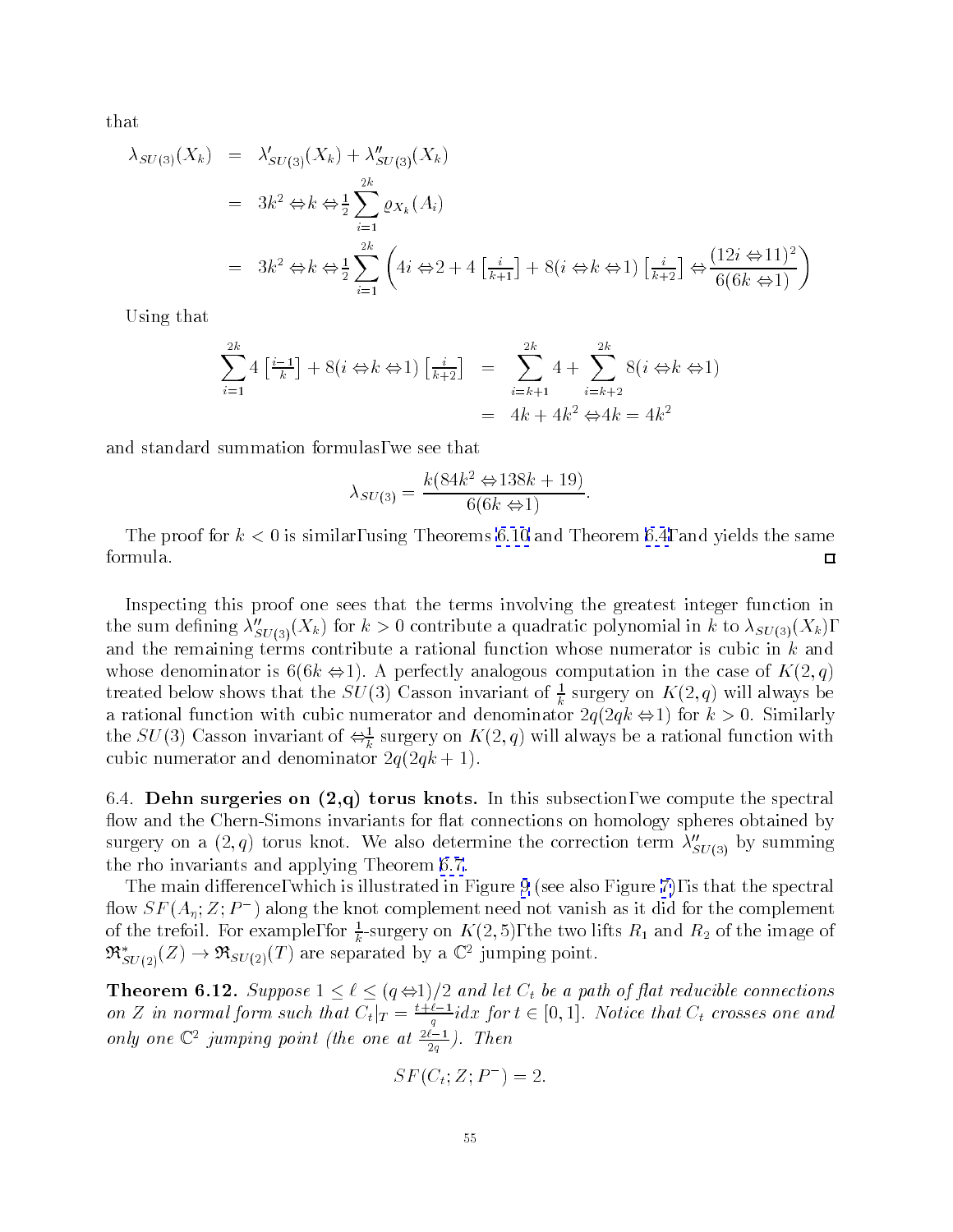<span id="page-55-0"></span>

FIGURE 9.  $+\frac{1}{2}$  surgery on  $K(2, 0)$ 

*Proof.* First notice that  $\Leftrightarrow Z \leq SL(U_t; Z; P) \leq Z$ . This is because the kernel of  $D_{C_t}$  on Z with  $P$  – boundary conditions is 2-dimensional at the jumping points, and 0-dimensional at  $\overline{\phantom{a}}$ non-trivial reducible connections. Thus two eigenvalues become zero at the jumping point.

We prove the theorem by comparing the rho invariant for gauge equivalent flat connections on the manifold  $X_{+1}$  obtained by  $+1$  surgery on  $K(2, q)$ .

The path

$$
R_1(t) = (1 \Leftrightarrow t)(\frac{1}{4q}, 0) + t(\frac{1}{2} \Leftrightarrow \frac{1}{4q} + 1 \Leftrightarrow q, 1 \Leftrightarrow q)
$$

(see Proposition [6.8\)](#page-50-0) crosses the vertical axis at  $t_0 = \frac{1}{(q-1)(4q-2)}$ . Let  $(m_t, n_t)$  be the composition of the short horizontal segment from  $(0,0)$  to  $(\frac{1}{4q},0)$  with the path  $R_1(t)$  for  $0\leq t\leq t_0$ and let  $A_t$  be the path of connections on  $X_{+1}$  which are flat along Z and correspond to the  $\alpha = 0, b = \Leftrightarrow 1, c = 0$  and that  $2 \int m'n = \frac{1}{4g(4g-2)}$ . Since  $A_t$  misses all the  $\mathbb{C}^2$  jumping points,  $S\Gamma(A_t; Z; F) = 0$  and Theorem 3.7 implies

$$
\varrho_{X_{+1}}(A_1) = 4(a \Leftrightarrow b + c) \Leftrightarrow 2 \Leftrightarrow 8 \int m'n
$$

$$
= 2 \Leftrightarrow \frac{1}{q(4q \Leftrightarrow 2)}.
$$

Now consider the path obtained by translating  $R_1(t)$  by the vector  $(q\Leftrightarrow 1, q\Leftrightarrow 1)$ . Proposition [6.8](#page-50-0) implies that this is another lift to  $\mathbb{R}^2$  of the arc  $R_1 \subset \mathcal{R}_{SU(2)}(Z)$ . Parameterized in the opposite direction (so that it starts on the horizontal axis), this is the curve

$$
\widetilde{R}(t) = (1 \Leftrightarrow t)(\frac{1}{2} \Leftrightarrow \frac{1}{4q}, 0) + t(\frac{1}{4q} + q \Leftrightarrow 1, q \Leftrightarrow 1).
$$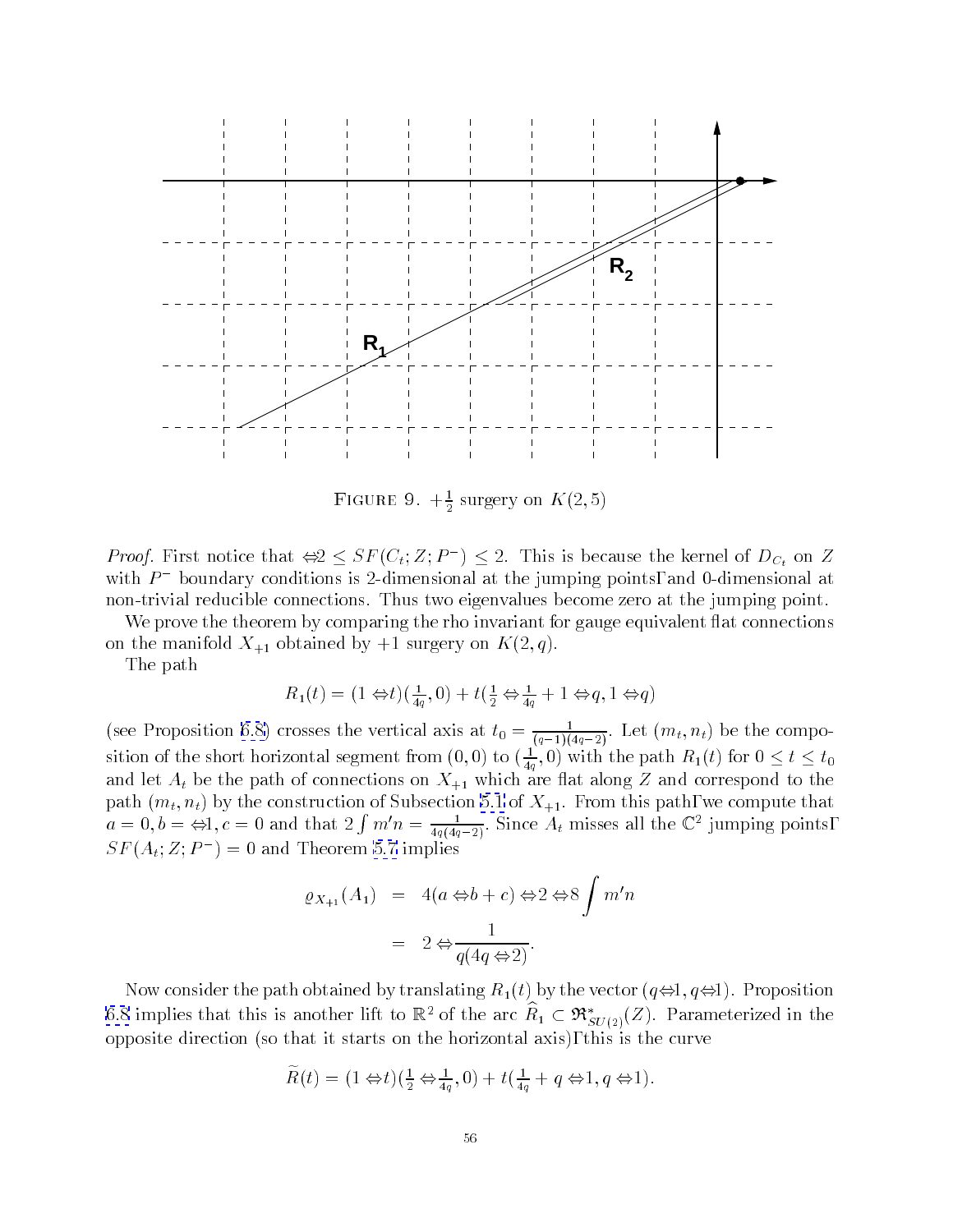<span id="page-56-0"></span>This crosses the vertical line  $x = q \Leftrightarrow 1$  when  $t_0 = 1 \Leftrightarrow t_0 = \frac{4q^2 - 6q+1}{4q^2 - 6q+2}$ . Let  $(\tilde{m}_t, \tilde{n}_t)$  be the composition of the short horizontal segment from  $(0,0)$  to  $(\frac{1}{2} \Leftrightarrow \frac{1}{4a},0)$  with  $R(t)$  for  $0 \leq t \leq t_0.$  $-1$ The corresponding path  $A_t$  of connections crosses each of the  $\mathbb{C}^*$  jumping points exactly once and ends at  $A_1$ , which is gauge equivalent to  $A_1$ . Using the path, we compute as before that  $a = q \leftrightarrow 1$  and  $b = q \leftrightarrow 2$ . To compute  $c$ , observe that  $R(t)$  intersects the horizontal line  $y = i$  in the point  $(x_i, i)$  with  $i < x_i < i + 1$  if  $i = 1, \dots, q \Leftrightarrow 1$ . Thus the loop constructed in Subsection [5.1](#page-31-0) encloses no latice points of the form  $(1, n)$ , one lattice point of the form  $(2, n)$  (namely  $(2, 1)$ ), and in general encloses  $j \Leftrightarrow 1$  lattice points of the form  $(j, n)$ . Hence it encloses  $1 + 2 + \cdots + (q \Leftrightarrow 2) = \frac{\sqrt{1-2\sqrt{1-2}}}{2}$  lattice points. These are all enclosed clockwise, so  $c = \frac{q^2}{2} = q^2 \Leftrightarrow 3q+2$ .

The integral  $2 \int m'n$  is equal to  $\frac{(4q^2-6q+1)^2}{4q(4q-2)}$ . Hence

$$
\varrho_{X_{+1}}(\widetilde{A}_1) = 4(\widetilde{a} \Leftrightarrow \widetilde{b} + \widetilde{c}) \Leftrightarrow 2 \Leftrightarrow 8 \int m'n + 2SF(\widetilde{A}_t; Z; P^-)
$$
  
=  $4(q \Leftrightarrow 1 \Leftrightarrow (q \Leftrightarrow 2) + q^2 \Leftrightarrow 3q + 2) \Leftrightarrow 2 \Leftrightarrow \frac{(4q^2 \Leftrightarrow 6q + 1)^2}{q(4q \Leftrightarrow 2)} + 2SF(\widetilde{A}_t; Z; P^-)$   
=  $4 \Leftrightarrow 2q \Leftrightarrow \frac{1}{q(4q \Leftrightarrow 2)} + 2SF(\widetilde{A}_t; Z; P^-).$ 

Since  $A_1$  and  $A_1$  are gauge equivalent, their rho invariants are equal. Setting  $\varrho_{X_{+1}}(A_1)$   $\varrho_{X_{\pm 1}}(A_1)$  and solving for  $\Im\varGamma(A_t;\mathcal{L}\,;\mathcal{F}\,)$  gives

$$
SF(\tilde{A}_t; Z; P^-) = q \Leftrightarrow 1.
$$

Since there are exactly  $(q \Leftrightarrow 1)/2 \Leftrightarrow$  Jumping points, the path  $A_t$  passes through all of them, and each contributes at most  $2$  to the spectral flow, the spectral flow across each one is  $2$ . This proves the theorem.  $\Box$ 

The following lemma will be useful in simplifying formulas.

**Lemma 6.13.** Let  $q, k, \ell, i$  be positive integers with  $q \geq 3, \ell \leq \frac{1}{2}$ , and  $i \leq k(q \Leftrightarrow 2\ell+1)$ . Let  $[x]$  be the greatest integer less than or equal to x. Then

$$
\left[\frac{4q(1 \Leftrightarrow i) \Leftrightarrow 2\ell + 1}{4qk \Leftrightarrow 2}\right] = \left[\Leftrightarrow \frac{i}{k}\right] = \left[\frac{2\ell \Leftrightarrow 4qi \Leftrightarrow 1}{4qk + 2}\right].
$$

*Proof.* Letting  $x = \frac{2\sqrt{2\pi}}{4qk-2}$ , one can easily check that  $0 < x + \frac{1}{k} < \frac{1}{k}$ . This implies that  $[x] = [\bigleftrightarrow_k].$  Similarly, letting  $y = \frac{-4i}{4qk+2}$ , one checks that  $0 < y + \frac{1}{k} < \frac{1}{k}$ , which implies  $\Box$  $|y| = |\Leftrightarrow_{\tau}$ .

We can now turn our attention to computing the gauge theoretic invariants. Suppose  $\kappa > 0$  and let  $\Lambda_{\pm k}$  denote the manifold obtained by  $\pm \frac{1}{k}$  surgery on  $K(z,q).$  By Proposition [6.8](#page-50-0), the curves

$$
R_\ell(t) = \left(1 \Leftrightarrow t\right) \left(\tfrac{2\ell-1}{4q},0\right) + t\left(\tfrac{1}{2} \Leftrightarrow \tfrac{2\ell-1}{4q} \pm k(2\ell \Leftrightarrow q \Leftrightarrow 1),\, 2\ell \Leftrightarrow q \Leftrightarrow 1\right),\ 0 < t < 1
$$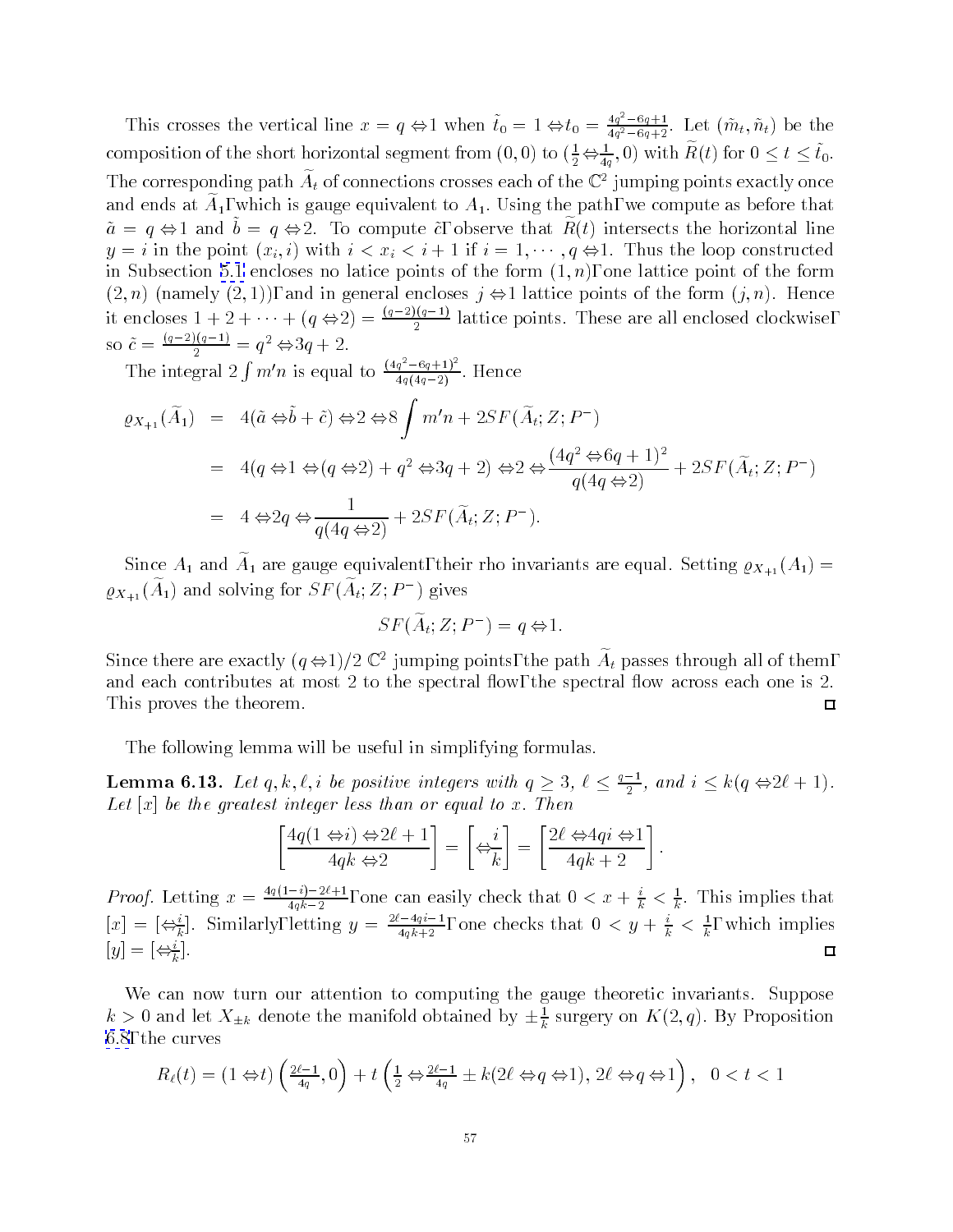<span id="page-57-0"></span>for  $\ell = 1,\ldots$ ,  $(q \Leftrightarrow 1)/2$  are lifts of the restrition map  $\mathfrak{R}_{SU(2)}^*(Z) \Leftrightarrow \mathfrak{R}_{SU(2)}(T)$  under the branched cover  $f_{\pm k} : \mathbb{R}^2 \leftrightarrow \Re_{SU(2)}(T)$ .

Consider first the case of positive surgeries. We would like to determine the flat connections which extend over  $X_k$  for  $k > 0$ . Fixing  $\ell$ , these correspond to points on  $R_{\ell}(t)$  whose first coordinate is an integer. This happens when

$$
t_i = \frac{4q(1 \Leftrightarrow i) \Leftrightarrow 2\ell + 1}{(4qk \Leftrightarrow 2)(2\ell \Leftrightarrow q \Leftrightarrow 1)},
$$

in which case the rest coordinate of R`(t) is 1 i, with interval  $\mathcal{I}$  i, with interval  $\mathcal{I}$  is 1 i,  $\mathcal{I}$  is 1)g.

Fix  $\ell$  and  $i$  with  $1 \leq \ell \leq \frac{i-1}{2}$  and  $1 \leq i \leq k(q \Leftrightarrow 2\ell+1)$ . Define the path  $(m_t, n_t)$  to be the compositition of the horizontal line segment from  $(0,0)$  to  $(\frac{2}{4q},0)$  with the path  $R_\ell(t)$  for  $t \in [0, t_i]$ . Let  $A_t$  be the path of connections corresponding to  $(m_t, n_t)$  by the construction of Subsection [5.1](#page-31-0). The endpoint, which we denote by  $A_{\ell,i}$ , extends flatly over  $X_k$ . Denote the integers a, b, c associated to  $A_{\ell,i}$  by  $a_{\ell,i}$ ,  $b_{\ell,i}$ ,  $c_{\ell,i}$ . Then, using Lemma [6.13](#page-56-0) one sees that

$$
a_{\ell,i} = m_{t_i} = 1 \Leftrightarrow i
$$
  
\n
$$
b_{\ell,i} = [n_{t_i}] = [t_i(2\ell \Leftrightarrow q \Leftrightarrow 1)] = \left[\frac{4q(1 \Leftrightarrow i) \Leftrightarrow 2\ell + 1}{4qk \Leftrightarrow 2}\right] = \left[\Leftrightarrow \frac{i}{k}\right].
$$

Inspecting the graph of  $(m_t, n_t)$  one sees that  $c_{\ell,i} \Leftrightarrow c_{\ell,i-1} = 2(\Leftrightarrow b_{\ell,i-1})$  and  $c_{\ell,1} = 0$ , so

$$
c_{\ell,i} = \Leftrightarrow 2 \sum_{j
$$

To calculate the Chern-Simons invariant, we compute the integral:

$$
2 \int m'n = 2 \int_0^{t_i} [(k \Leftrightarrow \frac{1}{2q})(2\ell \Leftrightarrow q \Leftrightarrow 1)](2\ell \Leftrightarrow q \Leftrightarrow 1)t \ dt
$$
  
= 
$$
\frac{(4q(1 \Leftrightarrow i) \Leftrightarrow 2\ell + 1)^2}{4q(4qk \Leftrightarrow 2)}.
$$

Since the horizontal line segment from  $(0,0)$  to  $(\frac{z}{4q},0)$  (i.e. the first part of the path) passes through the  $\mathbb{C}^2$  jumping points at  $\frac{1}{2q}, \frac{3}{2q}, \cdots, \frac{17q-1}{2q}$ , Theorem [6.12](#page-54-0) implies that  $\varphi F\left(\bigcup_i Z;P^-\right)\equiv Z[\frac{1}{2}].$ 

Applying Theorems [5.4,](#page-33-0) [5.5](#page-34-0)and [5.7,](#page-39-0) we compute the spectral 
ow, the Chern-Simons invariants and the rho invariants of  $A_{\ell,i}$ . The results are summarized in the following theorem.

**Theorem 6.14.** Suppose  $\kappa > 0$  and let  $X_k$  be the result of  $\frac{1}{k}$  surgery on the  $(Z, q)$  torus knot. Let  $A_{\ell,i}$  for  $\ell = 1,\ldots,(q \Leftrightarrow 1)/2$  and  $i = 1,\ldots,k(q + 1 \Leftrightarrow 2\ell)$  be the flat connections on  $X_k$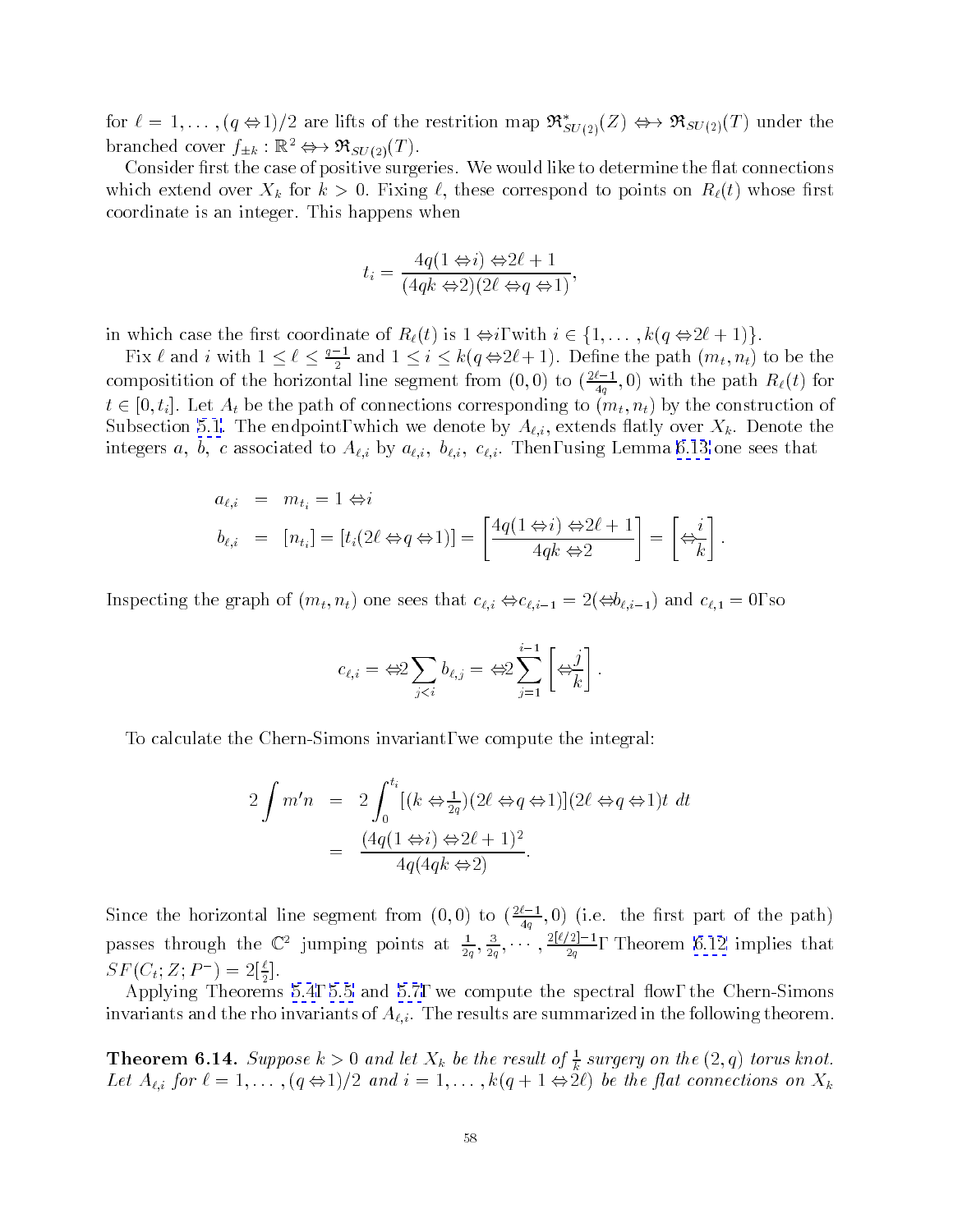<span id="page-58-0"></span>constructed above. Then

$$
SF(\Theta, A_{\ell,i}; X_k) = 2\left[\frac{\ell}{2}\right] \Leftrightarrow 2i \Leftrightarrow 2\left[\Leftrightarrow \frac{i}{k}\right]
$$
  
\n
$$
cs(A_{\ell,i}) = \frac{(4q(1 \Leftrightarrow i) \Leftrightarrow 2\ell + 1)^2}{4q(4qk \Leftrightarrow 2)} + 2\sum_{j=1}^{i-1} \left[\Leftrightarrow \frac{j}{k}\right]
$$
  
\n
$$
\varrho_{X_k}(A_{\ell,i}) = 4\left[\frac{\ell}{2}\right] + 2 \Leftrightarrow 4i \Leftrightarrow \frac{(4q(1 \Leftrightarrow i) \Leftrightarrow 2\ell + 1)^2}{q(4qk \Leftrightarrow 2)} \Leftrightarrow 4\left[\Leftrightarrow \frac{i}{k}\right] \Leftrightarrow 8\sum_{j=1}^{i-1} \left[\Leftrightarrow \frac{j}{k}\right].
$$

Now consider the situation for negative surgeries on  $K(2,q)$ . We would like to determine the flat connections which extend over  $X_{-k}$ . (To make counting arguments simpler we still assume  $k > 0$ ). Fixing  $\ell$ , these correspond to points on  $R_{\ell}(t)$  whose first coordinate is an integer. This happens when

$$
t_i = \frac{4qi \Leftrightarrow 2\ell + 1}{(q \Leftrightarrow 2\ell + 1)(4qk + 2)},
$$

in which case the first coordinate of  $R_{\ell}(t)$  is i, with  $i \in \{1,\ldots,k(q \Leftrightarrow 2\ell + 1)\}.$ 

Fix ` and iwith 1 ` (q 1)=2 and 1 i k(q 2`+ 1): Dene the path (mt; nt) to be the composition of the horizontal line from  $(0,0)$  to  $(\frac{2}{4q},0)$  with  $R_\ell(t)$  for  $t\in [0,t_i].$  Let  $A_t$ be the path of connections corresponding to  $(m_t, n_t)$  by the construction of Subsection [5.1](#page-31-0). The endpoint, which we denote by  $A_{\ell,i}$ , extends flatly over  $X_{-k}$ . We compute the numbers  $a_{\ell,i}, b_{\ell,i}, c_{\ell,i}$  associated to  $A_{\ell,i}$ . First,

$$
a_{\ell,i} = m_{t_i} = i
$$
  

$$
b_{\ell,i} = [n_{t_i}] = [t_i(2\ell \Leftrightarrow q \Leftrightarrow 1)] = \left[\frac{2\ell \Leftrightarrow 4qi \Leftrightarrow 1}{4qk+2}\right] = \left[\Leftrightarrow \frac{i}{k}\right]
$$

using Lemma [6.13.](#page-56-0) Inspecting the graph of  $(m_t, n_t)$  one sees that

$$
c_{\ell,i}=2\sum_{j\leq i}b_{\ell,j}=2\sum_{j=1}^i\left[\Leftrightarrow_{\overline{k}}^j\right].
$$

Finally,

$$
2\int_0^{t_i} m'n = \Leftrightarrow \frac{(4qi \Leftrightarrow 2\ell + 1)^2}{4q(4qk + 2)}.
$$

Just as in the case of positive surgery, the first part of the path passes through the  $\mathbb{C}^+$ jumping points at  $\frac{1}{2q}, \frac{3}{2q}, \cdots, \frac{1}{2q}$  and thus  $SF(C_t; Z; P) = 2[\frac{1}{2}]$ .

Theorems [5.5](#page-34-0)and [5.7](#page-39-0) then give formulas formulas formulas for the spectral  $\mathbb{R}$ invariants, and the rho invariants for all connections on  $X_{-k}$ 

**Theorem 6.15.** Suppose  $\kappa > 0$  and let  $X_{-k}$  be the result of  $\Leftrightarrow_{\overline{k}}^{\epsilon}$  surgery on the  $(2,q)$  torus knot. Let  $A_{\ell,i}$  for  $\ell = 1,\ldots, \frac{\ell-1}{2}$  and  $i = 1,\ldots, \kappa (q+1 \Leftrightarrow 2\ell)$  be the flat connections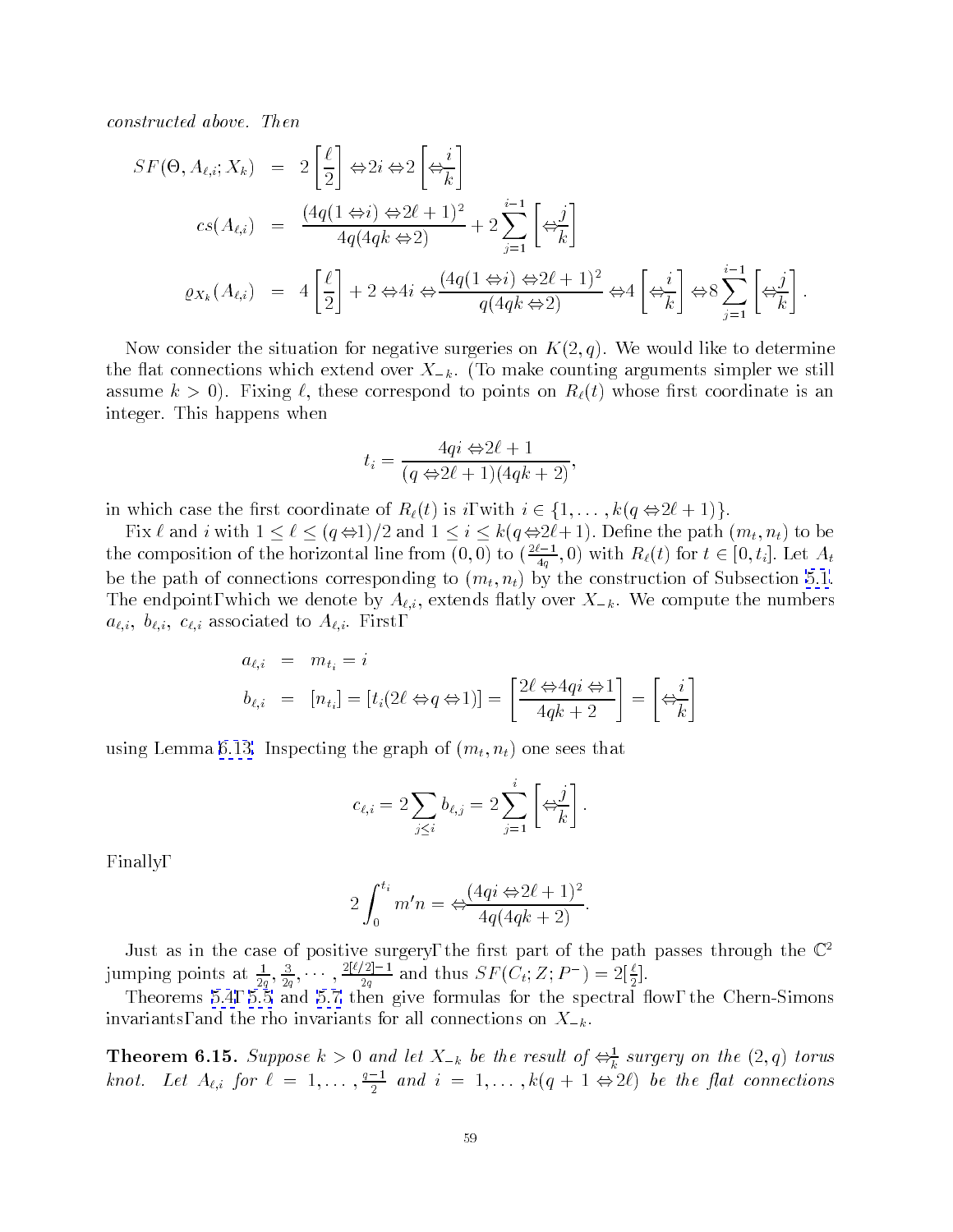<span id="page-59-0"></span>constructed above. Then

$$
SF(\Theta, A_{\ell,i}; X_{-k}) = 2\left[\frac{\ell}{2}\right] + 2i \Leftrightarrow 2 \Leftrightarrow 2\left[\Leftrightarrow \frac{i}{k}\right]
$$
  

$$
cs(A_{\ell,i}) = \Leftrightarrow \frac{(4qi \Leftrightarrow 2\ell + 1)^2}{4q(4qk + 2)} \Leftrightarrow 2\sum_{j=1}^{i} \left[\Leftrightarrow \frac{j}{k}\right]
$$
  

$$
\varrho_{X_{-k}}(A_{\ell,i}) = 4\left[\frac{\ell}{2}\right] \Leftrightarrow 2 + 4i + \frac{(4qi \Leftrightarrow 2\ell + 1)^2}{q(4qk + 2)} \Leftrightarrow 4\left[\Leftrightarrow \frac{i}{k}\right] + 8\sum_{j=1}^{i} \left[\Leftrightarrow \frac{j}{k}\right].
$$

Summing the rho invariants and applying Theorem [6.7](#page-48-0) yields the correction term  $\lambda''_{SU(3)}$  for any homology sphere obtained by surgeries on a  $(2, q)$  torus knot. The results are summarized in Table [6.4](#page-58-0).(The computations of  $\lambda'_{SU(3)}$  can be found in [[4\]](#page-61-0).)

|         | $\lambda'_{SU(3)}(X_k)$      | $\lambda''_{SU(3)}(X_k)$                                                                  | $\lambda_{SU(3)}(X_k)$                                                      |
|---------|------------------------------|-------------------------------------------------------------------------------------------|-----------------------------------------------------------------------------|
| K(2,3)  | $3k^2 \Leftrightarrow k$     | $\Leftrightarrow 24k^3 \Leftrightarrow 84k^2 + 13k$<br>$6(6k \Leftrightarrow 1)$          | $84k^3 \Leftrightarrow 138k^2 + 19k$<br>$6(6k \Leftrightarrow 1)$           |
| K(2,5)  | $33k^2 \Leftrightarrow 9k$   | $\Leftrightarrow 200k^3 \Leftrightarrow 1620k^2 + 151k$<br>$10(10k \Leftrightarrow 1)$    | $3100k^3 \Leftrightarrow 2850k^2 + 241k$<br>$10(10k \Leftrightarrow 1)$     |
| K(2, 7) | $138k^2 \Leftrightarrow 26k$ | $\Leftrightarrow 784k^3 \Leftrightarrow 9128k^2 + 606k$<br>$14(14k \Leftrightarrow 1)$    | $26264k^3 \Leftrightarrow 16156k^2 + 970k$<br>$14(14k \Leftrightarrow 1)$   |
| K(2,9)  | $390k^2 \Leftrightarrow 58k$ | $\Leftrightarrow 2160k^3 \Leftrightarrow 33192k^2 + 1714k$<br>$18(18k \Leftrightarrow 1)$ | $124200k^3 \Leftrightarrow 59004k^2 + 2758k$<br>$18(18k \Leftrightarrow 1)$ |

Table 5. The  $SU(3)$  Casson invariants for homology spheres  $\Lambda_k$  obtained by  $\frac{1}{k}$  surgery on  $\Lambda$  (2, q)

In completing this table we used the following fact. Fix q and let  $X_k$  denote the manifold obtained by  $\frac{1}{k}$  surgery on A  $(2,q)$ . As noted after the proof of Theorem [6.11,](#page-53-0) for postive  $\kappa$  the quantity  $2q(2q \Leftrightarrow 1)\lambda''_{SU(3)}(X_k)$  is a cubic polynomial in k. Hence one can deduce  $\lambda''_{SU(3)}(X_k)$ for all  $k$  by computing it in several examples and solving for the coefficients. Similar methods apply if  $k$  is negative.

The entries in this table are valid for any integer k, not just  $k > 0$ . Despite the slight differences in the statements and proofs of Theorems [6.14](#page-57-0)and [6.15](#page-58-0), after summing over all  $A_i$ , the resulting formulas give the same rational function. For  $k = 0$  the homology sphere is  $S<sup>3</sup>$  which has  $SU(3)$  Casson invariant 0 since it is simply connected.

As remarked above, for  $\kappa > 0, \pm \frac{1}{k}$  surgery on  $K(2,q)$  is nomeomorphic to the Brieskorn sphere  $\Sigma(2, q, 2qk+1)$  up to a possible change of orientations. However, none of the quantities  $\lambda'_{SU(3)}$ ,  $\lambda''_{SU(3)}$ , and  $\lambda_{SU(3)}$  depend on the choice of orientation. Thus this table also gives the  $SU(3)$  Casson invariants of  $\Sigma(2, q, 2qk \pm 1)$  for  $q = 3, 5, 7,$  and 9.

¿From this data we conclude that  $\lambda_{SU(3)}$  is not a finite type invariant of low order.

**Theorem 6.16.**  $\lambda_{SU(3)}$  is not a finite type invariant of order  $\leq 6$ .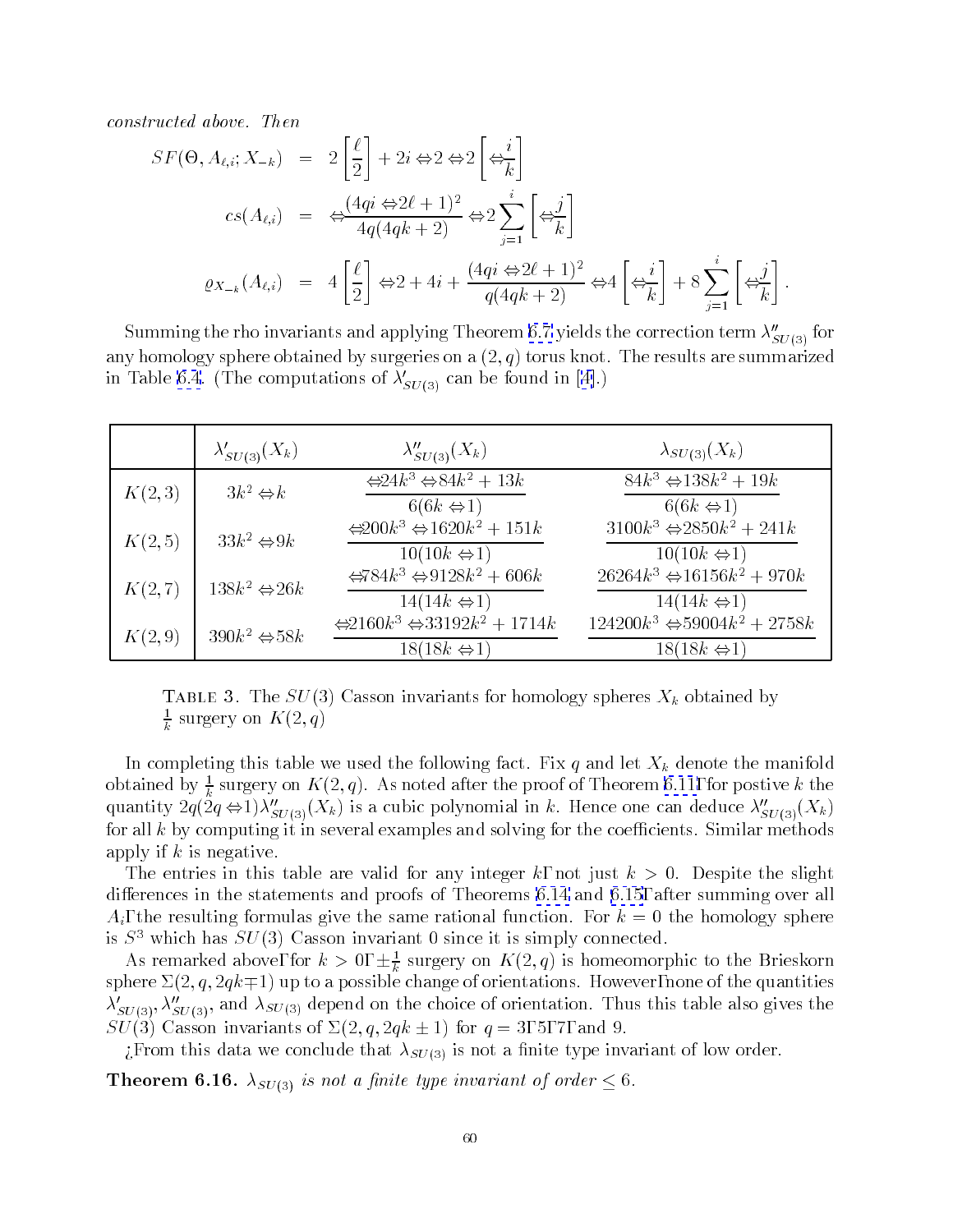<span id="page-60-0"></span>*Proof.* We argue by contradiction. Suppose  $\lambda_{SU(3)}$  is a finite type invariant of order  $\leq 6$ . Since  $\lambda_{SU(3)}(S^3) = 0$  and since it is invariant under change of orientation, it follows that there exist constants  $A$  and  $B$  such that

(6.7) 
$$
\lambda_{SU(3)} = A(\lambda_2 + 12\lambda_{SU(2)}) + B\lambda_{SU(2)}^2,
$$

where $\lambda_2$  is the second Ohtsuki invariant [[26](#page-62-0)] and  $\lambda_{SU(2)}$  is Casson's invariant [\[1](#page-61-0)]. Both of theseinvariants satisfy surgery formulas (see Theorem 4.3 in [[26](#page-62-0)] for  $\lambda_2$ ). Thus, using our computations for surgeries on torus knots, we can determine the coefficients  $A$  and  $B$  in equation (6.7). But just from the examples provided by surgeries on the trefoil, it follows that no such A and B exist. Thus  $\lambda_{SU(3)}$  is not an invariant of finite type of order  $\leq 6$ . Indeed, the pathological behavior of the Chern-Simons invariants makes it doubtful that  $\lambda_{SU(3)}$  is a finite-type invariant at all.  $\Box$ 

6.5. Concluding remarks and open problems. The methods we have developed apply more generally than these computations suggest. For example, although we have restricted our attention to homology spheres obtained from surgeries on the  $(2, q)$  torus knots, the same methods apply to any Seifert fibered homology sphere. For example, although  $\Sigma(2,5,7)$  is not obtained by surgery on a torus knot in  $S^1$ , it can be described as surgery on a torus-like knot  $\sim$ in a homology sphere to which our main results apply. More generally, one can compute the  $\mathbb{C}^2$  spectral flow, the Chern-Simons invariants and the rho invariants for Brieskorn homology spheres. From this, one can deduce their  $SU(3)$  Casson invariants in case  $p = 2$ . On the other hand, computing  $\lambda_{SU(3)}(\Sigma(p,q,r))$  when  $p,q,r > 2$  requires the use of perturbations and goes beyond the scope this article. This problem will be addressed in a later article.

Our methods can also be used to compute  $\lambda_{SU(3)}$  for Dehn surgeries on knots other than torus knots, e.g., the figure eight knot. The idea is to first notice that one of the surgeries on the figure eight knot gives  $\Sigma(2,3,7)$ . This manifold can then be used as a reference point from which to calculate the invariants for other surgeries. This is especially interesting since most of the homology spheres obtained from surgery on the figure eight knot are hyperbolic. The crucial point in making this idea work is that our formula for splitting the spectral flow and the subsequent applications do not assume the path  $C_t$  of connections on Z is flat.

In another direction, our technique for computing gauge theoretic invariants can be generalized to groups other than  $SU(2)$  and representations other than  $\mathbb{C}^+$ . For example, one can adapt our approach to compute the ad  $SU(2)$  spectral flow which arises in Floer's instanton homologyand in asymptotic expansions of Witten's 3-manifold invariants (see [[20](#page-61-0)]).

One interesting and difficult problem is to determine to the extent to which the Atiyah-Patodi-Singer rho invariants fail to be invariant under homotopy equivalence. The results of  $[15]$  $[15]$  $[15]$  show that the rho invariants of homotopy equivalent manifolds differ by a locally constant function on the representation variety. The cut-and-paste methods introduced here give a technique to compute this difference on the various path components of the representation variety. We plan to pursue this question in a future work.

In closing, we would like to mention several interesting questions raised by our results. Based on Theorem [6.16,](#page-59-0) it would be nice to know if  $\lambda_{SU(3)}$  is a finite type invariant of any order. More importantly, can one express the coefficients of the cubic polynomials in the numerators of  $\lambda_{SU(3)}(X_k)$  in Table [6.4](#page-58-0) in terms of the Alexander or Jones knot polynomials of the corresponding knot? For this last question, note that the denominators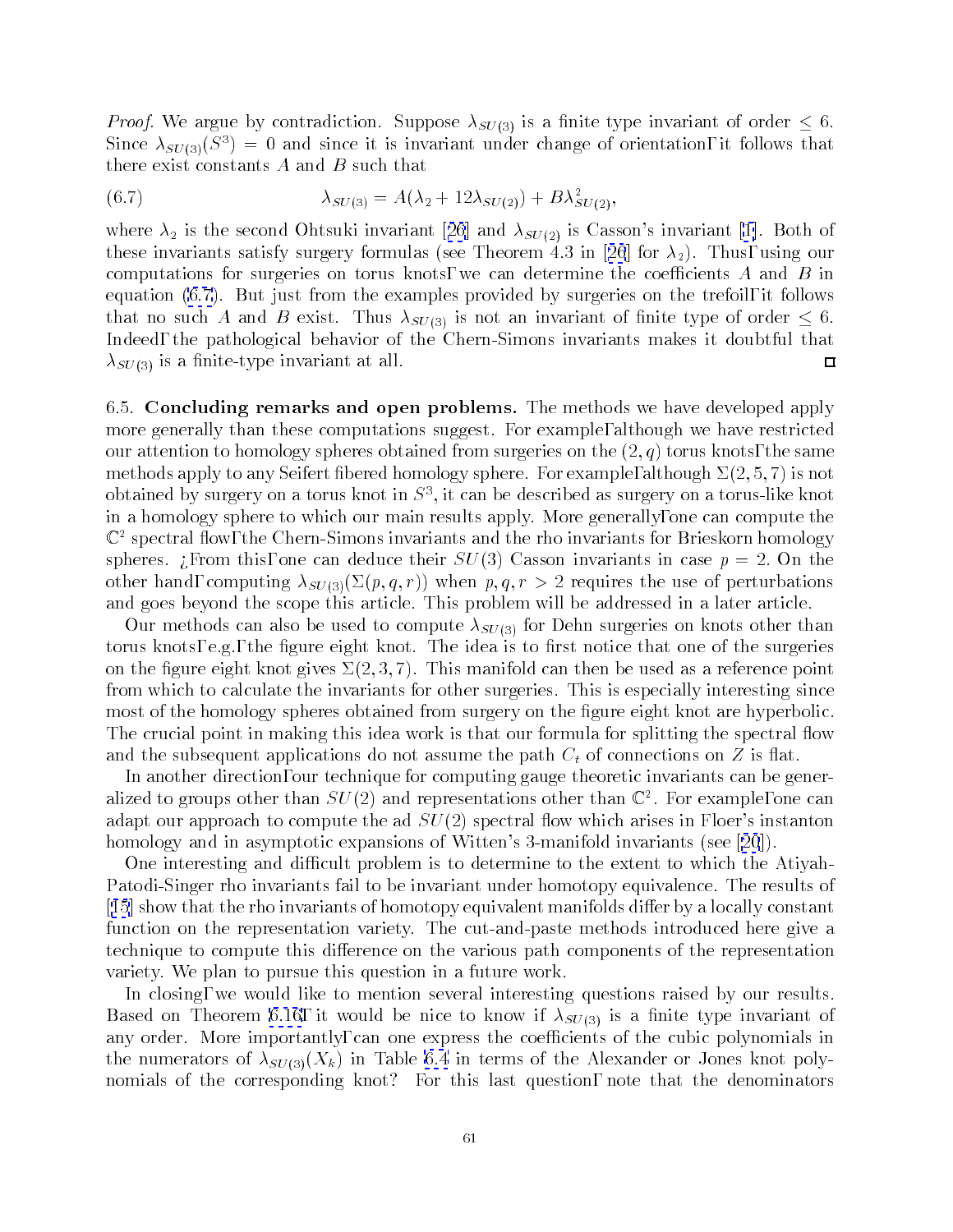<span id="page-61-0"></span> $2q(2qk \pm 1)$  appearing in Table [6.4](#page-58-0) are just the denominators of the Chern-Simons invariants of  $\Sigma(2, q, 2qk \pm 1)$ . We do not know if the Chern-Simons invariants are rational for general nomology spheres, or, alternatively, if the quantity  $pq(pq\kappa \pm 1)$  associated to  $\pm \frac{1}{k}$  surgery on  $K(p,q)$  extends naturally to define an invariant for all homology spheres.

### **REFERENCES**

- [1] S. Akbulut and J. McCarthy, Casson's invariant for oriented homology 3-spheres, an exposition Mathematical Notes no. 36, Princeton University Press, 1990.
- [2] D. Auckly, A topological method to compute spectral flow, Kyungpook Math. J. 38 (1998),  $181-203$
- [3] M. F. Atiyah, V. K. Patodi, and I. M. Singer, Spectral asymmetry and Riemannian geometry. I,II,III, Math. Proc. Camb. Phil. Soc., 77 (1975), 43-69; 78 (1975), 405-432; 79 (1976), 71-99.
- [4] H. U. Boden, Unitary representations of Brieskorn spheres, Duke J. Math.,  $75$  (1994), 193-220.
- [5] H. U. Boden and C. M. Herald, The SU(3) Casson Invariant for integral homology 3-spheres, J. Diff. Geom., 50 (1998), 147-206.
- [6] B. Booss-Bavnbek and K. Wojciechowski, Elliptic Boundary Problems for Dirac Operators, Birkhauser, Boston, 1993.
- [7] U. Bunke, On the gluing problem for the  $\eta$ -invariant, J. Diff. Geom., 41 (1995), 397-448.
- [8] S. Cappell, R. Lee and E. Miller, A symplectic geometry approach to generalized Casson's invariant, Bull. AMS, New Series, 22, no. 2 (1990), 269-275.
- [9] S. Cappell, R. Lee and E. Miller, On the Maslov index, Comm. Pure Appl. Math., 47 (1994), 121-186.
- [10] S. Cappell, R. Lee and E. Miller, Self-adjoint el liptic operators and manifold decompositions: I. Low eigenmodes and stretching, Comm. Pure Appl. Math., 49 (1996) 825-866; II. Spectral flow and Maslov  $index, 49 (1996), 869-909.$
- [11] H. S. M. Coxeter and W. O. Moser, Generators and Relations for Discrete Groups, 2nd ed., Ergeb. u. Ihrer Grenz. Springer-Verlag, New Tork, 1965.
- [12] M. Daniel, An extension of a theorem of Nicolaescu on spectral flow and the Maslov index, to appear in Proc. AMS
- [13] M. Daniel, Maslov index, symplectic reduction in a symplectic Hilbert space and a splitting formula for spectral flow, PhD Thesis, Indiana University, Bloomington, 1997.
- [14] M. Daniel and P. Kirk A general splitting theorem for spectral flow, with an appendix by K. P. Wojceichowski, to appear in Michigan Math. Journal. [math.DG/9902142](http://xxx.lanl.gov/abs/math/9902142)0
- [15] M. Farber and J. Levine, Jumps of the eta-invariant. With an appendix by S. Weinberger: Rationality of  $\varrho$ -invariants. Math. Zeit., 223 (1996), 197-246.
- [16] B. Fine, P. Kirk and E. Klassen, A local analytic splitting of the holonomy map on flat connections, Math. Ann., 299 (1994) 171-189.
- [17] R. Fintushel and R. Stern Instanton homology of Seifert-bered 3-spheres, Proc. Lond. Math. Soc. (3) <sup>61</sup> (1990), 109-138.
- [18] T. Kato, Perturbation Theory of Linear Operators, 2nd ed., Grund. der math. Wissen. 132, Springer, Berlin 1980.
- [19] P. Kirk and E. Klassen, Chern-Simons invariants of 3-manifolds and representation spaces of knot groups, Math. Ann., 287 (1990) 347-367.
- [20] P. Kirk and E. Klassen, *Computing spectral flow via cup products*, J. Diff. Geom.  $40$  (1994) 505-562.
- [21] P. Kirk and E. Klassen, Analytic deformations of the spectrum of a family of Dirac operators on an odd-dimensional manifold with boundary, Mem. Amer. Math. Soc. <sup>124</sup> (1996) no. 592 .
- [22] P. Kirk and E. Klassen, The spectral flow of the odd signature operator and higher Massey products, Math. Proc. Camb. Phil. Soc., 121 (1997) 297-320.
- [23] P. Kirk and E. Klassen, Continuity and analyticity of families of self-adjoint Dirac operators on a manifold with boundary, Illinois J. Math.,  $42$  (1998) 123-138.
- [24] P. Kirk, E. Klassen and D. Ruberman, Splitting the spectral flow and the Alexander matrix, Comm. Math. Helv.,  $69$  (1994),  $375-416$ .
- [25] E. Klassen, Representations of knot groups in  $SU(2)$ , Trans. Amer. Math. Soc., 326 (1991) 795-828.